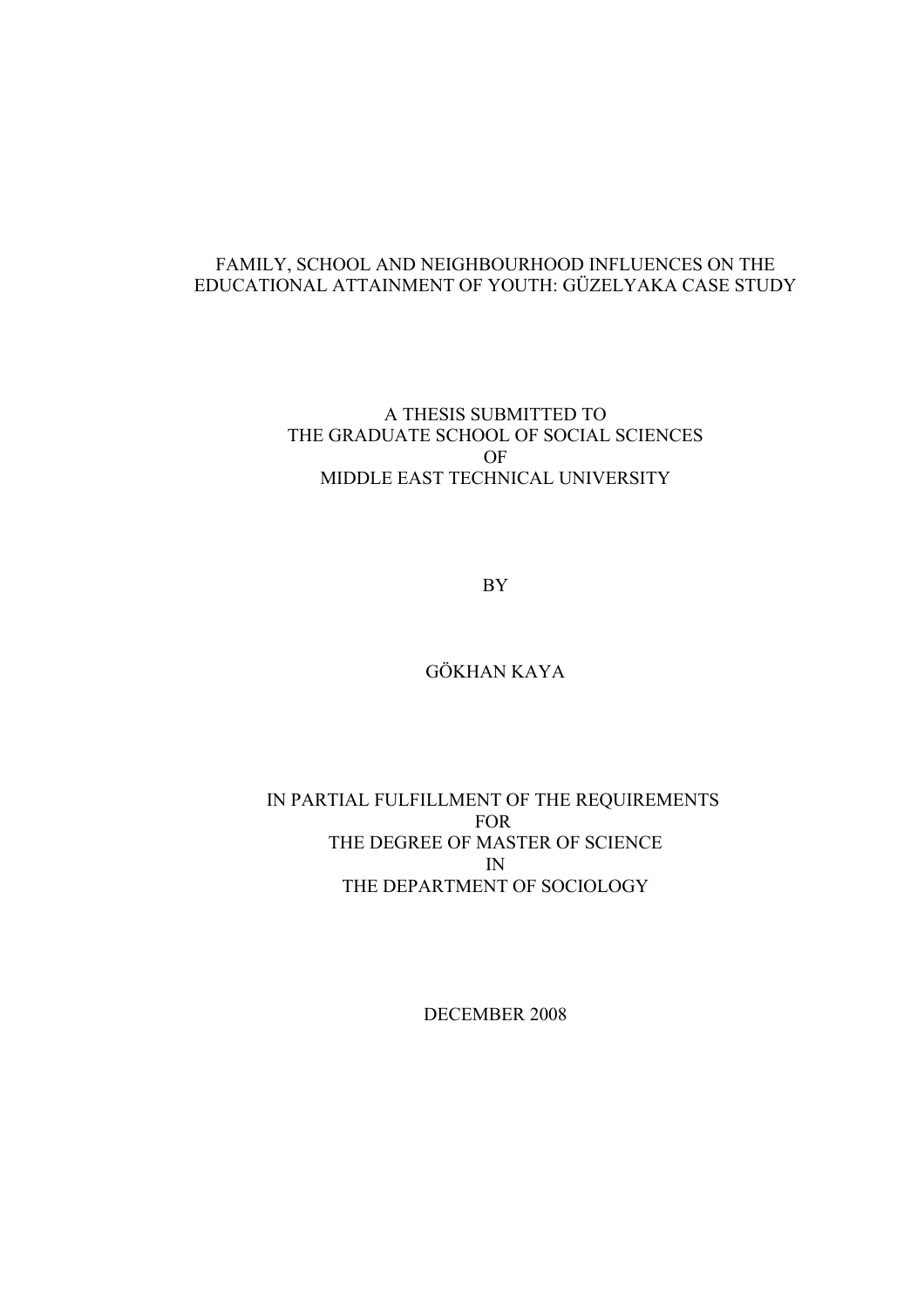Approval of the Graduate School of Social Sciences

 Prof. Dr. Sencer Ayata Director

I certify that this thesis satisfies all the requirements as a thesis for the degree of Master of Science

> Prof. Dr. Kayhan Mutlu Director

This is to certify that we have read this thesis and that in our opinion it is fully adequate, in scope and quality, as a thesis for the degree of Master of Science

> Prof. Dr. Sencer Ayata Director

## **Examining Committee Members**

| Prof. Dr. Sencer AYATA                         | (METU, SOC) |  |
|------------------------------------------------|-------------|--|
| Assoc. Prof. Dr. Sibel KALAYCIOĞLU (METU, SOC) |             |  |
| Assist. Prof. Dr. Hanife AKAR                  | (METU, EDS) |  |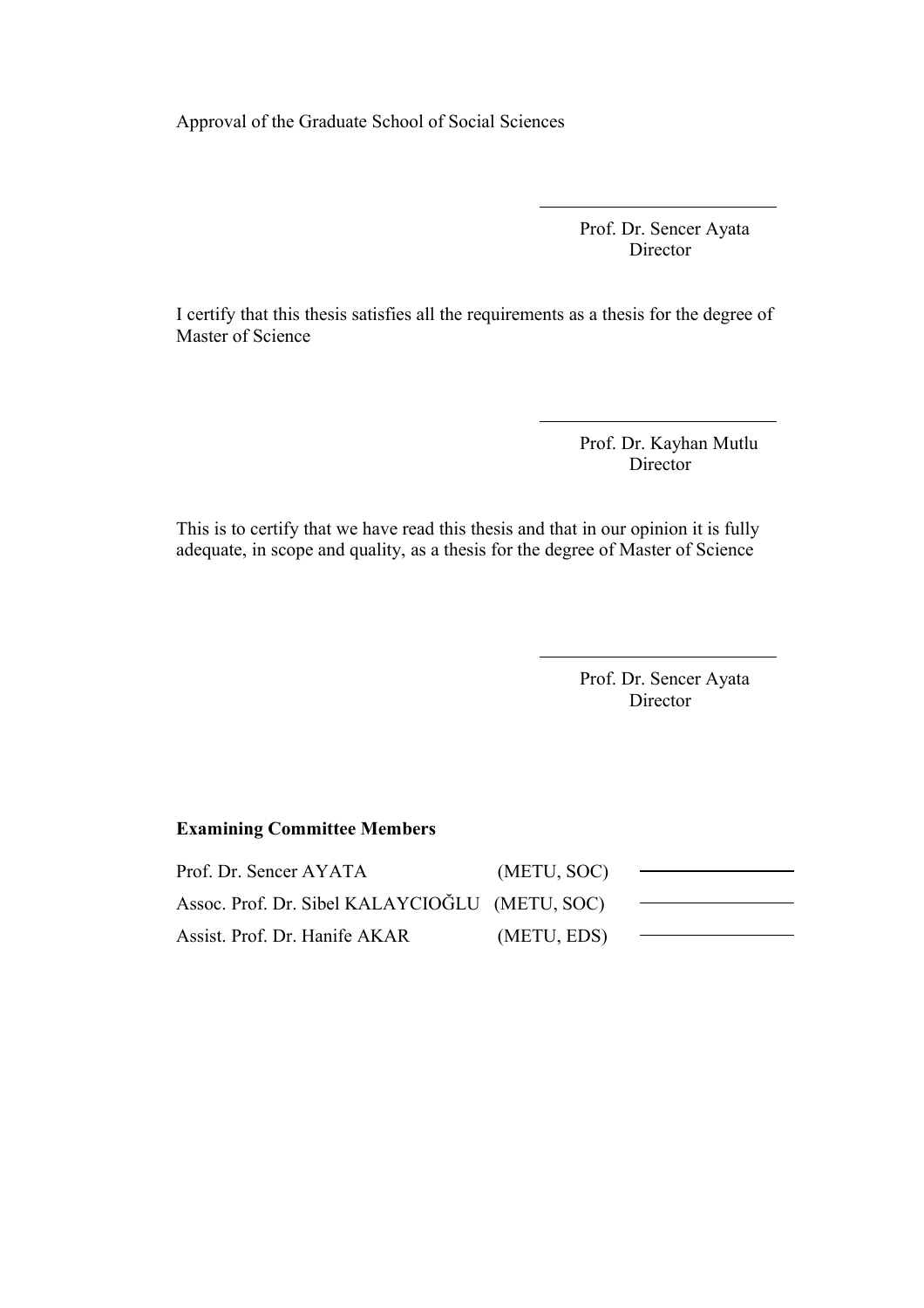**I hereby declare that all information in this document has been obtained and presented in accordance with academic rules and ethical conduct. I also declare that, as required by these rules and conduct, I have fully cited and referenced all material and results that are not original to this work.**

Name, Last name: Gökhan Kaya

Signature: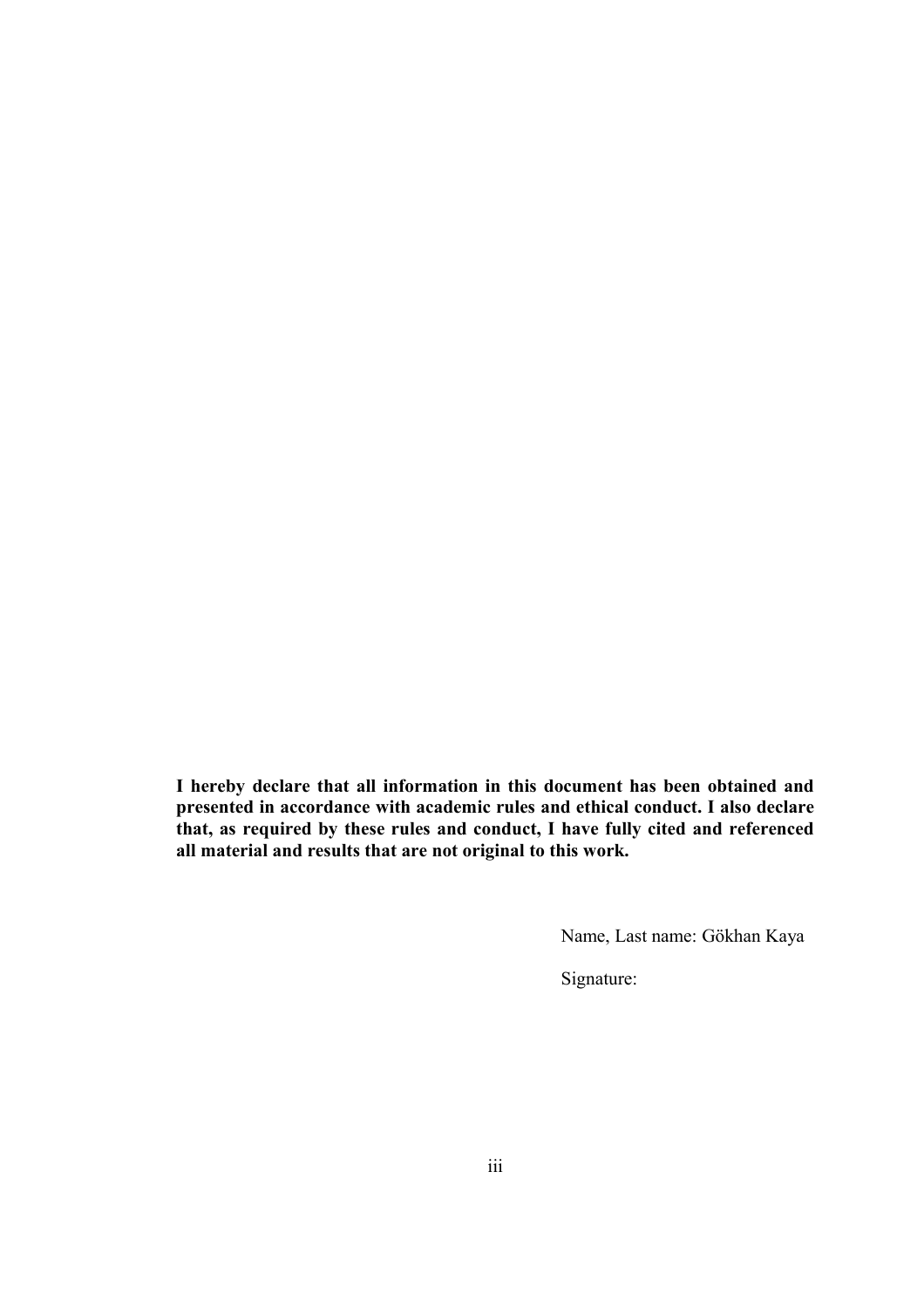## **ABSTRACT**

## FAMILY, SCHOOL AND NEIGHBOURHOOD INFLUENCES ON THE EDUCATIONAL ATTAINMENT OF YOUTH: GÜZELYAKA CASE STUDY

Kaya, Gökhan MSc., Department of Sociology Supervisor: Prof. Dr. Sencer Ayata December 2008, 97 pages

The aim of the master thesis is to understand how neighborhood, family and school influence on the educational attainment of young people. Within the scope of this work, I conducted thirty two in-depth interviews with youth living in the Güzelyaka *gecekondu* (squatter) neighborhood in Ankara. *Gecekondu* neighborhoods are residential areas where rural migrants might initially or permanently move when they come to the city in order to improve their life standards. However, many of them have to survive here against conditions such as poverty and the insufficiency of social services during the early years of their migration. Nevertheless, families can develop survival strategies based on self-help networks like kinship and *hemşehri* (people with same geographic origins) connections. Throughout this master thesis, I discuss how young people's interactions within the disadvantaged neighborhoods, school climate around the neighborhood, family background, conditions at home and parental involvement influence the educational attainment of youth

The research revealed that despite the specific conditions of *gecekondu* neighborhoods and heterogeneity amongst working class families, there is little variation in educational attainment of the youth. The main reason for this low level of educational attainment is the poverty they experienced or are still experiencing at home. While such poverty may compel them to take up positions in the labor market participation early in life, the influence of peer groups also discourages school attendance, as the environment is one in which schools provide neither a good quality education, nor a competitive educational environment.

Furthermore, poverty, the disadvantaged nature of the neighborhood and the strength of the family network among the residents all serve to reproduce the inferior value of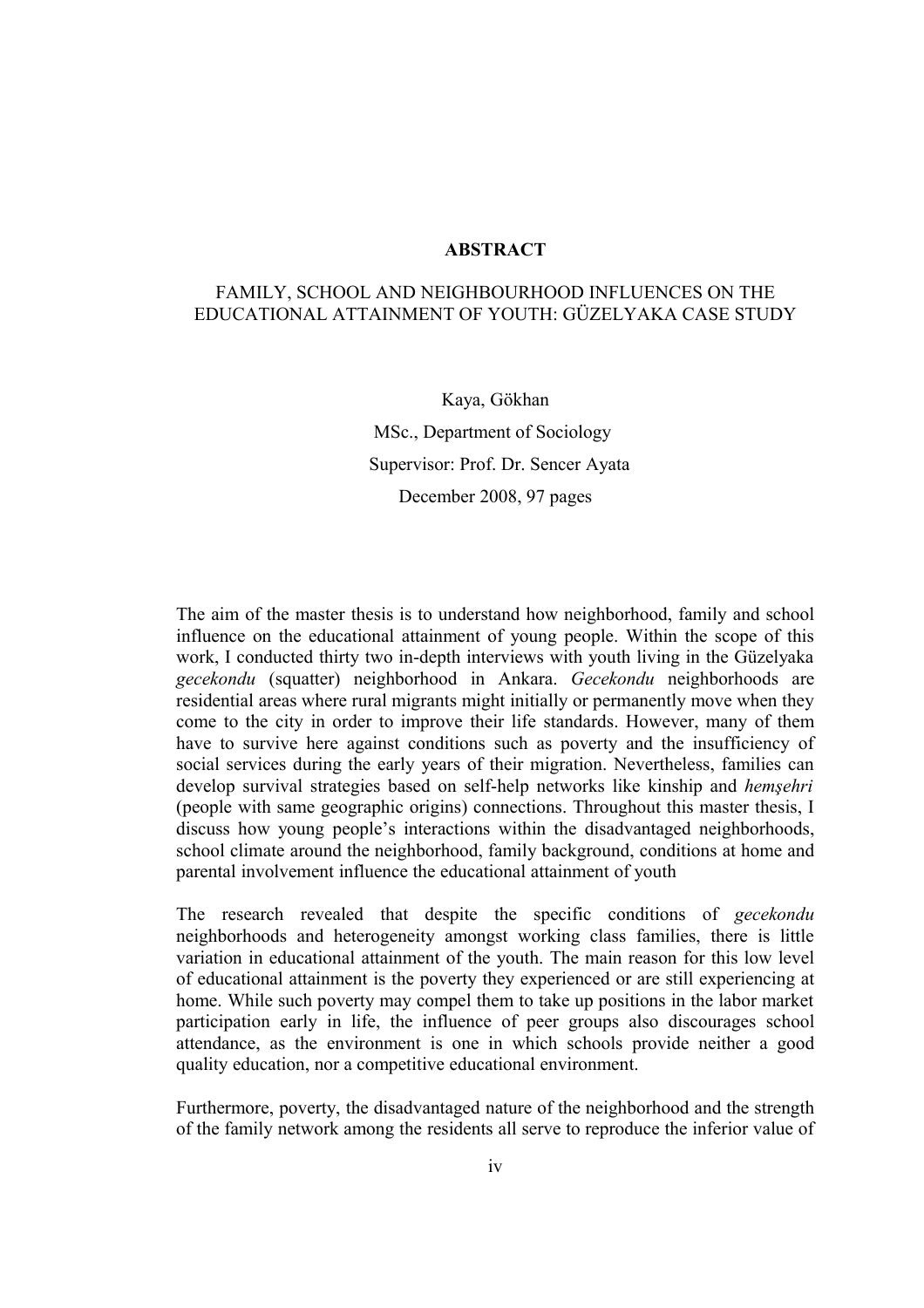education in their life. On the other hand, family practices regarding education vary with the transformation towards a nuclear family life, improvement in household income and with increasing length of stay. Early migrant families who have better life standards are more likely to encourage their children to stay in school in order to find regular income jobs than are newcomer families who need a supplement to the family budget since they are exposed to the worst conditions in the neighborhood. The younger parents among early migrant families are more involved in their children's schooling, and provide personal space for their children, enabling them to adequately complete school work.

Keywords: Educational Attainment, Youth, *Gecekondu* Neighborhoods, Family, School, Poverty, Güzelyaka Case Study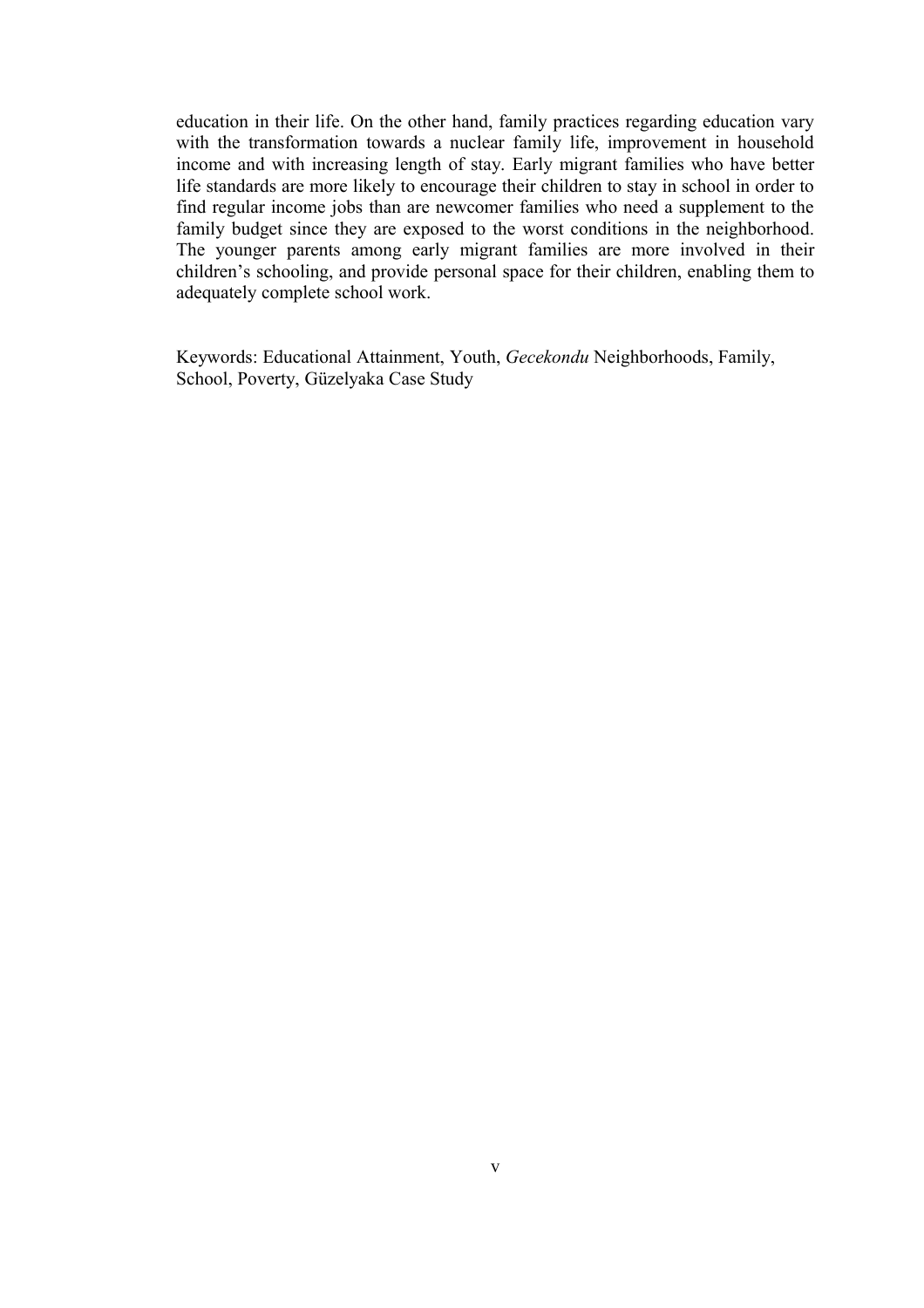## **ÖZ**

## AİLENİN, OKULUN VE MAHALLENİN GENNÇLERİN EĞİTİM DÜZEYLERİNE ETKİSİ: GÜZELYAKA ÖRNEĞİ

 Kaya, Gökhan Yüksek Lisans, Sosyoloji Bölümü Tez Yöneticisi: Prof. Dr. Sencer Ayata Aralık 2008, 97 sayfa

Bu çalışmanın amacı gecekondu mahallelerinde yaşayan gençlerin eğitim düzeylerine ailenin, okulun ve mahallenin etkisini incelemektir. Bu amaçla Ankara'nın Güzelyaka gecekondu mahallesinde otuz iki gençle derinlemesine görüşmeler yapılmıştır. Gecekondu alanları daha çok yoksullukla mücadele eden ya da yoksulluğu hayatlarının belirli dönemlerinde yaşamış çalışan sınıfların ikamet ettiği, kaliteli kamu hizmetlerinden yoksun olan yerleşim yerleridir. Diğer yandan, bu mahallelerde akrabalık ve hemşerilik temelindeki güçlü ilişkiler mahallede yaşayan ailelerin dezavantajlı koşullara karşı durma stratejileri geliştirmelerine yardım etmektedir. Bu tez boyunca gençlerin yaşadığı dezavantajlı mahalle ile olan etkileşimi, mahalle çevresindeki okulların ve ailelerinin gençlerin eğitim sonuçlarını nasıl etkilediğini tartışmaya çalıştım.

Bu çalışmada gecekondu mahallelerinin kendine özgü yapısı ve çalışan sınıfın kendi içindeki farklılıklarına rağmen gençler arasında çok belirgin eğitim seviyesi farklılıkları görülmemiştir. Bu durumun temel sebepleri ailede yaşanmış ya da halen yaşanmakta olan yoksulluk özellikle geçlerin okulu erken bırakmalarına, mahalledeki arkadaş grubu ile olan etkileşim okulda daha fazla devamsızlık yapmalarına, kaliteli eğitimden yoksun olan mahalle çevresindeki okullar gençlerin rekabetçi eğitimin dışında olmalarına yol açmaktadır.

Bununla birlikte, yoksulluk, dezavantajlı mahalle şartları ve güçlü aile ilişkileri birlikte düşünüldüğünde gecekondu mahallelerinde oluşmuş kültür eğitimin ikincil durumunu yeniden üretmektedir. Ancak, aileler mahallede daha uzun kaldıkça,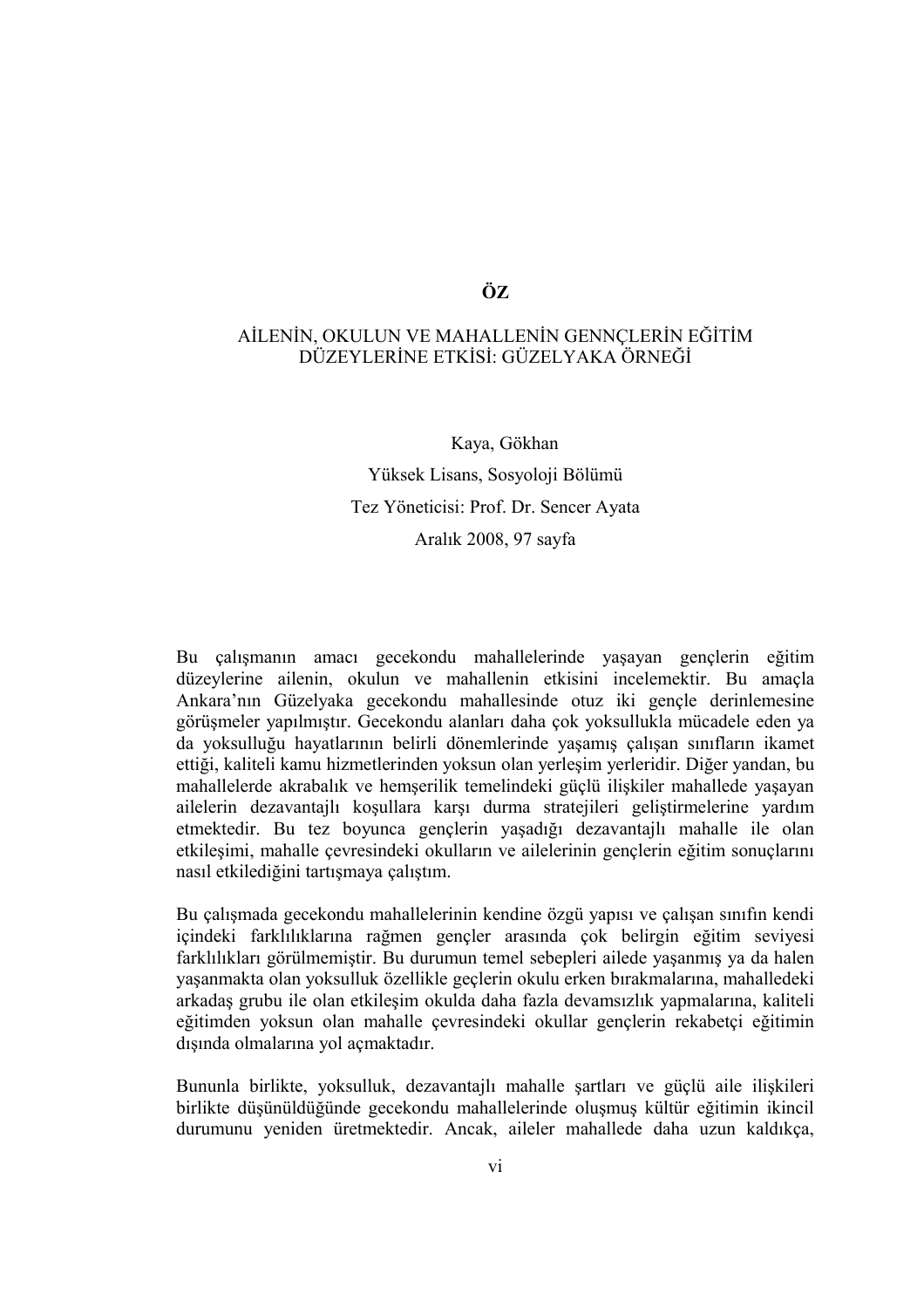yaşam standartları iyileştikçe ve çekirdek aile yaşamına doğru yaklaştıkça ailelerin eğitim pratikleri değişmektedir. Erken gelen göçmen aileler arasında genç ebeveynler okula daha düzenli dâhil olmakta, çocuklarına daha çok kişisel çalışma ortamı ayırmaktadırlar.

Anahtar Kelimeler: Eğitim Düzeyi, Gençlik, Gecekondu Mahalleleri, Aile, Okul, Yoksulluk, Güzelyaka Örneği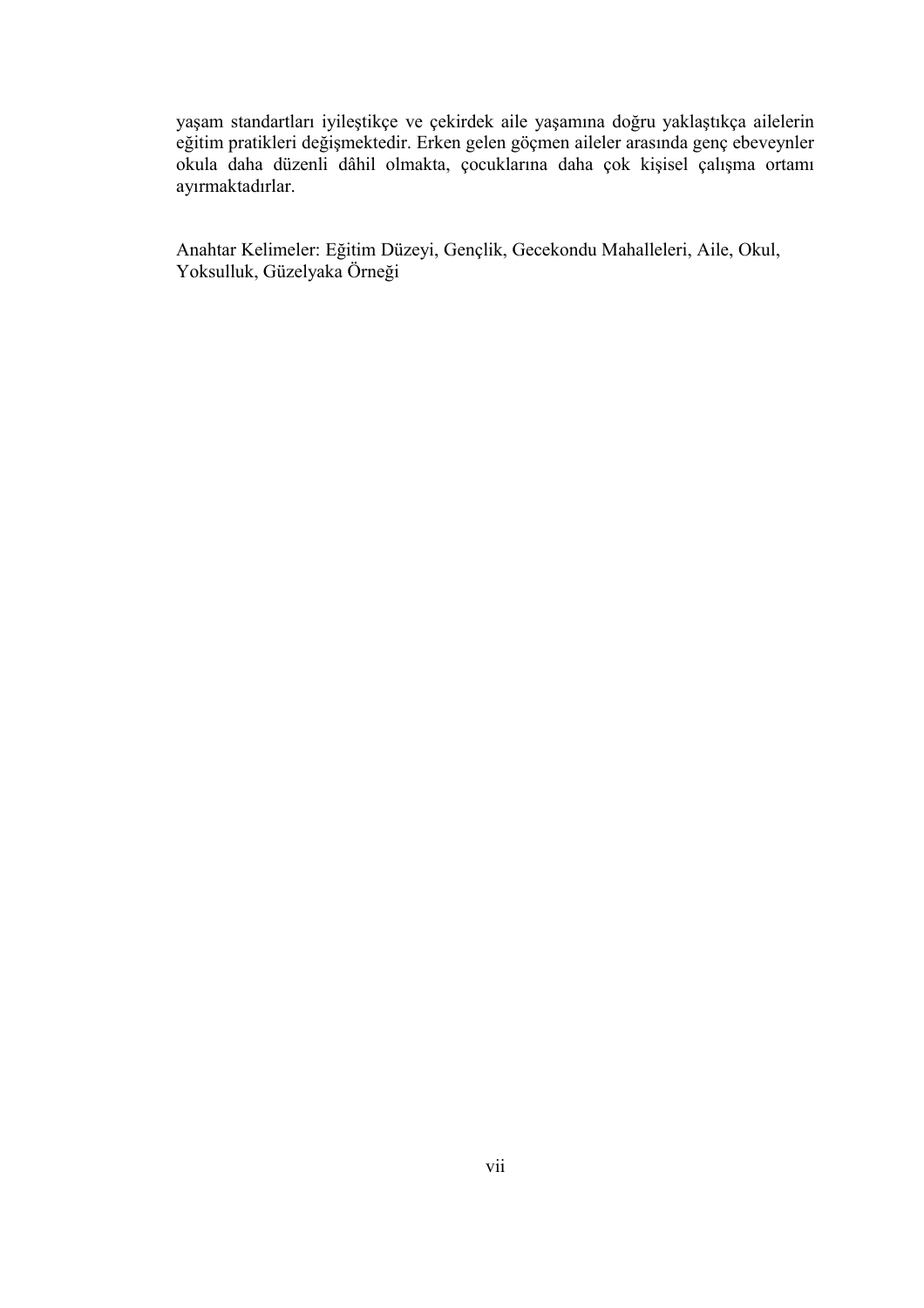*Aileme Ve Ülkeme*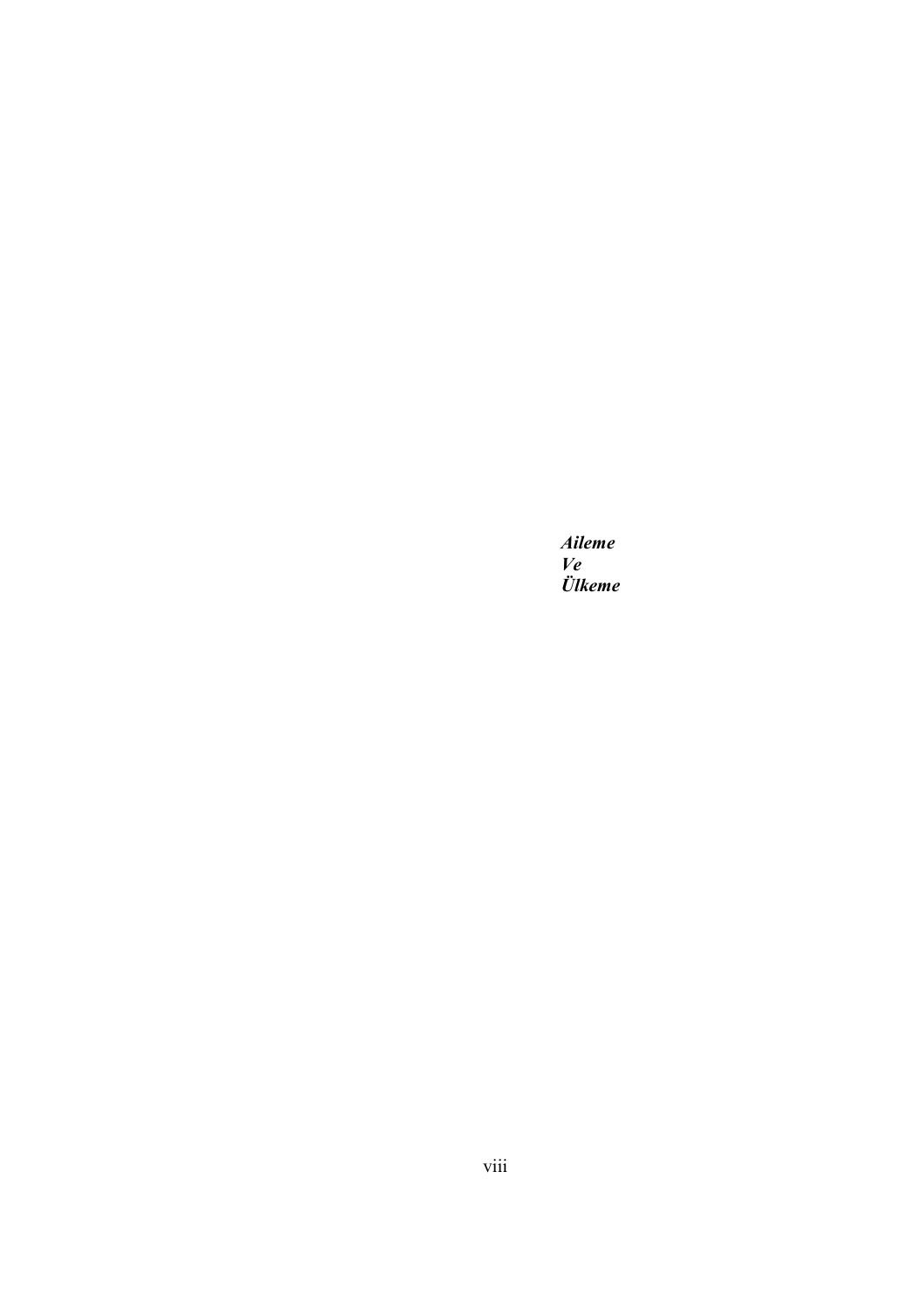## **ACKNOWLEDGMENT**

I would first like to thank my thesis advisor, Prof. Sencer Ayata, for supporting me during these past two years. During my work at the Graduate School of Social Sciences and Social Policy Master's Program, I worked with him for three years and I have learned lots of things about quality of the research, development of social science in Turkey, and countless other things. He has given me free reign during the process of this thesis, but has guided me immeasurably with his valuable comments, which undoubtedly served to improve the quality of the research.

I will forever be thankful to my family. Especially, my father, Erol Kaya helped me finding identifying the respondents for the pilot interviews, transcribed the tape records of interviews and contributed in so many other ways. I am immensely grateful to him. I would also like to thank my mother, Hatice Kaya, and my brother, M. Azmi Kaya due to their amazing support throughout my work.

My thanks also go to the members of my thesis committee: Assoc. Prof. Dr. Sibel Kalaycıoğlu and Assist. Prof. Dr. Hanife Akar for always making me feel their door was open to me. As my thesis committee, they made great contributions to my work with their comments and guidance.

I also owe thanks to especially two of my friends, Hilal Galip and Laçin Tutalar, who were always there to support me at every point of my master's study. They never said no to me and help me in so many ways when I needed them during the writing of the thesis. Without their assistance, the study would have been so much more difficult. Their fresh experience with their own thesis also contributed greatly to my thesis writing.

There are others I feel compelled to thank for their assistance. First of all, for the field study I owe so much thanks to the Galip Family (İsmail Galip, Hilal Galip, Senol Galip, Köksal Galip, Bahtısen Galip) and the many people I interviewed like Sedat, Devrim and Gülten. They helped me to conduct interviews in Güzelyaka neighborhood. Secondly, I would like to extend my thanks to those who supported me emotionally and with their kindness during this thesis writing: Umut Beşpınar, Sibel Mumun, Arda Deniz Aksular, Simla Yavaş, Caner Özdemir, Diana Kearney, Lara Meltem Bilikmen, Kezban Çelik, İdil Çetin, Dimitris Tsarouhas.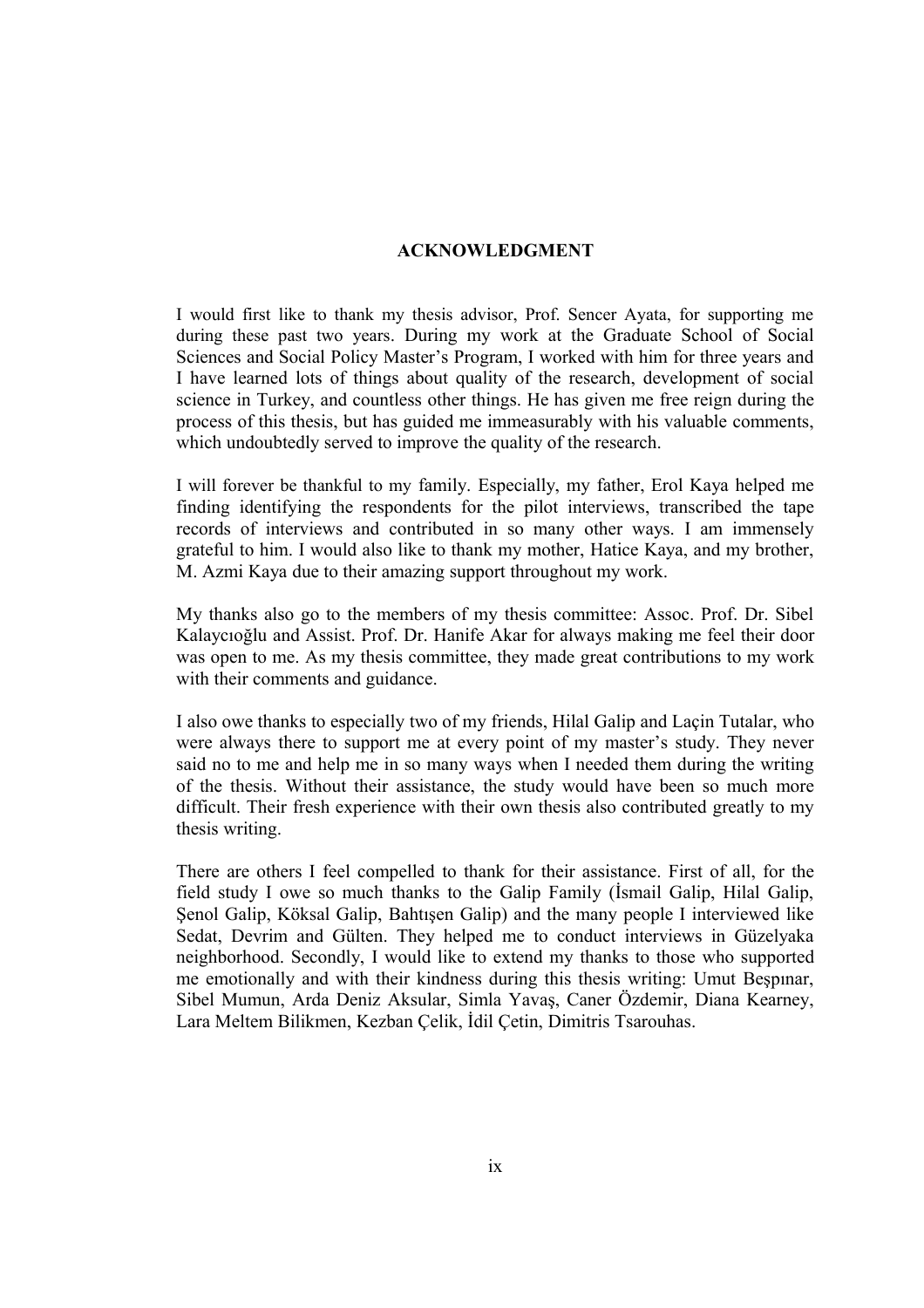## **TABLE OF CONTENTS**

| <b>CHAPTER</b>                                                          |  |
|-------------------------------------------------------------------------|--|
|                                                                         |  |
|                                                                         |  |
|                                                                         |  |
|                                                                         |  |
| 1.4. Detailed Explanations of the Research Question and Planning of the |  |
|                                                                         |  |
|                                                                         |  |
|                                                                         |  |
|                                                                         |  |
|                                                                         |  |
|                                                                         |  |
|                                                                         |  |
| 3. EDUCATION INDICATORS IN TURKEY: STRUCTURAL PROBLEMS                  |  |
|                                                                         |  |
|                                                                         |  |
|                                                                         |  |
|                                                                         |  |
|                                                                         |  |
|                                                                         |  |
| 4. SCHOOL EFFECT AND SCHOOL CLIMATE IN THE DISADVANTAGED                |  |
|                                                                         |  |
|                                                                         |  |
|                                                                         |  |
|                                                                         |  |
| 4.5. The Effect of Schooling in the Disadvantaged Neighborhood43        |  |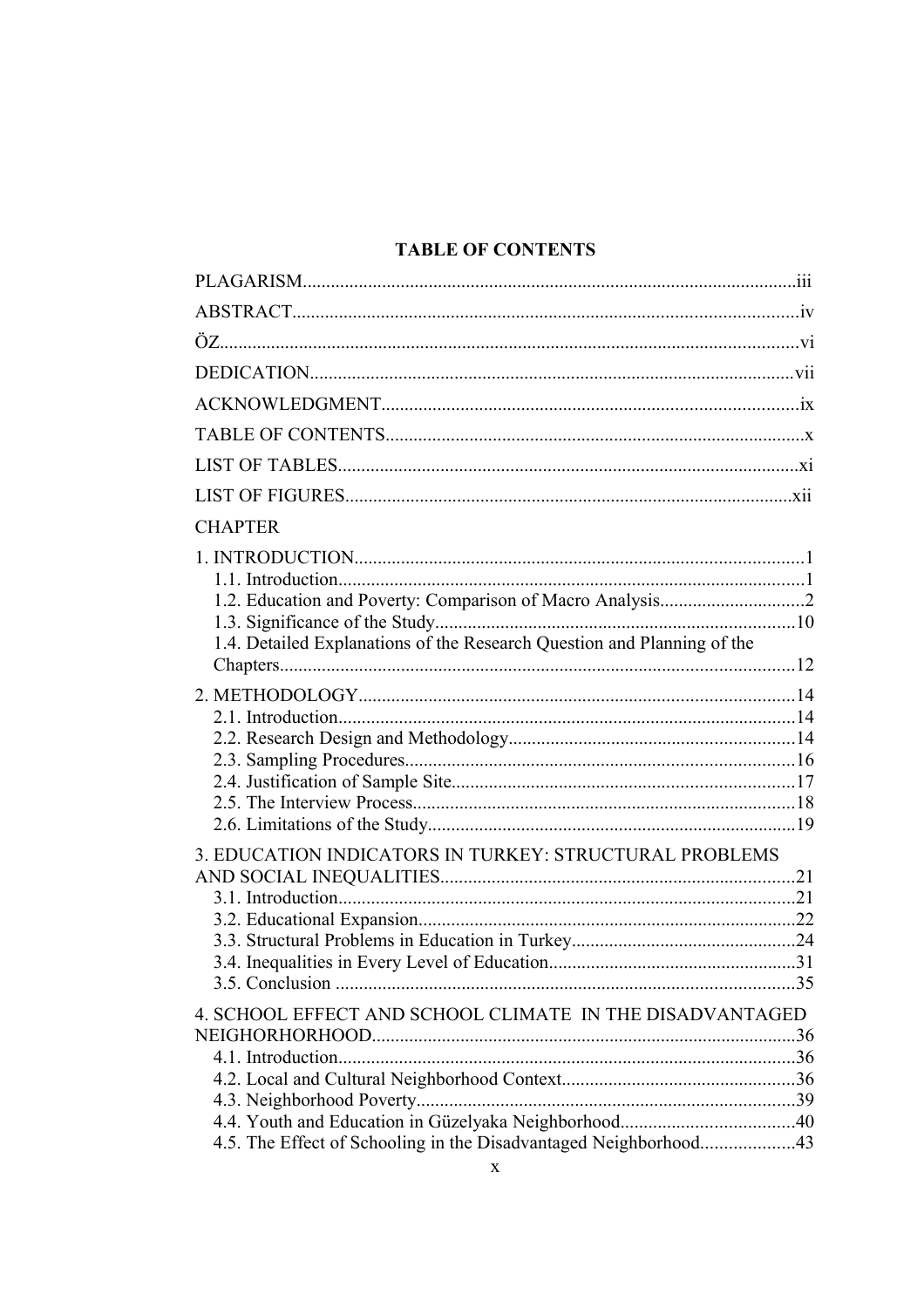|                                                       | .49 |
|-------------------------------------------------------|-----|
| 5. THE ROLE OF INTERACTION WITHIN THE DISADVANTAGED   |     |
|                                                       |     |
|                                                       |     |
|                                                       |     |
|                                                       |     |
|                                                       |     |
| 6. FAMILY BACKGROUND, CONDITIONS AT HOME AND PARENTAL |     |
|                                                       |     |
|                                                       |     |
|                                                       |     |
|                                                       |     |
|                                                       |     |
|                                                       |     |
|                                                       |     |
|                                                       |     |
|                                                       |     |
|                                                       |     |
|                                                       |     |
|                                                       |     |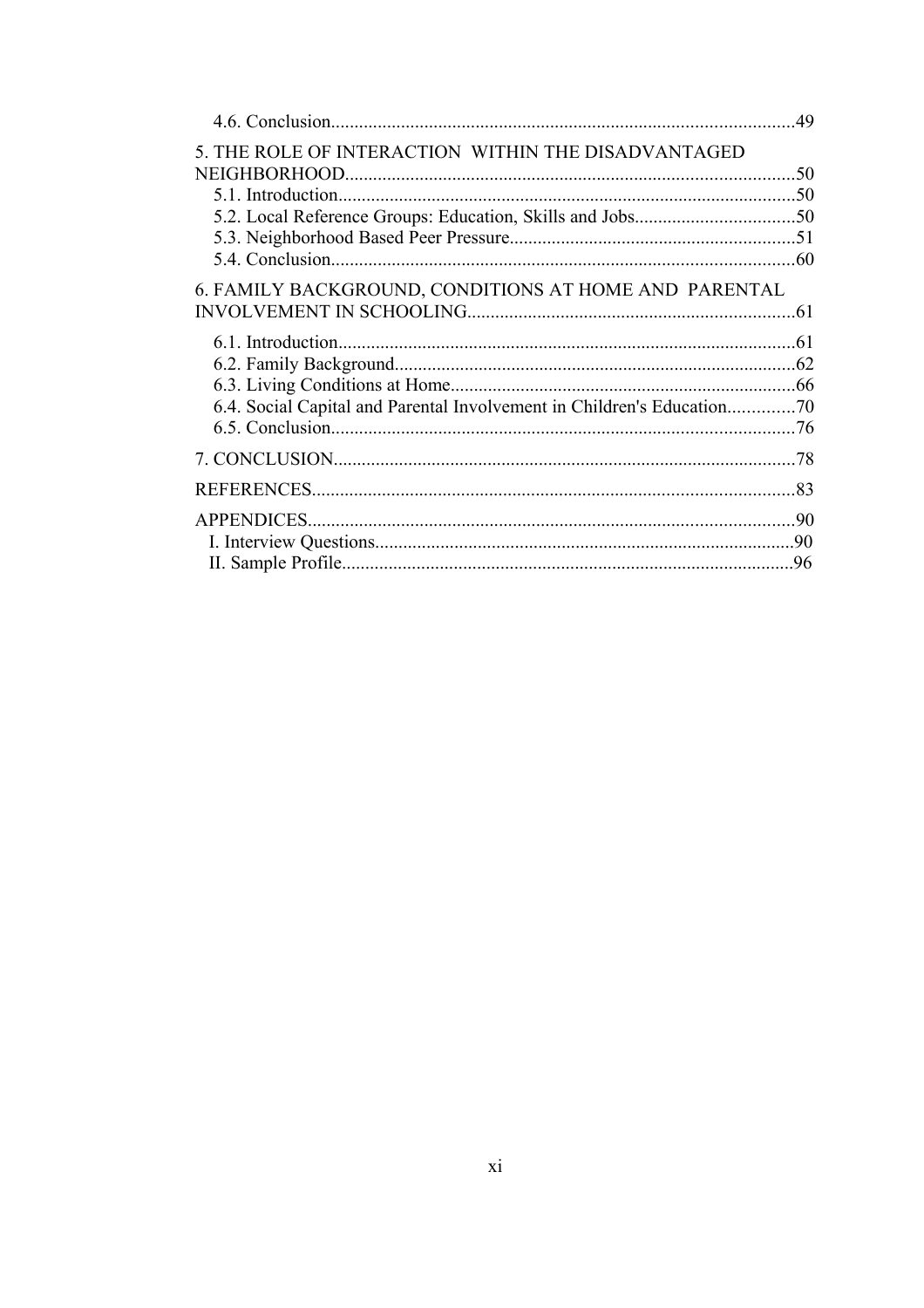## **LIST OF TABLES**

## TABLES

| Table 1: A Typology of Different Viewpoints on the Relationship                   |     |
|-----------------------------------------------------------------------------------|-----|
|                                                                                   |     |
|                                                                                   |     |
| Table 3: The Frequency Distribution of Children who is Outside the                |     |
|                                                                                   | .24 |
|                                                                                   |     |
| Table 5: Countries Ranked According to Value of EDI (Education Development        |     |
|                                                                                   | .26 |
|                                                                                   |     |
| Table 7: Students in Different Type of Secondary Schools (%) and Their Family     |     |
|                                                                                   | .28 |
|                                                                                   |     |
| Table 9: Challenges Youth Identified during School to Work Transition31           |     |
|                                                                                   |     |
| Table 11: Characteristics of Children Aged 6 to 14 by Primary Attendance Status63 |     |
|                                                                                   |     |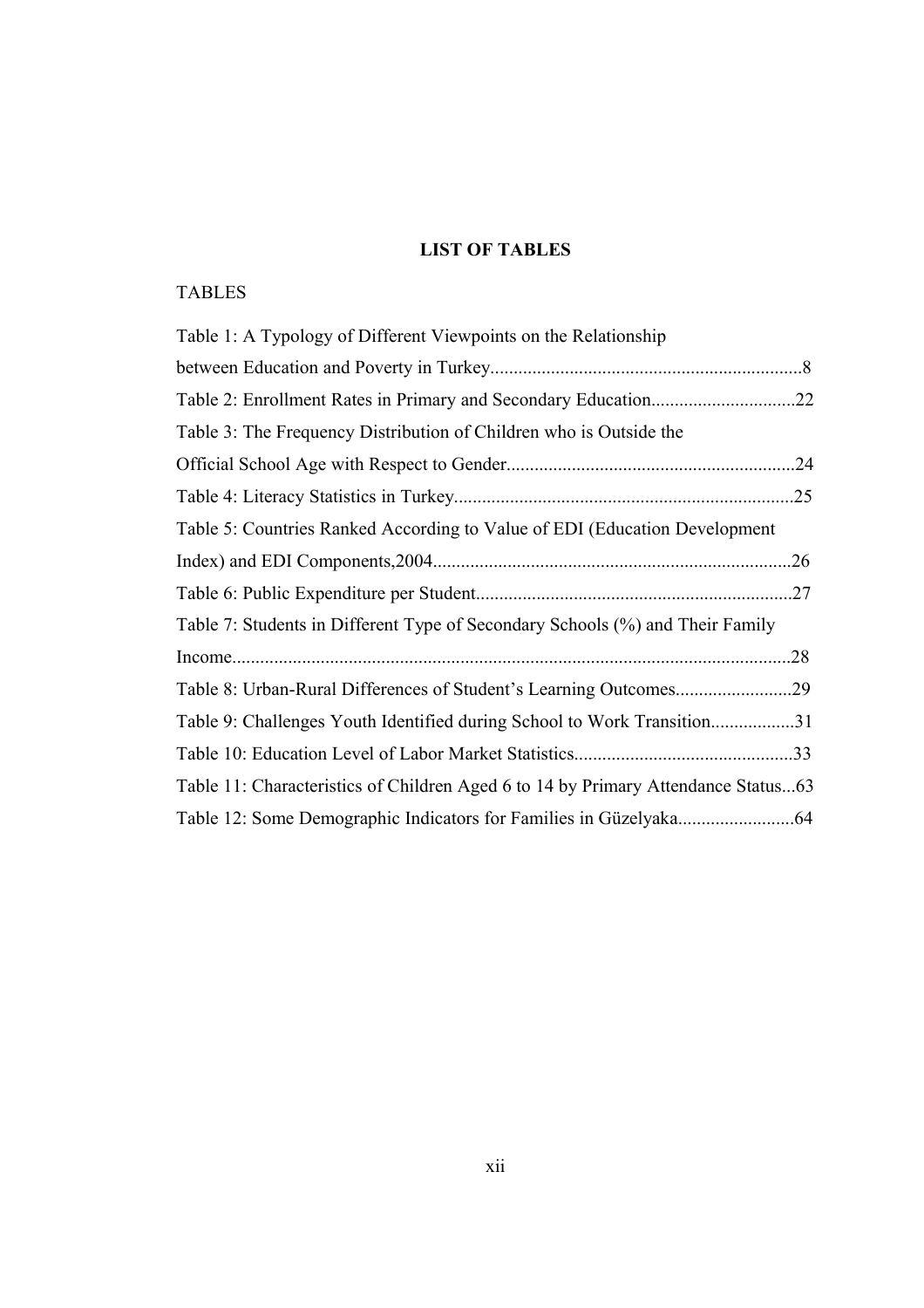## **LIST OF FIGURES**

## FIGURES

| Figure 2: Net Enrollment Rates for Primary and Secondary      |  |
|---------------------------------------------------------------|--|
|                                                               |  |
| Figure 3: Mathematics Exam Results of Turkish Students        |  |
|                                                               |  |
|                                                               |  |
| Figure 5: Enrollment Rates of Students from Different Regions |  |
|                                                               |  |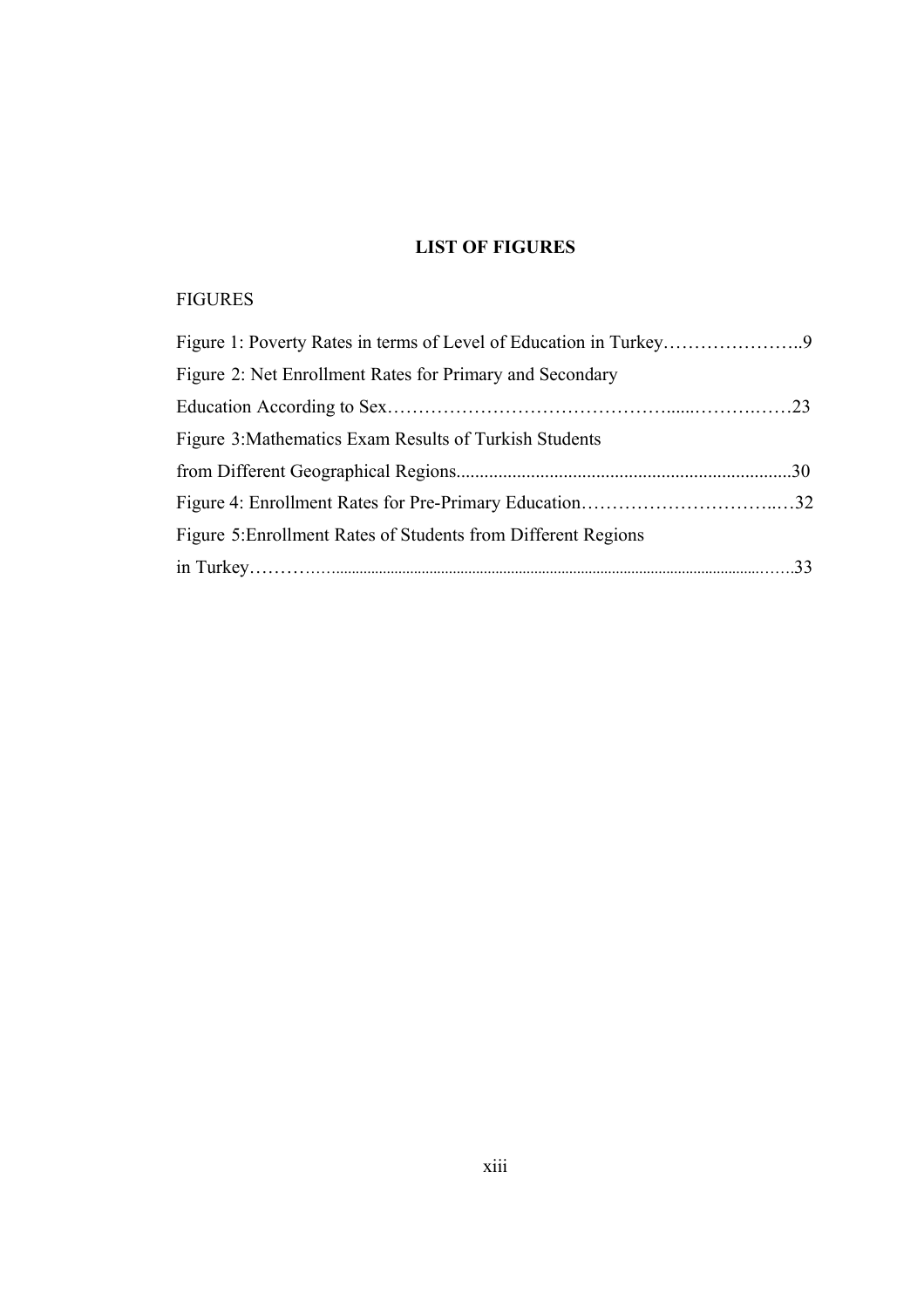## **CHAPTER I INTRODUCTION**

#### **1.1. Introduction**

Inequality in educational attainment can be regarded as one of the main sources of most social problems. Obviously, youth unemployment, child labor and gender inequality are largely associated with the lack of equity and quality of education. At the same time, extending educational opportunities to all population groups increases the possibilities of greater income, higher living standards, while it ameliorates the quality of society. Education is positively associated with human development (Dyer, 2008:436).

For two decades, international organizations have been putting special emphasis on education campaigns such as girls' education. In 1990 in Jomtien, Thailand, the Education for All (EFA) campaign was set up to achieve universal education. However, ten years later in Dakar, Senegal, EFA goals were revised due to the failure to achieve targets which had been declared during the "World Conference on Education for All" in Jomtien, 2000*.* [1](#page-13-0) In addition, the Millennium Development Goals (MDGS) defined elimination of gender disparity in school and sustaining universal primary education as key solutions to the elimination of extreme poverty (UNESCO, 2008). Many developing countries have improved their educational indicators in the last two decades even though they have not been able to catch up completely with the goals of EFA (Buchmann and Hannum, 2001). The World Bank is another international organization that strongly emphasizes the significant role education plays in reducing poverty rates and increasing the annual economic growth rate. However, opponents of this idea argue that educational expansion leads social

<span id="page-13-0"></span><sup>&</sup>lt;sup>1</sup> The EFA project included the following goals: (1) full participation in primary school, (2) elimination of gender disparities in school, halving the adult illiteracy rate, and maintaining life-long learning for different age groups (UNESCO, 2008).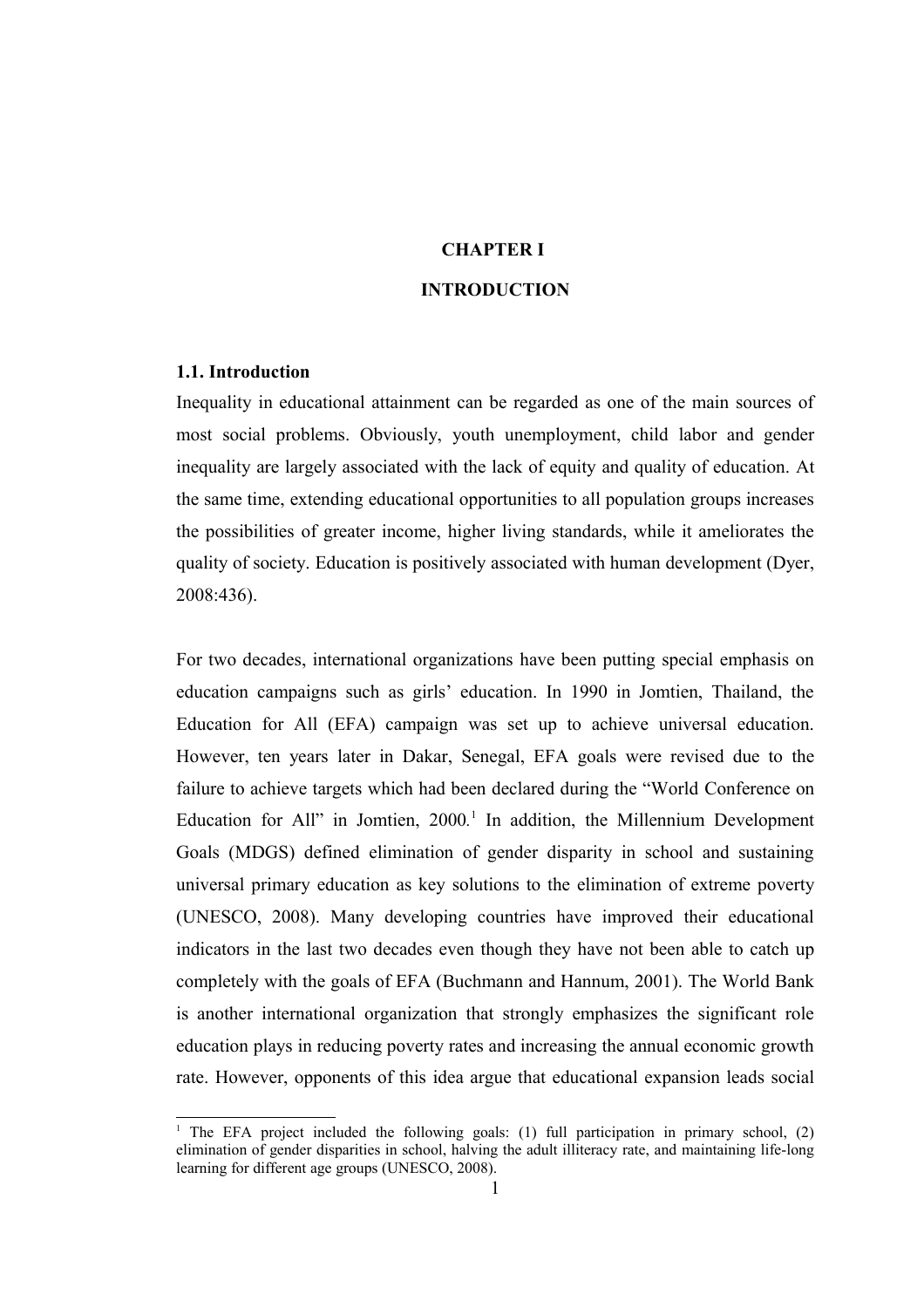groups to be more competitive for social status; therefore, it results in social fragmentation (Bonal, 2007:91).

In the Turkish case, achieving universal education has been a means of building consensus among the public, government, media and civil society for the last ten years. Since 1997, eight-years of primary education has become compulsory; girls' education campaigns have received more and more public attention; and TV channels have organized education campaigns for the Southeast Anatolia region, which is the least developed part of Turkey. All efforts have certainly led to the improvement of the educational indicators. Nonetheless, Turkey, which is among the largest twenty economies around the world, ranked only the 84th in the Human Development Index in 2008. Turkey's social development is lagging behind economic development. One of the reasons for the gap between human and economic development is that the educational opportunities fall short. Since the rapid urbanization process during the second half of the century, the quality of education has been increasingly more unequally distributed within the urban areas. In particular, the families in the *gecekondu* settlements of urban metropolitan areas are one of the most vulnerable social groups because of the deprivation of good quality education in their neighborhood schools.

The aim of this master's thesis is to explore how family school and neighborhood influences on the educational attainment of people between the ages of 18 and 30. In the first part of the chapter, I will discuss how the mutually reinforcing relationship between education and poverty on the macro level can be explained. Then I will emphasize the reasons we need more micro analysis of the poor's educational attainment in Turkey. Finally, I will formulate research questions in a detailed way and I will try to give an outline of the study.

## **1.2. Education and Poverty: Comparison of Macro Analysis**

To begin with, four main approaches can be considered relevant regarding the role of education in poverty reduction in Turkey. These are human capital, capability, class based and popular education approaches, each of which has its strengths and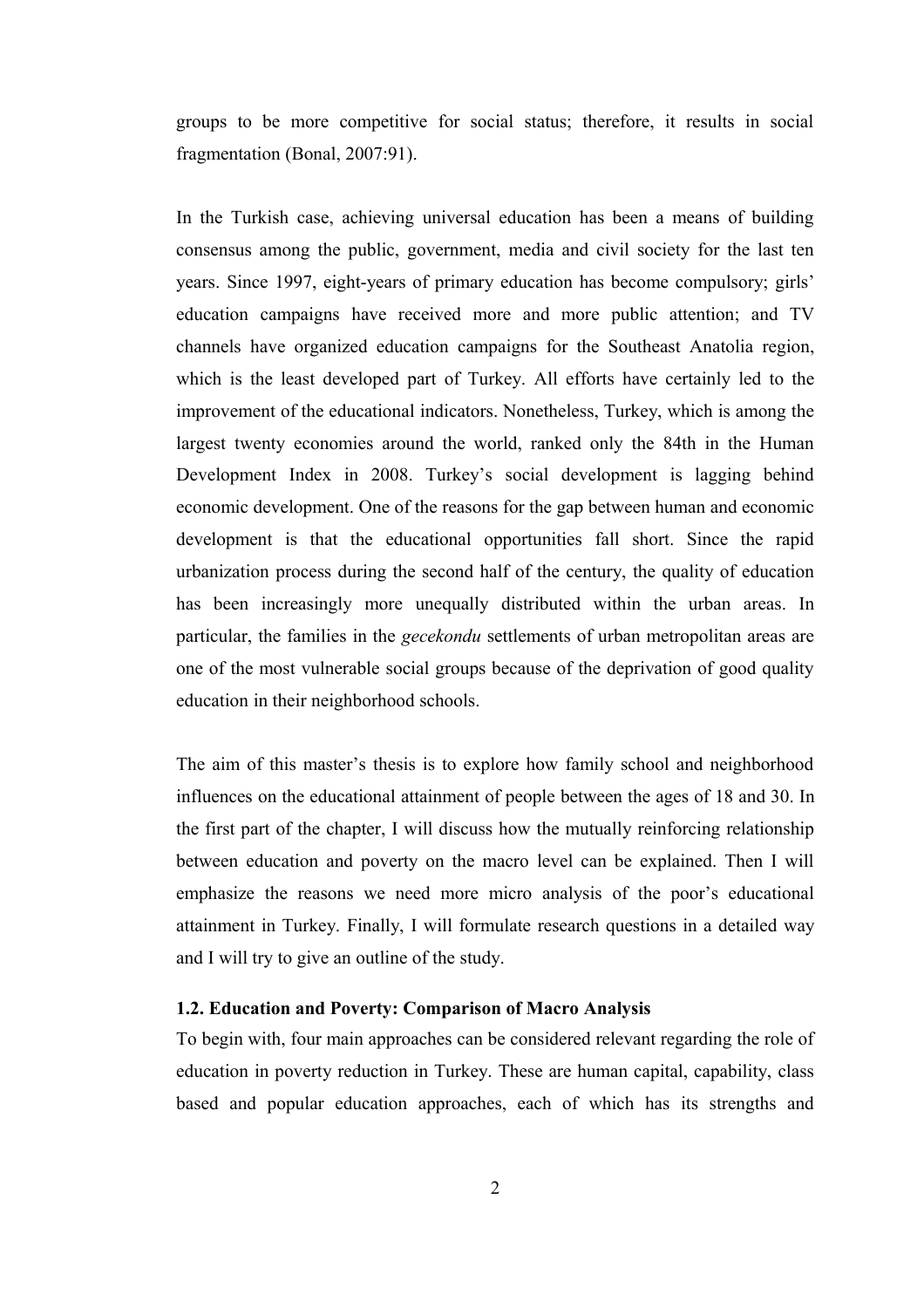weaknesses<sup>[2](#page-15-0)</sup>. I will try to examine each approach by asking three important questions in order to understand the relationship between education and poverty: 1) What is the contribution of the approach on the relationship between education and poverty? 2) What makes the approach distinct from the other approaches? 3) What are the main counter-arguments against the approach?

#### **1.2.1. Human Capital Approach (HCA)**

This approach is mainly concerned with the economic return of education. In this context, it is expected that there is a direct association with expanding educational opportunities and individual earnings and economic growth in the country concerned. The highest possible paper qualification, such as a bachelor's degree, is essential for increasing the income of the poor (Hall and Midgley, 2004: 146).

The main strength of this approach is that it underlines the important role education plays in economic development with the purpose of adopting a knowledge-based economy. This approach also emphasizes the necessity to develop the skills of individuals. In the same vein, the education of the poor population is accepted as a way to provide them with the necessary skills for developing survival strategies in underprivileged conditions.

However, its sole concern with the role of economic reasoning in human behavior is one of the shortfalls of this viewpoint (Robeyns, 2006). Here, education is conceptualized only for success in strict competition in the market whether it is propoor or not. According to this approach, the role of education is simply reduced to a means of competition among members of society, such as getting higher scores in classroom that will help the individual earn more in the future.

#### **1.2.2. Capability Approach (CA)**

The difference of this approach from the human capital approach is that it goes beyond the economics perspective and explains the link between education and

<span id="page-15-0"></span> $2$  It is a difficult task to develop a typology that includes different perspectives since some may be left outside the analysis. For instance, some scholars also incorporated "right based approaches" and "basic needs approaches"; however, in doing this, they excluded "class based analysis" and "popular education approaches" (Tilak, 2002; Robeyns, 2006).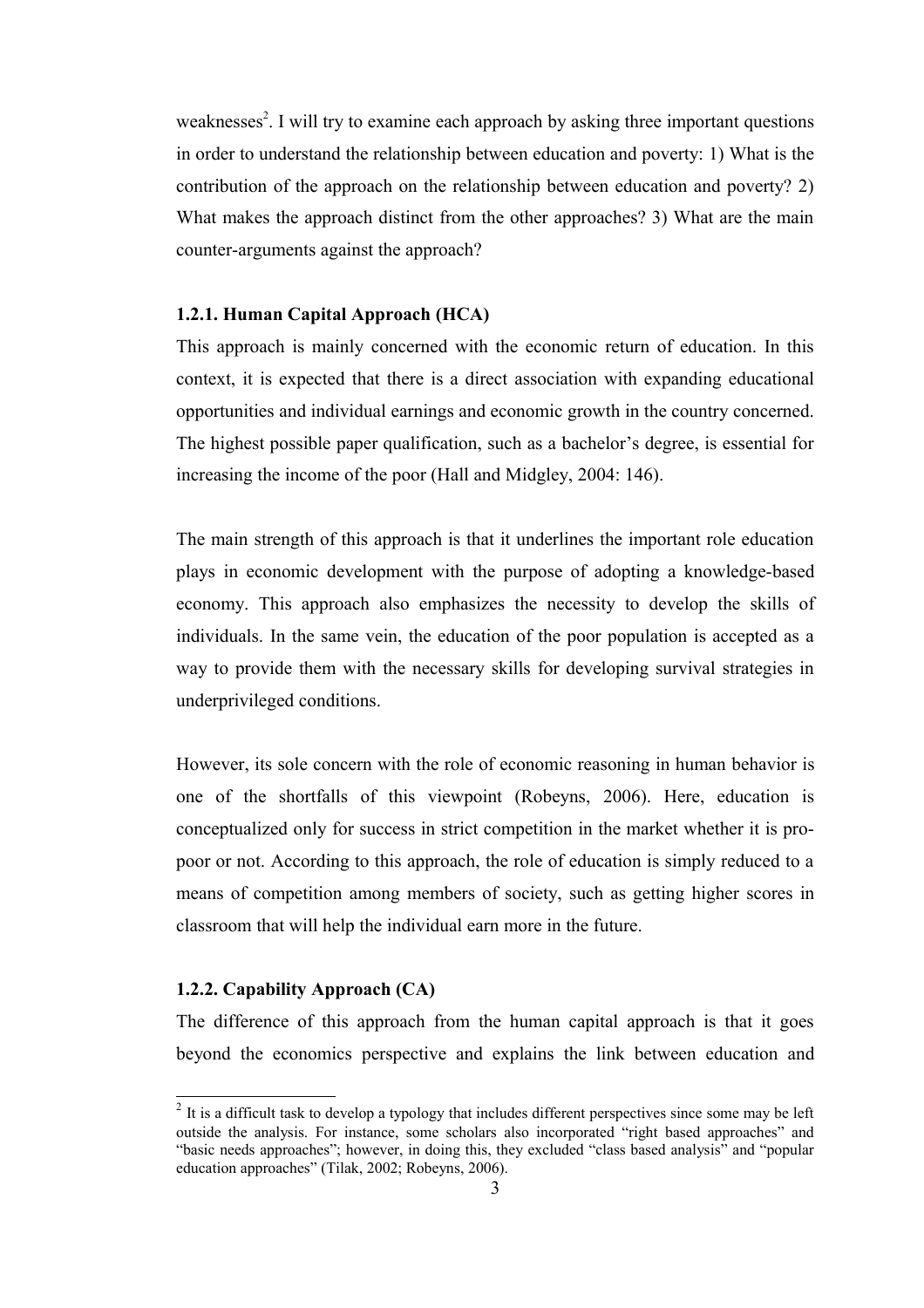poverty based on capabilities, rather than personal assets such as income and family resources. Capability is defined as "the ability of human beings to lead lives they have reason to value and to enhance the substantive choices they have" (Sen, 1997:1959). This perspective involves a different conceptualization of poverty, one which is not limited to income deprivation. To illustrate, even people who have higher incomes might be deprived because of long-standing health problems or illiteracy, which leads to a significant decrease in their quality of life. There are two differences between the human capital and capability approaches. Firstly, education is not merely a tool for economic development in the capability approach. The indirect aim of education is to achieve social development in society. In this sense, increasing the number of educated people in a given society can resolve gender inequality and increase the quality of public debates, thereby leading to a more democratic society (Sen, 1999). Secondly, education also helps improve other capabilities, especially in terms of health (Sen, 1999). For instance, a woman's expanding education results in decreased fertility and mortality rates. That is, education is not merely restricted to commodity production; it also provides freer and more worthwhile lives (Sen, 1997:1960).

Despite the fact that the capability approach is more comprehensive than human capital analysis, the capability approach has been criticized for operationalization and universality. The first criticism is about its lack of operationalization:

> *The approach only outlines what is important when evaluating social arrangements and people's well beings and freedom, but to apply it concrete cases one needs to supplement this framework with additional social theories related to the topic one is analyzing (Robeyns, 2006:67-68).*

A similar argument is emphasized by Unterhalter (2003:9). Although the capability approach is sensitive to the background factors individuals possess (not only income but also inefficient resources for schooling such as buildings or equipment as well as regional differences), he claims that further historical and sociological knowledge is required, especially on the issues of gender inequality in policy recommendations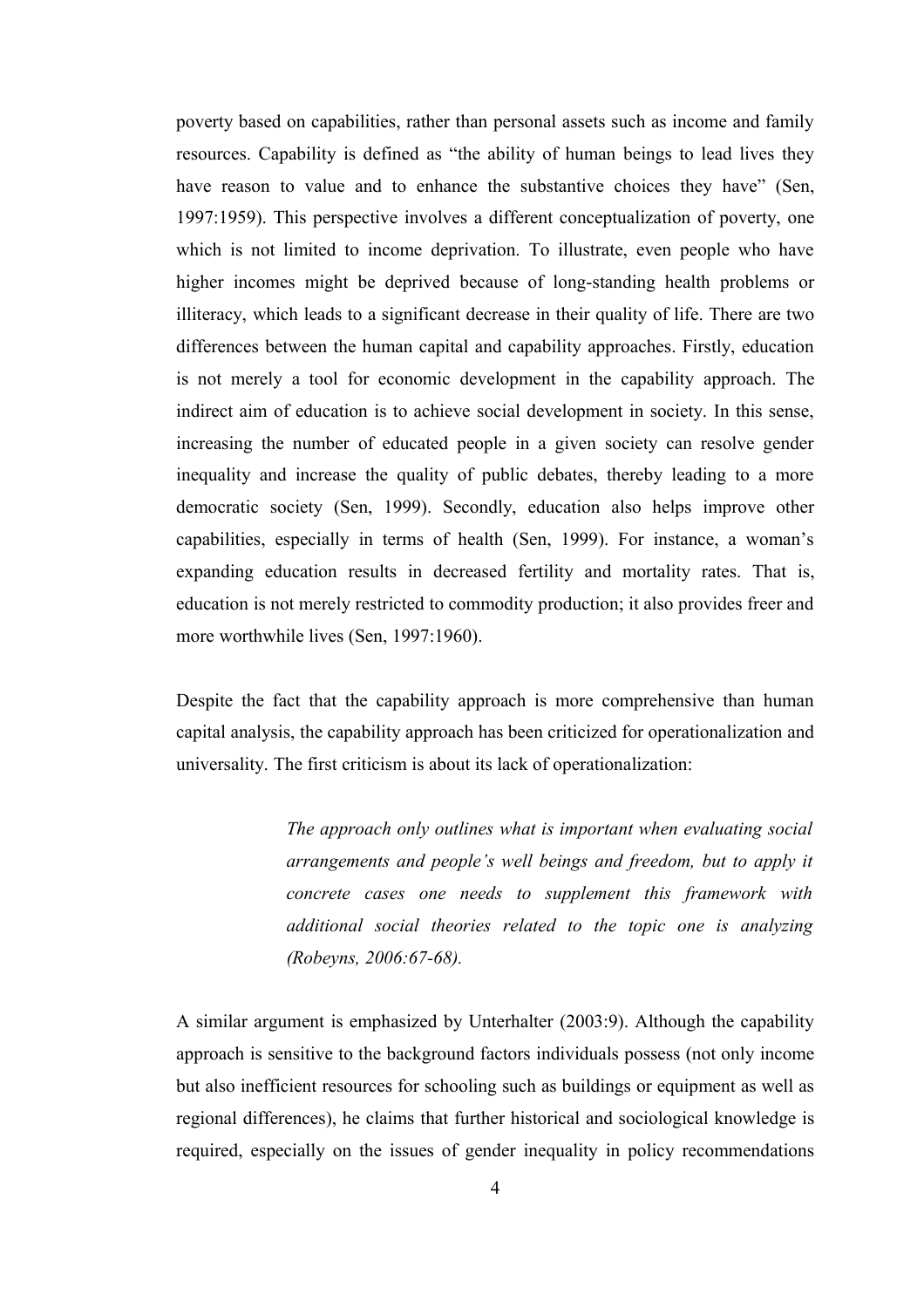and practices (Unterhalter, 2003:9). Moreover, there have actually been more debates about the capability list compiled by Martha Nussbaum, who is another important figure in the capability approach. Her approach, which has departed from Sen's (1999) analysis, suggests that a universal list of capabilities should be in primacy among the goals of government policies. However, Unterhalter (2003) finds fault with the essentialism of the universal list of capabilities, as it does not consider crosscultural differences and advocates the flexibility of the capabilities suggested by Sen (1999).

#### **1.2. 3. Class Based Analysis**

In class based analysis, whether it adheres to Weberian or Marxist tradition, the unit of analysis obviously differs from those in previous approaches based on individuals. There are some arguments worth considering in Marxian class analysis that concentrate on education for the impoverished although those debates have addressed mainly the antagonistic relationships between working class and state. The approach perceives public schools simply as "ghetto for underprivileged groups" (Hall and Midgley, 2004:149); therefore, schooling is seen a means of reproducing and legitimizing certain class differentiations. There is a well-known agreement among scholars for this approach in that education of poor children in public schools is colonized by the power of middle class. Whitty (2001:287) argues that

> *Instead of seeing failure as the result of a deficit in working class homes, materially and culturally, it invited us to entertain the notion that working class failure was a relational outcome of middle class power to define what counts as knowledge and achievement.*

Similarly, Bowles (1976) asserts according to outcomes of a study that creativity and critical imaginations are central elements of pedagogy in middle class schools, while recitation and obedience are prevalent elements of working class schools (cited in Gök (1998:2)). Furthermore, deprivation of resources renders working class pupils more vulnerable to the pressure of work. Lynch and O'Nell (1994:320) clarify that the "lack of money which underpins their sense of powerlessness and isolation excludes those most of all".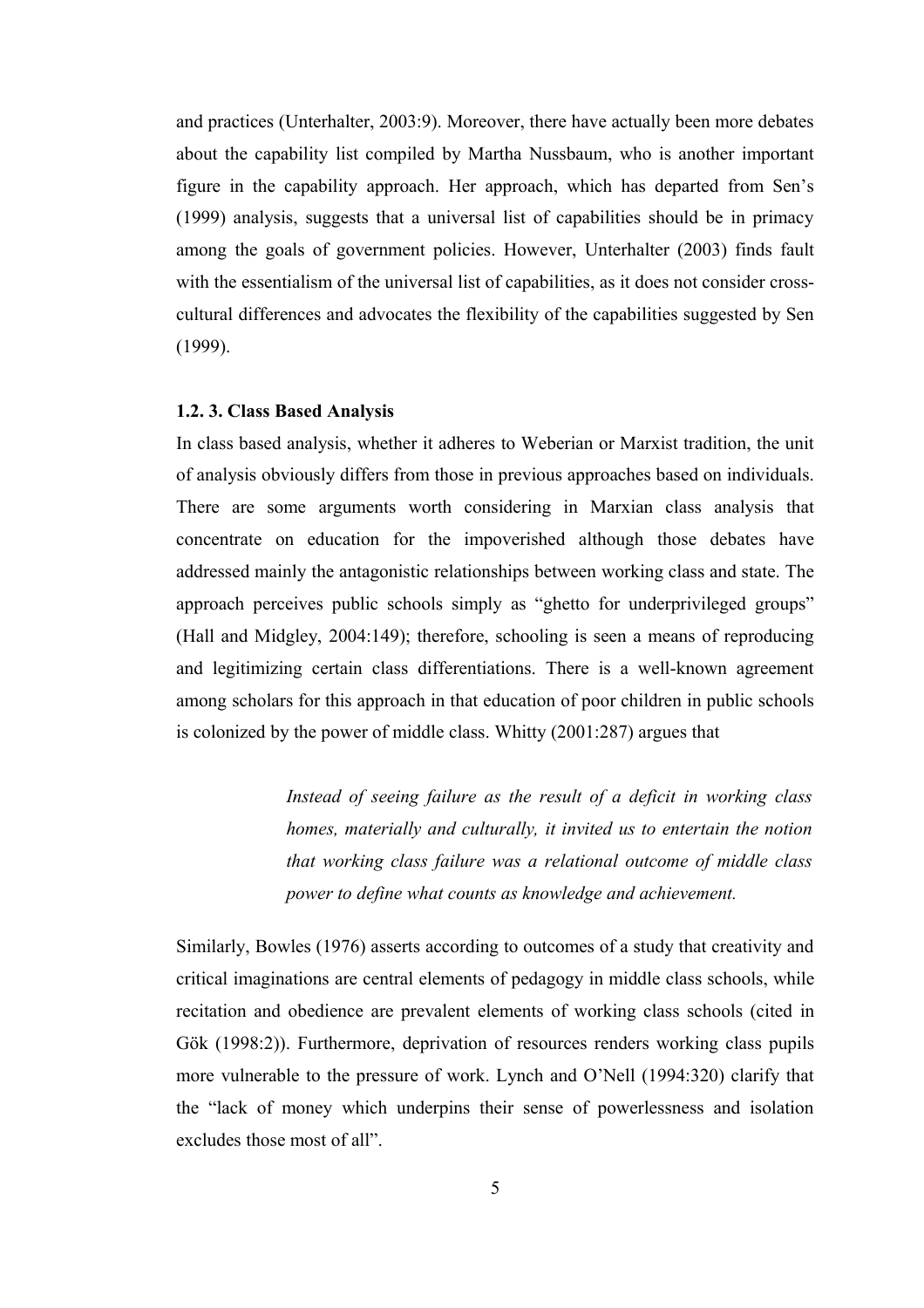The main argument of the Marxian class analysis of the relationship between education and poverty is the impossibility to escape poverty with education, whereas the critics of this argument maintain that in this approach education is oversimplified as a means of reproduction of poverty. Hickox (1982) points out that Poulantzas's moral/mental division of occupations and Althusser's view of education as an ideological apparatus of the ruling class assure us of the inefficiency of education, just as Illich's perception of education as a modern church does. At this point, one of the most influential criticisms comes from Weberian tradition, which implies that education helps the poor climb the social ladder. The main contribution of Weberian analysis here is that it disagrees with the immobility of poor people with educational attainment. The intergenerational link and their educational achievement become the core of the analysis in social mobility studies. How parents' educational attainment and class background reinforce their children's class and educational success, or lack thereof, is the basic relational concern. The analysis considers the possibility of social mobility via education for disadvantaged social groups, yet does not fail to take into account that the poor still have difficulty in climbing the ladder of social mobility. Lannelli and Paterson (2005) showed in their recent study on social mobility in Scotland how social mobility works against the poor. They write, "People from more advantaged social classes have higher chances of embarking on a long educational career and gaining higher level qualifications than those from less advantaged classes" (Lannelli and Paterson, 2005:3). They further state that if middle class pupils are not able to access higher education, other available resources such as their social network and family incomes help maintain their class position, whereas if poor people drop out school, they are faced with an immense lack of opportunity to expand their class position.

## **1.2.4. Popular Education (PE): Radical Education / Critical Pedagogy**

Radical Education is a socialist education movement mainly inspired by the works of Pablo Freire, a Brazilian exile and minister of education.<sup>[3](#page-18-0)</sup> For him, oppression is

<span id="page-18-0"></span><sup>&</sup>lt;sup>3</sup> Popular education can be seen as a combination of Marxian analysis and post development school. Especially, post development school is criticized for not having enough practical dimensions or too much emphasis on abstract discussion of subject instead of discussing basic concepts such as distribution of educational opportunities and class (Brown et al, 2006:5). However, as Sideway (2008:18) emphasized that post development theorists such as Escobar (1995) criticized the taken for granted development models, but he is not against the idea of change and possibility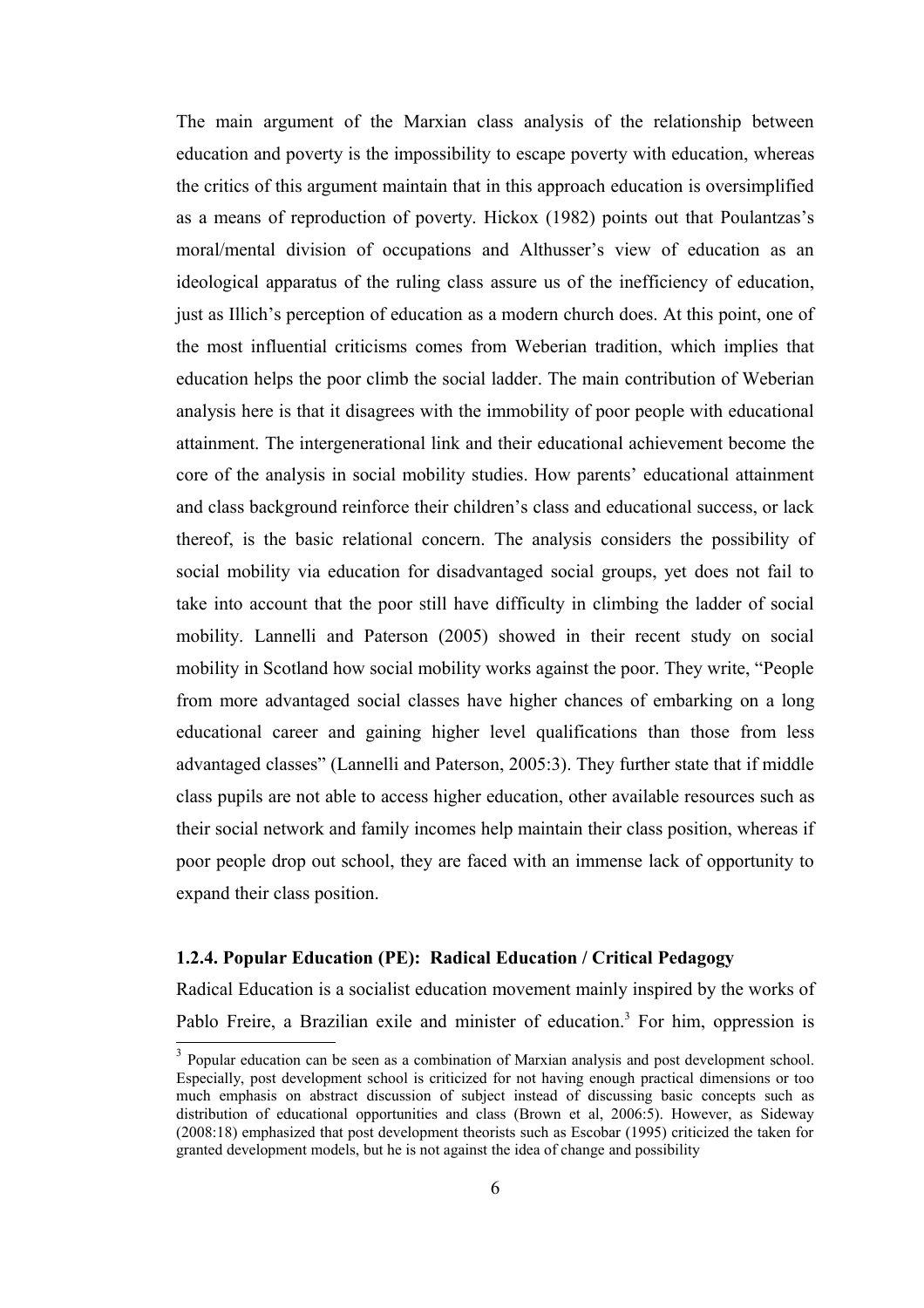reproduced and internalized during "banking education"<sup>[4](#page-19-0)</sup>; for this reason the only way to prevent the oppression of the underprivileged is to change the "banking education system". This analysis differs from previous ones in that education is seen as a driving force for social change. The alternative pedagogy, believed to be the only way to escape from the violence of oppression, departed from both Neo-Marxist tradition and previous theoretical standpoints mentioned above. The main characteristic of alternative education is to develop the *concientizacao* of oppressed groups. The term *conscientizacao* involves "praxis" based upon its definition of "learning to perceive social, political and economic contradictions and to take action against the oppressive elements of realistic" (Leeman, 1999:1). Another characteristic of alternative education is based upon rejecting all kinds of authority both in the classroom and curriculum. Fierre explains that:

> *The democratization of the content and method of teaching incites inquiry, creativity and critical thinking which impels the emergence of consciousness and the content unveiling of reality* (cited in Hendriks, S. (1998:3)).

One of the benefits of radical analysis is that there is greater emphasis on how curricula and schools should be reconstructed on behalf of oppressed groups. For instance, without restructuring public schools in favor of pupils, it is almost impossible to break the intergenerational reproduction of poverty. Otherwise, the cultural analysis of poverty continues to find legitimization on the basis of the failure of poor pupils. Thus, poverty is continually reduced to a problem of specific geographical areas and truancy is seen as the deficit outcome of break-up families. In addition, while there is enormous idealization of social change through educating those oppressed, the term "oppressed" does not exactly highlight the difference between class and oppressed (Coben and Llorente, 2003).

<span id="page-19-0"></span><sup>4</sup> He recalled current education systems banking education which was mainly based upon tests and only for job preparation. He mainly inspired Marxian works on education. Education system follows emphases how education means of reproducing certain class differentiation.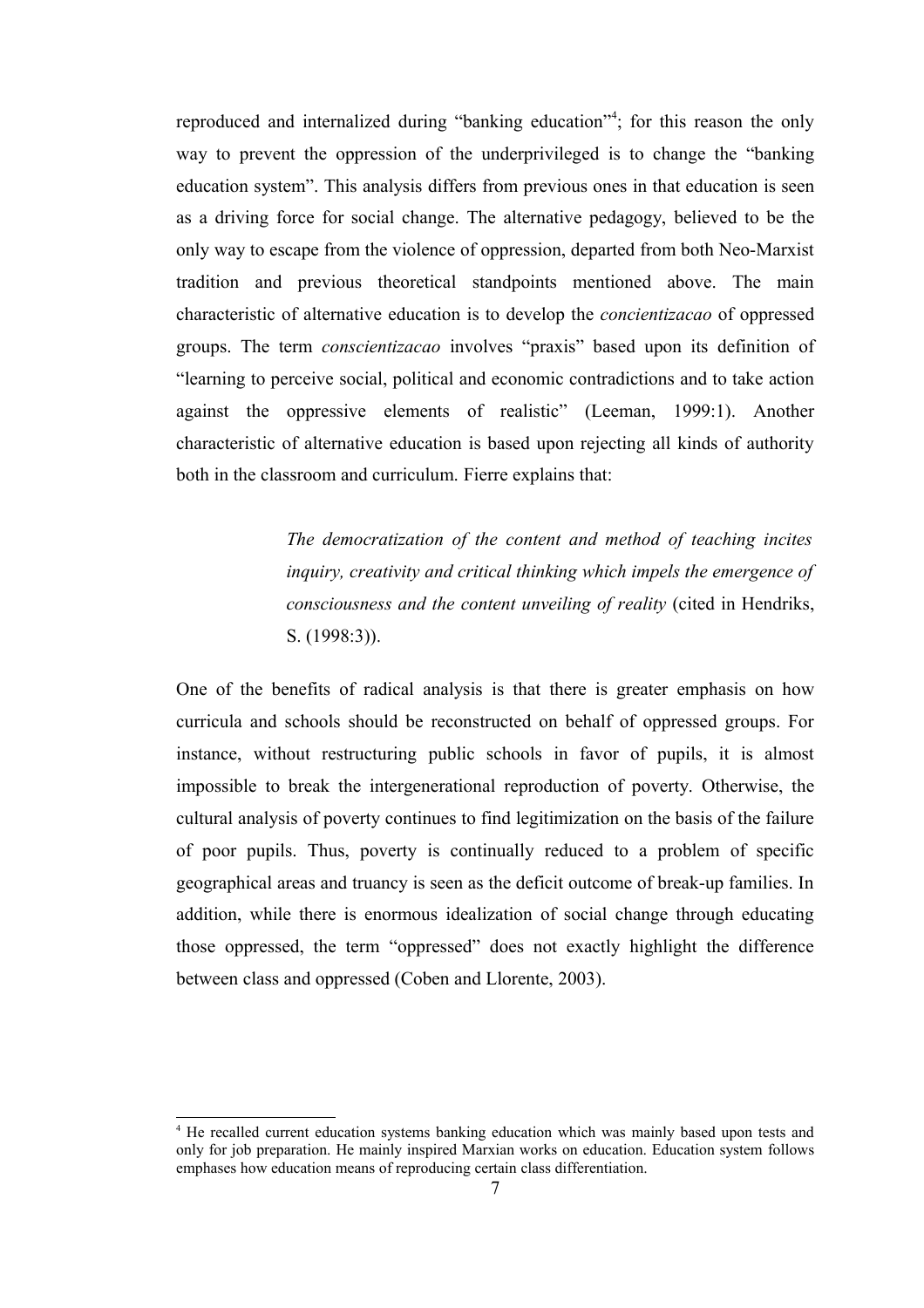## **Table 1: A Typology of Different Viewpoints on the Relationship between Education and Poverty in Turkey**

|                         | Inside the system        |             | <b>Outside the system</b> |                          |                             |                          |                |
|-------------------------|--------------------------|-------------|---------------------------|--------------------------|-----------------------------|--------------------------|----------------|
|                         | (Capitalist Development) |             |                           | (Capitalist Development) |                             |                          |                |
|                         | Human                    | Capability  |                           |                          | <b>Class Based Analysis</b> | <b>Radical Education</b> |                |
|                         | Capital                  |             |                           | Weberian                 |                             | <b>Marxian</b>           | (RE)           |
|                         | Approach                 | Approach    | <b>Tradition</b>          |                          | <b>Tradition</b>            |                          |                |
|                         | Efficiencies of          | Human       | Mobility                  |                          | Reproduction                | Education as a           |                |
| <b>Key Words</b>        |                          |             |                           | with                     | Class                       | Means of Social          |                |
|                         | Economy                  | Freedom     | Education                 |                          | <b>Differences</b>          | Change                   |                |
| <b>Unit of Analysis</b> | Individual               | Individual  | Class                     |                          | Class                       | Oppressed                |                |
| <b>Poverty</b>          | Can be                   | Can be      | Can be                    |                          | Cannot be                   | Can be Eradicated        |                |
|                         | Reduced                  | Reduced     | Reduced                   |                          | Eradicated                  |                          |                |
| <b>How Education</b>    |                          |             |                           |                          |                             |                          |                |
| <b>Relates to</b>       |                          |             |                           |                          |                             |                          |                |
| Capitalist              | Reformer<br>Adopting     |             | Conflict                  |                          | Conflict                    | Conflict                 |                |
| Modernization           |                          |             |                           |                          |                             |                          |                |
| The Role of             |                          | Means and   | Means                     |                          |                             |                          |                |
| <b>Education</b>        | Means                    | Ends        |                           |                          | Means                       | Means and Ends           |                |
| <b>The Main</b>         |                          |             |                           |                          |                             |                          |                |
| <b>Educational</b>      | Opportunity              |             |                           |                          |                             |                          |                |
| <b>Problems</b>         | Cost of                  | Capability  |                           | Difficulty in            |                             | Class                    | Oppression and |
| <b>Related to</b>       | Working                  | Deprivation | Mobility                  |                          | Differences                 | Marginalization          |                |
| <b>Poverty</b>          |                          |             |                           |                          |                             |                          |                |

Table 1 shows the typology of different theoretical approaches regarding the relationship between education and poverty. Each approach has been criticized, but it is helpful to incorporate the contributions of each approach to the exploration of the research problem rather than reject or accept any one approach against another. The human capital and capability approaches are more representative and dominant in defining the role of education in poverty reduction. Figure 1 shows that the poverty rate at an individual level decreases with the increasing level of education in Turkey, something that might be seen as evidence of the change education fosters in poverty reduction, similar to what the human capital and capability approaches argued.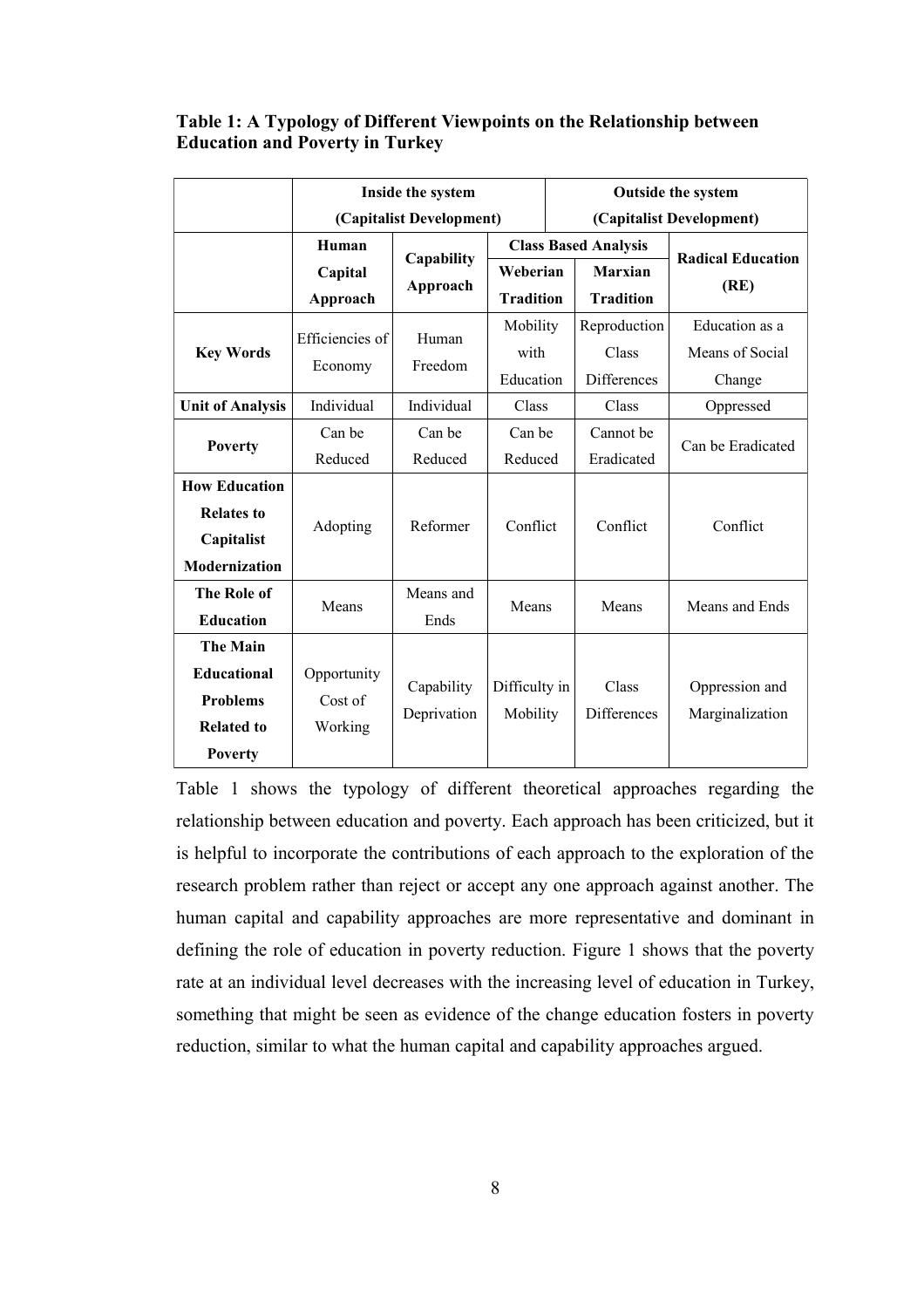

Source: Turkstat (2008): Education and Culture Indicators



On the other hand, poverty is the biggest barrier to the education of children. For the poor, the opportunity cost of schooling is much higher than joining the labor market at an early age. The household income of poor families in the low income deciles are mostly based on casual occupations or low-income regular jobs. Therefore, these families undergo great difficulty in sending their children to private educational institutions. In this sense, poor children have much more difficulty than children who come from higher income families. Tilak (2002:198) argues that if the poor have the access, they could still easily become dropouts if they are called upon to support the family budget. Even if they remain in the classroom, they rarely succeed in education. What is more, if they do succeed, it is likely that there would not be enough financial assistance for them to continue their schooling at the higher levels (Tilak, 2002:198).

The relationship between education and poverty should not be investigated from a perspective that limits the role of education to a means of poverty reduction. As Stromquist (2001:40) states, "It is not that families are poor because they have no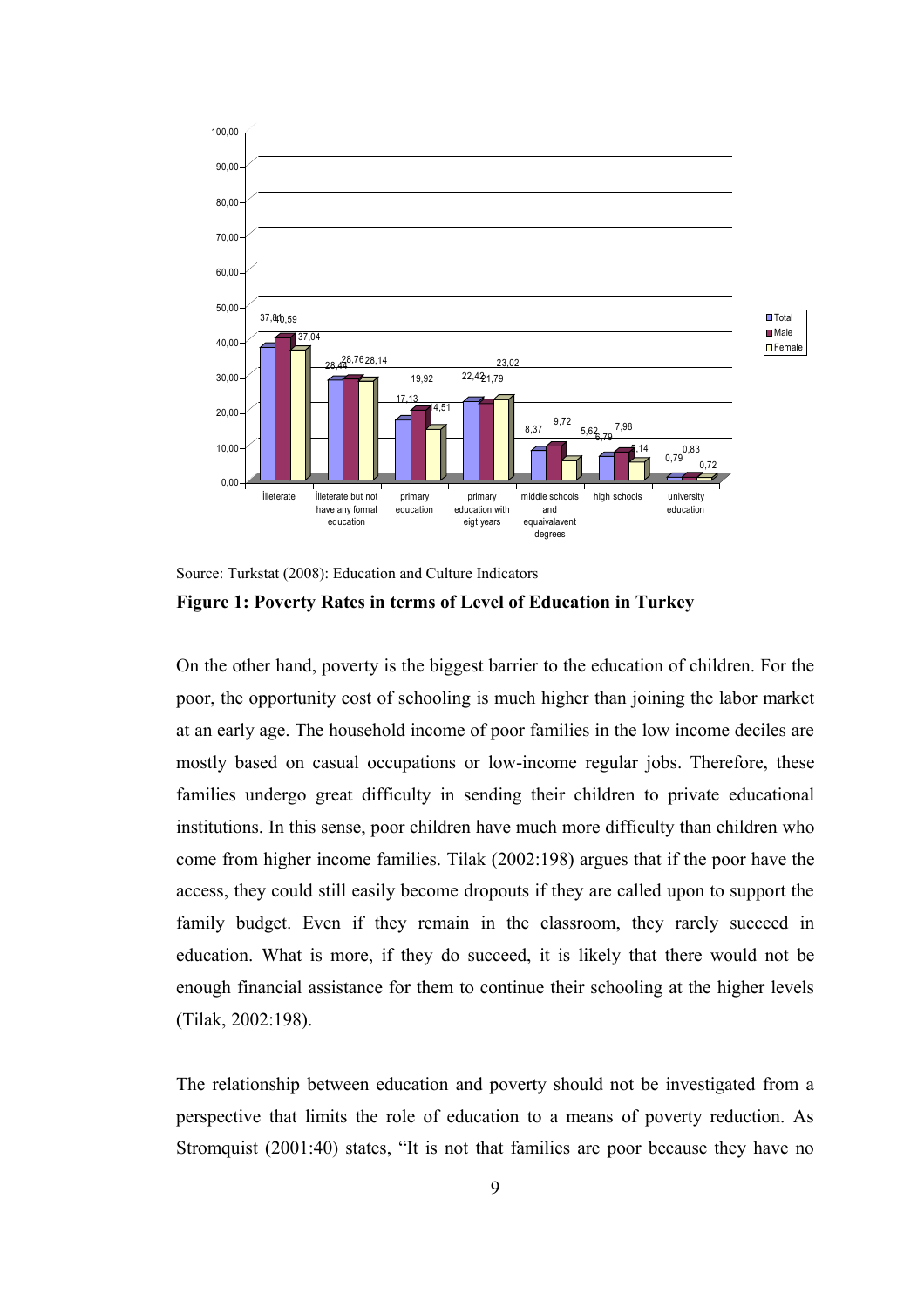education, it is rather that they have no education because they are poor" (Stromquist, 2001:658). In this regard, it is important to understand how the poor experience educational inequalities.

#### **1.3. Significance of the Study**

There are three significant dimensions of the research regarding the debates in sociology of education and the previous studies about the similar issues in Turkey.

#### **1.3.1. Educational Attainment of Young People**

In Turkey, structural problems in the educational system could be one possible reason that human development lags so far behind economic development. According to the PISA results, the difference among the quality of schools is greater in Turkey than in other OECD countries, and students' achievement is the second lowest after Mexico among OECD countries (PISA, 2003). In addition, the Turkish educational system faces a weak association between schooling and the labor market, a high percentage of illiterate adults, regional disparities in quality of education, and low level of public expenditures in education. From early childhood education to university education, there are large inequalities in society. School dropouts, child labor and unemployment are common among poor families as emphasized in previous studies (Mete, 2004:6).

Among the different age groups, young people's educational attainments need special emphasis. For the last decade, the young population has seemed to provide a window of opportunity for the development of Turkey (Behar, 1999). On the other hand, very recent studies emphasize that there are 4.4 million young people who are neither in school nor in the labor market (UNDP, 2008). In addition, the majority of young people are not satisfied with their education, as they believe education does not result in a job in the labor market (World Bank, 2008). Youth unemployment and their school-to-work transition have become major policy issues, as well as economic opportunities that keep pace with the demographic transition of the country. For those reasons, it is important to examine various aspects of young people's school experiences, including their own attitudes about education, how they assign value to school, and the driving forces behind their education level.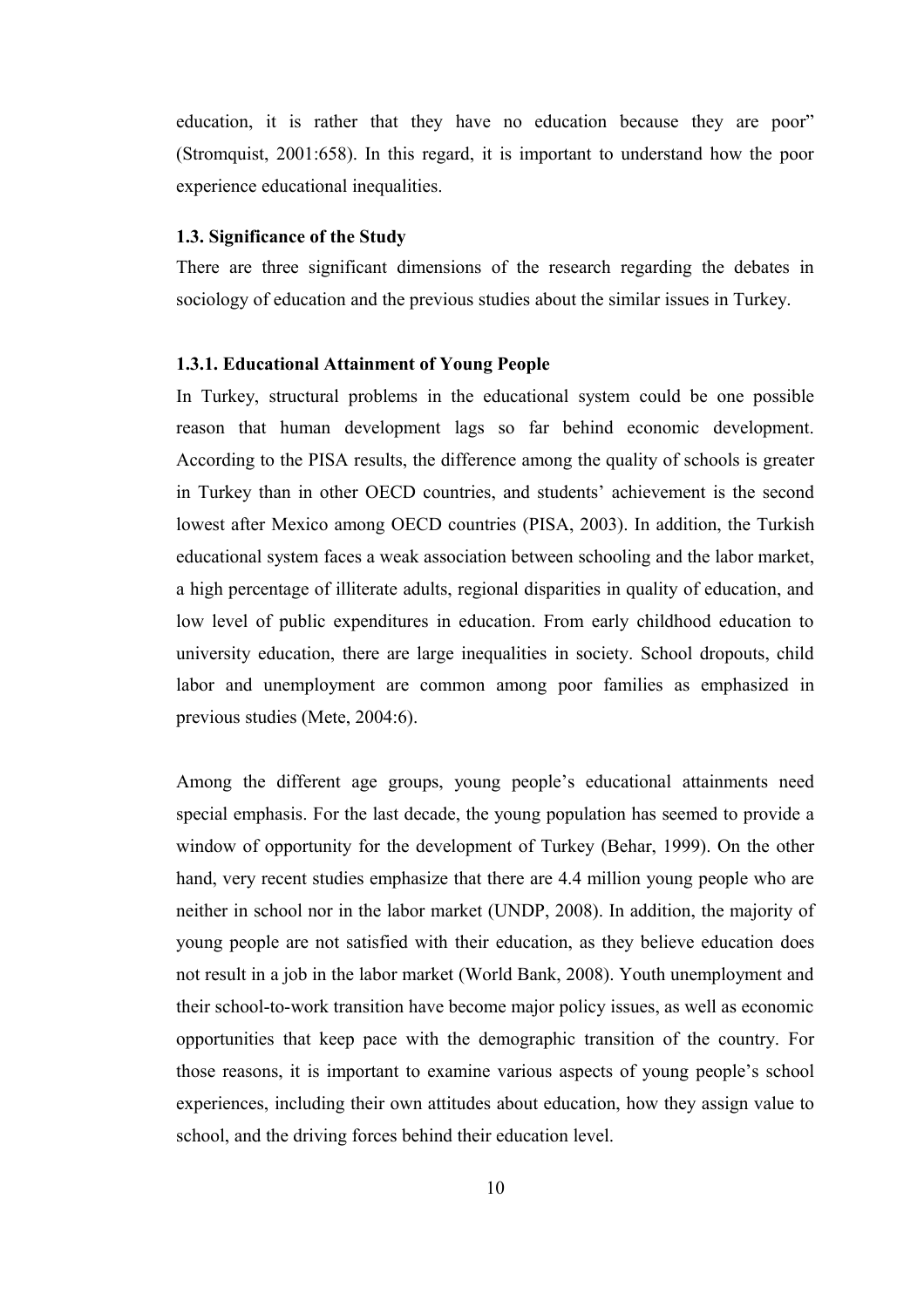#### **1.3.2. Micro Level Analysis:** *Gecekondu* **Neighborhoods**

A disadvantage neighborhood is characterized by weak social ties, poverty, and deprivation of basic services (Ainsworth (2002), Wilson (1987), Newman and Small (2001) Crowder and South, (2003)). When compared to the disadvantaged neighborhood as described thus, a *gecekondu* neighborhood is also a type of disadvantaged neighborhood with working class families, most of who struggle against poverty. However, *gecekondu* neighborhoods have very strong community ties based on the extended family network, as well as *hemşehri* (people with the geographic origin).

*Gecekondu* housing in Turkey initially appeared after the 1950s, when rapid rural to urban migration began. As per the literal meaning of *Gecekondu* 'that which landed by night', rural migrants solved their housing problem in the urban areas by illegally occupying state owned lands. Rural migrants from the same place of origin settled in the same neighborhoods. These places are dynamic to this day because old migrants move out when they improve their life standards as new rural migrants move in (Pınarcıoglu and Işık, 2008). For instance, in Ankara, the capital city and second largest city in Turkey, *gecekondu* neighborhoods are still concentrated with rural migrants trying to survive against poverty, even though the number of the *gecekondu* settlements has been decreasing.

Over the last fifty years *gecekondu* neighborhoods have been transformed through local politics, migration patterns, and urban renewal projects. In recent years, with changing spatial formation in cities which result in increasing social distance among the social classes, as well as ongoing migration, some social groups in *gecekondu* neighborhoods are experiencing new poverty; breaking the cycle of poverty is much more difficult for newer migrants than it was for early migrants (Buğra and Keyder, 2003). However, in *gecekondu* neighborhoods, the poor still enjoy the benefits of their networks based on kinship and *hemşehri* (people with the geographic origin) ties (Erder, 2002) as well as extended family support systems (Kalaycıoğlu, 2005). In this way, *gecekondu* neighborhoods are similar in their shared concentration of poverty and deprivation of basic services; on the other hand, the poor have strong solidarity among extended family-*hemşehri* (people with the geographic origin)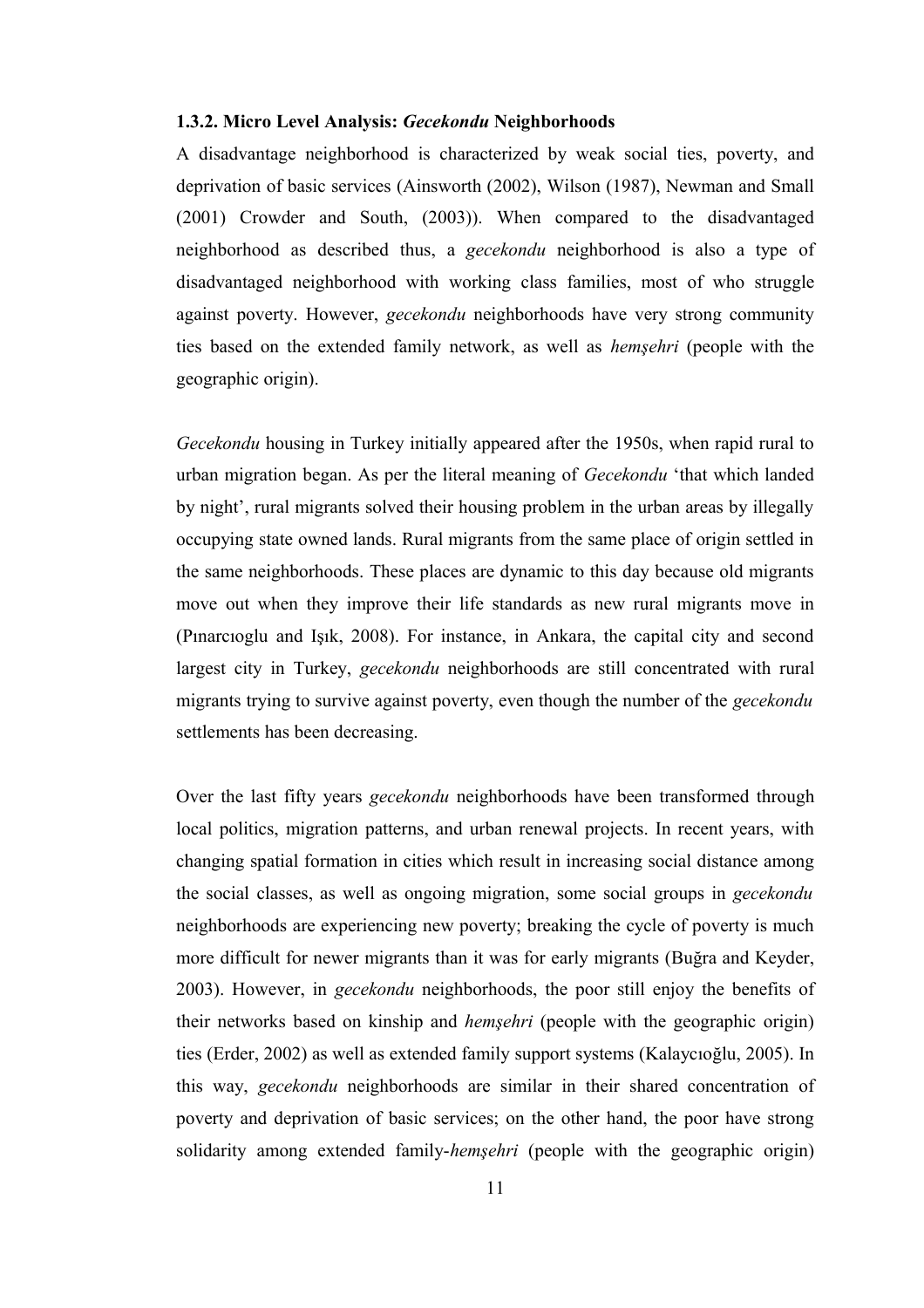groups. Regarding those characteristics of the *gecekondu* neighborhoods how does young people's interaction with the neighborhood and peer groups influence their educational attainments? How their families also interact with the neighborhood peer groups are important questions that need to be answered.

## **1.3.3. Social Capital, School and Working Class Families**

*Gecekondu* neighborhoods involve a variety of social groups in terms of their length of stay, their income level, the density of their social networks, and their ethnic background. Two different groups populate the *gecekondu* landscape: newcomer families struggling against poverty and early migrants who experienced poverty but they have relatively better life standards than those in the former group. In spite of the heterogeneity in the place, all families are working class. At that point, working class families and their involvement in the school becomes a controversial issue. McNeal (1999) defines parental involvement in schooling as social capital, like family-school, family-children- family-family relations. In addition, Dika and Singht (2002) classify reproduction theories which follow the analysis of Bourdieu, arguing that working class families have a lack of cultural and human capital; because schools are middle class institutions, working class' inadequate social capital reproduces the existing inequalities. On the other hand, structural functionalists like Coleman argue that working class people can utilize their social capital regardless of their social background. In that case, internal differences among the working class, such as their length of stay, their life standards and generational differences, are important in understanding how parents are involved in the schooling in different ways.

## **1.4. Detailed Explanations of the Research Question and Planning of the Chapters**

The goal of the master's thesis is to discuss how neighborhood family and school influence the educational attainment of young people who live in the Güzelyaka *gecekondu* neighborhood. In the second chapter, I will start with methods used in the research and I will discuss justification of the sample and limitation of the study. Then, in the third chapter, I will briefly discuss the main structural problems of education in Turkey, and I will try to delineate the structural inequalities to which the poor are subjected.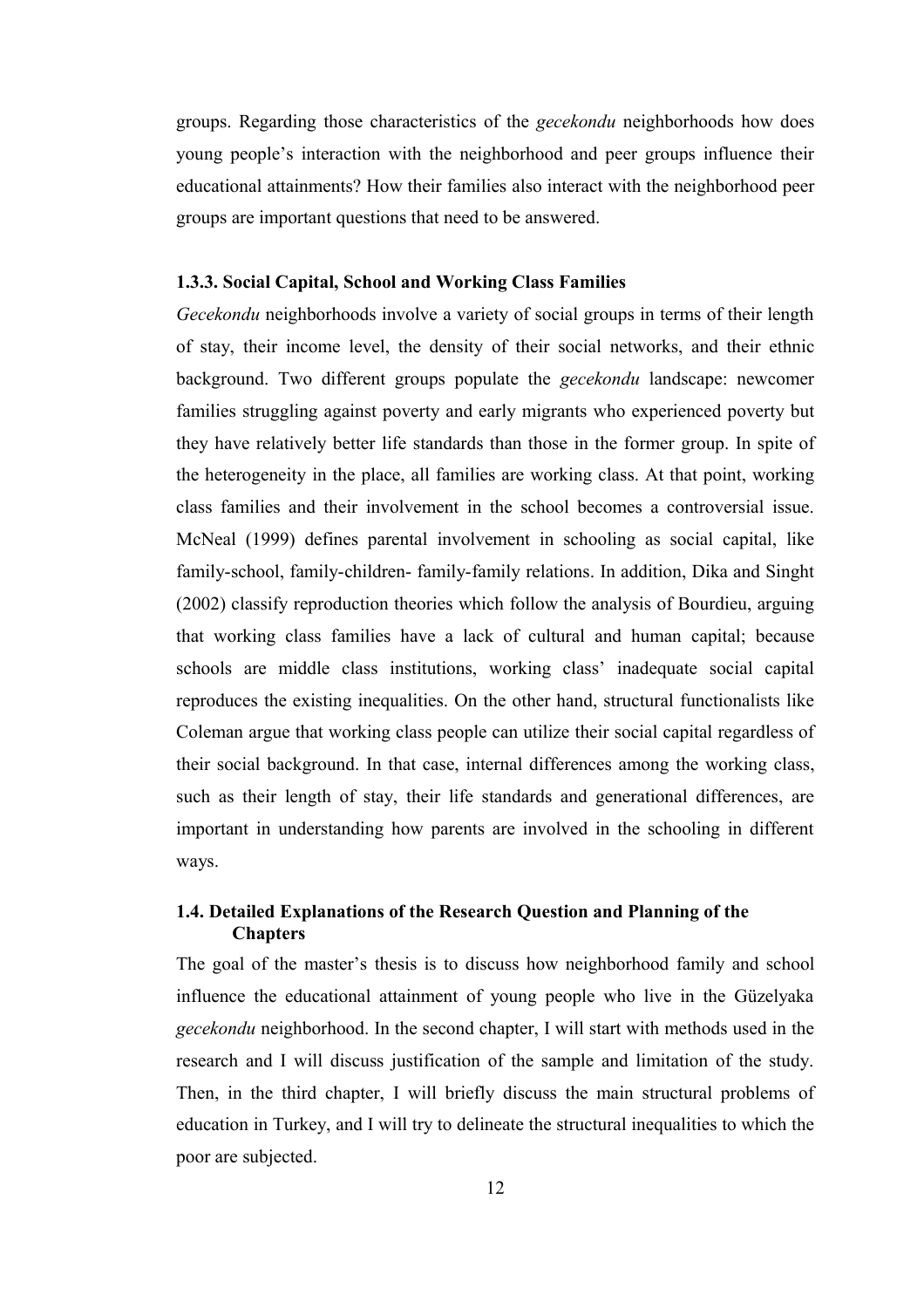For the following three chapters, I have divided the research question of the thesis into three sub-research questions. In the first chapter, I will tackle the question of how a school itself influences the student's educational attainment. In the fifth chapter, I will discuss how interaction with the neighborhood influences on the youth's educational attainment. In the sixth chapter, the focus will be on the families in the neighborhood. *Gecekondu* settlements are heterogeneous in terms of living standards, and it has been observed that every family may not experience poverty with the same time period or in the same context. The differences in social capital, the family's migration story, as well as their ethnic background, bring about such heterogeneity in the experience of poverty. Some of them, especially newcomer families, try to survive against poverty, but a few families, mostly early migrants, enjoy higher living standards.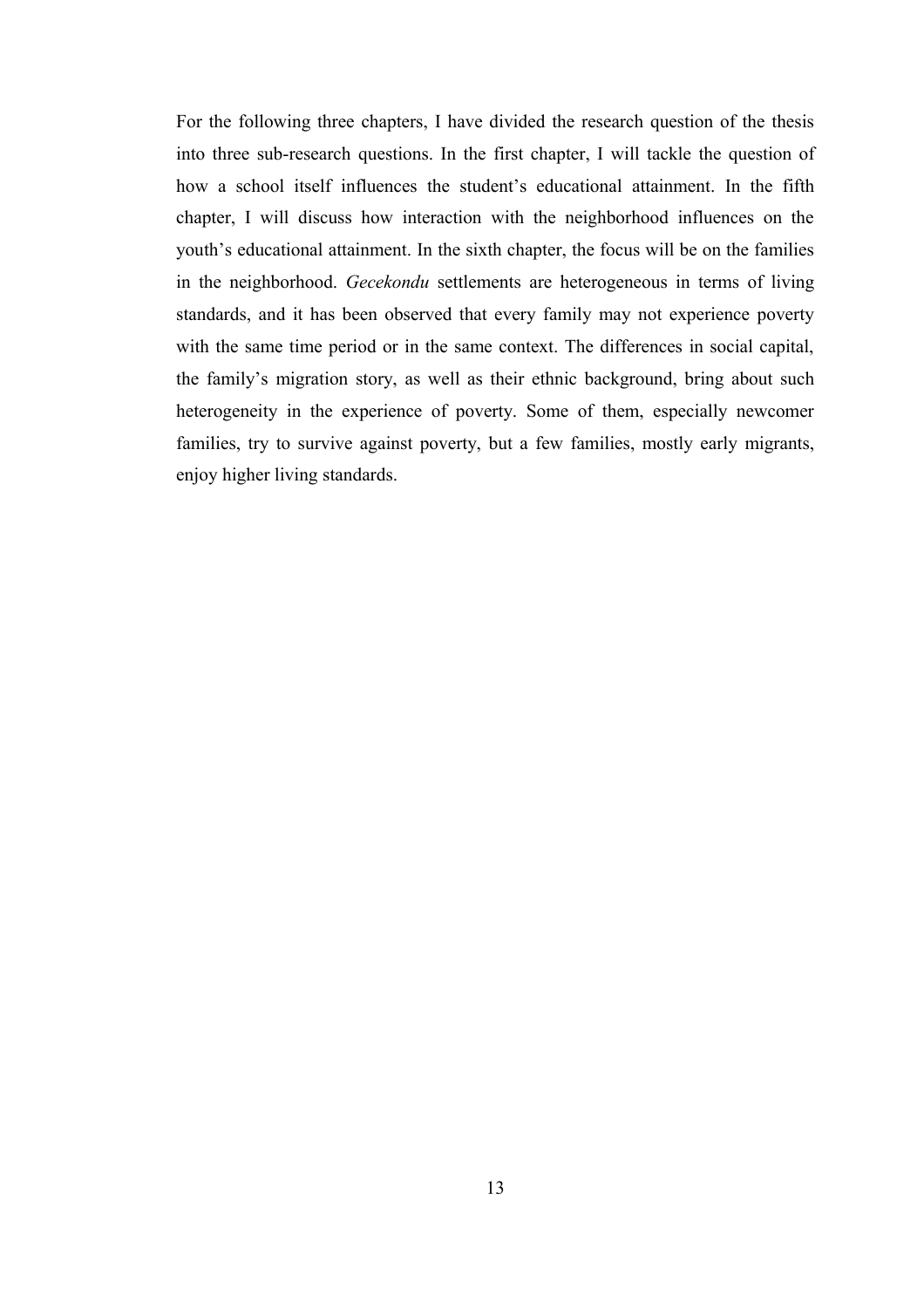# **CHAPTER II**

## **METHODOLOGY**

#### **2.1. Introduction**

From November 2007 to July 2008, I conducted field research in the Güzelyaka *gecekondu* neighborhood. I conducted in-depth interviews with thirty two young people who are between 18-30 years old, living in the neighborhood. This chapter covers the research design process of this field study, and mentions the design and the methodology of the study in three parts. In the first part I will discuss sampling, the sampling site, and the interview technique. I will give detailed information on the field research in the second part. Lastly, I will try to show the limitations of the study.

## **2.2. Research Design and Methodology**

I used qualitative research method, which is the appropriate method for the Güzelyaka case because of three advantages in using it. First of all, the educational attainments of young people are a complex issues that both results from structural problems in education and the interaction of youth socialization in neighborhood, in the family, and in the school. Therefore, using qualitative techniques for data collection in the neighborhood is an advantage in the first place because it enables the researcher and the reader to see how the structural problems combine with actual neighborhood experiences. Hence, qualitative techniques here can make the researcher more capable in the field, where the existing data may not be accurate enough to point to what is actually happening in the neighborhood. Second, Neighborhood-level statistical data on these issues are insufficient in Turkey, but it should also be underlined that is difficult to conduct large sample size surveys within the scope of this study because it requires more time and more finance. Third, since the study is a case study and, unlike quantitative mode of analysis, it does not intend to make generalizations to larger populations, e.g. *gecekondu* neighborhoods in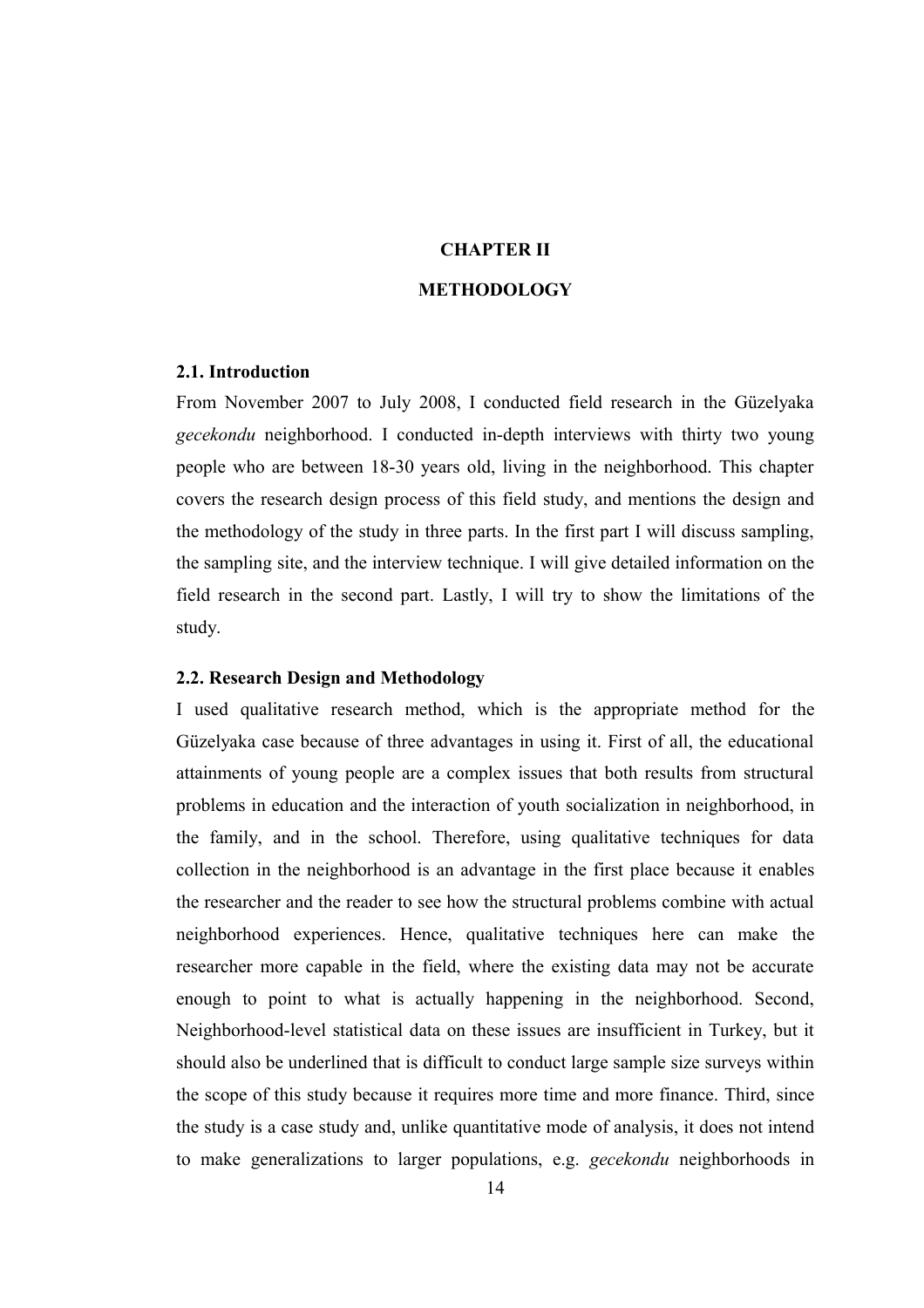Ankara, qualitative analysis is a much more appropriate in this study. In fact, in all *gecekondu* neighborhoods, neighborhood effect would not be the same as it occurs in Güzelyaka neighborhood. On the other hand, the research findings in this study will help further studies to understand and compare basic mechanisms in the *gecekondu* neighborhood.

First of all, as Johnson (2002) discussed, in depth interview is the appropriate method in order to get insights about personal experiences, feelings and opinions, and provides the best forum to ask sensitive questions. The interpretative methods help the researchers to relate the beliefs, phenomena and events by actively probing the conversations. I think it is the appropriate method to discover emerging trends, to generate new ideas, to talk freely regarding detailed information about young people's experiences in education, and to understand their attitudes, values and choices. Furthermore, open ended questions help the respondents feel comfortable and allow them to feel that they are taking part in less formal. Second, the observations during the field study are beneficial and complement to the in-depth analysis. In this study, observations in the field helped me grasp everyday life experiences of the young people. In order to decrease the social distance between the researcher and respondents and to develop empathy for them, I involved myself in their daily life. I became friends with some of them and I spent time together with them in the coffeehouses, in the Internet cafés, and in *Demetevler*. Friendship networks in the neighborhood were very helpful as they allowed me to visit the families frequently. All these observations helped me to communicate with them without restricting myself to structured questions on how they experienced education, or to observe their study environment more closely. Finally, the life course approach relates that this is an appropriate way to understand specific periods of life span that "must be viewed dynamically as the consequences of past experiences and future expectations" (Alwin et al, 1998: 119). Therefore, the approach helps us to understand most of the young people's lives during the specific time periods when they were in the school, when their parents struggled against poverty, and when they were unemployed. I believe that through in depth interview techniques, a life course approach and observations, I was able to reflect the voices of young people who live in the *gecekondu* neighborhood.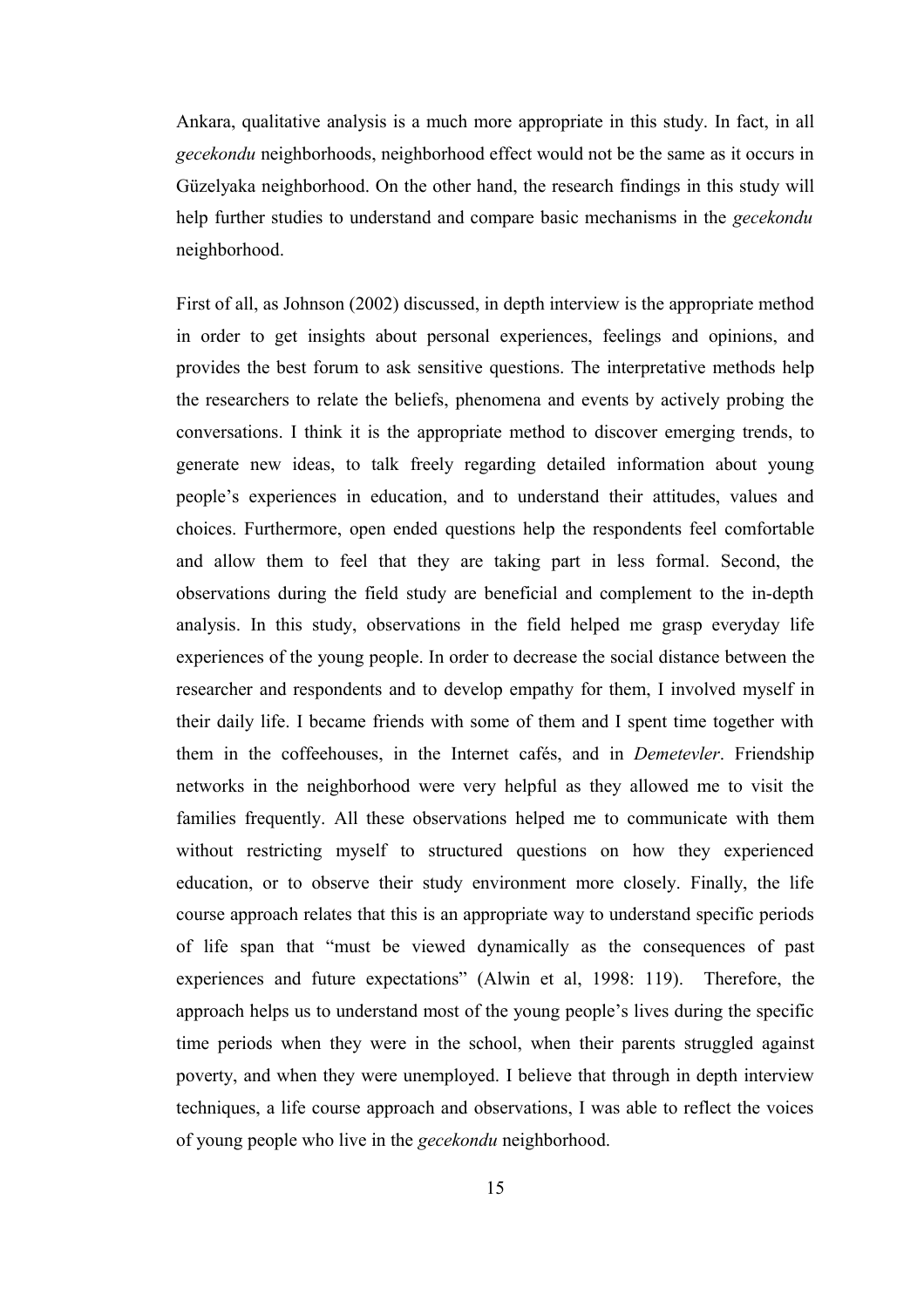#### **2.3. Sampling Procedures**

The sample is composed of thirty two young people between 18-30 years old who live in Güzelyaka neighborhood (See Appendix II for detailed sample profile). The ratio of female interviews to male interviews is 17:15. There are several reasons why I made interviews with this specific young age group. First of all, transition from childhood to adulthood also represents a typical time for school to work transition, and that's why the fresh memories of young people offer a better understanding of the educational attainment, in poor families and in disadvantaged neighborhoods. Second, studies on young age groups point to a controversial issue in Turkey. There are two research waves about youth issues in Turkey for the last decade. The first wave of the studies in the last decade emphasized that the young age base of the population pyramid in Turkey might provide a 'window of opportunities' for the development of Turkey (Behar, 1999). On the other hand, recent reports focus upon the school to work transition of young age population, and results show that one of the barriers to development in Turkey is a very high youth unemployment rate, decreased satisfaction with education amongst the youth, and a weak link between achievement in school and obtaining suitable work (UNDP, 2008 and World Bank, 2008). Thirdly, Yumul (1999) argues, young people experience the transition in different ways according to their family background, their education and their marital status. Hence, it is difficult to define youth as one single age group that encompasses all. Instead, I prefer to confine the boundaries of young age group to ages between 18 and 30, which gives me the chance to listen to various people's accounts that do not form a single and homogeneous view of experience with education. So, I had the chance to listen to the experiences of married, unemployed people as well as university students.

I used snowball sampling technique, a non-probability sampling method, in order to choose the respondents from several age groups from among those who were in school at different periods as well as from ethnically different groups. The nonrandom selection of the young people helped me to find the specific segments that live in the same neighborhood such as the respondents who left school, who are university students, who are currently working and who are unemployed (For the details about the people please see Appendix II). In addition to this, I tried to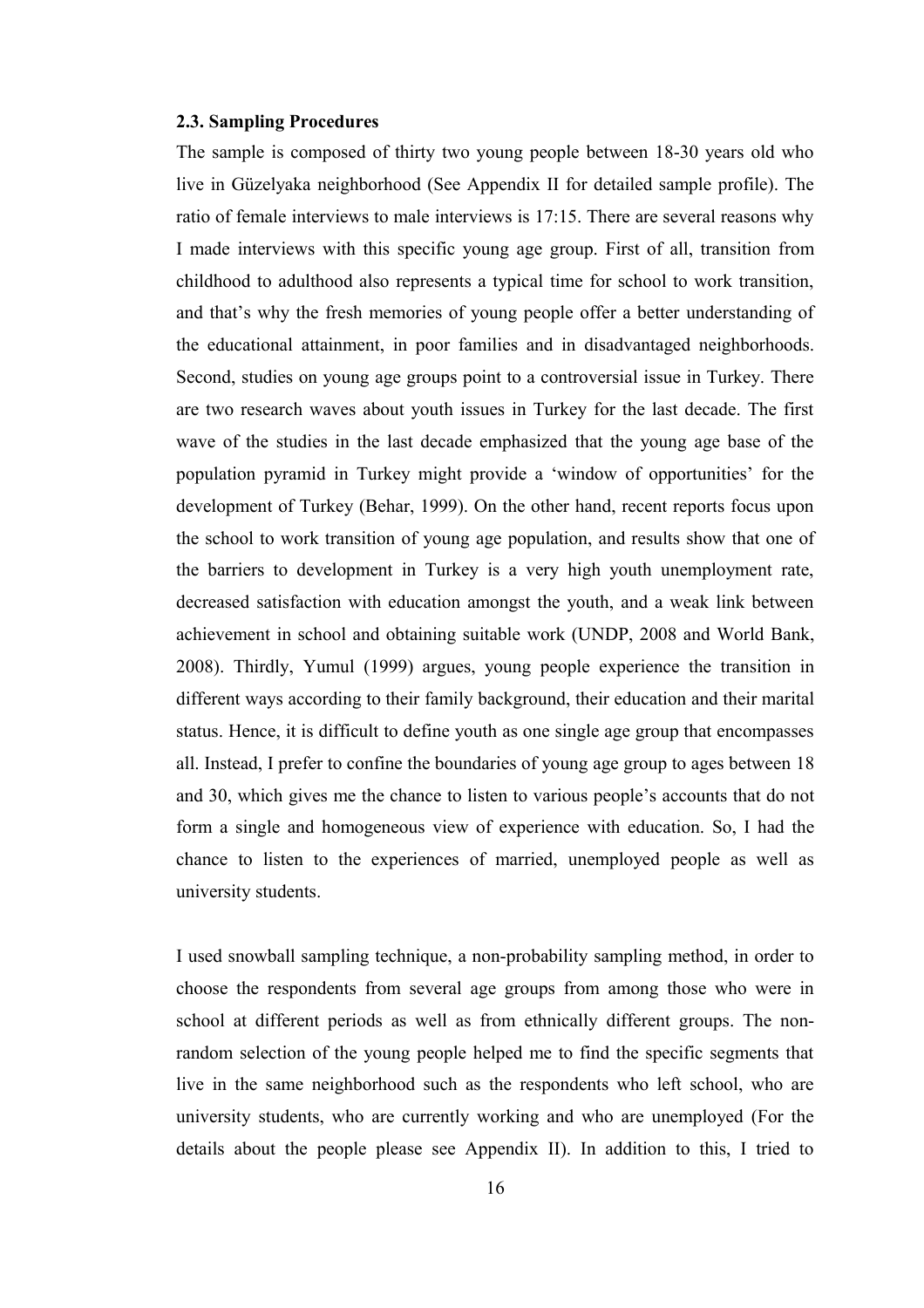conducted interviews with local authorities such as the headmen of Güzelyaka neighborhood, and the director of Ayşe Tokur primary school in Güzelyaka neighborhood in order to get general information about the schools in the neighborhood.

## **2.4. Justification of Sample Site**

The Güzelyaka neighborhood is one of the *gecekondu* settlements in *Yenimahalle*, Ankara. There are several reasons why I chose the neighborhood level study to conduct my field research in Ankara. First of all, I believe that I have some personal advantages conducting interviews in Ankara. I was born in Ankara and four generations of my families have lived here I have traveled through almost all parts of the city. I am familiar with the growth of the urban life in different neighborhoods of Ankara. Second, I previously participated in two separate field research studies in which I visited many neighborhoods of the city. Third, being one of the big metropolitan cities of Turkey, Ankara has transformed rapidly in the last fifty years. Neighborhoods have grown increasingly more segregated and the gap between local opportunities has been widening among neighborhoods, and socio economic background of resident has become more homogenized within the neighborhoods. That is why a field study in Ankara might shed light on the transitions of the neighborhoods.

The *Gecekondu* neighborhoods are also undergoing change in the influence of spatial transformation of urban life in Ankara. There are three reasons why I selected *gecekondu* neighborhoods among other neighborhoods in Ankara. First of all, *gecekondu* districts are one of the most disadvantaged neighborhoods. The housing conditions and social services are very weak compared with other neighborhoods. Secondly, rural migrant families frequently settle here when they come to city and most of them are trying to survive in the face of poverty. Some of them have improved their living standards as their time in such neighborhoods grow and they find regular income jobs. Interviews in the *gecekondu* settlements give me insights not only into the relationship between education and poverty, but also allow me to directly ask my research question that is about neighborhood disadvantages. Finally,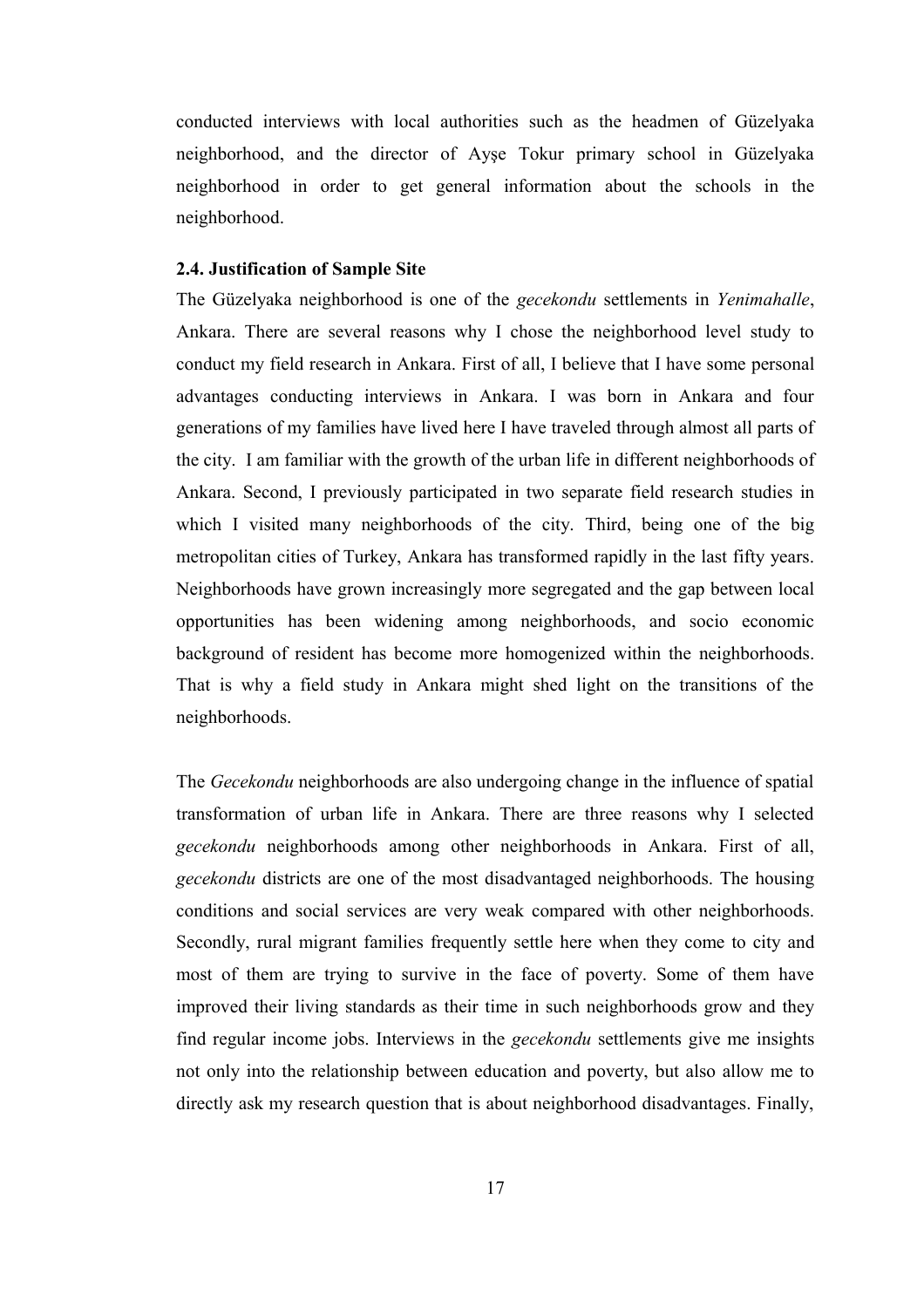I could compare the families that have dissimilar socio-economic backgrounds, though they live in the same disadvantaged neighborhood.

The Güzelyaka neighborhood is my research site. The most important reason is the unique characteristics of Güzelyaka neighborhoods, since it is one of the oldest *gecekondu* neighborhoods. The place has been one of the oldest *gecekondu* neighborhoods. Many rural migrants move here when their neighborhoods are under urban renewal projects in Ankara. Second, the place is very close to the middle class neighborhoods of Yenimahalle and Demetevler while connected to the city centers via urban rail transportation in these districts, too. Finally, I thought that Güzelyaka is the most appropriate neighborhood among the *gecekondu* settlements in Ankara as my personal networks in the neighborhood has made it easier to conduct interviews there.

#### **2.5. The Interview Process**

After choosing the research problem, I started to conduct pilot interviews with young people who are living in different *gecekondu* neighborhoods around Ankara. In the pilot study, I talked with ten workers in the cleaning industry in the public sector. Their places of residence varied from *Abidinpaşa*, *Kayaş, Uyanış* and *Altındağ*, all of which are *gecekondu* neighborhoods in Ankara. In these interviews, they told me their own past experiences about the involvement of their families in their schooling, exploring their attitudes towards education, and examining the influence of their peer groups on their school years.

I used a semi-structured interview technique. I identified the questions under four headings (Appendix I): (1) questions on socio-demographic background; (2) questions on the family background, poverty experience and its influence on the schooling life; (3) questions about the years of schooling and the perception of education (4) the questions on the interaction with the neighborhood and with Ankara.. I started with the same questions for all respondents. During the interviews, I asked additional questions depending on the interviewee's sex, school achievement, family life, and interaction with the neighborhood. I conducted interviews with the young males, and one of my friends, a PhD student in Middle East Technical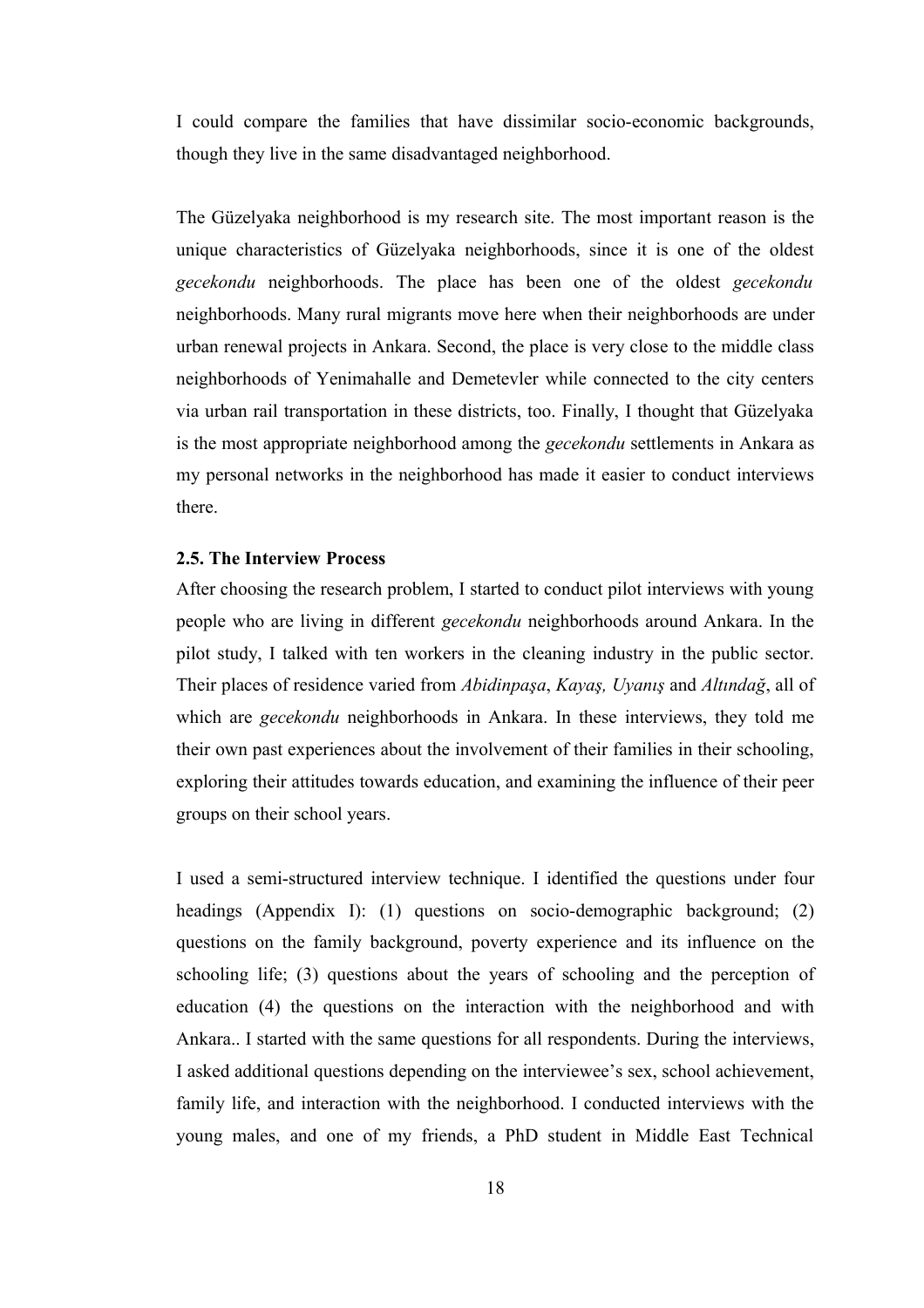University, conducted interviews with the young females. The interviews took from forty minutes to two hours. We primarily interviewed in houses. However, I sometimes had to carry an interview in the coffeehouse, in the Internet café, and even in a car. In those cases, I paid close attention to these face to face interviews, and attempted to keep the conversation away from distractions such as people interrupting the interview or unwanted noise. For some of the interviews, I did not use tape recorder. In some instances, they were kind not to say anything about the tape recorder but their attention was disrupted. In those cases, I turn off the recorder and continue to the interview. I basically tried to create friendly and comfortable environment for the respondents and avoided overly formal conversations with them.

#### **2.6. Limitations of the Study**

The interviews were not very easy to conduct in all cases. In particular, it was very difficult to conduct interviews with Kurdish youth migrants who live in the worst conditions in the neighborhood. For instance, during one of the interview with a Kurdish girl, my friend and the respondents were under constant surveillance of the respondent's mother-in-law. In that case, it was difficult to conduct interviews with the girls among the newcomer families who have Kurdish origin, as they live more closed community life and their distance to the other residents are larger compared with the social distances among other residents in Güzelyaka.

Secondly, I intentionally restricted my fieldwork to the interviews with the young age people instead of talking to their parents and their teachers, as well. For instance, it would have been beneficial to interview with teachers of the primary and secondary schools around the neighborhood, as my intention is to understand the school climate according to attitudes, opinions and experiences of the youth. In other words, it is important to understand how schools are perceived outside the school walls among the young people. On the other hand, it would be better to talk to teachers around the neighborhood. In that case, I believe that the focus on the experiences of young people about the evaluations of the teachers and parents is the beyond the scope of the study even though it would be better research question. In addition, contextual variables related to the school such as curriculum, exam systems, class management and organizations are beyond the scope of the school.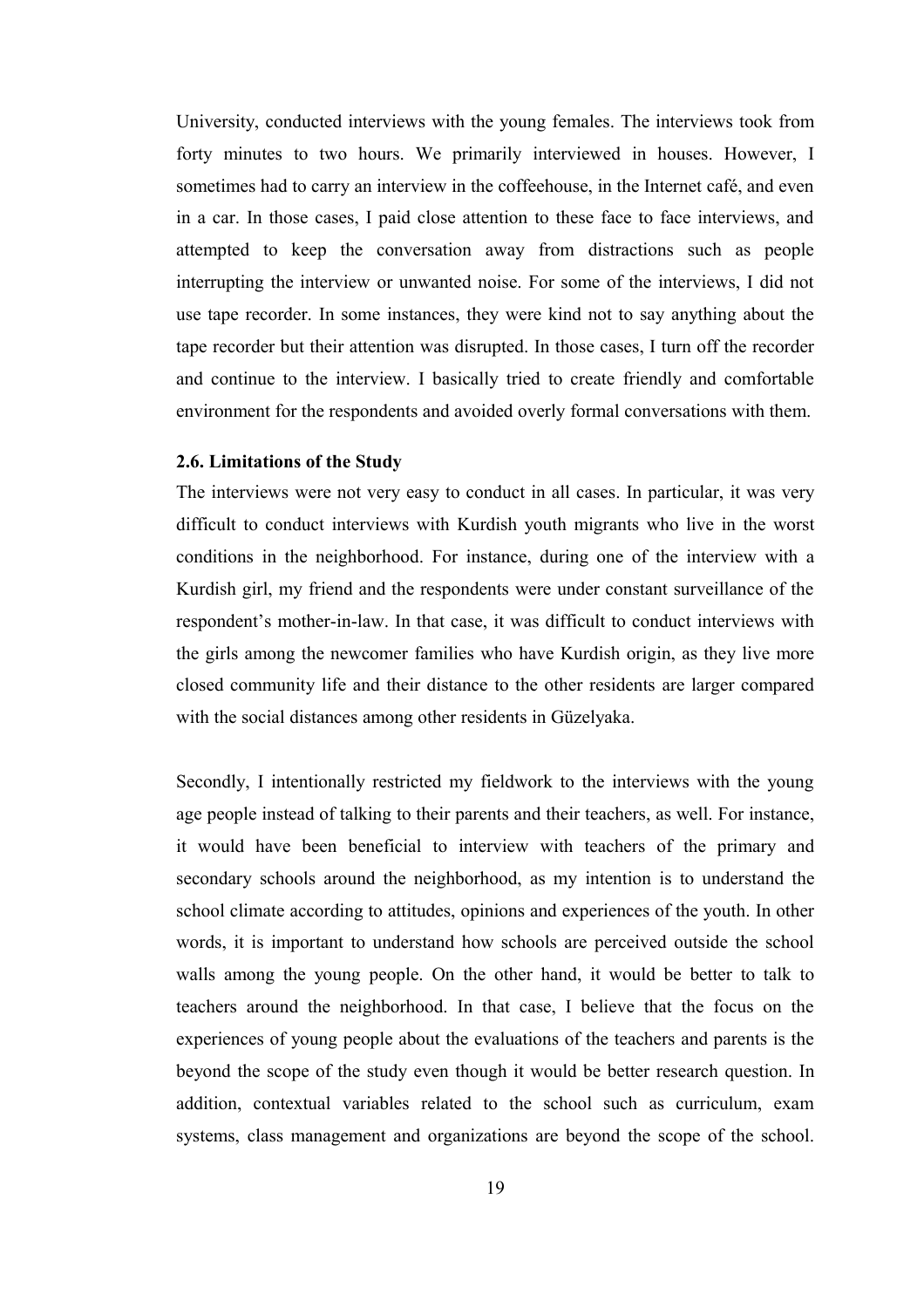Instead, I just talked with the director of the primary school around the neighborhood in order to see the general picture about the school.

Lastly, residential mobility, or out of migration residents who improved their life standards, towards better improved neighborhoods of the city is the third limitation of this study. This is because better off families whose children are more likely to get better results in school had already moved out of the neighborhood to live in more developed neighborhoods such as *Batıkent*, *Keçiören*. For this reason, I was not able to interview those people who had lived in the neighborhood for a long time yet moved out before I started my field study, and I could not observe their children's education attainments.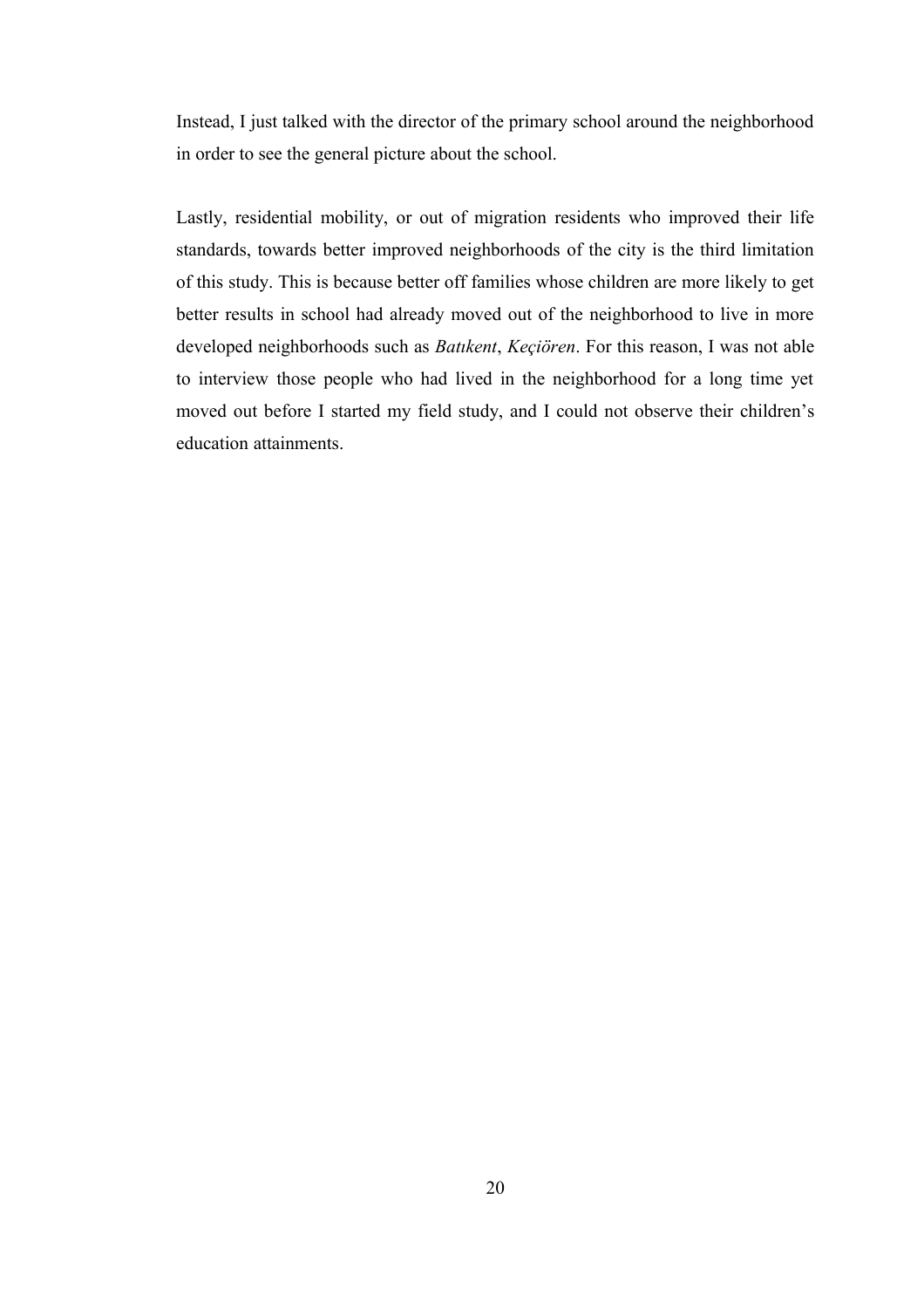## **CHAPTER III**

# **EDUCATION INDICATORS IN TURKEY: STRUCTURAL PROBLEMS AND SOCIAL INEQUALITIES**

#### **3.1. Introduction**

Turkey is among the twenty largest economies in the world, but the country's rank in the UNDP human development index is very low. The role of education is critical because Turkey has undergone a dramatic demographic transition and if the young population from different socio-economic backgrounds benefits from a good quality education, the gap between human development and economic development might decrease.

However, educational opportunities are distributed unequally among social groups, the geographical regions, urban neighborhoods, between rural and urban areas, as well as males and females. From the 1950s onwards, educational reforms have not been independent from the political competition between secularist elites and conservative liberals. This has lead to poorly established and temporary educational reforms. The education system in Turkey therefore needs to be transformed in order to be more inclusive, efficient and of higher quality.

This chapter focuses on the structural problems of education and how they help reinforce social inequalities in Turkey. Thus, I will employ data regarding educational indicators for the country. In the first part, I will show the recent increase in education level. Then, I will discuss the structural education problems, namely differences in education levels between generations, unequal distribution of quality of education, and weak association between schools and the labor market. Later, I will discuss the inequalities in access to education, early age labor market participation, financing education and returns of education.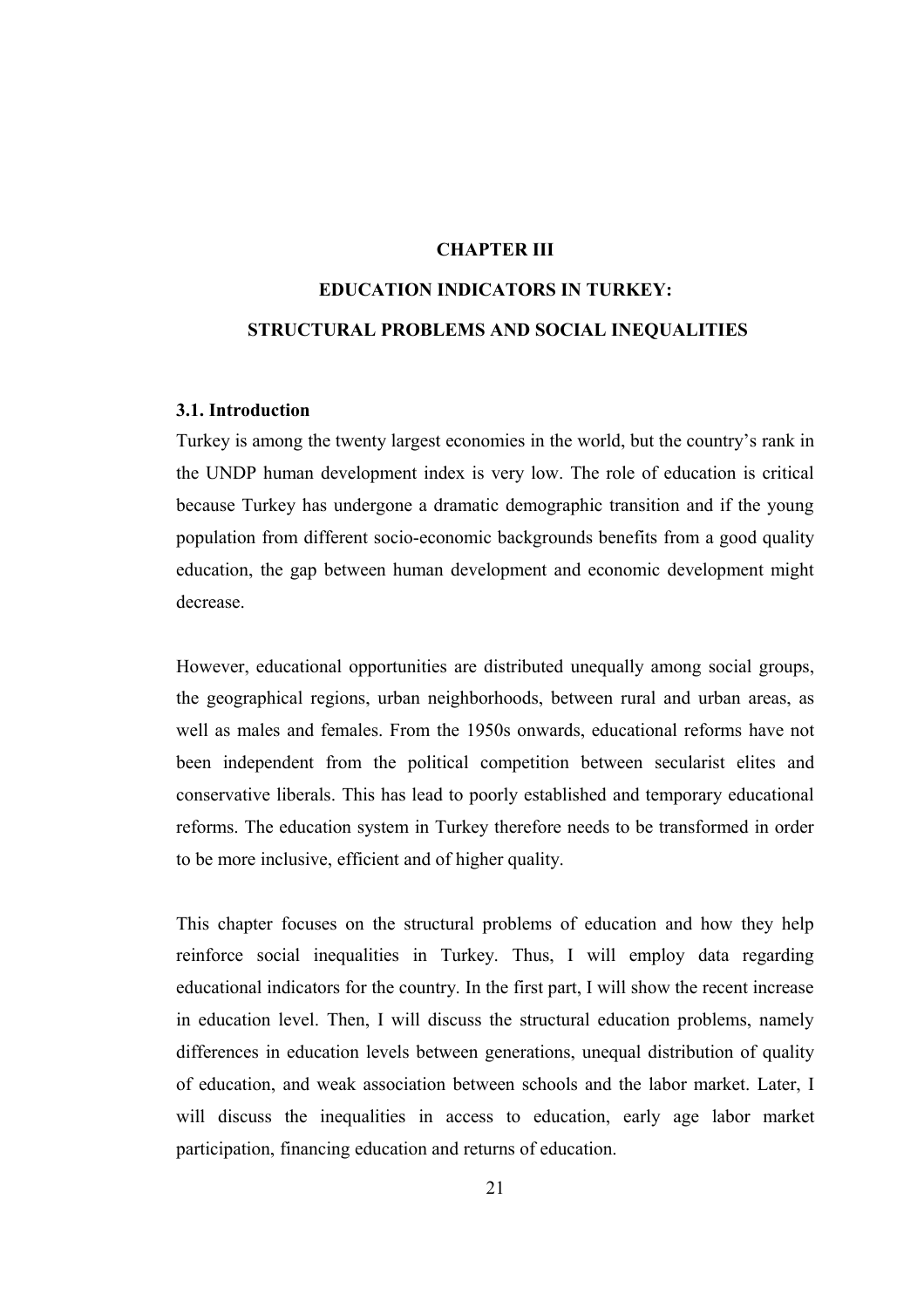#### **3.2. Educational Expansion**

The level of education in Turkey has been increasing significantly for several decades. According to Table 2, enrollment rates in all levels of education have been increasing substantially for the last ten years. Net enrollment rates for primary education between 2007 and 2008 are very close to the universal rates.

| <b>Primary Education</b> |                               |                            |                 |                             |                             |        |  |
|--------------------------|-------------------------------|----------------------------|-----------------|-----------------------------|-----------------------------|--------|--|
|                          | <b>Gross Enrollment Rates</b> |                            |                 | <b>Net Enrollment Rates</b> |                             |        |  |
| Years                    | Total                         | Male                       | Female          | Total                       | Male                        | Female |  |
| 2000-2001                | 100,93                        | 106,32                     | 95,31           | 95,28                       | 99,58                       | 90,79  |  |
| 2001-2002                | 99,45                         | 104,19                     | 94,51           | 92,4                        | 96,2                        | 88,45  |  |
| 2002-2003                | 96,49                         | 100,89                     | 91,91           | 90,98<br>94,49              |                             | 87,34  |  |
| 2003-2004                | 96,3                          | 100,31                     | 92,14           | 90,21                       | 93,41                       | 86,89  |  |
| 2004-2005                | 95,74                         | 99,48                      | 91,85           | 89,66                       | 92,58                       | 86,63  |  |
| 2005-2006                | 95,59                         | 98,83                      | 92,24           | 89,77                       | 92,29                       | 87,16  |  |
| 2006-2007                | 96,34                         | 99,21                      | 93,37           | 90,13                       | 92,25                       | 87,93  |  |
| 2007-2008                | 104,54                        | 106,41                     | 102,57<br>97,37 |                             | 98,53                       | 96,14  |  |
|                          |                               | <b>Secondary Education</b> |                 |                             |                             |        |  |
|                          | <b>Gross Enrollment Rates</b> |                            |                 |                             | <b>Net Enrollment Rates</b> |        |  |
| Years                    | Total                         | Male                       | Female          | Total                       | Male                        | Female |  |
| 2000-2001                | 60,97                         | 69,67                      | 51,84           | 43,95                       | 48,49                       | 39,18  |  |
| 2001-2002                | 67,89                         | 76,94                      | 58,38           | 48,11                       | 53,01                       | 42,97  |  |
| 2002-2003                | 80,76                         | 93,36                      | 67,52           | 50,57                       | 55,72                       | 45,16  |  |
| 2003-2004                | 80,97                         | 90,8                       | 70,67           | 53,37                       | 58,08                       | 48,43  |  |
| 2004-2005                | 80,9                          | 89,53                      | 71,88           | 54,87                       | 59,05                       | 50,51  |  |
| 2005-2006                | 85,18                         | 95,07                      | 74,88<br>56,63  |                             | 61,13                       | 51,95  |  |
| 2006-2007                | 86,64                         | 96,24                      | 76,66           | 56,51                       | 60,71                       | 52,16  |  |
| 2007-2008                | 87,55                         | 94,04                      | 80,7            | 58,56                       | 61,17                       | 55,81  |  |

**Table 2: Enrollment Rates in Primary and Secondary Education**

Source: Turkstat (2008), Education and Culture Statistics, retrieved from [www.turkstat.gov.tr](http://www.turkstat.gov.tr/)

Even though Turkey has experienced positive educational expansion for the past few decades, there are three important points that should be highlighted concerning enrollment indicators. First of all, transfer rates from primary to secondary school are very low for both boys and girls. Figure 2 below shows that net enrollment rates for primary education for boys and girls fluctuate between 80 and 100 percent, but net enrollment rates for secondary school vary from 40 to 60 percent. Each year, there is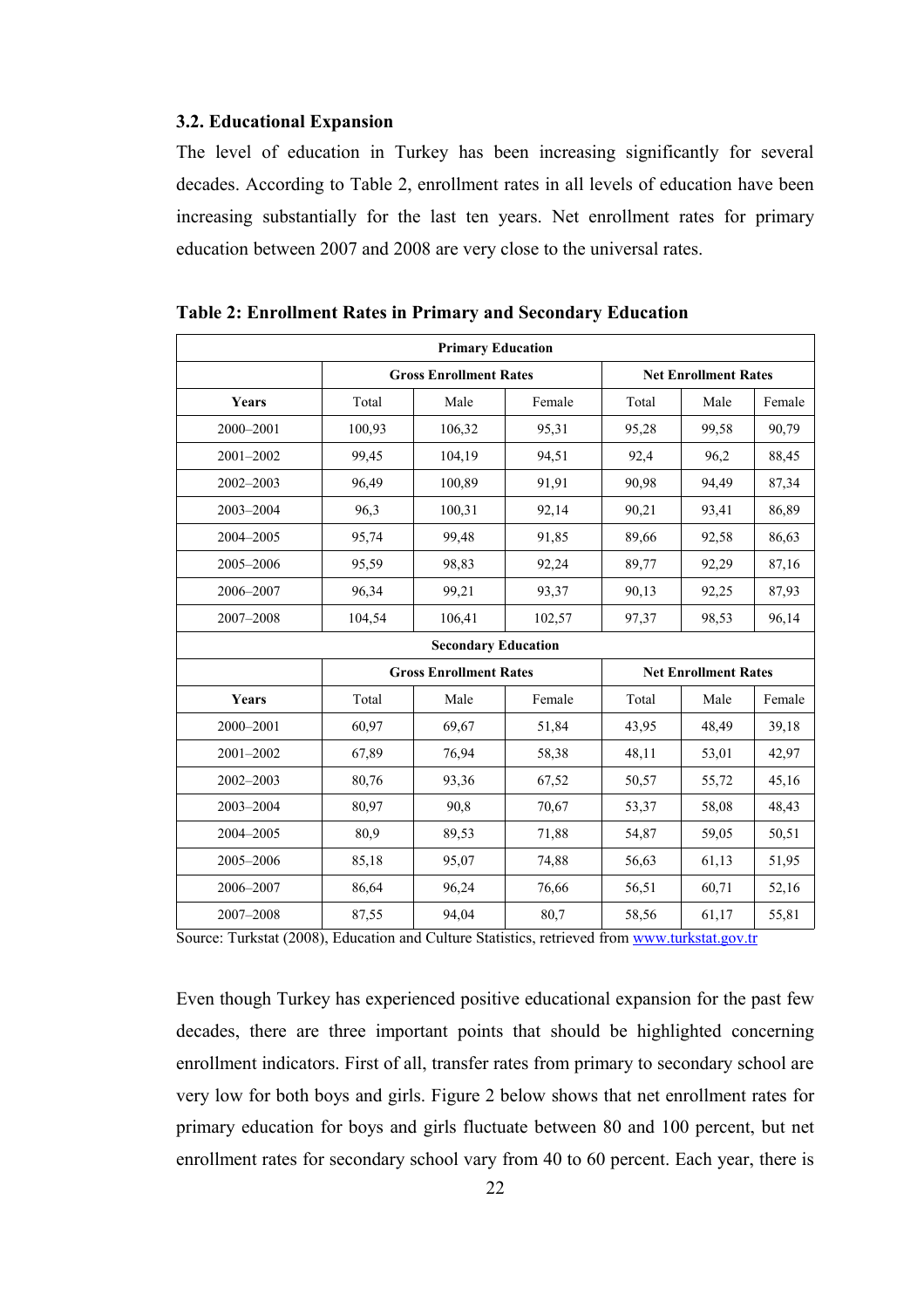almost 50 percent variation in the net enrollment rates from primary to secondary levels of education. Secondly, the transfer rate is lower for girls than for boys; hence the gender gap in secondary school is higher than the gender gap in primary education.



Source: Turkstat (2008), Education and Culture Statistics, retrieved from [www.turkstat.gov.tr](http://www.turkstat.gov.tr/)

## **Figure 2: Net Enrollment Rates for Primary and Secondary Education According to Sex**

Thirdly, the discrepancy between NER (Net Enrollment Ratio) and GER (Gross Enrollment Ratio) sheds light onto the differences between the total number of enrolled children in schools and the number of enrolled children who are of school age. These ratios are critical because they show that the number of students who delayed education or repeated a year in school is quite large at the secondary level. One out of three students in secondary education has either delayed the enrollment or repeated a year.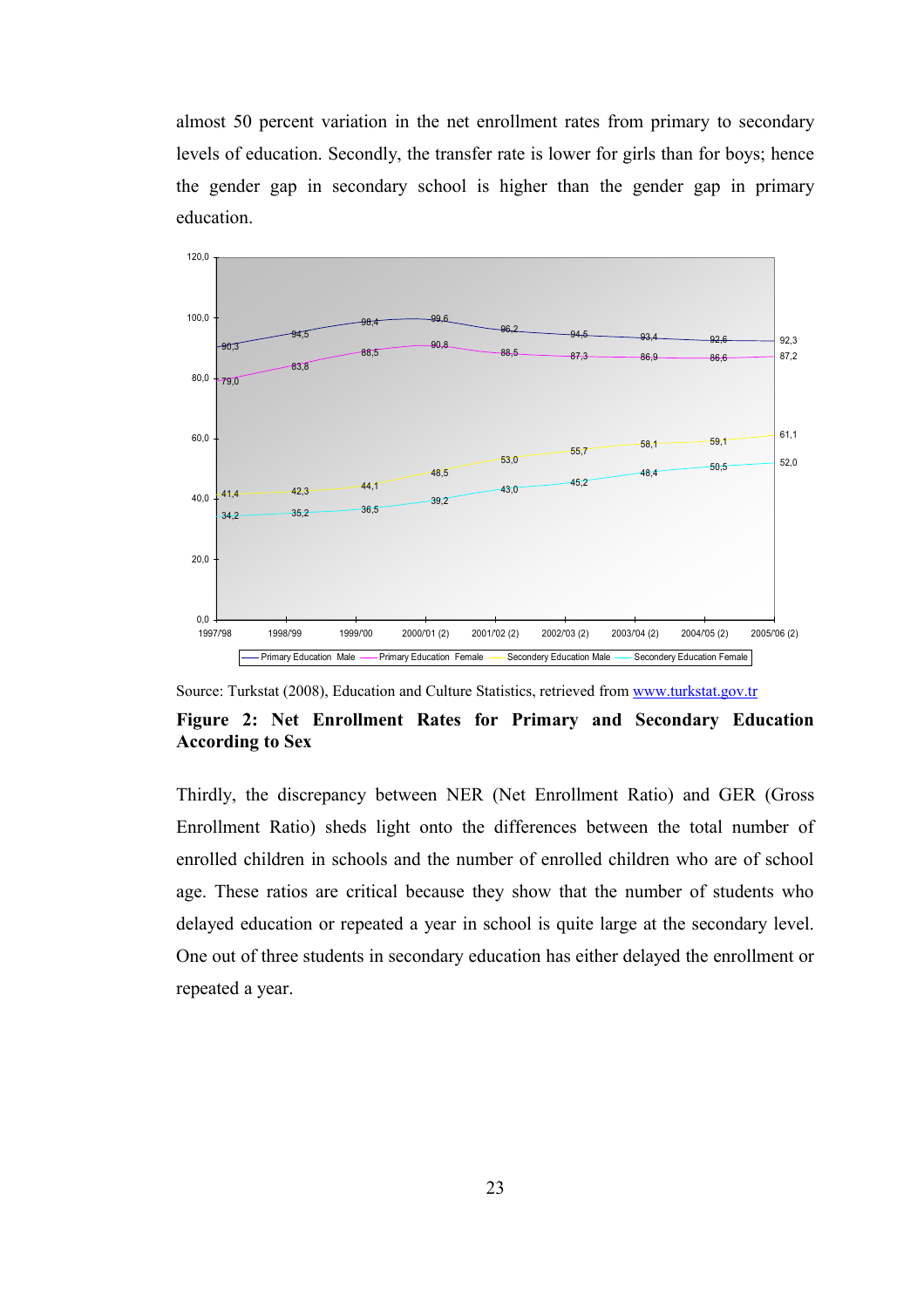# **Table 3: The Frequency Distribution of Children who is Outside the Official School Age with Respect to Gender?[5](#page-36-0)**

|      | <b>Primary Education</b> |      | <b>Secondary Education</b> |
|------|--------------------------|------|----------------------------|
| Male | Female                   | Male | Female                     |
| 6,2  | 4,2                      | 31,2 | 24,0                       |
| 6,2  | 4,3                      | 34,8 | 28,1                       |
| 4.7  | 3,3                      | 34,3 | 27,2                       |
| 6,3  | 4,7                      | 30,4 | 24,4                       |
|      | 6,4                      | 31,1 | 26,4                       |
| 6,3  | 5,0                      | 40,3 | 33,1                       |
| 6,9  | 5,7                      | 36,0 | 31,5                       |
| 6,9  | 5,7                      | 34,0 | 29,7                       |
| 6,6  | 5,5                      | 35,7 | 30,6                       |
| 7,0  | 5,8                      | 36,9 | 32,0                       |
| 7,4  | 6,3                      | 35,0 | 30,8                       |

Source: Turkstat (2008), Education and Culture Statistics, retrieved from [www.turkstat.gov.tr](http://www.turkstat.gov.tr/)

# **3.3. Structural Problems in Education in Turkey**

Even though school enrollment rates have improved in the last decade, the education system in Turkey has ongoing structural problems especially when we consider the large differences education levels among generations, unequal quality of education among schools and the weak association between school achievement and the labor market.

# *Large differences in the level of education among generations*

From the 1970s onwards, literacy rates have improved extensively due to increases in the education level of young people and changes in the population rates in different age groups. However, adult illiteracy is still one of the major educational issues in Turkey. Table 4 indicates those six million adults, or the fifteen percent of total adult population, are illiterate in Turkey. Moreover, literacy rates are much lower for female than male adults. To illustrate this, it is helpful to compare the literacy rates over the last thirty years: In 1975, the youth literacy rate was 68,3% for females and 80,3% for males, while the rate is 94,4 percent for females and 96,4% for males in 2007 (UNESCO, 2008). In fact, though literacy rates have seemingly improved for the adult female population over the years, the gender gap in literacy rate has been larger than fifteen percent (UNESCO, 2008). Two important reasons for this high discrepancy in the rates of decline appear to be meaningful: First, the education system has not been successful in its attempts to increase the rate of girls' access to

<span id="page-36-0"></span> $<sup>5</sup>$  I take the rate as (1-(NER/GER))\*100 for both females and males who enrolled in primary and</sup> secondary education.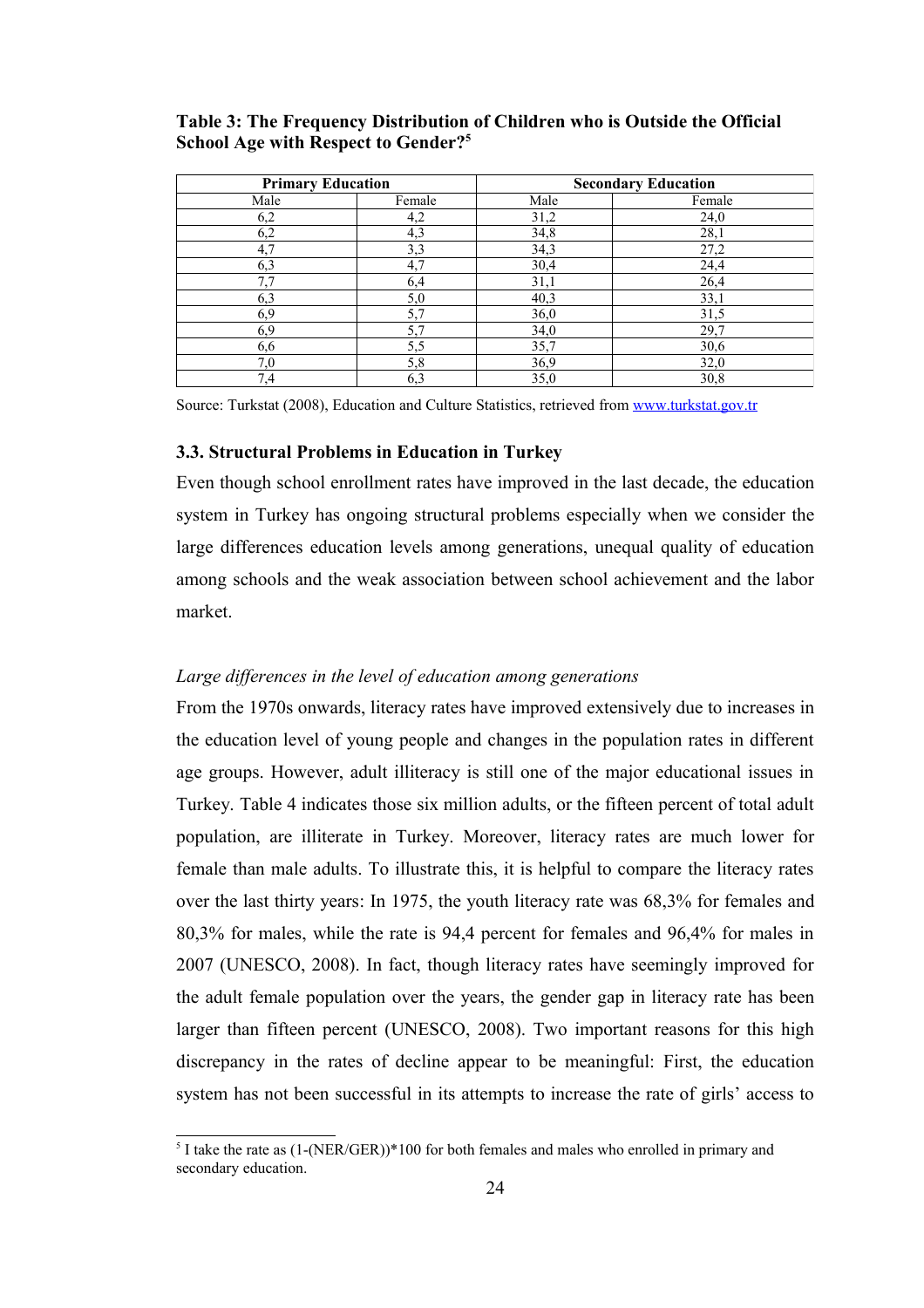education in comparison to boy's access. Secondly, literacy campaigns have not been doing well enough to incorporate women in reading and writing courses.

|                                | Year |      |      |      |      |      |  |
|--------------------------------|------|------|------|------|------|------|--|
|                                | 1975 | 1980 | 1985 | 1990 | 2004 | 2007 |  |
| <b>Adult Literacy Rate (%)</b> |      |      |      |      |      |      |  |
| Female                         | 45,1 | 49.8 | 64,2 | 68.5 | 79,6 | 81,2 |  |
| Male                           | 77.5 | 81,4 | 87,6 | 89.8 | 95,3 | 96,2 |  |
|                                |      |      |      |      |      |      |  |
| Youth Literacy Rate (%)        |      |      |      |      |      |      |  |
| Female                         | 68.3 | 75,2 | 86   | 88.4 | 93.3 | 94,4 |  |
| Male                           | 80,1 | 84,7 | 90,9 | 92,5 | 95,6 | 96,4 |  |

**Table 4: Literacy Statistics in Turkey**

Source: UNESCO (2008)

1. The years are selected according to the availability of data. Between 1990 and 2000, these indicators are unavailable. 2. The data has been selected from 1975 in order to observe literacy rates.

The distribution of illiteracy also gives some insight into the failure in education policy regarding adult female literacy. First of all, the difference between the literacy rates of those living in urban areas and those in rural areas is considerable. Whereas the adult female literacy rate is 69, 2 percent in rural areas, it is 83,4 percent in urban areas. Besides, urban areas display a smaller gender gap in illiteracy: while the gender gap in the adult literacy rate is 12, 7 percent in urban areas, it is reported to be 21,8 percent in rural areas (MONE, 2003). High illiteracy rates in mostly rural areas and for female population also overlap with the effects of regional differences within the country. It should be emphasized that illiteracy rates are higher among adults who live in the eastern part of Turkey (33 %), whereas this rate is 11 percent for the Marmara region (Turkstat, 2008). These indicators reveal that most of the illiterate population lives in rural areas and the eastern part of Turkey, further linking female literacy to this combination of rural and regional deprivation.

## *Unequal distribution of quality of education*

According to Table 5, In 2004 Turkey's ranks the 77th in the Education Development Index (EDI) among 177 countries (Word Bank, 2008). The EDI index is composed of literacy rates, enrollment rates and gender gap in enrollment. Although it has limitations in terms of the index components, countries' human development index is more or less parallel with the education development index, as Table 5 shows below: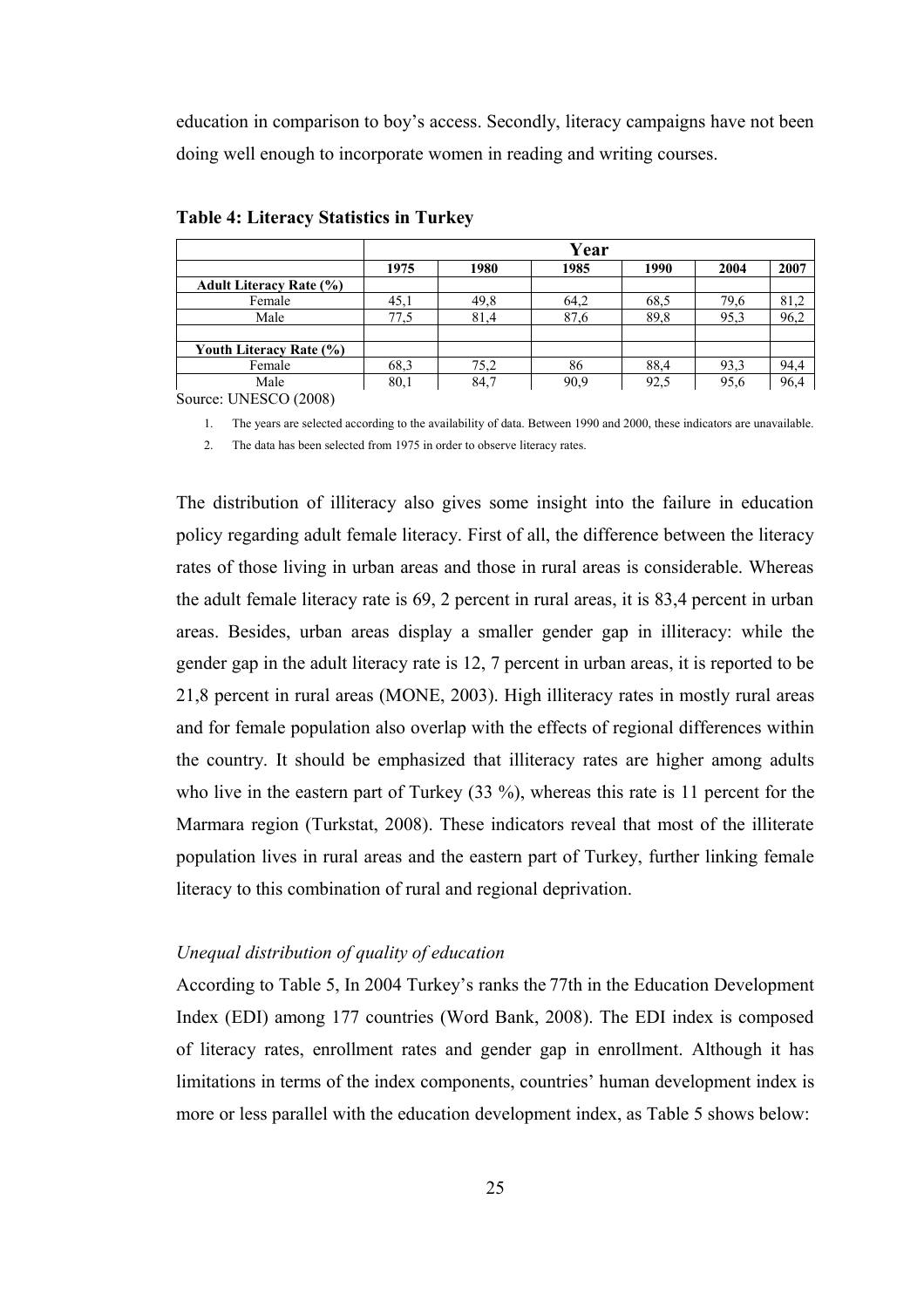| Countries         | Human       | <b>Education</b> | <b>Total</b>      | Adult          | Gender-           | <b>Survival</b> |
|-------------------|-------------|------------------|-------------------|----------------|-------------------|-----------------|
|                   | Development | Development      | primary Net       | literacy       | specific          | rate to         |
|                   | Index (HDI) | Index (EDI)      | <b>Enrollment</b> | rate           | <b>EFA</b> (index | grade 5         |
|                   |             |                  | Rate              |                | GEI)              |                 |
|                   |             |                  | (NER)             |                |                   |                 |
| United Kingdom    | 16          |                  |                   | 9              | 14                | 18              |
| Finland           | 37          | 3                | 11                |                | 29                | $\overline{4}$  |
| Germany           | 22          | 7                | 32                | 3              | $\overline{4}$    | 14              |
| Sweden            | 6           | 9                | 24                | $\overline{4}$ | 20                | 18              |
| Republic of Korea | 26          | 10               | 6                 | 30             | 6                 | 43              |
| Hungary           | 36          | 21               | 54                |                | 5                 | 49              |
| Mexico            | 52          | 48               | 4                 | 61             | 64                | 63              |
| Azerbaijan        | 98          | 52               | 96                | 24             | 36                | 44              |
| <b>Brazil</b>     | 70          | 72               | 68                | 70             | 71                | 83              |
| Turkey            | 84          | 77               | 84                | 74             | 102               | 60              |
| South Africa      | 121         | 78               | 71                | 82             | 67                | 86              |
| Kenya             | 148         | 98               | 106               | 96             | 85                | 101             |
| India             | 128         | 99               | 52                | 107            | 107               | 93              |

**Table 5: Countries Ranked According to Value of EDI (Education Development Index) and EDI Components, 2004**

*Source:* World Bank Edstat (2008)

No matter how inadequate the indicators are, these school enrollment indicators may be used to elaborate more on Turkey's low educational development and offer some potential explanatory factors, such as uneven distribution of good quality education and poor resource allocation in education.

In spite of increasing public awareness and NGO efforts to promote educational standards, one of the structural problems in education is poor resource allocation. Even though the share of public education expenditure in GDP increased after 1994, the percentages are still lower than the allocations for education in the national budgets of low- middle developed countries and middle-upper developed countries (Mete, 2004:6). Turkey has the lowest educational expenditures when compared with other countries (See Table 6).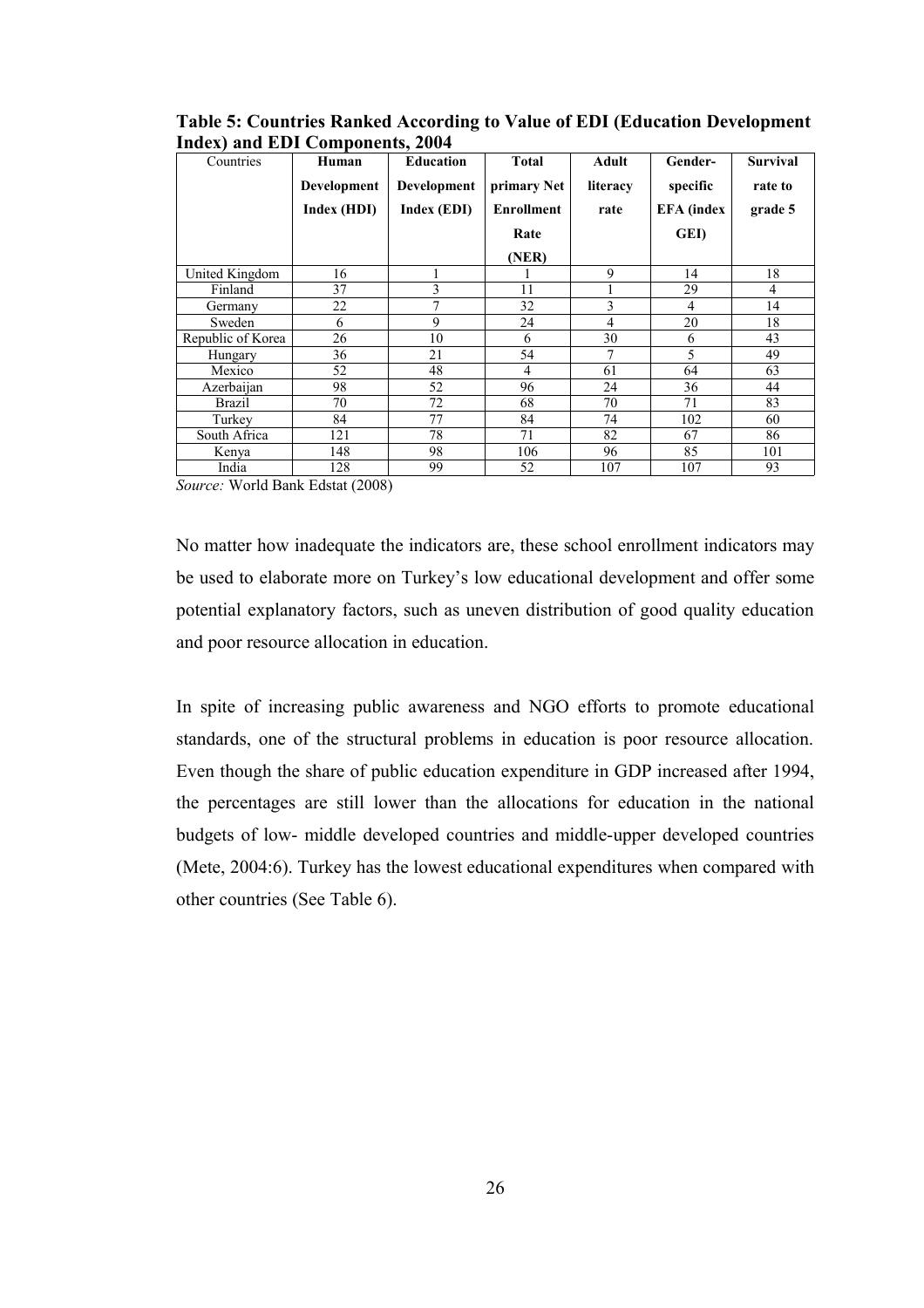|          | Primary    | Secondary    | <b>Tertiary</b> | % of GDP |
|----------|------------|--------------|-----------------|----------|
| Turkey   |            | 14.8         | 44.             |          |
| Slovenia | 30         | - -<br>. پ ک | 26              |          |
| Senegal  | l 8.1<br>- |              | 26,             |          |
| Spain    | 18.6       |              | --              |          |
| Uganda   |            |              | 10.             |          |

**Table 6: Public Expenditure per Student in 2004**

Source: World Bank Edstat (2008)

Second, not all students have equal opportunity to benefit from similar quality of education. According to OECD Program on International Student Assessment (PISA) results, Turkish students have the lowest scale of performance on mathematics, reading and science scores compared with students in other OECD countries. Turkish students in the lowest three scales for mathematics exams constitute 75 percent of the entire student body, while among OECD countries the average number of the students in the lowest three scales only comes up to 47 percent (PISA, 2003). Even though these rates improved slightly in 2006, and the percentages of Turkish students who are in the first scale surpassed some EU countries like Italy and Spain, showing that the majority of Turkish students have the lowest score outcomes and only a few students  $(2,1, 9)$  are on the first scale (Berberoğlu, 2005:5). One of the striking observations is that the amount of variation in the mathematical performance of Turkish students is the largest one in OECD countries (PISA, 2003). Similar to Germany and Hungary, the sharp differences in school quality might explain much of the variation in students' mathematics and reading scores. In other words, the reason behind the extreme highs and lows in students' school performance is the type of school in which they are enrolled. Berberoğlu (2005:6) tried to classify secondary schools in Turkey and suggested two main categories: (1) vocational schools together with general high schools which are low quality secondary schools; and, (2) Science High Schools and Anatolian High Schools which are high quality secondary schools. Students' average performance in mathematics in the first type of school is one standard deviation below the average mathematics performance of students in OECD countries. On the other hand, students who attend the second type of school are doing better in general than students in OECD countries.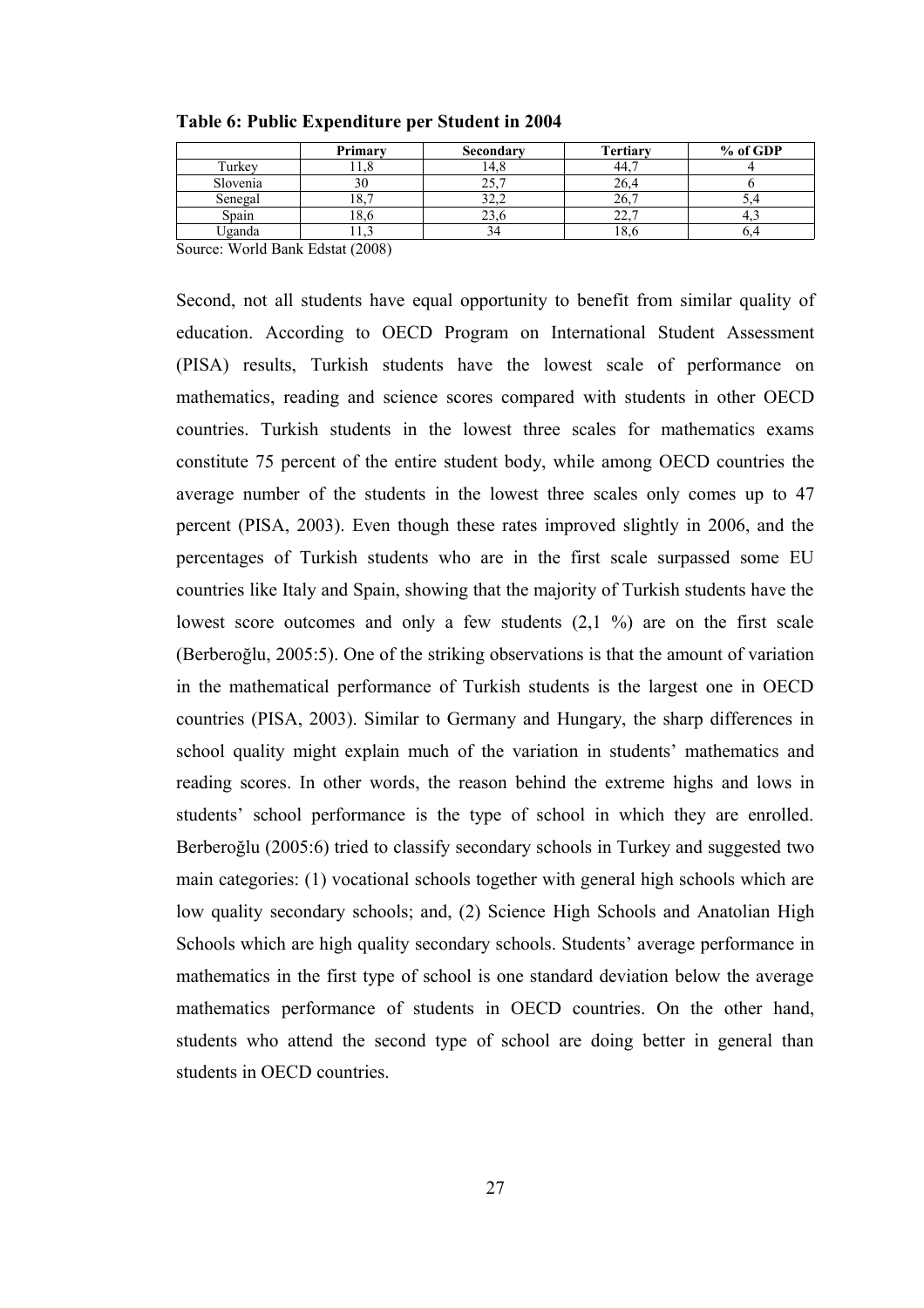However, the type of school students are enrolled in may not be the main reason for the variation in performance. PISA (2006) statistics showed that socio economic backgrounds of students can explain the variation between students' performance better than the variation explained via different school type. PISA results show that there are sharp differences between the quality of education for students who come from poor families and those who come from families who are better off. Vocational schools in particular have serious quality problems (Aydagül, 2006:32) and most of the students in these schools are from low income families As Table 7 shows that vocational schools are the most preferred schools by students who belong to the lowest income group, and 79,4 percent of students in vocational schools come from families who are among the two lowest income groups. The percentage of students from lower income families in general type of schools is 55,2 while for Anatolian High Schools, their percentage is 19,4.

|                                                                       |                                 |                                             |                                            | <b>Income Groups</b>                        |                                |
|-----------------------------------------------------------------------|---------------------------------|---------------------------------------------|--------------------------------------------|---------------------------------------------|--------------------------------|
| <b>School Type</b>                                                    | First $\%20$<br>Income<br>Group | Second<br>$\frac{6}{20}$<br>Income<br>Group | Third<br>$\frac{6}{20}$<br>Income<br>Group | Fourth<br>$\frac{6}{20}$<br>Income<br>Group | Last<br>$\%20$ Income<br>Group |
| General High School                                                   | 13,5                            | 41,7                                        | 20,1                                       | 12,9                                        | 11,9                           |
| Anatolian High School                                                 | 1,8                             | 17,6                                        | 19,4                                       | 22                                          | 39,2                           |
| Vocational and Technical<br>High School                               | 31,2                            | 48,2                                        | 12,8                                       | 4,7                                         | 3,1                            |
| Imam Hatip High School<br>(High schools with<br>religious curriculum) | 32,2                            | 45,3                                        | 12,7                                       | 5,1                                         | 4,6                            |
| Private High Schools                                                  | 0,9                             | 9,2                                         | 12,5                                       | 9,6                                         | 67,9                           |
| Total                                                                 | 16,3                            | 33,3                                        | 15,7                                       | 11,0                                        | 23,8                           |

**Table 7: Students in Different Type of Secondary Schools (%) and Their Family Income**

Source: Turkish Youth Speaks Up: Youth's Opinion on Turkey's EU Accession

and Membership Process retrieved from <http://www.milliyet.com.tr/2005/09/16/guncel/agun.html>

Educational opportunities are also unequally distributed between urban and rural areas and among different geographical regions. According to Table 8, there can be two key observations regarding urban-rural differences in the quality of education provided. First, students' scores on reading, science and mathematic exams depend on where they live. All three mean scores increase regularly from small towns towards large cities. Secondly, the variation in the scores, or standard error (SE), is the highest in small towns and large cities. In small towns, variation in mathematics performance among students is 14, 32 while in large cities it is 13, 53. On the other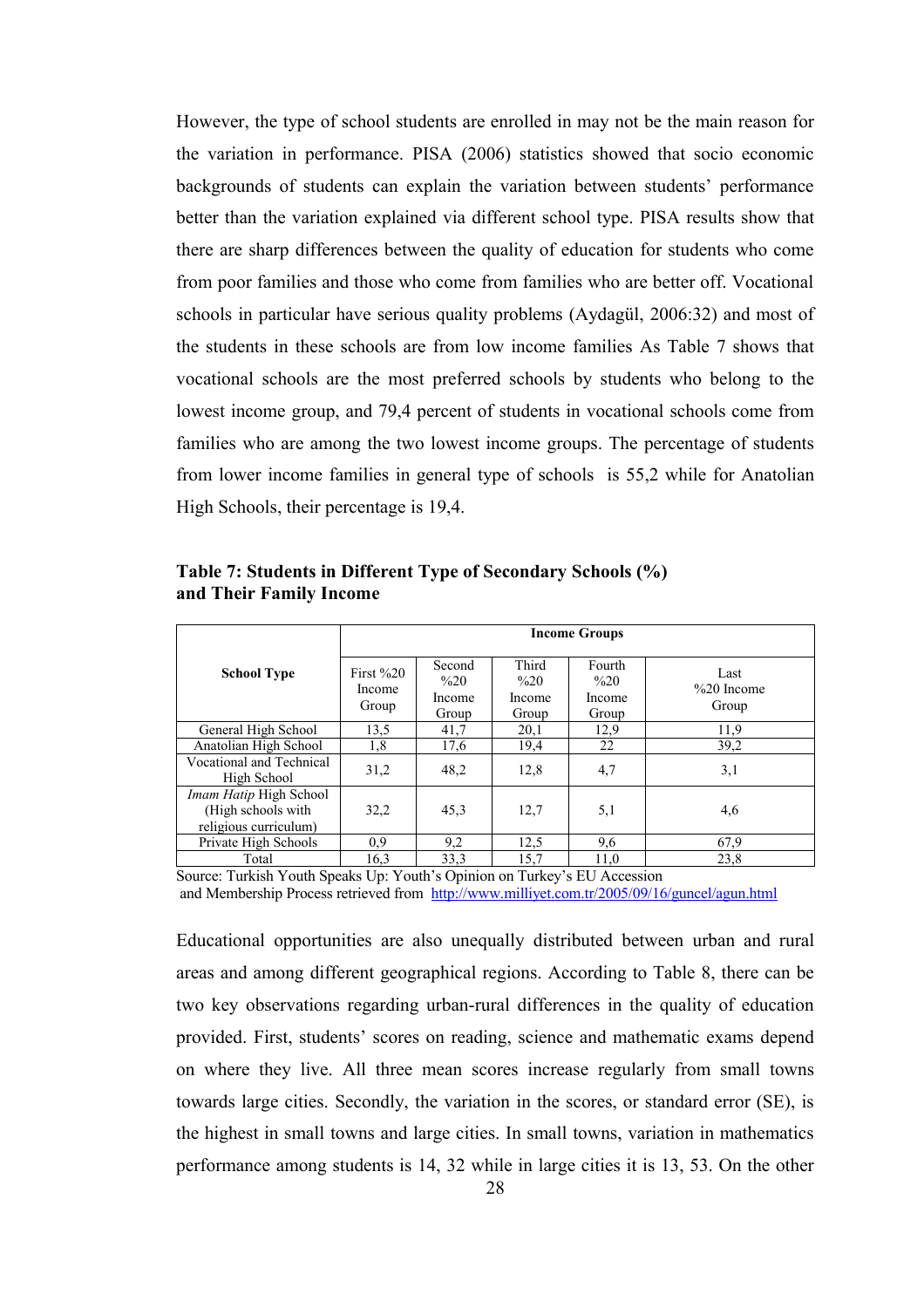hand, the variation in the score in towns is 7, 95 and 10, 93 in cities. In the smallest place or smallest level of heterogeneity and in the largest place or largest level of heterogeneity the variation in the learning outcomes of the students are largest in all sorts of residential areas in Turkey.

|            |       |        | Reading |         | <b>Mathematics</b> |         | <b>Science</b> |         |
|------------|-------|--------|---------|---------|--------------------|---------|----------------|---------|
| Category   | $\%$  | (SE)   | Mean    | (SE)    | Mean               | (SE)    | Mean           | (SE)    |
| Village    | 2.58  | (c     | c       | (c      | c                  | (c      | $\mathbf c$    | (c      |
| Small Town | 11.19 | (2.22) | 419     | (13.62) | 401                | (14.32) | 396            | (12.76) |
| Town       | 36.48 | (3.93) | 444     | (8.39)  | 418                | (7.95)  | 423            | (6.84)  |
| City       | 29.01 | (3.20) | 452     | (8.94)  | 426                | (10.93) | 427            | (9.50)  |
| Large City | 20.75 | (3.05) | 481     | (9.84)  | 457                | (13.58) | 451            | 11.53)  |

**Table 8: Urban-Rural Differences of Student's Learning Outcomes**

Source: PISA (2006): OECD for International Student Assessment)

Note: c in the table means not available

As Berberoğlu (2005) indicated, educational quality changes noticeably between the Eastern and Western parts of Turkey. According to students' learning outcome data in PISA (2003), students' math and reading performance varies greatly between the east and the west of Turkey, as shown below. Regional disparities in development level also affect the students' learning outcome, and students in the eastern part of Turkey appear to be least successful.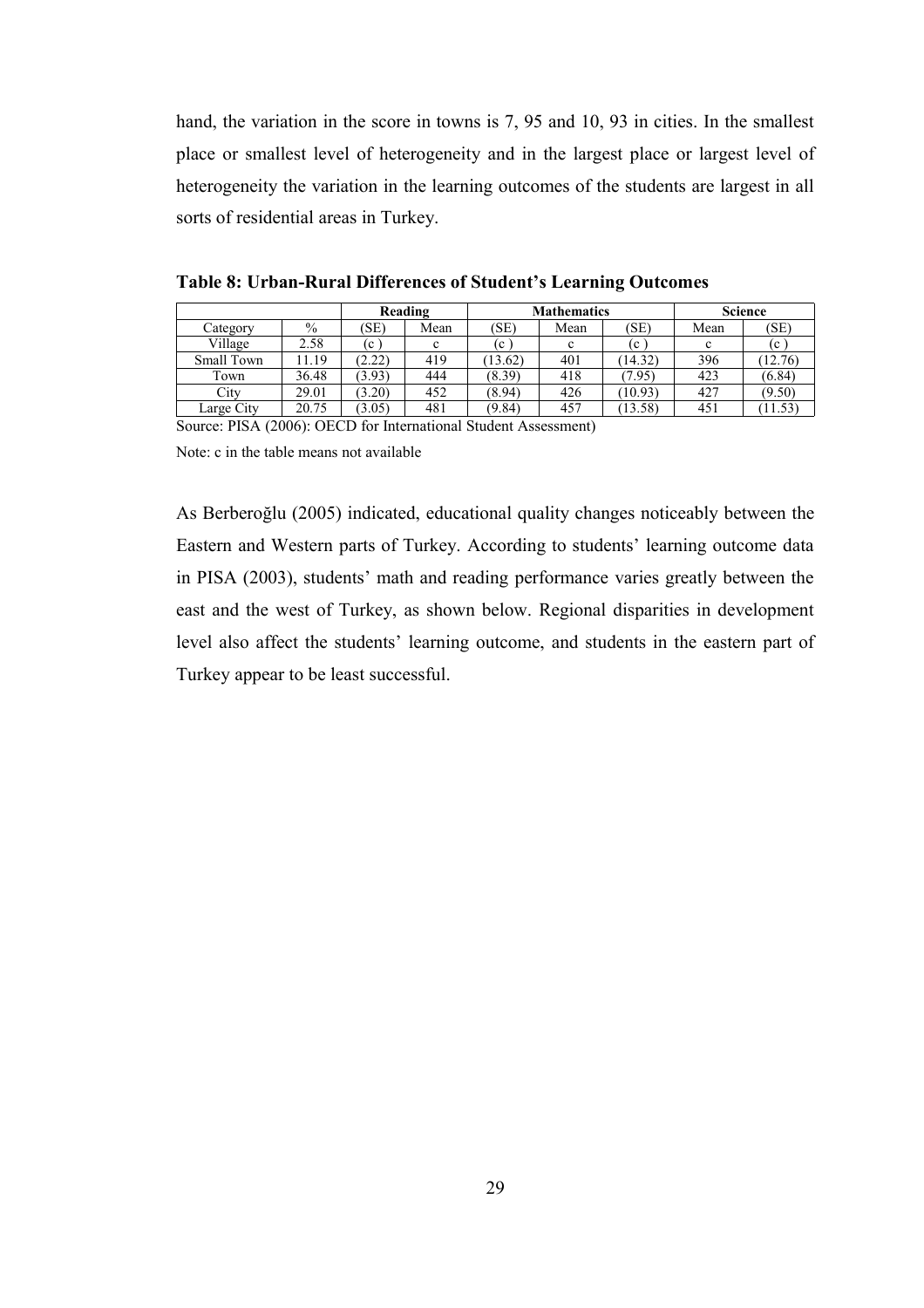

Source: Berberoğlu (2005) and PISA (2003)

# **Figure 3: Mathematics Exam Results of Turkish Students from Different Geographical Regions**

# *Weak association between school and labor market*

Another structural problem found in the Turkish education system is the weak cooperation between school and work life. There is a marked incompatibility between what vocational education offers and what the labor market demands. One reason is the absence of a clear differentiation between the curricula of vocational schools and general schools (Aydagül, 2006:42). According to (Aydagül, 2006), vocational high schools have efficiency and quality problems, sources of complaint from students and teachers, while their graduates constitute an inadequate supply for labor market demands. Furthermore, debates on the coefficient problem<sup>[6](#page-42-0)</sup> in the university entrance exam and *imam hatip* high schools (high schools with religious curriculum) play a major role in the vocational education policies (Aydagül, 2006:32-33). Most graduates from vocational schools have to attend additional training courses related with their jobs to meet the basic requirements of their occupation due to inadequate education in their vocational secondary schools (Aydagül, 2006:33). Moreover, in Turkey, training opportunities besides formal education are very limited. Only İŞKUR (Turkish Employment Center) provides a

<span id="page-42-0"></span> $6$ <sup>6</sup>The scores of graduates from vocational schools are multiplied with lower coefficients in the University Entrance Exam (ÖSS) when they apply for major areas unrelated to their high school vocational program.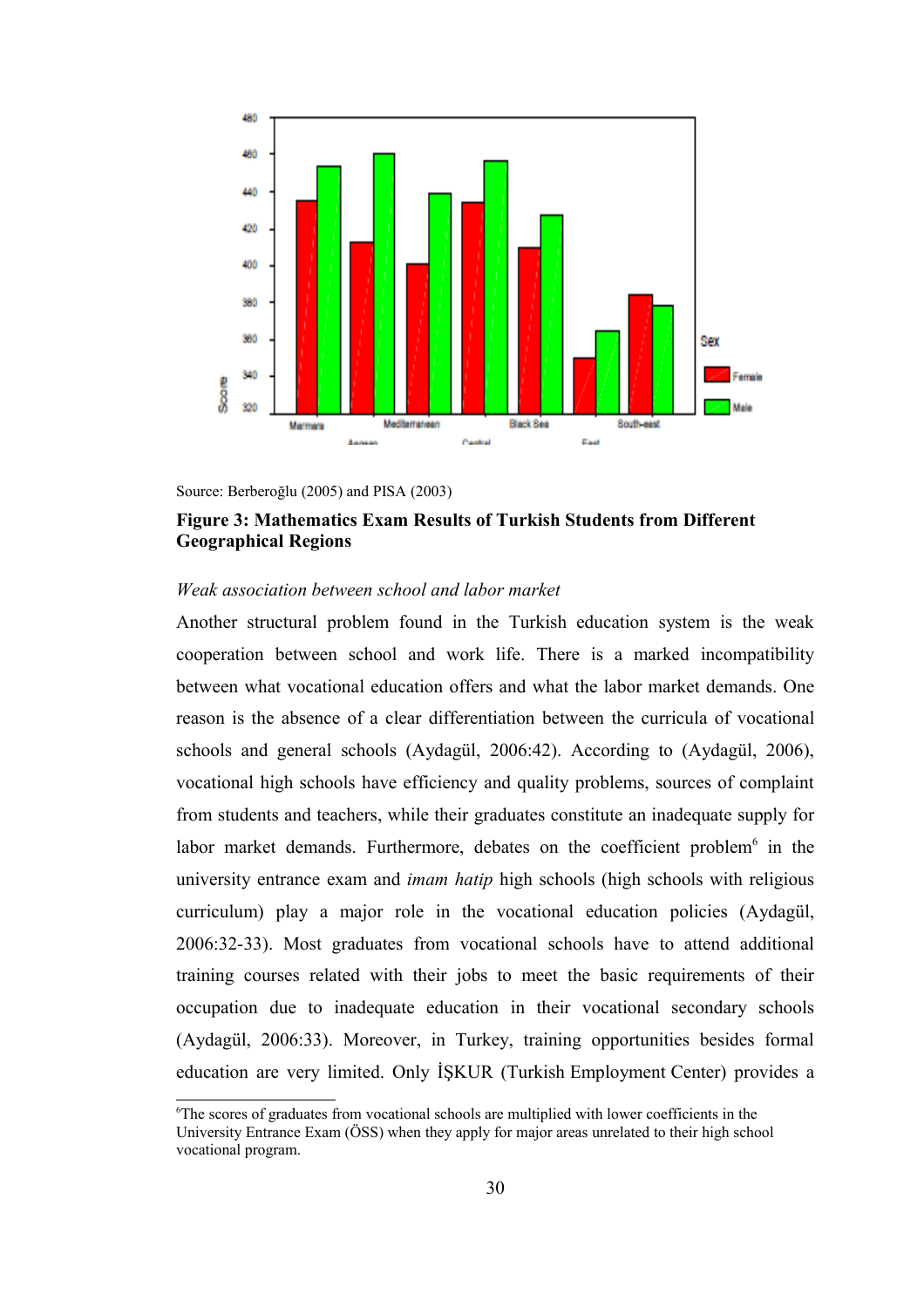few training courses and the kind of courses offered here mainly focus on teaching how to read and write (World Bank, 2008).

Even though reforms for improving vocational education have been considered with regard to the EU accession process, it still has status and quality problems compared with other types of schools. The weak association between schools and the labor market shapes the perception of youth about school in more negative ways. Almost 40 percent of young people believe that education has no significant role in finding a job, as Table 9 shows.

**Table 9: Challenges Youth Identified during School to Work Transition** 

| Lack of Jobs                                      | 25%   |
|---------------------------------------------------|-------|
| Lack of information about job availability        | 19%   |
| Inadequate preparation in school                  | 25%   |
| School preparation not relevant to available jobs | 17%   |
| Inability of networks                             | 3%    |
| Lack of second chance opportunities               | $7\%$ |
| Inability to start own business                   | 3%    |

Source: World Bank (2008:4)

# **3.4. Inequalities in Every Level of Education**

Besides structural problems in education system, inequalities are embedded in every stage of schooling. In this section, I will try to discuss these existing inequalities from pre-primary school to university education.

## *Access to Education*

Before starting primary school at the age of seven, every child needs extra support from their parents in order to start to acquire communication and learning skills. Children's performance in school depends on their early childhood education. (Kaytaz, 2005:6) argues that one year investment in early childhood education reduces secondary dropout rates by 2, 28 percent; therefore returns from investment in early childhood education will be greater and much more beneficial to the individual and the society. However, in Turkey enrollment rates in pre-primary education are the lowest among low income, lower-middle income and middle income countries as indicated in Figure 4.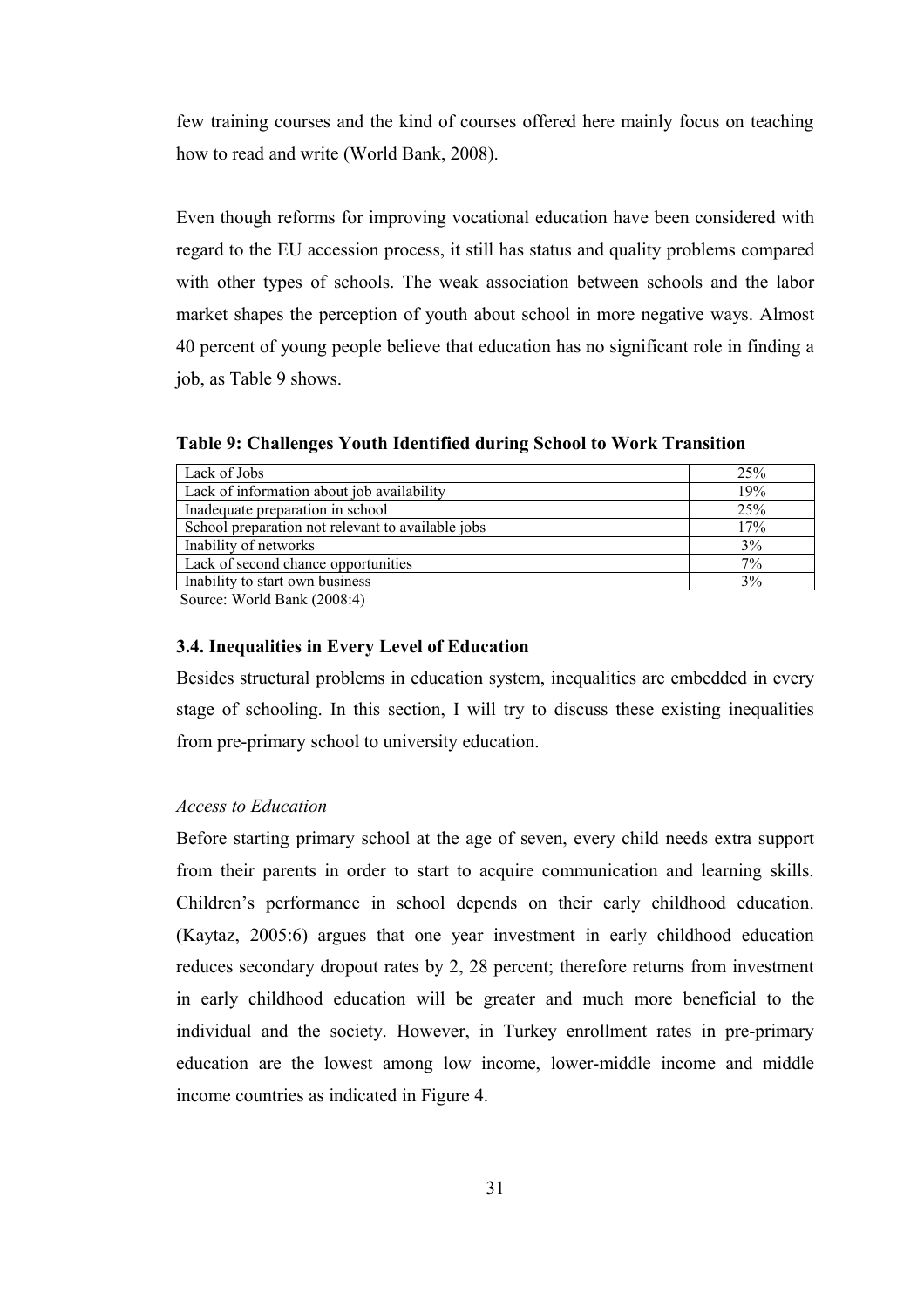

Source: World Bank, Edstat (2008)

**Figure 4: Enrollment Rates for Pre-Primary Education** 

According to UNDP Youth Report (2008:44), "among 1.4 million babies born every year in Turkey, approximately 20% receive early childhood education and most of those children live in big cities with relatively better economic standards". While 90 percent of the highest twenty percent income group's children can benefit from early childhood education, this rate is only 24 % for the lowest income groups (Kaytaz, 2006:11). Regarding the profiles of the children who live in big cities with better living standards, it can be argued that early childhood education is a privilege of the top twenty percent income group, and it is a luxury investment for the poor households.

Besides low enrollment rates in early childhood education, it should be also pointed out that access to primary education reflects regional inequalities in the country. The percentage of girls who have no access to primary school are far higher than 20% in Eastern part of Turkey, both in the South East Anatolia and the North East Anatolia regions, as Hoşgör's findings in 2004 indicate below: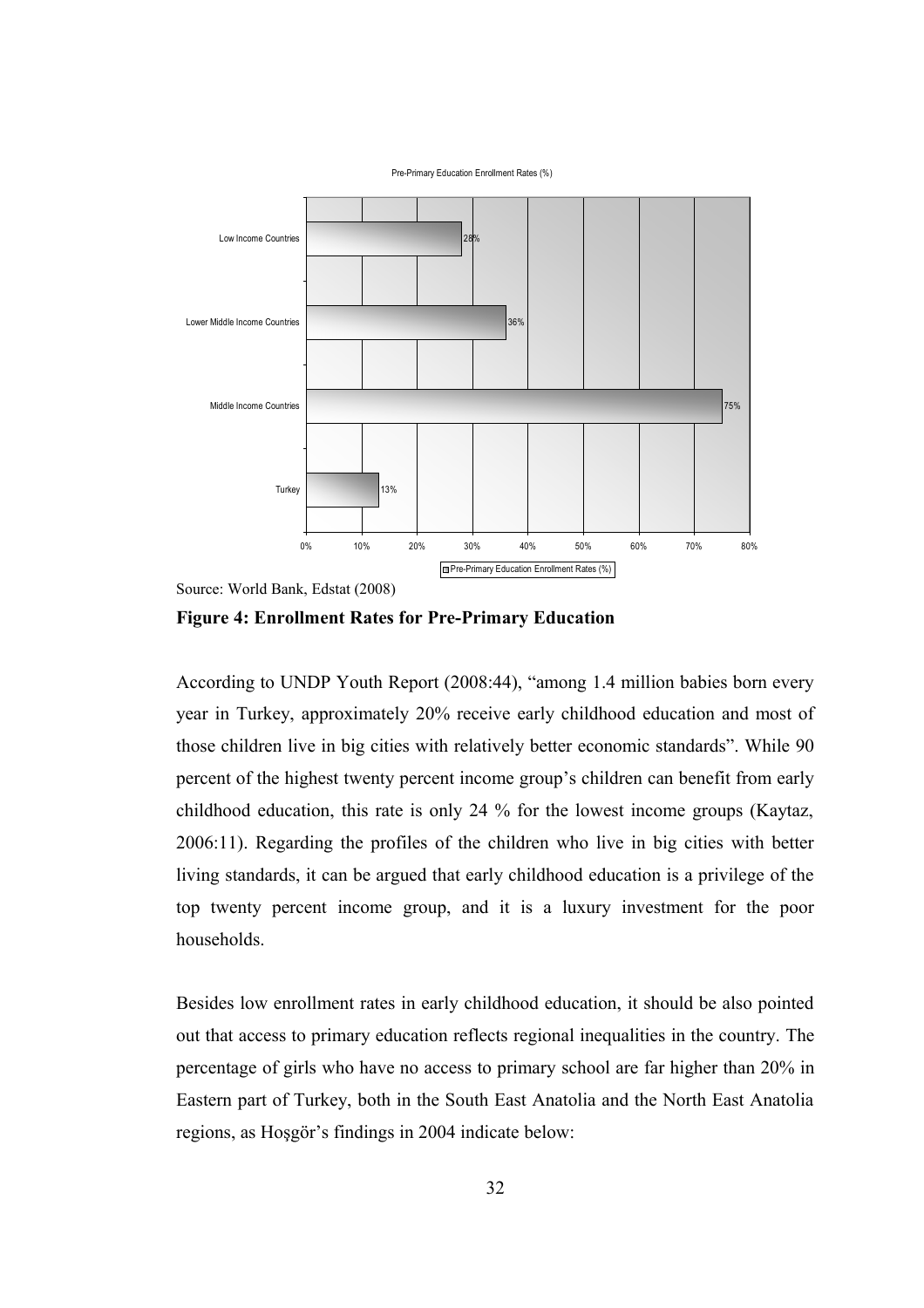

Source: Hoşgör (2004)

## **Figure 5: Enrollment Rates of Students from Different Regions in Turkey**

In order to reduce these discrepancies in educational opportunities between provinces and between regions, the Turkish government, NGOs and international organizations have been developing policies such as conditional cash transfers to poor families to send their daughters to school; a hundred percent tax credits for private institutions that invest in education; and, the mobilization of children around the country to see their peers experiences<sup>[7](#page-45-0)</sup>

#### *School Dropout and Early Age School to Work Transition*

According to Table 10, the majority of people in labor market are primary school graduates, with rates of 61 % for males and 48 % for females.

**Table 10: Education Level of Labor Market Statistics in 2005**

|                                                                                                                                                                                                                                                                                                                                                            | Primary | Secondary | <b>Tertiary</b> | <b>Total</b> |  |  |
|------------------------------------------------------------------------------------------------------------------------------------------------------------------------------------------------------------------------------------------------------------------------------------------------------------------------------------------------------------|---------|-----------|-----------------|--------------|--|--|
| Male                                                                                                                                                                                                                                                                                                                                                       | 61%     | 23%       | 10%             | 100%         |  |  |
| Female                                                                                                                                                                                                                                                                                                                                                     | 48%     | $7\%$     | 15%             | $100\%$      |  |  |
| $\mathbf{W}$ $(11\mathbf{R} + \mathbf{R}^T)(\mathbf{R}^T)(\mathbf{R}^T)(\mathbf{R}^T)(\mathbf{R}^T)(\mathbf{R}^T)(\mathbf{R}^T)(\mathbf{R}^T)(\mathbf{R}^T)(\mathbf{R}^T)(\mathbf{R}^T)(\mathbf{R}^T)(\mathbf{R}^T)(\mathbf{R}^T)(\mathbf{R}^T)(\mathbf{R}^T)(\mathbf{R}^T)(\mathbf{R}^T)(\mathbf{R}^T)(\mathbf{R}^T)(\mathbf{R}^T)(\mathbf{R}^T)(\mathbf$ |         |           |                 |              |  |  |

Source: World Bank Edstat (2008)

According to the World Bank (2008:21), economic returns of university education are greater because labor market demands for university education is much higher than the supply of education system; thus it reflects the large wage gap between secondary education graduates and university graduates.

<span id="page-45-0"></span><sup>7</sup> *Haydi Kızlar Okula! (Come on Girls! To School!),* The Girls' Education Campaign 2001–2005 retrieved from http://www.unicef.org/turkey/pr/ge6.html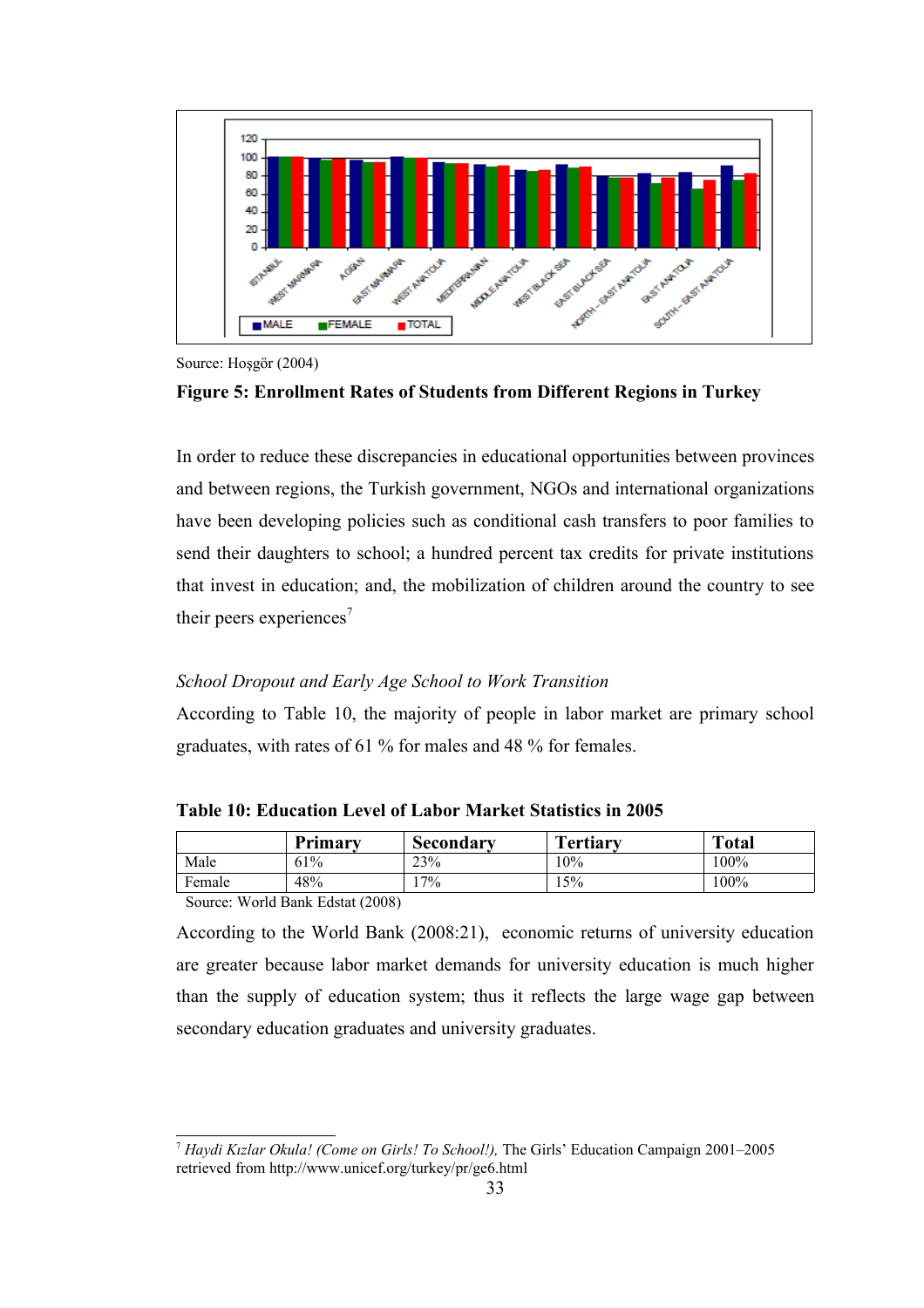Even though the economic return of higher education is high, children of the poor tend to leave school at early age due to the high opportunity cost of schooling instead of working. Assaad and Dayıoğlu (2002) found that at least 20% of fourteen to seventeen year-old boys are working instead of staying in school. For girls, school dropout is related more to the family pressure that requires them to help with household chores and fits them into the traditional role of mother. They are supposed to help their mothers in household chores even when they attend to school. According to UNDP Youth Report (2008) on Turkey, parental pressure on girls to leave the school is nine times higher than on boys who expressed the same reason for the school dropout. On the other hand, leaving school to earn money is twice as attractive for boys than for girls (UNDP, 2008:32). Similarly, Mete's analysis of Household Income and Consumption Data proves that 53, 15% of the students who do not attend secondary school come from poor families (Mete, 2004:17). In addition, compulsion for school–to-work transition at an early age also shapes the perception of education for young people in poor families. According to the results of the World Bank (2008), one third of the young people drop out of school because of the necessity of earning money to contribute to household income. Half of the participants in the survey are unwilling to continue education and sixty percent of these young people come from poor families.

# *Financing Further Education*

From 1990 onwards, education has rapidly become more selective and more privatized. It can be assumed that education in public schools is still freely accessed in Turkey, yet the declining value of education has become more harmful than before, especially for lower income groups. A significant majority of the pupils are separated from a few most successful students through highly competitive entrance exams. Increasing number of entrance exams starting from primary school until after the university graduation confines the measurement of educational system quality to selecting the correct answer in a short time and familiarizing oneself with multiple choice exam questions. The learning process of 'test based education system' lets public schools diminish quality of education, because private tutoring courses have been replacing public education, as those private tutoring programs focus on preparing students for entrance exams. Thus, this process has created the *dershane*,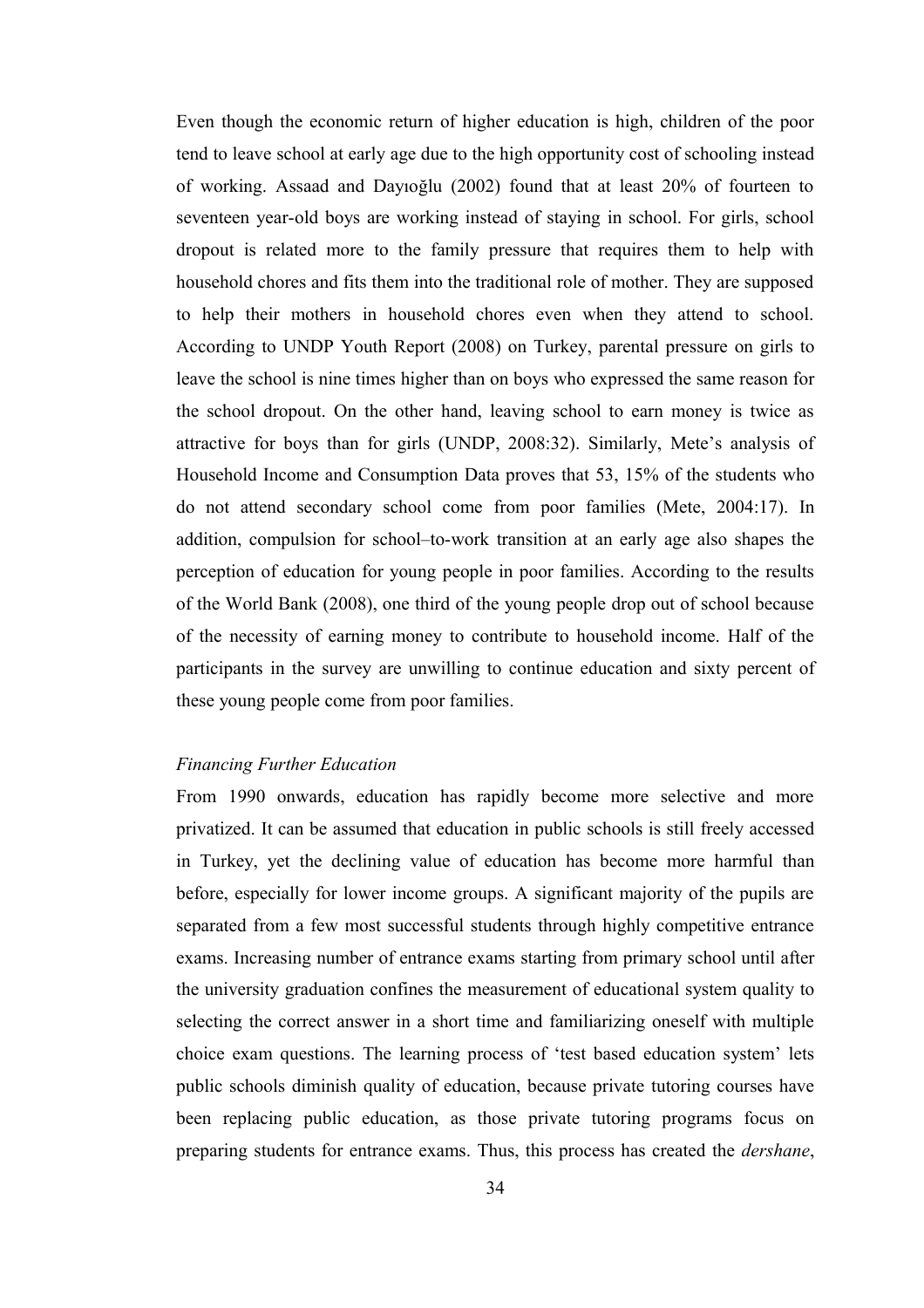*(*private tutoring course) which is considered necessary to be successful in the exams and to compete with other students. In their last year of high school education, most students skip courses at school for months on end by obtaining absence permission notes from physicians in order to follow the courses in *dershane* (private tutoring course). Most of the time teachers give students free hours to study from the handouts and tests that are distributed in the *dershane* (private tutoring course). For the poor families, *dershane* (private tutoring course) is not a feasible way for their children's to receive an education. The annual price for an average *dershane* (private tutoring course) $\delta$  ranges between five and seven times of minimum wage in Turkey. Under these circumstances, "*Dershane* (private tutoring course) is in, public schools are out", and the statement of *dershane*'s (private tutoring course) popularity works against poor pupils.

## **3.5. Conclusion**

Even though enrollment rates have improved in Turkey for the last decade, quality of education is not distributed equally for all people around the country. The most disadvantaged groups are people who live in rural areas in the eastern part of Turkey as well as in poor families. Gender is an important aspect of such inequality, too; girls are usually more disadvantaged than boys. If quality of education is not provided more for all people, the opportunity to strengthen the economy as a result of the demographic transition will be lost, and young people who do not receive similar quality and level of education will face problems such as low quality of life and intergenerational transmission of poverty.

- Difficulty in adaptation to the knowledge economy
- The gap between economic development and human development may be aggravated.
- Education might be devalued more than before.
- The relationship between education and social mobility will be weakened or the role of education in poverty reduction will be weakened.

<span id="page-47-0"></span><sup>8</sup> Average annual *dershane (pr*ivate tutoring course) prices changed between 3000 YTL and 5000 YTL according to Hurriyet daily newspaper's market research retrieved from http://www.hurrivet.com.tr/egitim/anasayfa/6896676.asp?gid=171. The minimum wage is 608.40 YTL according to the data of [http://www.csgb.gov.tr/page.php?page=asgari\\_1](http://www.csgb.gov.tr/page.php?page=asgari_1)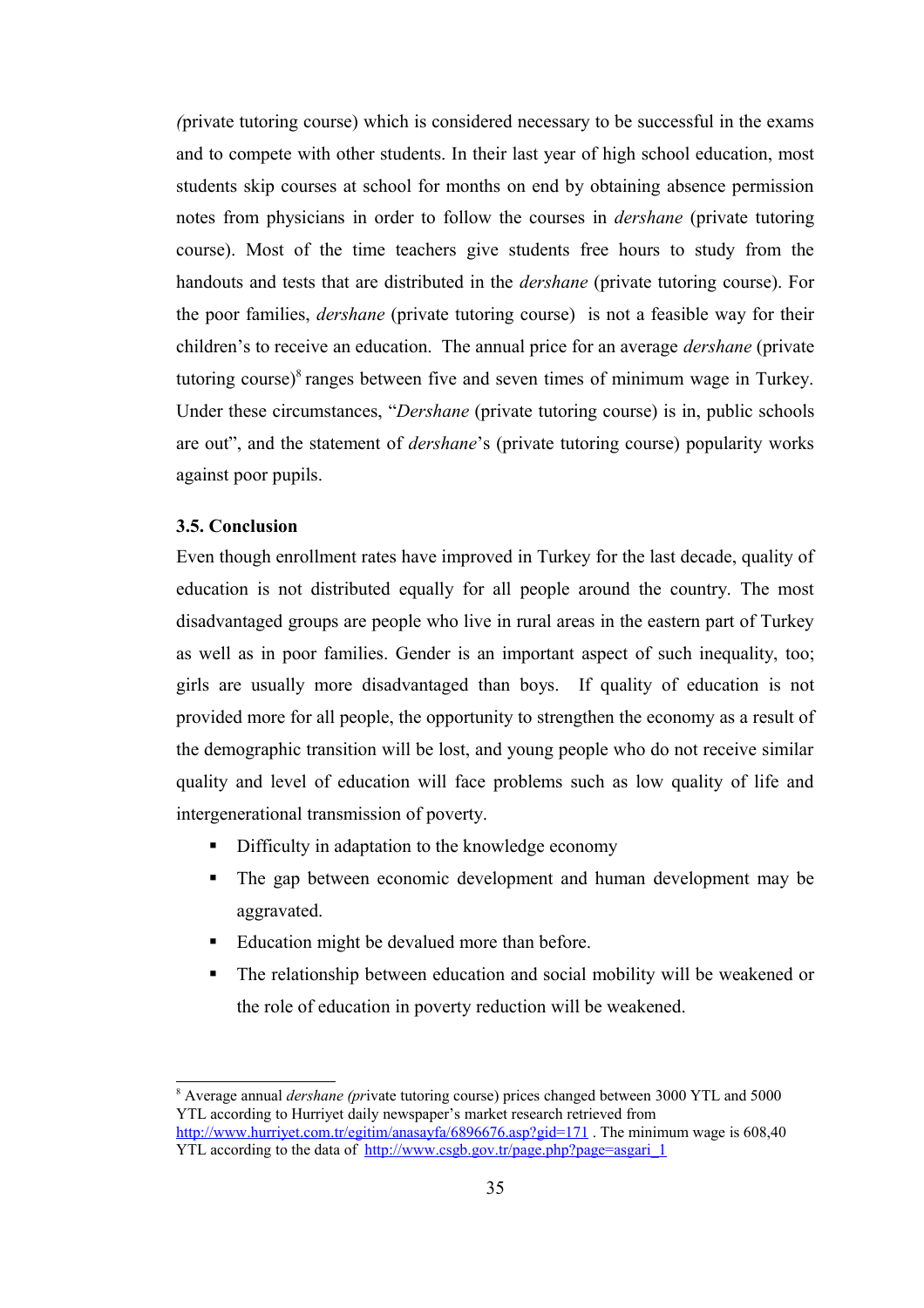# **CHAPTER IV**

# **SCHOOL EFFECT AND SCHOOL CLIMATE IN THE DISADVANTAGED NEIGHORHORHOOD**

# **4.1. Introduction**

Young people in disadvantaged neighborhoods do not have enough resources and opportunities compared with those in other neighborhoods. Their families lack economic resources, while public services in poorer neighborhoods do not compare to those in middle class neighborhoods. During the transition from childhood to adulthood, the disadvantage of growing up in an underprivileged neighborhood influences the educational attainment of youth from poor families. In this chapter, I will examine how schools affect the educational attainment of the youth in the Güzelyaka *gecekondu* neighborhood.

First, I will discuss the local context and cultural characteristics of the Güzelyaka *gecekondu* neighborhood. Secondly, I will discuss the neighborhood poverty in Güzelyaka case. Thirdly, I will focus on the level of education and the value youth in *gecekondu* neighborhoods assign to education. Finally, I will discuss how schools affect the educational attainment of the youth in the Güzelyaka *gecekondu* neighborhood

#### **4.2. Local and Cultural Neighborhood Context**

To understand the effect of schooling on the education attainment of the youth, we need to look closely at certain aspects of *gecekondu* neighborhoods. *Gecekondu* neighborhoods have some similarities and dissimilarities compared with the poor neighborhoods in urban areas. Even though it is difficult to describe one type of poor neighborhood, those neighborhoods mentioned in neighborhood effect literature are associated with rising unemployment (Ainsworth,2002), Newman and Small, (2001), high dropout rates from school (Crowder and South, 2003) and weak collective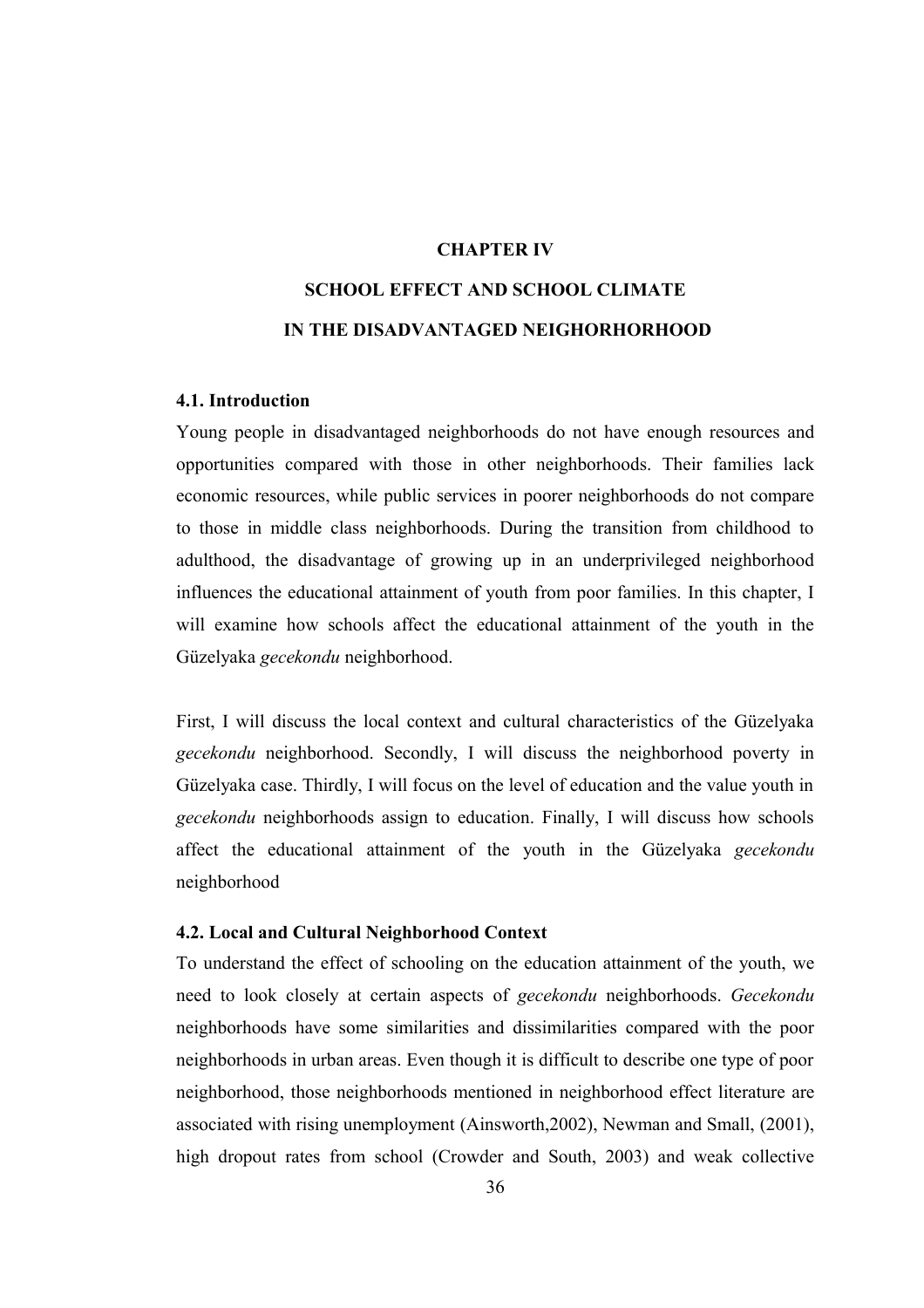efficacy<sup>[9](#page-49-0)</sup> (Gannon-Rowley et al, 2001). In his seminal work "The Truly Disadvantaged: The Inner City, the Underclass, and Public Policy", Wilson (1987) argues that

> *The social isolation and disorganization experienced by inner-city residents result in several major social problems, including a prevalence of delinquent subcultures, the weakening of basic institutions, and the lack of social control — all of which contribute to the high rate of educational failure in inner-city neighborhoods (cited in Ainsworth, 2002:118).*

According to Wilson (1987), those neighborhoods have crumbled due to the flight of the middle class; these places are disconnected from the urban centers, have weak social ties and are poverty stricken.

A comparison of *gecekondu* neighborhoods with other, "ordinary" disadvantaged neighborhoods reveals that *gecekondu* neighborhoods have the specific characteristics. By using the Güzelyaka *gecekondu* neighborhood to identify these, we can point out two specific local and cultural features of the disadvantaged neighborhood: First, there are strong community relations based on extended family, *hemşehri* (people with the geographic origin) and kinship ties; second, poverty in Güzelyaka can be considered as transient, as are many dwellers.

First of all, in the same neighborhood, migrant families who lack both schooling and economic resources have strength of social networks based on kinship and geographic origin. They can get help from their neighbors in finding jobs from either relatives or *hemşehri* (people with the geographic origin). Duben (2002) defines the principal behind such networks as the "family code", in which a kind of family relation is established of with those who are not actually family members. For instance, Sedat, a twenty-five year old male technician, found his job with the help of his friend's brother, while Ahmet, a twenty-three year old male technician, benefited from the help of his father's friends. Besides, it can be argued that the social ties and social organizations are dynamic among migrants even though recreational areas are

<span id="page-49-0"></span><sup>9</sup> The term collective efficacy is used by Gannon-Rowley et al (2001) in lieu of collective solidarity.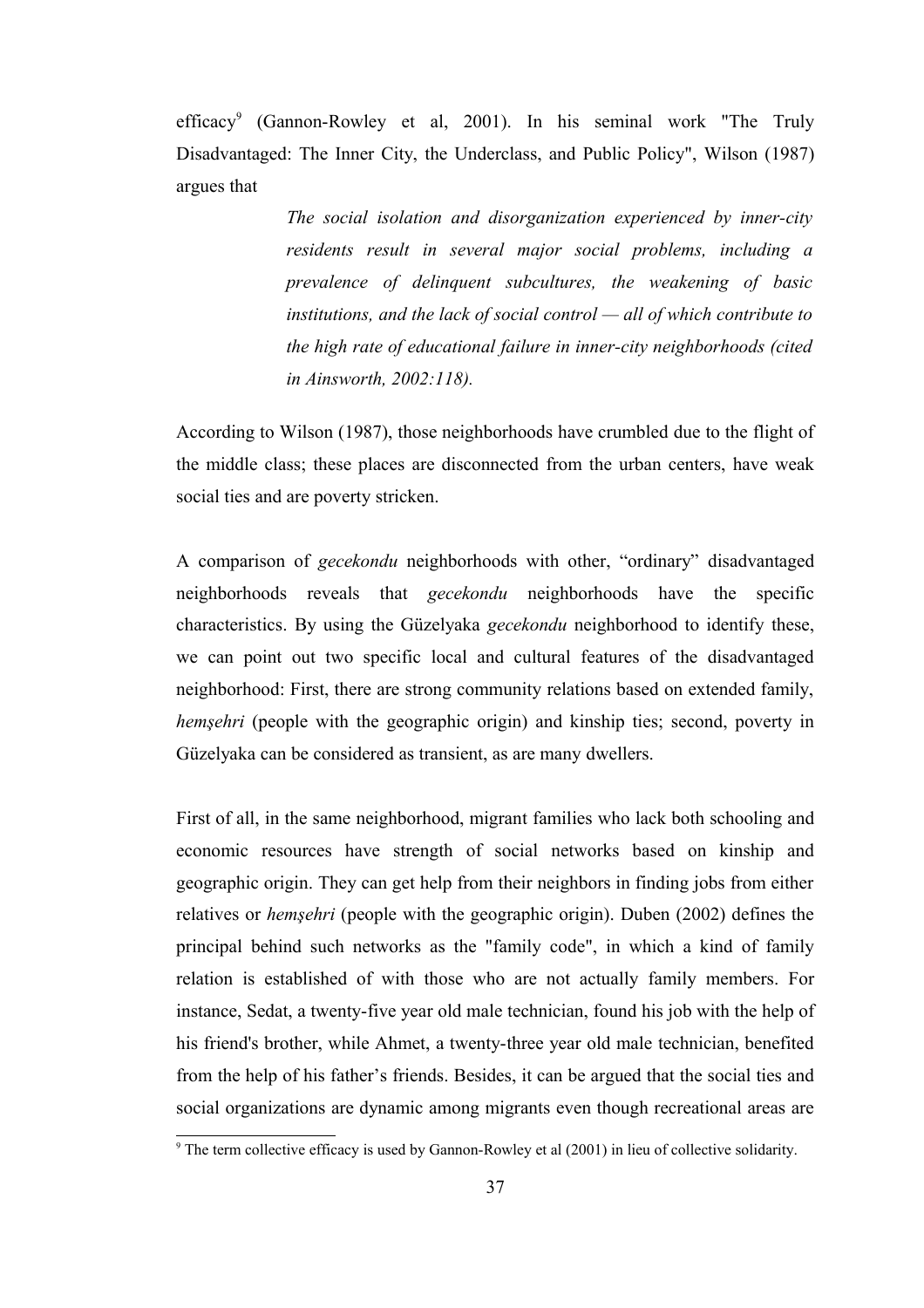restricted to the front yard of the schools, squatter houses, streets and parks. People frequently come together in traditional wedding ceremonies such as henna nights (the traditional Turkish version of the bachelorette party), wedding celebrations and traditional circumcision celebrations, especially in the summer. In addition, different generations and neighbors come together in the *Bahçe* (the front yard of the *gecekondu* or the apartment) during summer evenings.

Secondly, poverty is transient in the case of *gecekondu* families. Güzelyaka is a disadvantaged neighborhood, yet the residents are part of self-help networks and enjoy informal ties of social solidarity within and outside the neighborhood. Even though poverty abounds in the neighborhood, these families have developed survival strategies based on kinship and *hemşehri* (people with the geographic origin) ties (Erder, 2002) and extended family support systems (Kalaycıoğlu, 2005).

As Buğra and Keyder (2003) point out, however, many newcomers are at risk for the intergenerational transmission of poverty. In Güzelyaka, newcomers, especially ethnic migrants, are more vulnerable to becoming caught up in this vicious circle than other residents. For instance, Kurdish newcomers are significantly different than other residents in terms of both socio-economic indicators and the strength of social ties. The early migrants are more likely to have regular income jobs $10$ , and be house owners, while newcomers are generally renters who work in casual jobs. Kurdish migrants are more closed to the outside and they live in more crowded houses. By contrast, newcomers from the Central Anatolian cities of *Kırşehir*, *Yozgat* and *Kayseri* participate in community life in *gecekondu* and benefit more from opportunities provided in the neighborhood such as health care services and employment irrespective of their cultural and religion background i.e The *Alewi*, *Sunni*. [11](#page-50-1)

To conclude, *gecekondu* neighborhoods have been reshaped with the spatial formation of districts in Ankara. Despite extended family networks and kinship

<span id="page-50-0"></span> $10$  Although all unskilled workers can not be lumped together, the distinction between regular income and casual work is important as emphasized by Ayata and Ayata (2002).

<span id="page-50-1"></span><sup>&</sup>lt;sup>11</sup> The Alewis do not face difficulties in participating in urban life as pointed out by Ayata et al  $(2006)$ . Source: http://www.milliyet.com.tr/2007/03/26/guncel/agun.html out.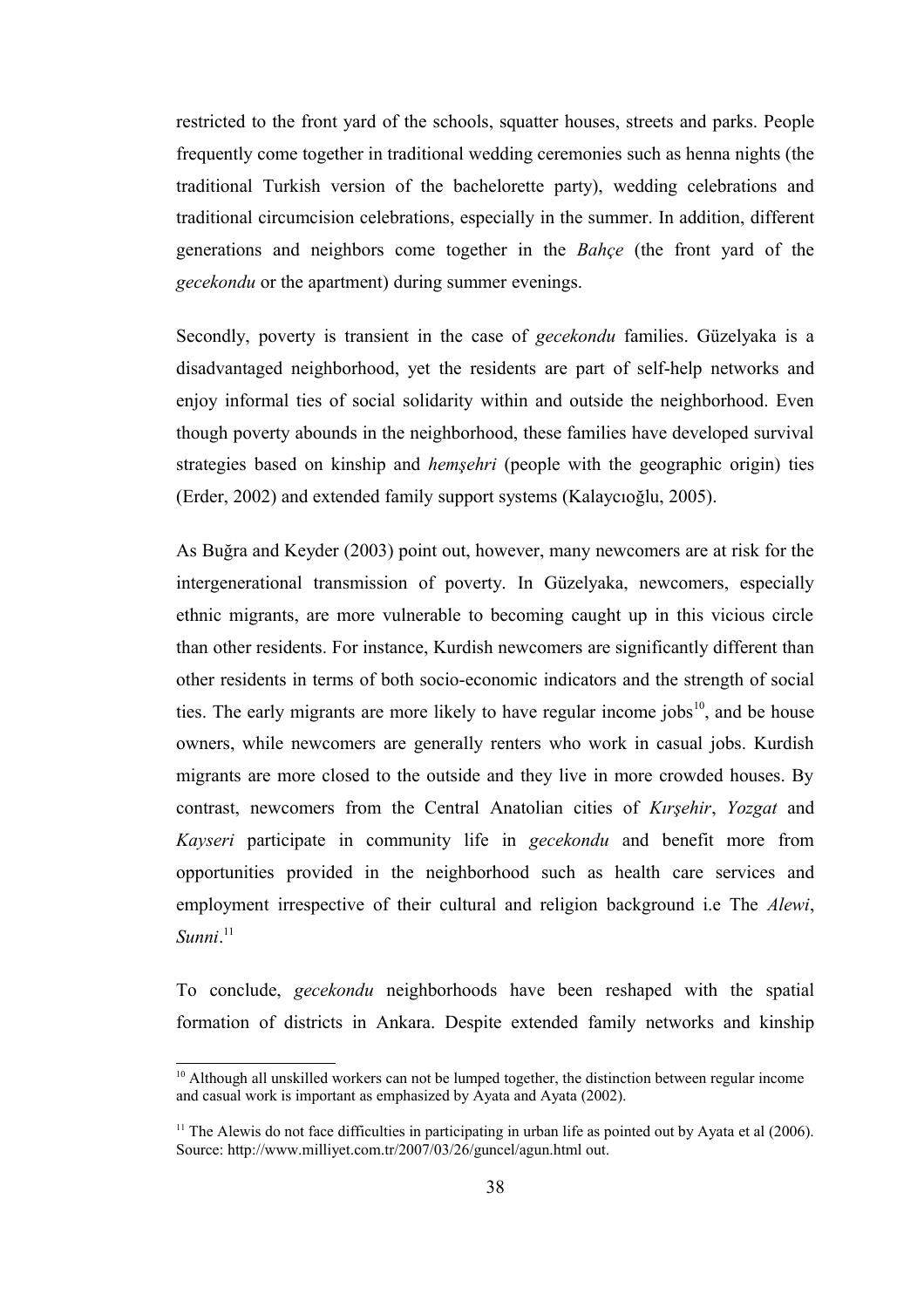support systems help dwellers survive against poverty, *gecekondu* neighborhoods are more concentrated with poverty as middle class families have moved to the suburban areas in Ankara

#### **4.3. Neighborhood Poverty**

As Comim and Kuklys (2002) argue, poverty is experienced in the larger social surroundings as well as in the household, and that system-level poverty determines the social capabilities of the individual. The neighborhood influences the life chances of the residents whether they are poor or not. For instance, Montgomery and Ezeh (2005) indicate that the poor in the non-poor areas are able to receive better health services, such as improved maternal health care, than the non-poor who live in disadvantaged neighborhoods.

In *gecekondu* neighborhoods, the neighborhood infrastructure is inadequate. In Güzelyaka, basic infrastructure, or services like local health care, schools, and private transport services are available. There are three local health centers and three primary schools in the vicinity. However, there is neither natural gas service nor a local high school. Moreover, the quality of infrastructure is poor compared with middle class neighborhoods. Ismail, a thirty year old man who works as a director in a spice selling company, explains the problem: "Before, we wished we had a primary school close to our homes because we wanted our children to go to a school closely. Now, we have the school, but there's still more to be done. There is no enclosed school yard for children to play at the school; there is not enough money to our school." Likewise, respondents commonly suggest that Güzelyaka is the only place that does not benefit from government investments, specifically the municipal investments. They argue that Güzelyaka is the only place left that has not received natural gas service, Also, when it snows, icy roads disrupt the traffic. The residents believe that the local headmen, the *muhtar*, "belong to a different party than the mayor, and the conflict between the two hurts investment prospects and, arguably the services available to the neighborhood".

The residents also indicate that recreational areas for socializing in the neighborhood are highly insufficient, which restricts families to their homes. It should be noted that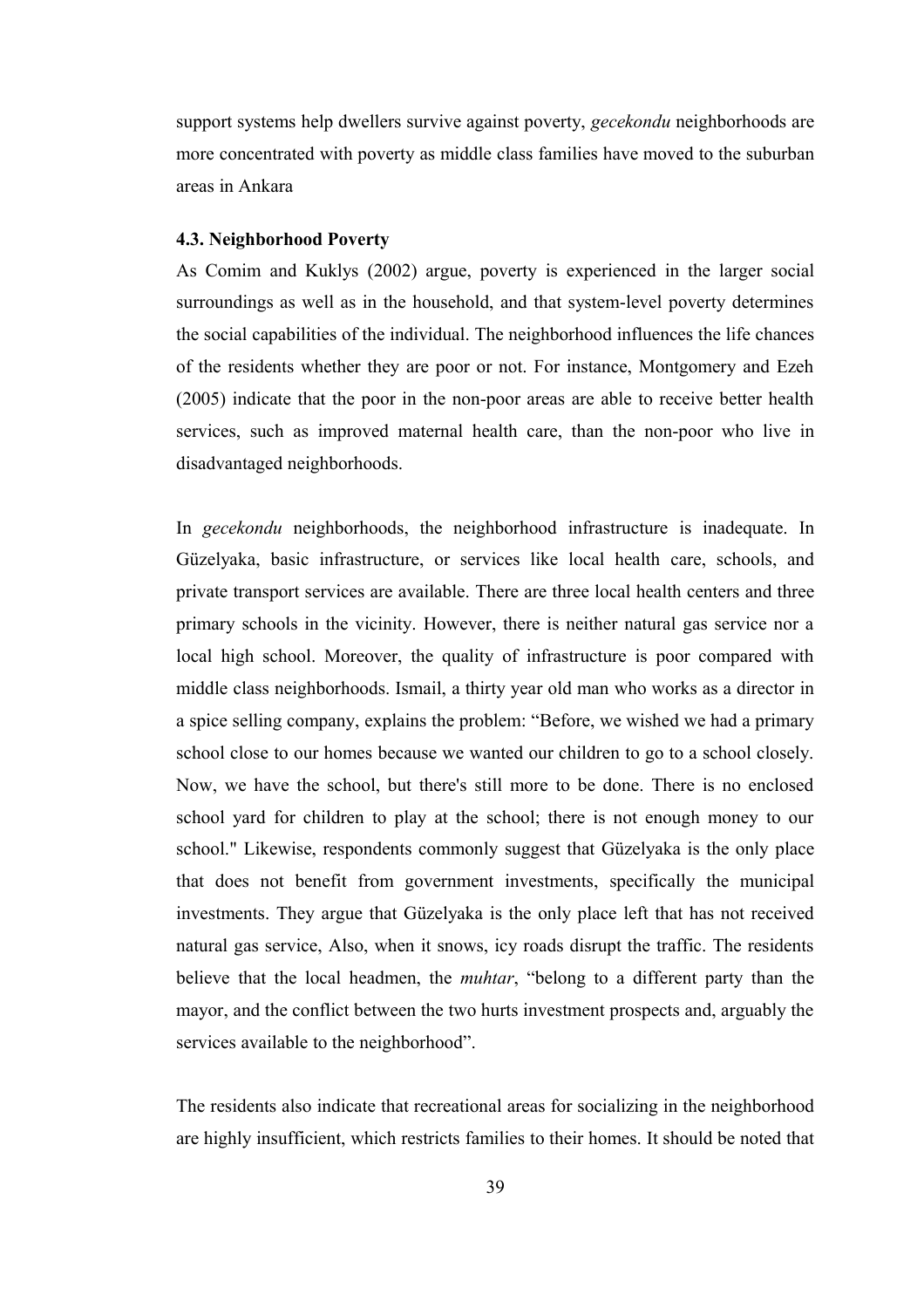the construction of a football pitch and a park has just started as part of a broader urban renewal project. Şebnem, a nineteen year old female university student, complains about the absence of social facilities: "Place is important. Children should be able to live in better surroundings, in a good place. They should be able to spend their time in parks and recreational areas made available to them. If they have such good quality places, their schooling would be better." Similarly, Hatice, a twentyeight year old housewife, adds, "If you compare it with other neighborhoods, Güzelyaka is less developed. It is true that there are no places for families and youngsters to meet. For instance, there is no small jogging track."

To conclude, *gecekondu* settlements have both positive and negative aspects, from opportunities that spring from the small group solidarities to deprivation of basic services. The people's dependency to their disadvantaged neighborhood which involves both limited resources and mutual help and strength of extended family networks shapes their perceptions, attitudes and expectations about the future. In this case, it creates its own values and culture system.

# **4.4. Youth and Education in Güzelyaka Neighborhood**

Regarding to strength of social ties, transient poverty and neighborhood disadvantage, it is critical to focus on the importance of the youth's level of education and value assigned to education in the Güzelyaka neighborhood.

# **4.4.1. Educational Attainment of Güzelyaka Neighborhood Youth**

There were fourteen primary schools, ten secondary schools, and six university degree holders among the interviewees in the 18-30 age groups. First, the university graduates were investigated in terms of the type of university attended and current employment status in the labor market. Among the six university graduates, two had attended a two-year vocational school. One female respondent graduated from the department of art history, and in the five years since she has been working in her father's the grocery store. Another university graduate has been attending part-time evening courses in a university, which requires extra tuition payment, while the other respondent was able to study at university after taking the ÖSS (university entrance exam) for the seventh time. One male respondent had a degree in communication and is now working in a small company as an accountant.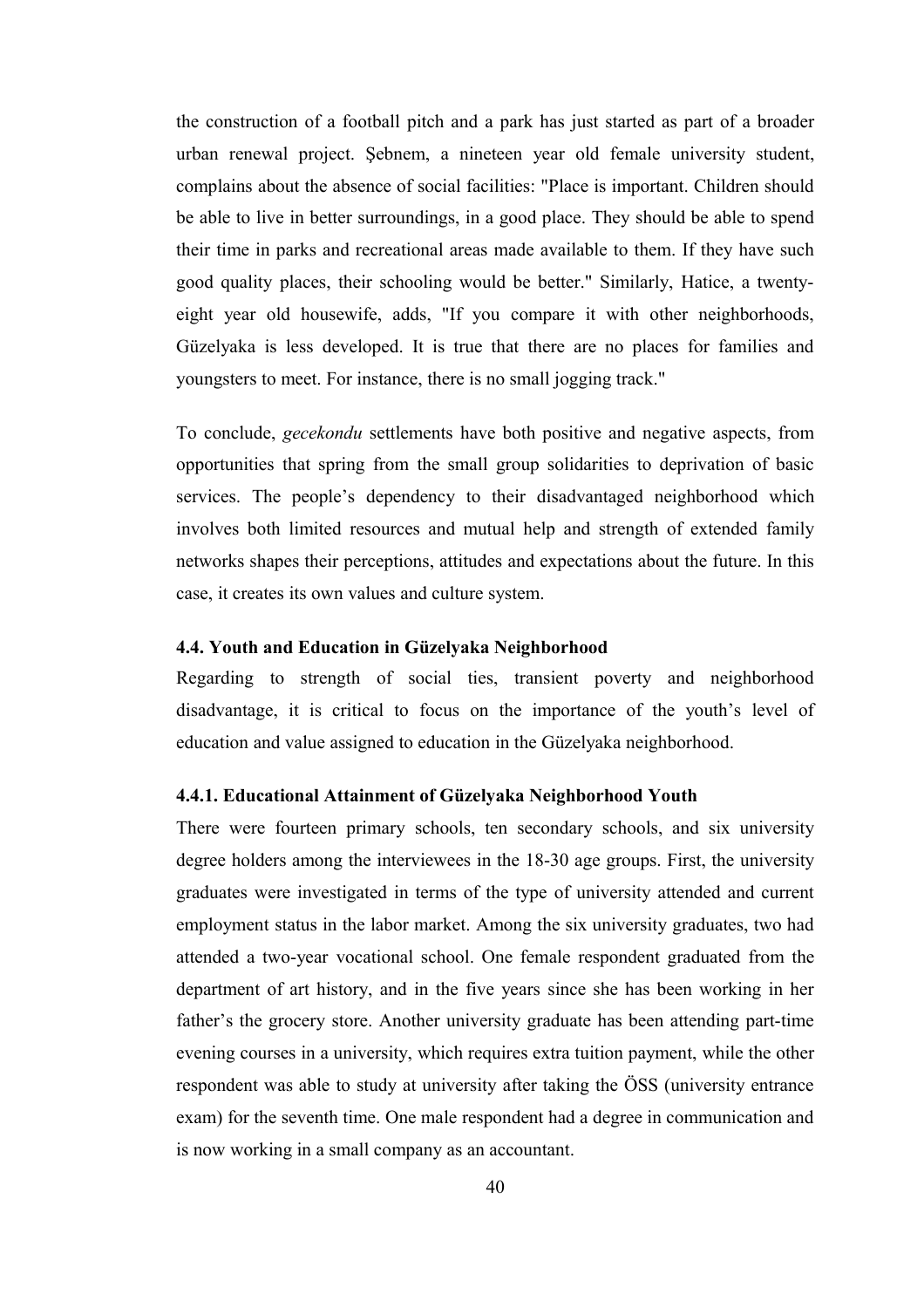The case study shows that young people who are successful in school might not be able to break out of the cycle of disadvantage without further financial support. Moreover, there were five dropouts among the respondents. One of them could not complete the compulsory primary school education, and the other four respondents had to leave school at the secondary level. Four out of five dropouts come from newcomer families who may experience more unfavorable economic conditions than early migrant families do.

Regarding the educational profile of the young generations in Güzelyaka, children from the newcomer families may not be able to compete in schools as equals with those from early migrant families. As Herran and Uythem (2001) argue, educational failure is a cumulative process, since early experience with underprivileged conditions puts children at risk of a poor educational trajectory, as in the case of early migrant families, who have since improved their income level. Yet, when children were not yet at schooling age, poverty in the early migration years influenced their potential educational attainment.

# **4.4.2. Value of Education of Youth**

I will mention the value of education among young people through two questions: (1) How do they perceive education? (2) What importance do they assign to the yields of education?

To begin with, young people believe that effort and intelligence play a more significant role than family background in their school achievement. Almost all respondents stated that attending school depends solely on a student's own eagerness. Many respondents express this attitude by using the same phrase: *çocuğun içinden gelecek (means* the child must first have a desire to go to school). When they discussed the reasons behind their poor performance in school, none of them referred to their poor living standards as an excuse. They claimed that their lack of success was their own fault. They stated, for example, that "they could not understand what the teachers were teaching in the classroom", and "they did not pay enough attention in class". In the same way, they stated that the poor can be successful if they are intelligent enough and if they study harder. During the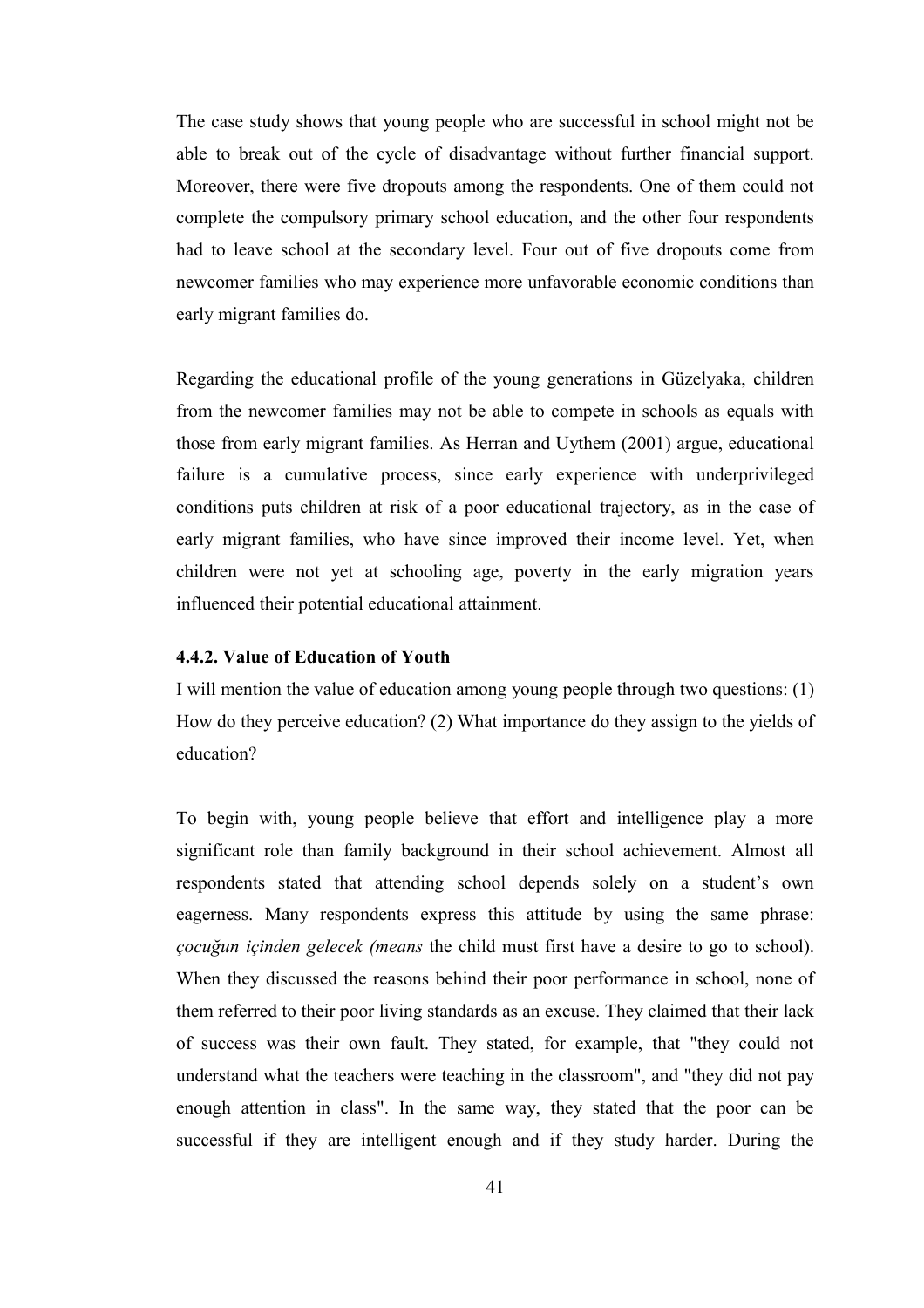interviews, I encountered such attitudes quite often: "How come some kids from Eastern Anatolia are able to rank highest in the university entrance exam (ÖSS)? It does not have anything to do with poverty; otherwise, they would not be on the top". Furthermore, it should be pointed out that they believe that they have more educational opportunities today than their parents had before, and the access to these opportunities is easier to come by for poor people today than previous generations. For instance, they stated that the government provides poor students in primary school with free books, and state agencies provide lots of scholarship opportunities. Moreover, state funds are used to organize girls' education awareness-raising campaigns such as *Haydi Kızlar Okula! (C*ome on Girls! To School!), and *Egitime 100% Destek* (100% Support for Education) to promote education in society.

Young respondents attach importance to education because of its economic returns as well. To understand how young people value education, they were asked to name three important things when asked about the importance of education. Their answers to the question showed that young people believe that education is crucial in order to find a good occupation and have a satisfactory income. It is important to note, however, that the role of education in self development and achieving higher social status matters less than the concerns of employment and income for them. Three points come up in the interviews pertaining to the interviewees' attitude towards the economic returns of education. First, they believe that higher education does not always offer economic returns for them. For instance, Fatih, a twenty seven year old man who works as a janitor at a university, stated that "being a university graduate is important so that I can be the strongest candidate for a janitor's position. But, if I am to be a cleaner, why do I need to continue my education?" Similarly, Devrim, a twenty-seven year old male university student, emphasized that "twenty years ago people could find jobs as civil servants even though they had only completed primary school; today it is very difficult even for university graduates." Second, the rising competition for educational credentials leads to a perceived hierarchy among jobs and divides them into "guarantee jobs", which actually mean "working for the public sector" and other jobs. Yusuf, a twenty-five-year old man who works as a truck driver, expressed common perceptions about "guarantee jobs": "If you are going to become a doctor or a teacher or a lawyer, then ok, you should continue to school.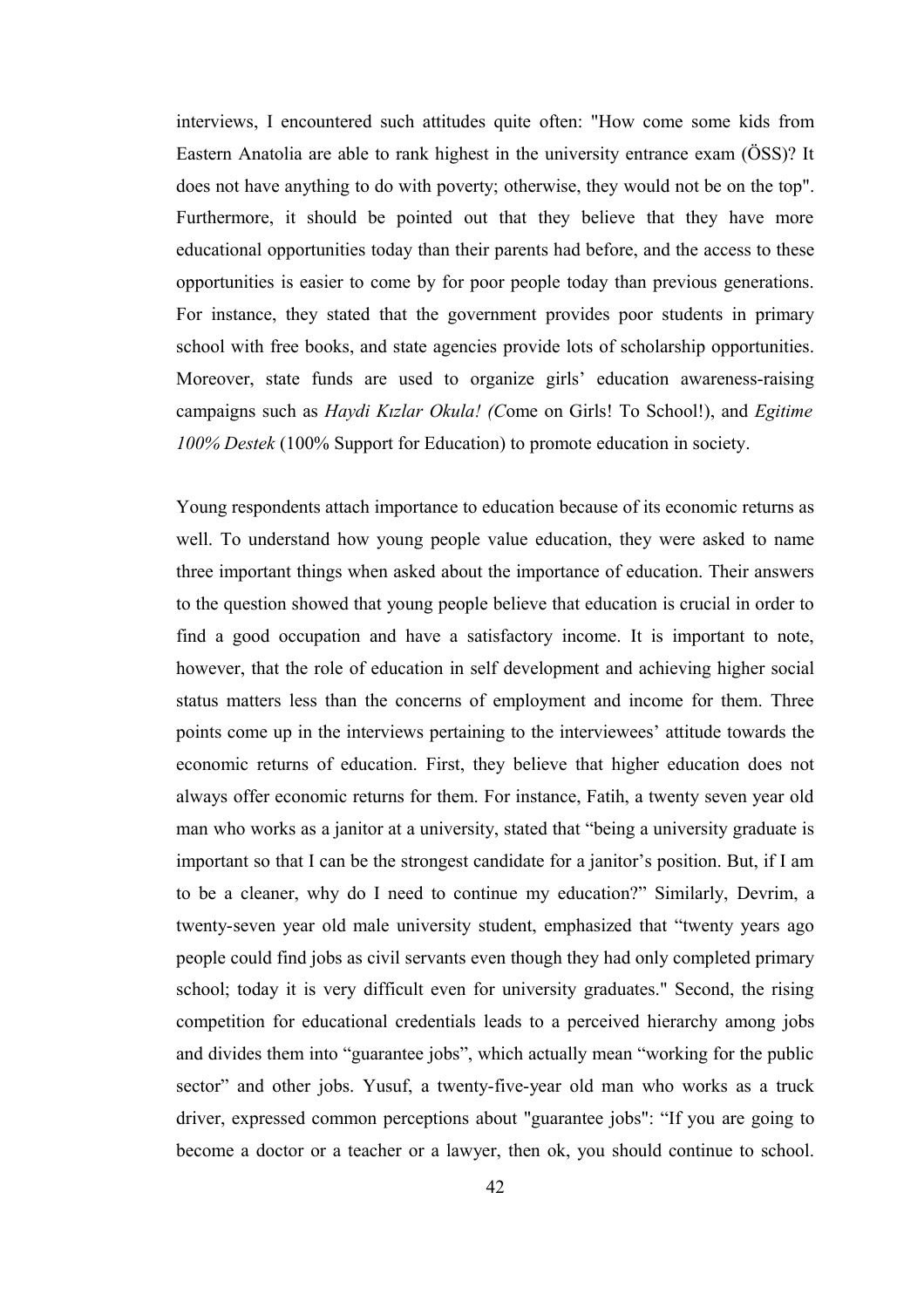Otherwise, for instance, if you are going to be an electrical engineer, forget it. There are too many electrical engineers in the country." Because of credential competition, respondents believe that university education is not an automatic passport to highincome jobs. Third, young people legitimize their decision towards early labor market participation through their low educational aspirations. The common idea among the residents, no matter how old they are, is that "university graduates are left out on the streets", and "they are unemployed". A fragile link between jobs and higher education and the risk of no economic return from education raise the concern of "devaluation of higher education" among youth people. (Stromquist, 2001:50). Filggueira, (1983) argues that "if no other social mechanisms for equalization are obtained, problems of over education result in devaluation of educational credentials, and competitions for education 'goods' emerge" (cited in Stromquist (2001:50)). It should be pointed out that in Turkey the image of education is not the same as the 'diploma disease' in developed economies, as the number of university graduates is the smallest among OECD countries (OECD Education at Glance, 2008). However, the February 2001 economic crisis played an especially critical role in the devaluation of higher education because white-collar are unemployed for the first time. Under these conditions, poor families have tended to encourage their children to find paid jobs as soon as possible. In this study, five of the ten young secondary school graduates chose to go to vocational secondary school in order to get a job as soon as possible.

#### **4.5. The Effect of Schooling in the Disadvantaged Neighborhood**

In general, schools in disadvantaged neighborhoods do not provide a good quality education. Before discussing this point, it is important to discuss the findings of research on the effects of schooling.

#### **4.5.1. School Effect Research**

Research on the effects of schooling reveals discordant findings in two dimensions: the family versus school debate and the development level of the country. The family versus school debate started with Coleman's studies in "Equality of Educational Opportunity" in 1960s. He found that school results in little improvement in the performance of students with the underlying reason of their family background.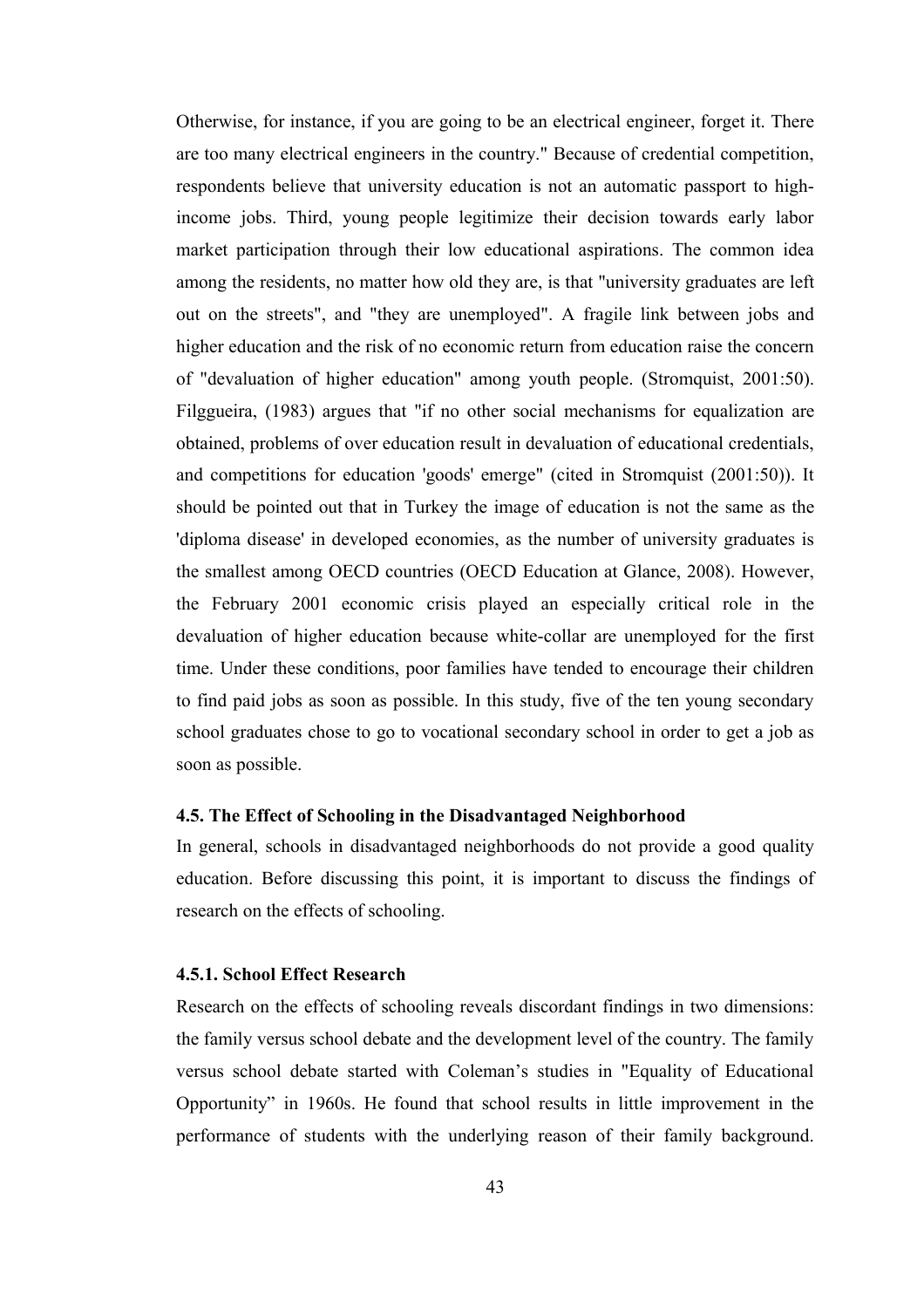There are two important research traditions in the school versus family debate: namely, status attainment research and effective school research. The first approach states that "students do not enter schools on equal footing, but in a state of relative advantage or disadvantage" (Wenglinsky: 1997:198). In other words, status attainment research argues that the effect that the school has is strongly associated with the student's background. Students from poor families have lower chances of success when they enter school. Contrary to the first approach, effective school research claims that schooling has a uniform effect on students no matter what the student's background is.

Moreover, some studies emphasize a divergence between developing and developed countries in terms of the school effect. Heyneman (1983) argues that the role of schools is notably dissimilar in developing societies to the schools in advanced countries. He argues that when schools have more resources, pupils' achievement depends less on family background and more on school. Instead of the pupil's socioeconomic background, he states that the effects of schooling mostly depend on the country's level development. Heyneman (1983) supports his claim with his research in Uganda and he argues that the large variation in school resources is explained more by the students' success rather than small variation of social class in Uganda (Buchmann and Hannum, 2001:86). Heyneman's contribution should be discussed in terms of two points: First, disproportionate school resources lead to a variation in the student's educational achievement level in any given country. Buchman and Hannum (2001) state that school equipment has different meanings for schools in developing and in developed countries. As schools in developing countries lack basic classroom supplies such as blackboards, notebooks and books, this lack of resources can diminish the success of the schools. However, for schools in developed countries, having expensive equipment such as laboratories and high quality computers has greater significance than having basic equipment (Buchmann and Hannum, 2001:86). The second point is related to the methodological progress in school effect research and its influence on survey results around the world. Jansen (1995) examined the studies about the school effect for three decades and he found different results in the school effect research, thanks to progress in the statistical methods; in the 70's and 80's production function models were used in the research, and after the 90s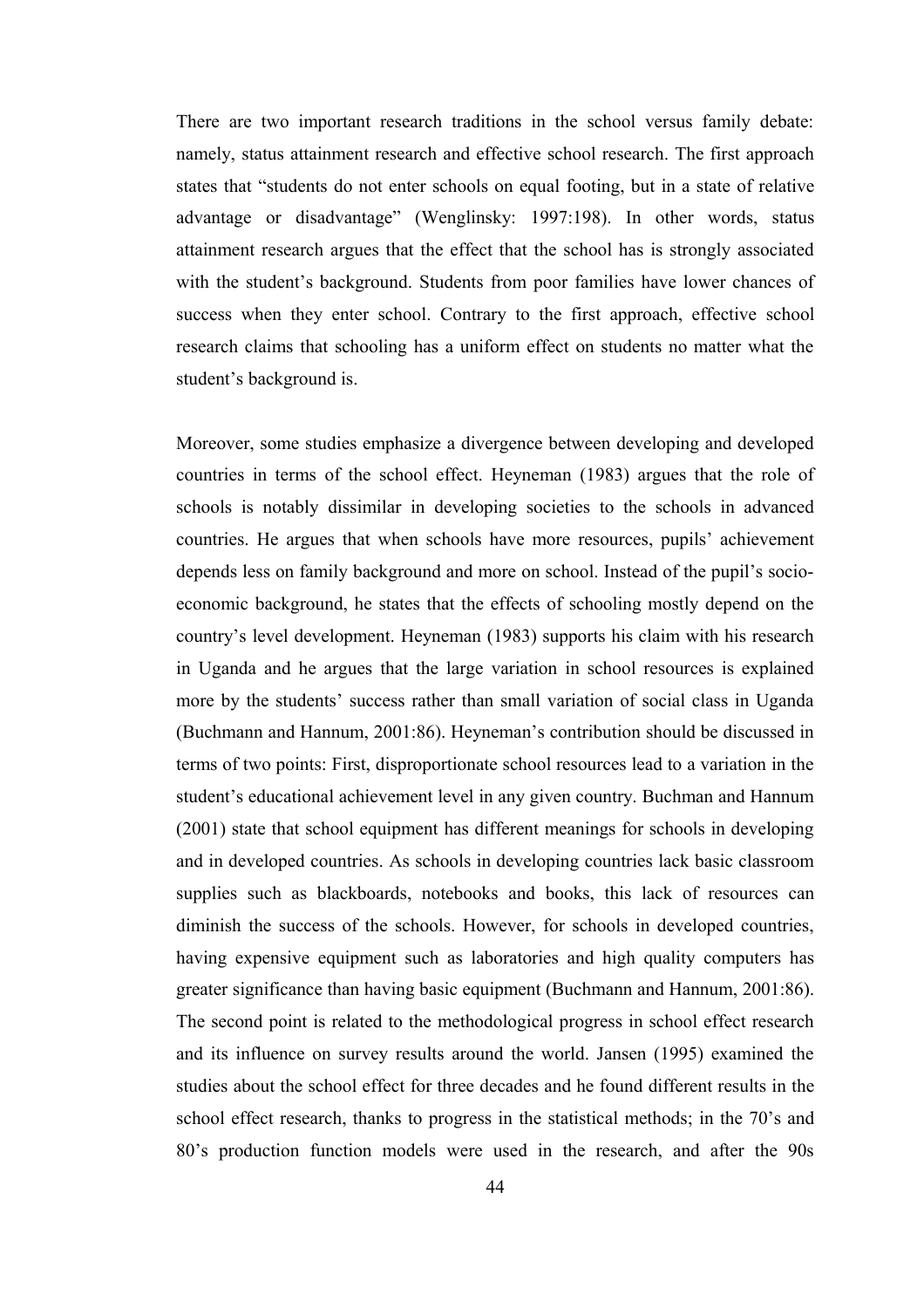multilevel models became the most preferred methods for analyzing the school effect. For instance, ten years after Heyneman's studies, Lockheed and Longford (1991) found that in developing world school-level differences contributed 32% while family and individual factors contributed 68% of the explained variance in student mathematics achievement in Thailand (cited in Liu,2006:36).

Regarding the macro level discussions on relevant theories and research findings, there are some reasons for the need to discuss the role of school climate in disadvantaged neighborhoods. Schooling does not simply reproduce certain inequalities; rather, inequalities among schools are related to the interaction of several factors such as schools, family backgrounds and everyday life experiences of students. Similarly, it is essential to understand how the school effect can be explained by the school climate, that is, the particular characteristics of the school arising from neighborhood poverty, as well as the physical resources of the schools.

# **4.5.2. School Climate**

Schools in disadvantaged neighborhoods are not merely local representatives of the central educational system; they have their own characteristics that the schools in other neighborhoods do not have (Gephart, 1997). A Lupton (2006:659) states, "what was being described in these schools was not the norm elsewhere". Even though not every school in disadvantaged neighborhoods would be poor "the more socially disadvantaged the community served by a school, the very much more likely it is that the school will appear to underachieve" (Gibson and Asthana, 1998:11). That is why we need to understand the remarkable norms and values that describe the schools in disadvantaged neighborhoods. In doing so, Keefe et al (1990) define school climate as the relatively enduring pattern of shared perceptions - by teachers, students, parents and community members - of the characteristics of a school and of its members (cited in (Frymier et al, 2004:129). Concerning the schools around the Güzelyaka neighborhood, I argue that schools in disadvantaged neighborhoods make little difference in the educational attainment of students because of the three characteristics of the schools<sup>[12](#page-57-0)</sup>; which are (i) the poor quality of education, (ii) pupil

<span id="page-57-0"></span> $12$  During the literature review and field study, I restricted the questions about the characteristics of the schools on the basis of subjective evaluations of the respondents rather than considering objective measures about school resources due to the scope of the research.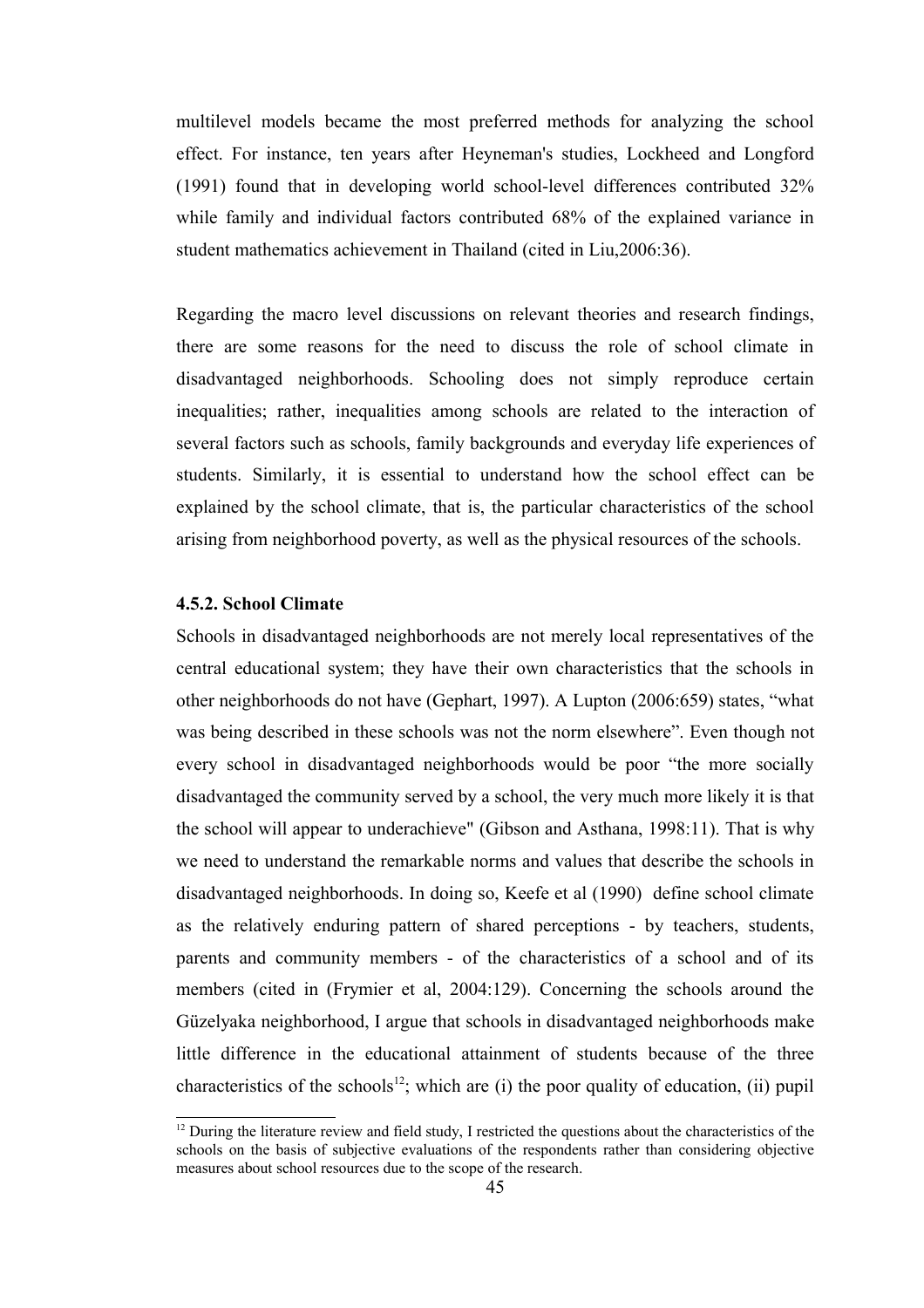and peer group characteristics, and (iii) the characteristics of the school as they relate to neighborhood poverty.

First, the schools around Güzelyaka are not comparable to schools in other neighborhoods. Vildan, a twenty three year old housewife, stated that, "The primary school is of the lowest quality among its kind in *Yenimahalle*. I get informed about the school's situation through my nephews. The books in the primary school are different from the ones in other schools, and teachers sometimes follow different curriculum from the current one. In my time, there was not as much difference among the schools. Now, the difference is huge". Similarly, the director of the school underlined that "I cannot understand how schools change so sharply within six hundred meters. In our school, children do not have a good environment here". The variation in the quality of education among the schools in the neighborhoods becomes more pronounced when one looks at the performance of children who changed schools. Mahmut, a twenty three-year-old high school graduate, related how changing schools had affected his grades: "When we moved from *Etlik* to here, I was in the secondary school. I attended to the first half of the secondary school in *Etlik*, and the other half in Güzelyaka. When in *Etlik*, I was a repeat student with three failing classes; but in the second year of the secondary school, I received an honors degree in Güzelyaka." Regarding the quality of the school, one of the teachers in primary school evaluates the pupils' performance in the national exams and she says, "I have been here for eight years, yet there have not been more than eight students who were successful in OKS (High School Entrance Examination)." The common attitudes about the school quality among students, parents, and teachers show that there is a huge gap within urban areas, with the schools in squatter neighborhoods lacking quality education.

Second, concerning the school experiences of young people, the study showed that there are several points need to be mentioned about the peer and pupil characteristics of the schools around Güzelyaka neighborhood. Peer groups are very influential in respondents' school experiences, as most of them say that they like school since it provides the opportunity for socialization with their friends. They believe that school is the best place to spend time with friends. Fatih, a twenty seven-year-old man who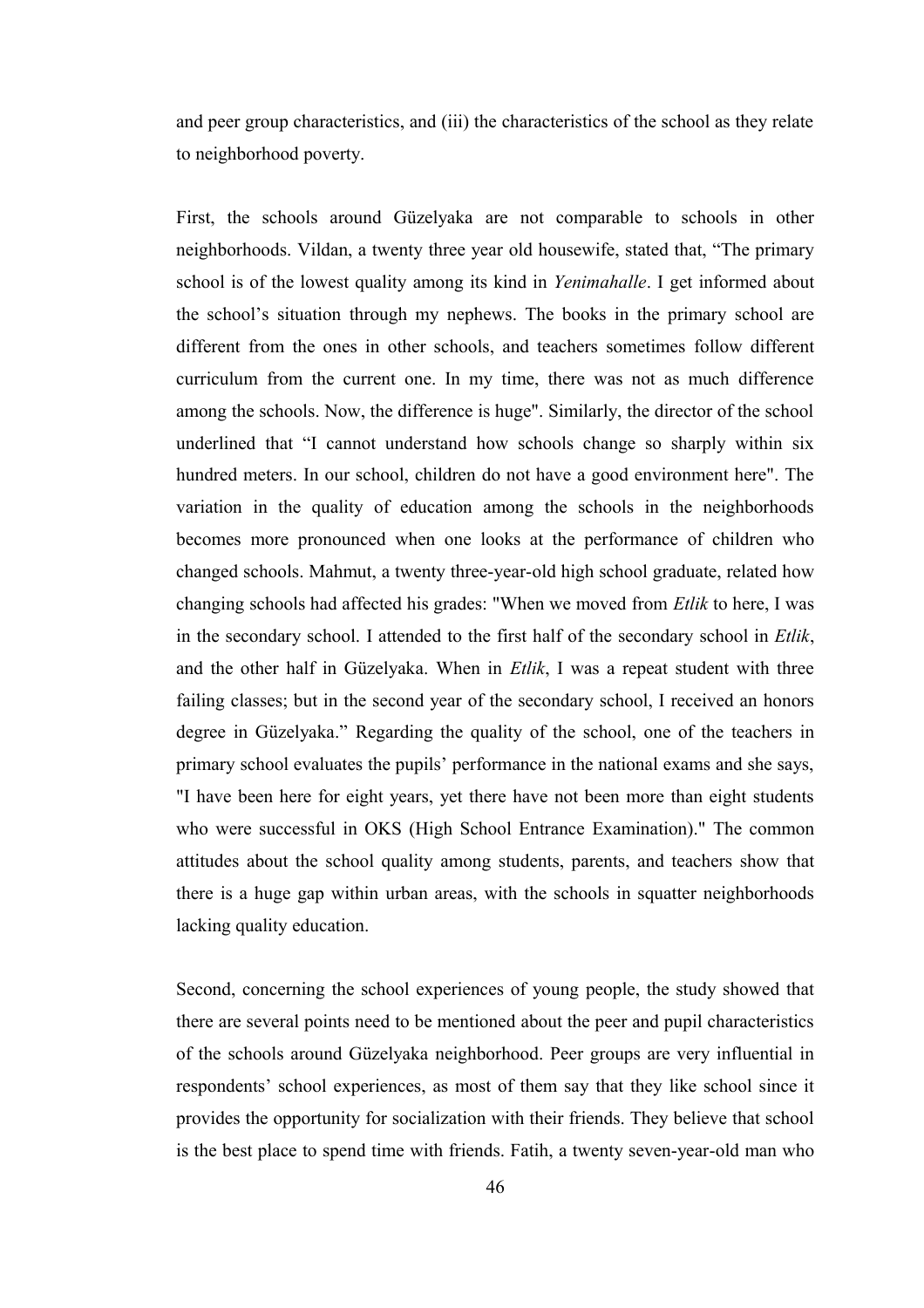works as a janitor at a university, states, "When I started middle school, everything was good. I had lots of friends. We just had fun and never cared about courses. But when my courses have got harder, I was not able to improve my performance in class. My friends and I could not understand anything during our classes. We only cared about when the bell was going to ring. We dreamed about what we would do after class or in the evening. If you sit in class like a statue and listen to the teacher without moving in your seat al all, you cannot understand anything in class." Similarly, Mahmut, a twenty three-year-old high school graduate, blames himself and students like him; "our teachers were very nice people, but they could not do anything as the students were not enthusiastic to learn and did not want to ask questions. Why did they not want to learn? Because there were games, there was fun outside of school and they thought 'why do I need to waste my time in the school instead of playing outside?' Half of the students wanted to go to school to have fun during recess". The peer group characteristics that are described above may not be strikingly different from those in other neighborhoods. However, when peer characteristics are combined with a low quality school, the risk of dropping out increases. For this reason, many respondents hold their friend group at the school responsible for their school's underachievement. The respondents emphasize that because of the peer group, they cut class more often, and some of them repeat the year with their friends. On the other hand, it should be noted here that truancy and repeating a year are more common among young boys than young girls. There is only one girl who has repeated a year and there are almost no boys who did not cut class. When boys do it with their friends, they say they go to places where they can play billiards, or foosball, and visit hip downtown areas such as Tunali Hilmi<sup>[13](#page-59-0)</sup> Street. According to them, the peer group in the school plays a significant role in teaching them new things about adulthood.

In addition to this, most classes in the school are mixed ability classes. There are only two young people who have been able to join an ö*zel sınıf (*advanced level class) in their school. The majority of the respondents do not attend special student groups. Some even claim that there is not a single successful student in their classroom. For instance, Yusuf, a twenty five-year-old male who works as a truck

<span id="page-59-0"></span><sup>&</sup>lt;sup>13</sup> Tunali Hilmi Street is an old street and it is the socializing street for young people and lower and upper middle class people in Ankara. In the street, there are lots of branch of famous brands.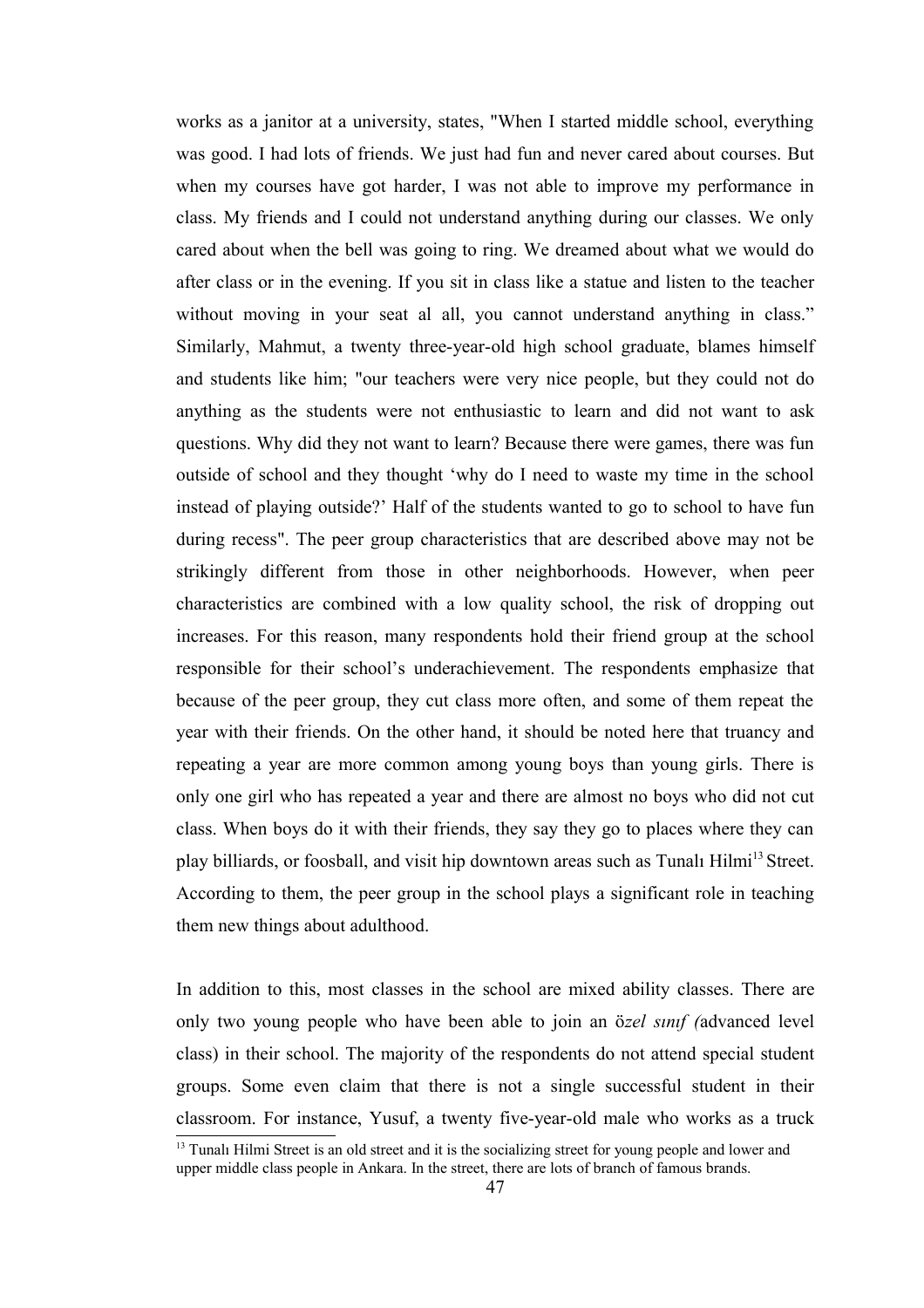driver, and Seda, a twenty three-year-old female university student, state that "not one student in our classroom was successful; there was no such thing: A couple of students used to sit in the front of the class and devote their energy and time to the courses, and some students who sat in the back of the classroom spent time joking instead of listening to the teacher. Yet, there were no hard working students or "nerds" in our classroom. Every student was lazy. If your living standards were good, it did not matter if you were lazy or a "nerd", though. You can benefit from a good education. But poor students have to study in the worst classes of the worst schools". Lastly, after emphasizing the lack of competitive environment in the classrooms, it can be argued that discipline in class is another significant problem which influences students' school achievement. Almost all respondents complained about the lack of discipline in the schools in their neighborhood. One teacher confirmed the difficulty of sustaining discipline in her school. In his study in the disadvantaged neighborhoods of East London, Lupton (2006) likewise argues that the problems at school such as low attainment rates among pupils are strongly related with the difficulty in providing discipline.

Third, concentrated poverty in *gecekondu* neighborhoods affects the school climate considerably. Instead of taking structural measures as a state policy for poverty alleviation, the state and the current government have opted to fight poverty through social benefits. According to the interview with the principal of a school in Güzelyaka, teachers in the school sometimes use their own social networks to find a job for their student's parents, to provide cash for poor families, or to help students in their school expenses. She states that they contact some big companies in order to help the parents of some children. Furthermore, they offer free courses to illiterate mothers during weekends every year.

### **4.6. Conclusion**

With disadvantageous conditions at home and in the neighborhood, it would be fair to say that schooling does not make a positive difference for students since the school's characteristics are shaped by the neighborhood. In addition to macro level inequalities in terms of educational opportunities, deprivation in the neighborhood is also detrimental to the role of schooling. Schools have adapted to the disadvantaged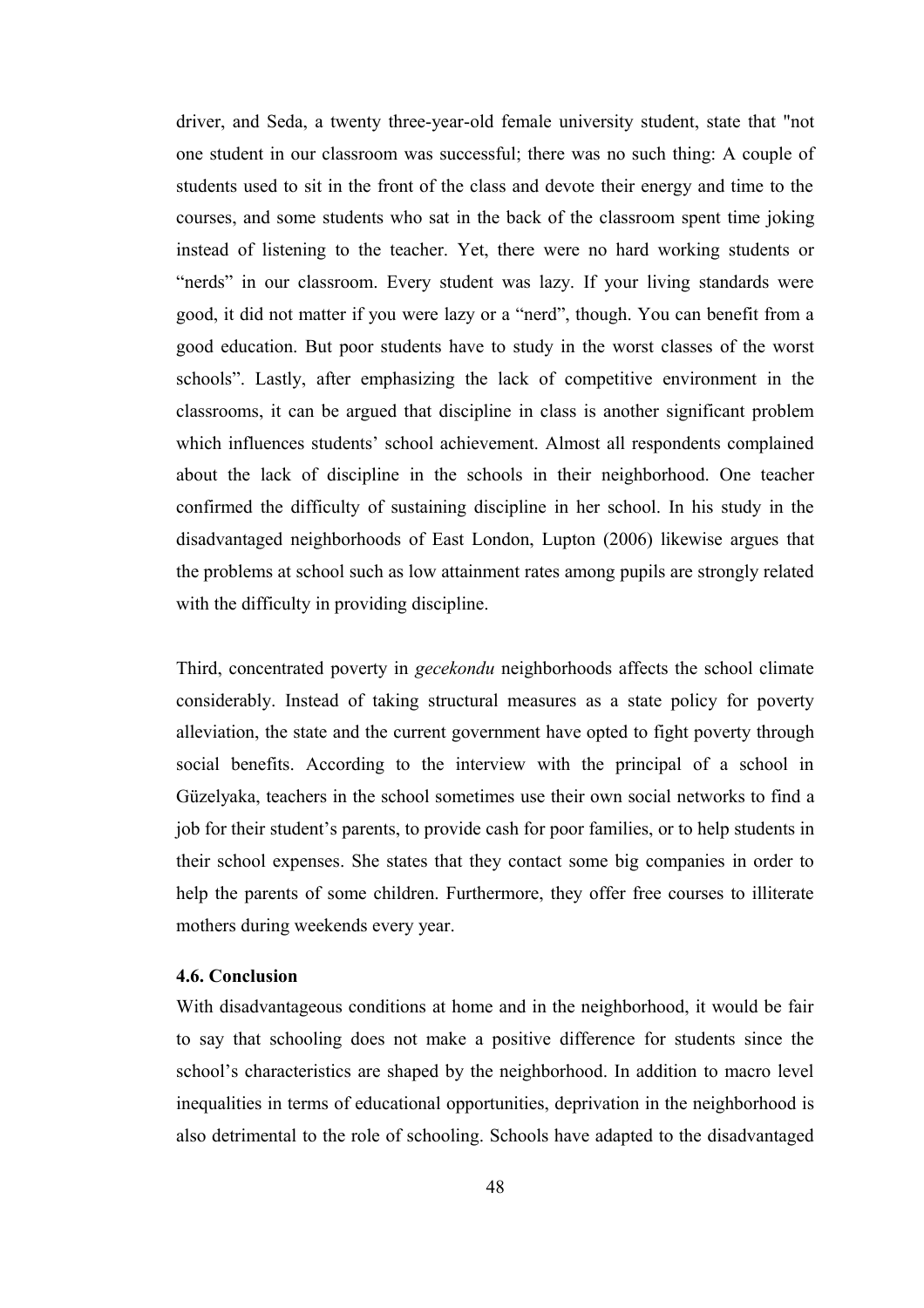conditions in two ways. In addition to neighborhood disadvantage, the strength of social ties has resulted in a specific type of culture surrounding education in *gecekondu* neighborhoods. The youth's low level of satisfaction with education and their support of meritocracy illustrates that education is assigned less value. Second, the school climate in the disadvantaged neighborhoods detracts from equality in terms of educational opportunities.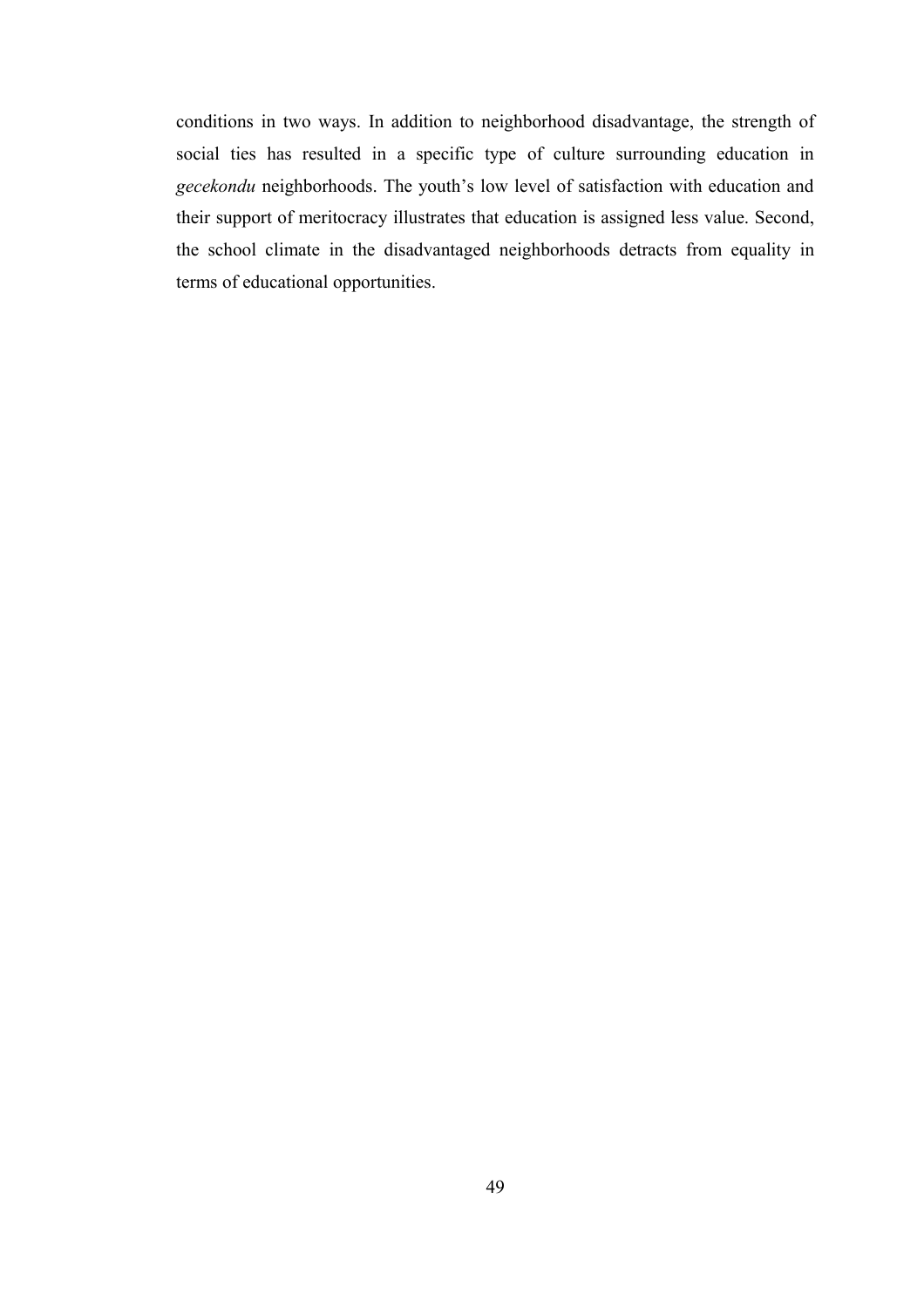# **CHAPTER V**

# **THE ROLE OF INTERACTION**

# **WITHIN THE DISADVANTAGED NEIGHBORHOOD**

#### **5.1. Introduction**

In disadvantaged neighborhoods, lack of public places and poverty limit leisure activities and socialization. During the transition from childhood to adulthood, peer groups changes attitudes and values. Since school aged young people spend more time with their peers in streets than they do with adults, the risk of dropping out, truancy and repeating a year in school changes due to socialization with peer groups.

In this chapter, I will discuss how neighborhood based peer groups influence the educational attainment of youth in the Güzelyaka *gecekondu* neighborhood. I will start with local reference groups in education. Then, I will discuss how peer groups influence the educational attainment of young girls and young boys in different ways.

## **5.2. Local Reference Groups: Education, Skills and Jobs**

In the *gecekondu* neighborhood, poverty and insufficient schooling are seen as almost coterminous. The poor are seen as deficient in education. Crane (2002) points out that "when the poverty rate is increasing five points, the odds of dropout are increasing" (cited in Rumberger, 2004:136). Large numbers of poor people and unskilled workers in the neighborhood also result in the lack of successful role models in education. In other words, the social circle of the young people generally involves low-skilled workers who have a secondary education at most. In Güzelyaka, the majority of migrants, whether they have casual or regular income, are less skilled.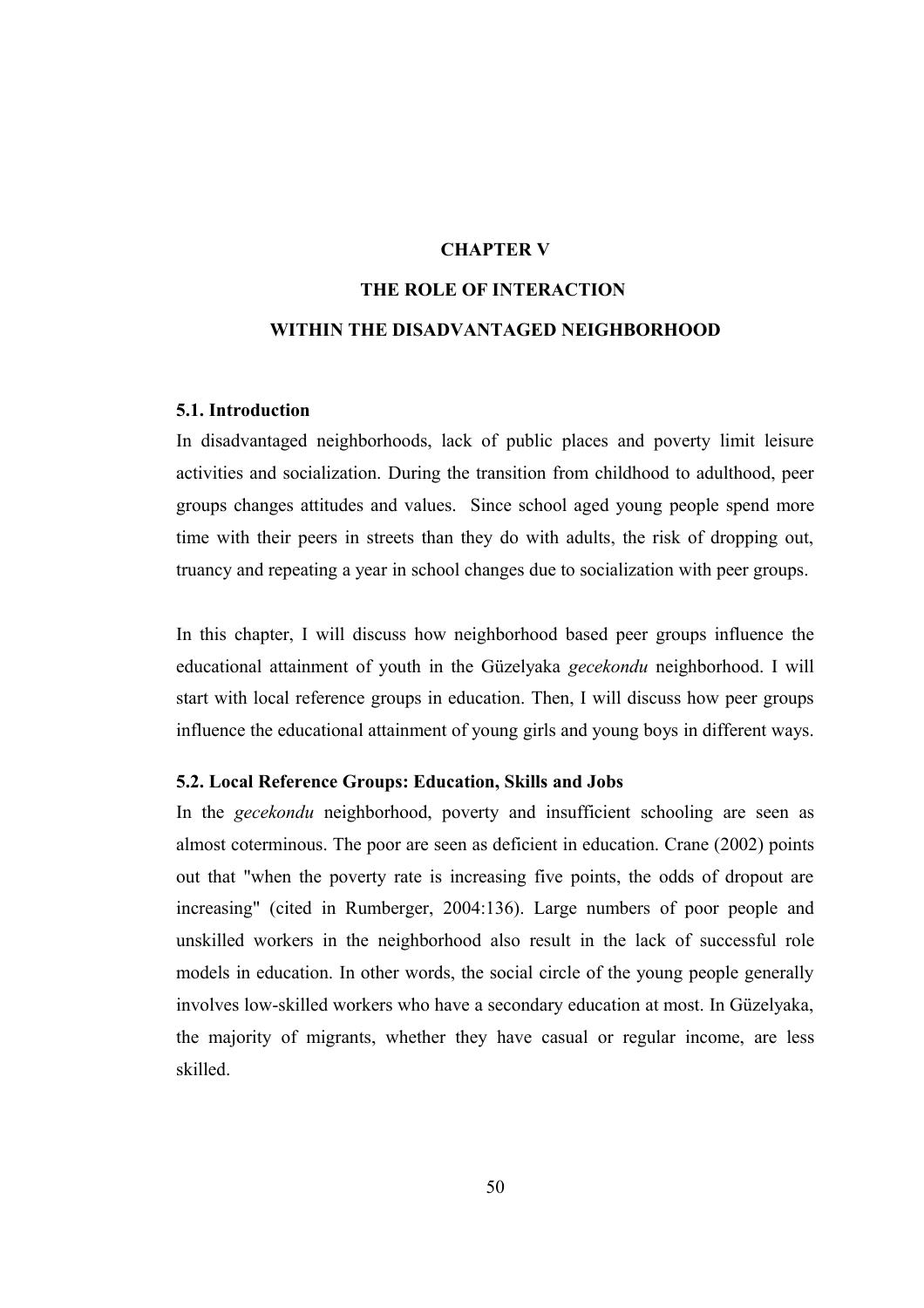Among the interviewees, there were no professionals working as doctors, engineers or teachers.[14](#page-63-0) Sibel, a twenty-five year old housewife, expressed her fear about the future of her child and the lack of successful role models in their environment: "My son only sees the repairmen and craftsmen around here. Last week we visited my mother in law. When I asked a girl there what job she had, she told me that she was a lawyer and my son heard about being a 'lawyer' for the first time. I think he should know more about life outside the neighborhood." Similarly, Vildan, a twenty--three year old housewife, states that people had started to send their kids to school at a time when she was a young girl: "But all those educated ones left the neighborhood now and we've fallen apart. In our neighborhood, people just don't care about education". Most interviewees complained that they did not know anyone who could help them with their homework at school or anyone who could advise them about their future, education or jobs. Mustafa, a thirty year old male technician, says: "There was not one single person who asked me what kind of job I would like to have in the future."

Young people in the disadvantaged neighborhood lack successful role models in education. This reinforces that role of the peer effect in the neighborhood for the educational attainment of youth.

# **5.3. Neighborhood Based Peer Pressure**

The effect of the neighborhood based peer groups depends on young people's sense of belonging, which differs according to the individual's perception of the place and interaction with the neighborhood. Individuals perceive and interact with the neighborhood in specific ways, according to their ethnic background, age, marital status and level of education.

#### **5.3.1. Neighborhood Perception**

Neighborhoods are the place that is reconstructed and shaped by individuals' perception as well as their interaction with the place (Henderson, 2007). Not all

<span id="page-63-0"></span><sup>&</sup>lt;sup>14</sup> As Wilson (1996) pointed out, there is skill mismatch between a poor neighborhood and the labor market in the mainstream society. In the case of job requirements for the service sector, e.g. shopping malls, secondary education is believed to be the minimum threshold level of education for getting the job and getting out of the intergenerational transmission of poverty (Herran, and Uythem (2001) and Tilak (2007)).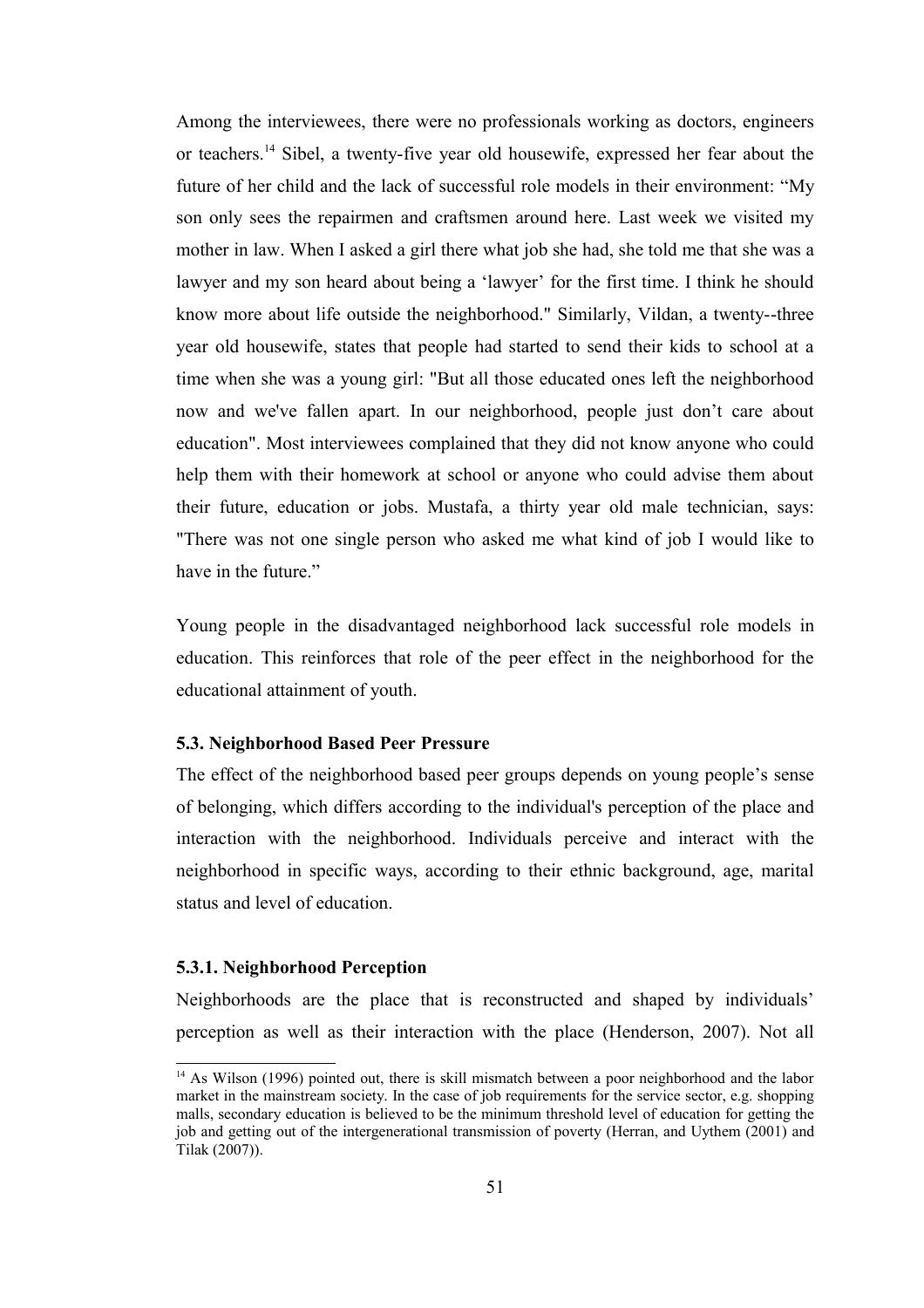young people perceive the neighborhood and their community in the same way. The neighborhood perception also depends on the public image of the place and the different symbolic values that one assigns to it.

The image of Güzelyaka has two major attributes. First, it involves a stress on the strength of community ties and second, it involves a fear of crime. Almost all interviewees in the neighborhood indicated that they are happy living here as they live close to their relatives and their families, despite the location's insufficient social services and recreational areas. Ayata (1996:78-79) emphasizes that the proximity to kin and *hemsehri* in the same neighborhood can provide security with neighborhood life (cited in Beşpınar-Ekici, 2001:25). Hence, the residents of Güzelyaka believe that life outside of their neighborhood is not as pleasant, and they are attached to the place with strong emotional ties. For instance, Özlem, a twenty- seven year old housewife, stated: "I cannot imagine living outside the neighborhood because everyone that I love is here. My family is here, my relatives are here." Yet, their perception of the neighborhood is not always positive, as they also mention their growing concern about some of the changes taking place in the neighborhood. Most respondents, regardless of social background, believe that the place has deteriorated over the years. The fear of crime is the major source of growing concern about life in here. Devrim, a twenty-year old student, says: "This is a bad place. The people here are ignorant. There's heroin is here, and alcoholics here, and fighting is here. I cannot have a future if I do not leave this place." Similarly, Şükrü, an unemployed nineteen year old, said: "I can't walk down the streets with my girlfriend," and Hatice, a twenty- eight year old housewife, added "It is bad. Before, I could easily go out with my children, but now I am almost afraid to go out into the street."

The image of the neighborhood changes in terms of the communities who have different geographical place of origin and length of stay in the neighborhood. As Elias and Scotson (1994) divide social groups as "established" and "outsiders in an English neighborhood (cited from Saravi, 2002:322) former groups is more likely to be early migrant families and later groups is more likely to newcomer families like Kurdish migrants. Hence, they are separated according to distinctions as 'we' and "they". In most interviews, some parts of the neighborhood are associated with crime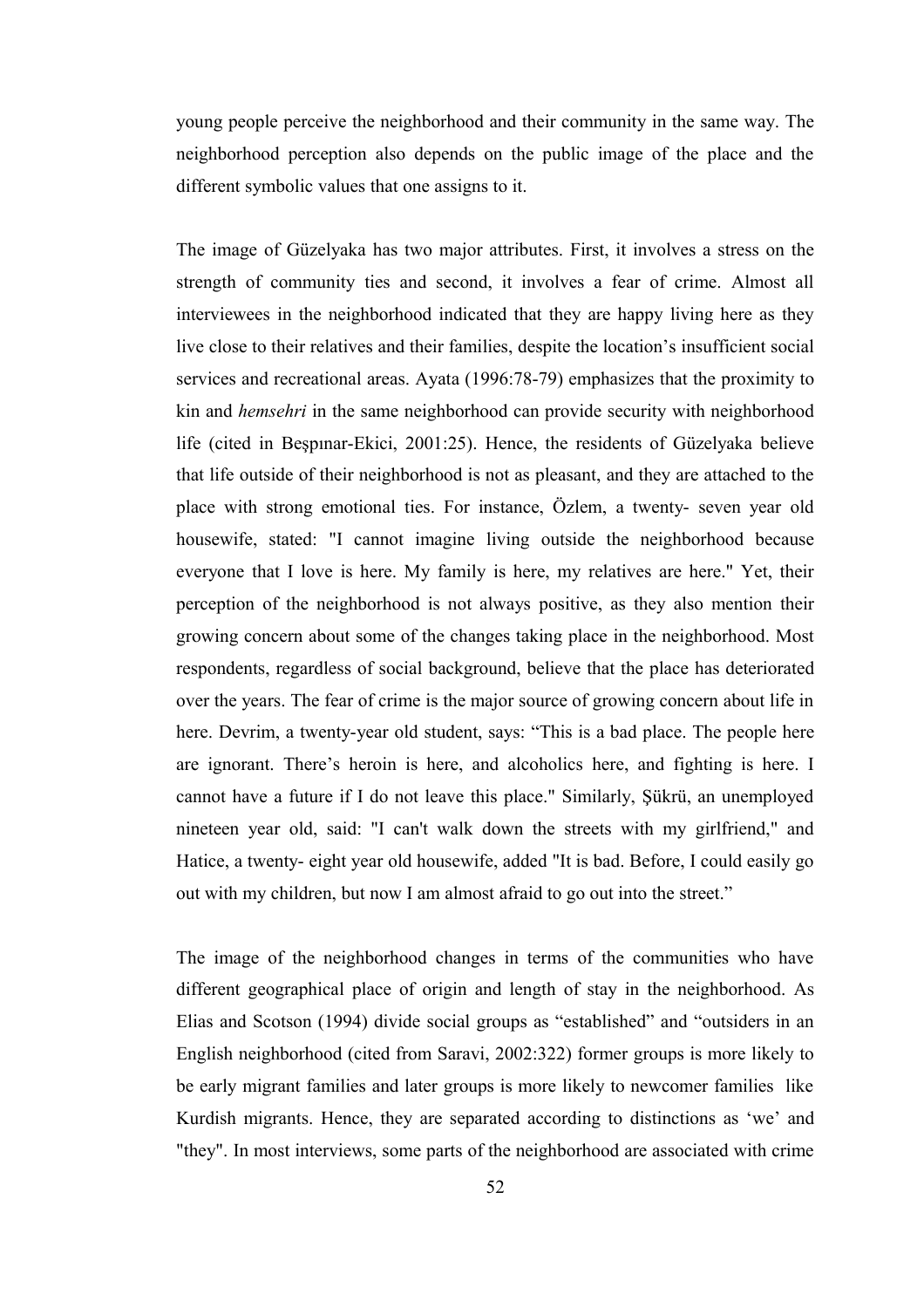and some parts are not known at all. Resul, a seventeen year old high school student, says "we don't hang around the coffee house in the upper part of the neighborhood much. I do not know anybody over there. Our place, the Internet café, is better. Many fights have taken place over there. Being here is safer; such incidents don't take place here, because everybody knows everybody else.

Specifically, among the early migrants, the fragmentation of the neighborhood and the deteriorated image of the neighborhood are closely linked. Many young persons from early migrant families emphasize that the place has become worse because of the Kurdish and gypsy newcomers. Devrim, a twenty-year old student, for instance, said "In the past, only the local people lived here, but that was fifteen years ago. All of them left and now the gypsies have moved in. Göksel, a twenty-seven year old male technician, argues, "The place has become worse than before. People come here from the demolished squatter houses of *Altındağ*. In recent years, even gypsies have come here. No sane person would move here. The place has lost its appeal."

### **5.3.2. Interaction with the Neighborhood Based Peer Groups**

According to Levine and Levine (1996: 135), the influence of peers becomes more significant as young people spend more time with their peers than with adults. During the transition from childhood to adulthood, they learn most of the things about the adult world from their peers (Levine and Levine, 1996:137). Peer values and habits become more influential on their behavior than parents', specifically in terms of smoking, cutting class and learning about sexuality. Since different young age groups experience transitions differently (Yumul, 1999), neighborhood based peer influence varies among the youth. During the field study, it was observed that young people who have not married, who have not done their military service and who worked in casual jobs have experienced this transition more intensively and quickly than university students. University students and graduates have weaker ties with neighborhood based peer groups. They spend most of their time outside the neighborhood, going to shopping districts such as *Demetevler* and *Kızılay* as well as to malls like *Ankamall*. Yet, for the young people who spend more time on the street, neighborhood based peer pressure is more damaging to their schooling. The interaction of young individuals with the neighborhood takes place at different levels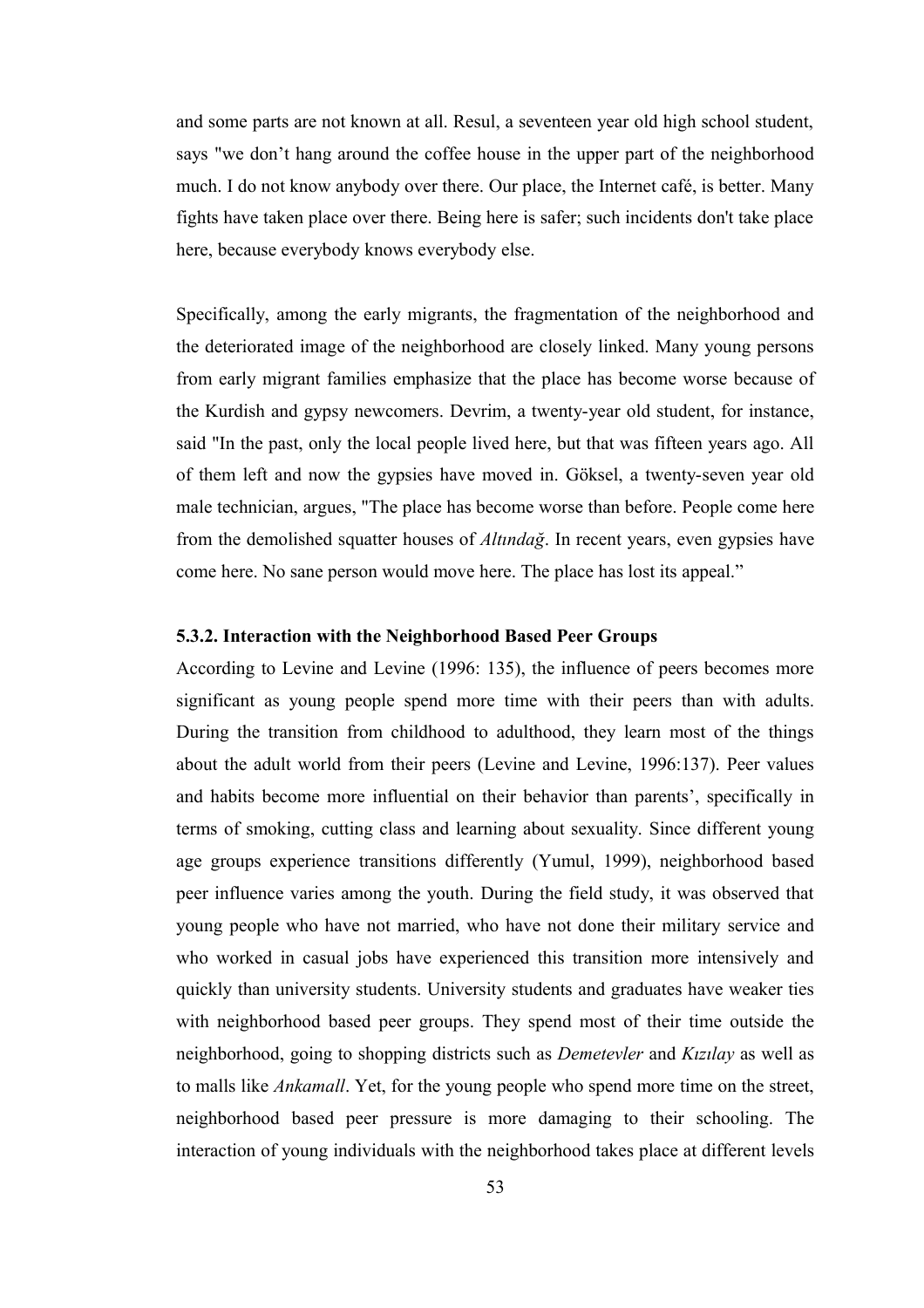and in a gender specific way, as girls and boys are affected by peers in the neighborhood and family control mechanisms in a different ways.

## *Young Boys*

Public places in a neighborhood's streets are 'gender segregated' (Marsh and McDonald, 2005), as young males are more visible in the neighborhood than females. As Nayak (2003) argues that young people spend their time in different zones in the place (Henderson, 2007:146-147) In the neighborhood of Güzelyaka, the front of the shops, the Internet cafes, the coffeehouses as well as street corners are such micro geographies, where young males wait, meet and hang out. The young play card games in the coffeehouses and drive around by car. Most of the time, they hang around the streets without doing anything. The daughter of a shop owner describes such youngsters in the following terms: "They are not interested in attending school. Boys in front of the coffeehouses as well as the in the street corner are here in order to stare at girls; they act like protectors of the neighborhood's honor, and they are also here because they have fun together".

Their behavior on street corners is perceived by some early migrants as a source of delinquency and they are generally called *başıboş* or *serseri (*meaning bums or punks, implying disobedient and trouble making behavior). Gülten, a thirty-two year old married young woman has stated that: "Boys in the neighborhood are aimless. They use drugs and drink alcohol in abandoned houses. We cannot even feel secure in street. The place is chaotic. It has deteriorated so much that I am afraid to put the garbage out in the evening." However, not all boys are delinquent. Some come together in coffeehouses at weekends after work, whereas others build a fire and use drugs in front of the school at night.

The street corner can be seen as a "shock absorber" for young people in poor neighborhoods (Levine and Levine, 1996:125). In Güzelyaka, places where the young people come together function as shock absorbers, and where they meet and have fun, and identify them as a member of a group. In this process, they state that they see each other as brothers, play card games in coffeehouses for long hours, and they spend time in a car, sitting, listening to music and smoking. Among the male youth, masculine values are often crucial for socialization. Some of them even have a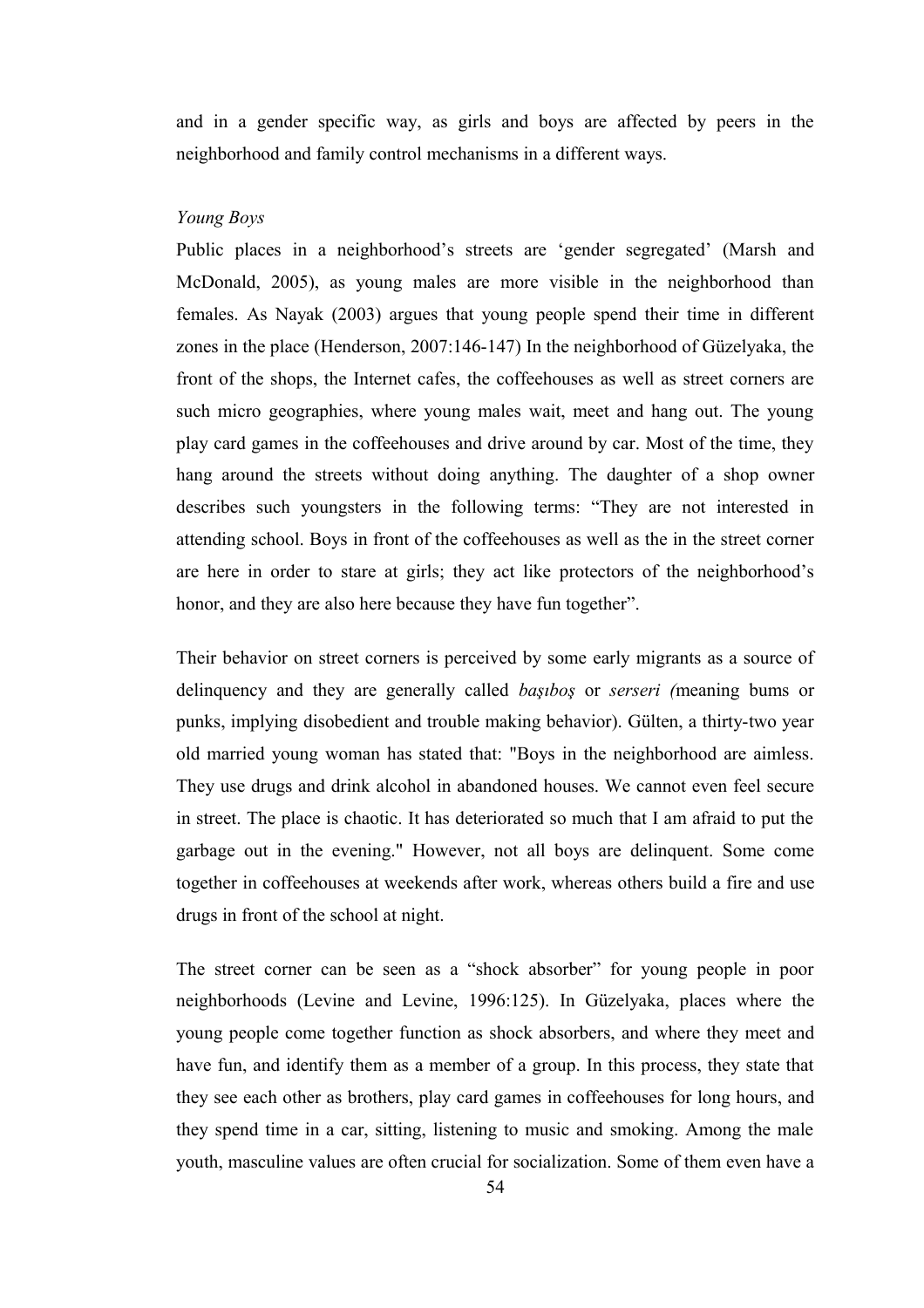gun; they often call their friends by the names of characters in a popular TV series called *Kurtlar Vadisi*, or "Valley of Wolves".[15](#page-67-0) As Yumul (1999) and Boratav (2005) argue, other young people take on a group identity based on the negotiation between the positive image of the *delikanlı* (meaning macho and loyal to the group) and the negative image of the *serseri* (meaning "punk"). In Güzelyaka, this negotiation leads to participation in a specific peer group in the street. Fatih, a twenty-seven year old man who works in a cleaning service at a university, explained why he participates in the peer group: "Everybody knows them, and everybody should know that I am one of them. In our neighborhood, these guys are influential and some people are really afraid of them. If you are in trouble, you can get help from these guys."

More significantly, different types of neighborhood peer group based interactions increase the risk of educational failure because peer groups on the street are mainly identified by the following three negative characteristics. First, street corner youth have problems with school. Second, they have troubled relationships with their home and parents. Third, some of them are directly involved in crime and drug abuse.

First, members of peer groups tend to fail at school; as a matter of fact that they do not expect much from being in school. There is only one high school graduate among the six boys who frequently hang out in front of the coffeehouse. All of them had to repeat a year or more at school. As they state themselves: "We were the students who could pass the class only after *şok* (conditional committee decision) by which the school committee conditionally decides whether a student is able to pass. Saravi (2002:324) observed in poor neighborhoods in Argentina that youngsters who experience poverty and unemployment develop alternative status systems which contrast with those of the mainstream society. To the street corner youth in Güzelyaka, however, education is an important indicator of status in the society, similar to the *Kustepe* case study in Istanbul<sup>[16](#page-67-1)</sup>. On the other hand, during the school to work transition the school can only have secondary importance because they do not expect much from the school in terms of their future opportunities. For them, the school is at best a source of some nice memories. Besides, low expectations from <sup>15</sup>*Kurtlar Vadisi* is a popular TV series depicting mafia relationships in Turkey.

<span id="page-67-1"></span><span id="page-67-0"></span><sup>&</sup>lt;sup>16</sup> In Kustepe inner city in Istanbul, Kazgan et al (1999) found that most young people believed that education is necessary for better life standards.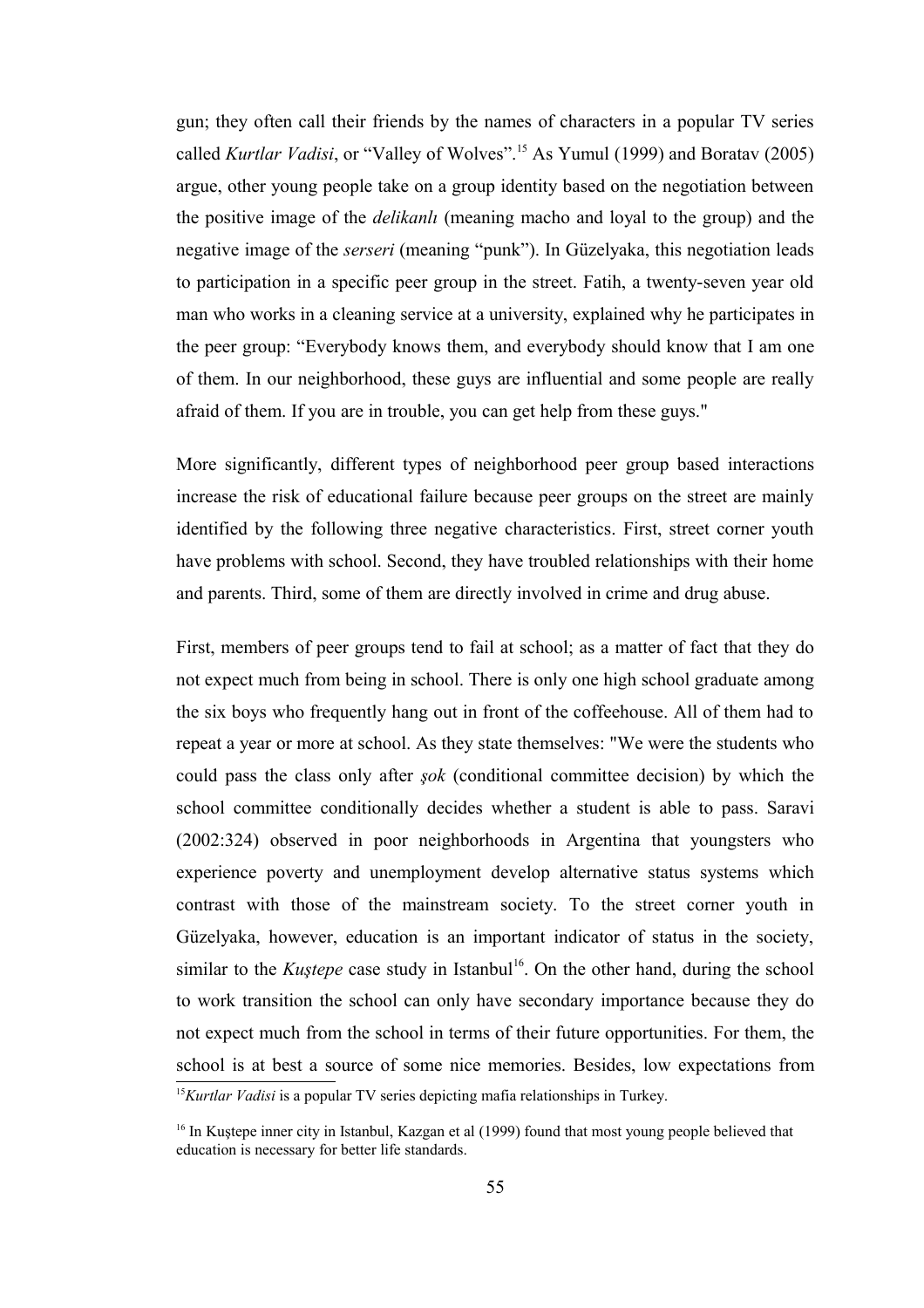school are not always the reason they get involved in street life as an alternative. Due to the unfavorable labor market conditions and their underprivileged position in the labor market, they need to get a job urgently instead of staying in school. Yusuf, a twenty-five year old man who works as a truck driver, suggests that staying in school instead of working brought him no prospects. He stated: "I had already realized that I could not achieve much in school. If I'd stayed in school, I couldn't have gotten a job".

The second characteristic of the street corner youth<sup> $17$ </sup> is their uneasy relationship with their families. Almost all the youngsters had problems at home. One had become estranged from his parents; one shares the house with twenty-seven relatives, while another has a father who works abroad. Yusuf, a twenty-five year old man who works as a truck driver, claims: "Our fathers are responsible for our lack of education". He then asked other youngsters in one discussion table: "What did your father do for you? Our fathers did not even know where the school is. My father was always in Russia. He used to come twice a year. I did not feel that he was my father. My uncle was like a father to me, and he always supported us. Children who want to attend school should have a relaxed mind". These boys' minds are not relaxed, though, as they are worried about their family and home.

Third, some of the street corner youth tend to get involved in a delinquent behavior and use heroin at night in front of the school; being put of such circles of the delinquent increases the risk of delinquent behavior. The street culture at night is defined by Anderson (1991) as a life career among the adolescent and the youth (cited in Saravi, 2002). These youngsters in Güzelyaka meet in front of the school and near the electric powerhouse at nights. They build a fire and some of them use drugs and heroin. Their graffiti writings on walls include slogans-like words such as *Alayınıza İsyan* (meaning: *to rebel a*gainst all of you), *Gecekondu*, *Ölümüne* (meaing: To the Death!), to the revealing their rebellious spirit and desire to live completely independent.

<span id="page-68-0"></span><sup>&</sup>lt;sup>17</sup> For similar usage please see Marsh and McDonald (2005) and seminal work, Street Corner Society, of [William Foote Whyte](http://en.wikipedia.org/wiki/William_Foote_Whyte) (1943)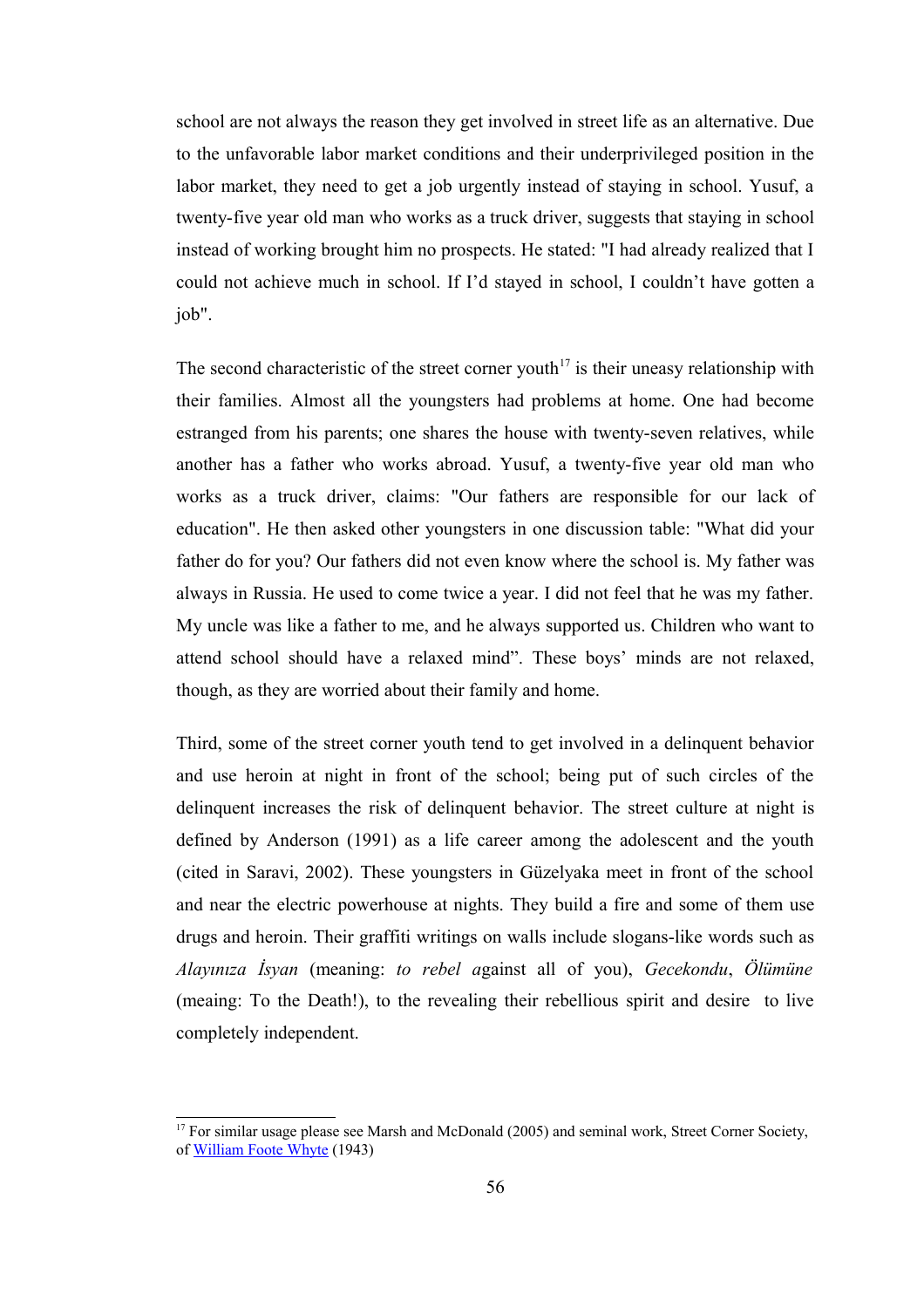Even though peer pressure increases the risk of educational failure, not all young boys in Güzelyaka neighborhood the peer pressure along these lines. The newcomer migrants and especially Kurdish migrants experience the negative effects of peer pressure more than the young from the early migrants. The Kurdish youth have similar families and suffer from the absence and neglect of fathers who have irregular jobs, and they live in houses more crowded with family members.

Families are generally authoritarian and overprotective in Turkey (Kağıtçıbaşı, 2002, Nauck, B. and Klaus, DC 2005). Especially during the transition into adulthood, the young are more resistant to parents' intervention in their lives (Hurn, 1985). Parents' control over and supervision of their children depends largely upon the father's working conditions and family structure. The newcomers generally work in casual jobs. They work until late hours during weekdays as well as on weekends. In such cases fathers spend less time with children and therefore have less control over their schooling. Furthermore, fathers' discipline is often involved. Yusuf, a twenty- five year old man who works as a truck driver, says, "My father beat me during dinner because I was choosy about food, not because I cut class. He did not know what I did at school". Adnan, a twenty-year old repairman, said, "He would beat me anytime during the day. He did not care about my schooling".

Family control mechanisms are weaker among Kurdish newcomers who live in extended family households with a large number of children. For instance, Erkan, a nineteen year old unemployed man, stays with twenty-seven family members in the same house and has nine brothers. He is called *piç* (literal meaning: "bastard", denotes: "punk") by his friends in the streets, a word that is used to describe a boy who is always on the street and who can get easily involved in trouble. He told us that he tried heroin before and participated in fights with his Kurdish relatives against other groups. Weak family control and negligent parents in the case of newcomers is strongly associated with low educational achievement. Mahmut, a twenty- three year old male respondent suggests that "When you visit other neighborhoods, you cannot see that many children in the streets after ten o'clock in the evening, whereas some families in the neighborhood simply want to get rid of their children". In the interviews, families who have less control over their children were typically described as relaxed and apathetic.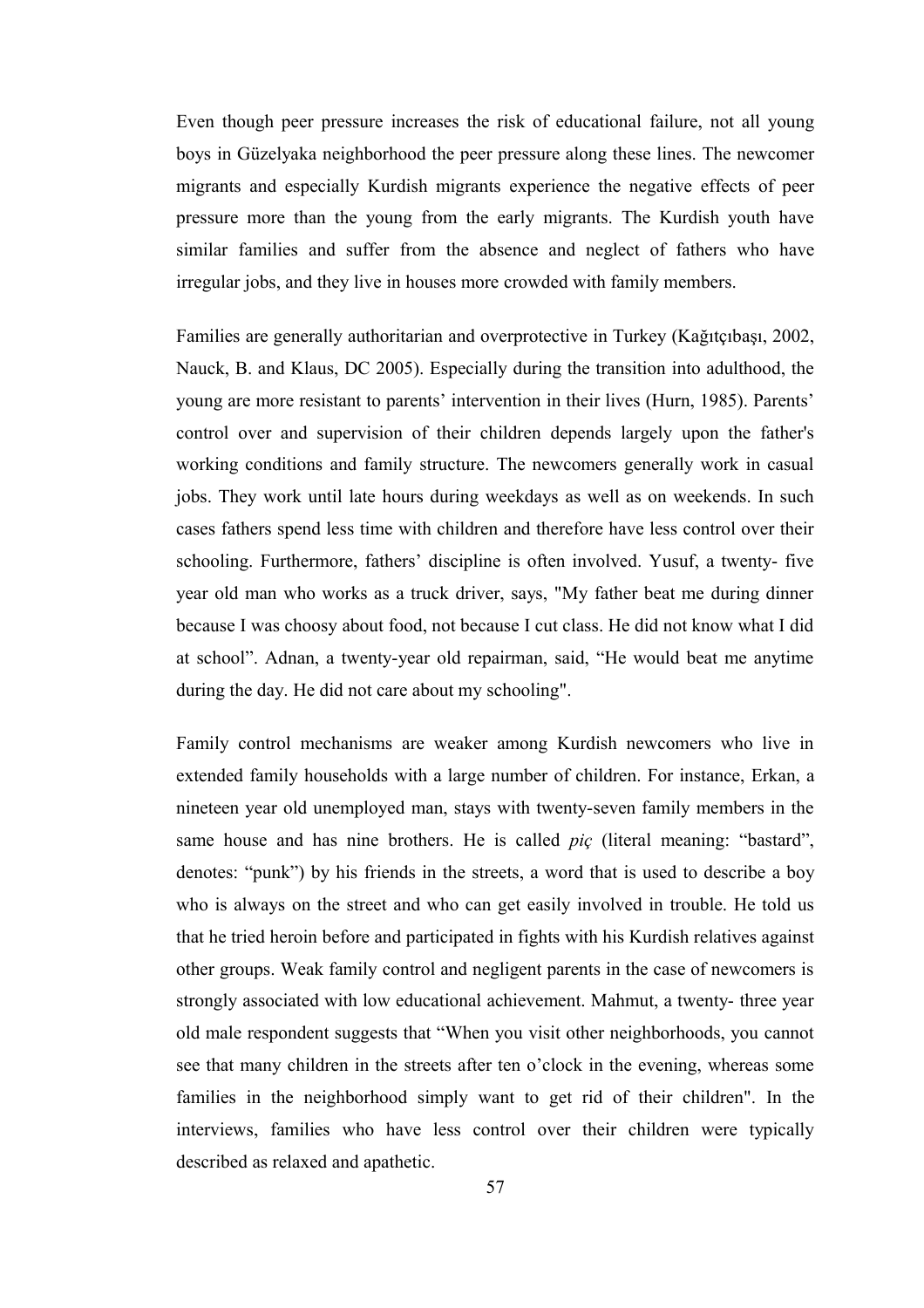By contrast, some families among the early migrant group can exercise more control over their children, as they are mostly nuclear families and fathers have jobs that provide a steady income. They assign great value to family life and strictly apply various control mechanisms, looking after their children more regularly than the newcomers do. For instance, Ismail, a thirty year old man who works as the manager of a spice company, says that when he attempted to work as a shoe shining boy with his friends in a street, his mother strongly disapproved. The mother said, "Do you want to embarrass us?" Similarly, Göksel, a twenty- seven year old male technician, illustrates the difference between his family and the families of street corner boys on the street: "when we were teenagers, we could not go out at night and we were to return home before dinner time and before my father arrived".

The role of young mothers in the case of such early migrant families has been particularly important as they do their best to minimize the neighborhood based peer effect on their children. Being at home all day, mothers were vigilant observers of their children's behavior on the street, as Kıray (1999, 42) found that the mothers would inform the husband in the evening about what children did during the day. Among the second generation of the early migrants in particular, young mothers were more concerned about their children, as they were always watching what was happening with their children's education closely. Özlem, a twenty-five year old housewife, makes the following comments about the young age groups in the street: "They only hang out in the street and do nothing. And from them, my child learns abusing the Internet in the cafes. Hence, I bought him a computer, and now it is all is under my control."

#### *Young Girls*

The most vulnerable group in the *gecekondu neighborhood* is the young females, who are usually kept under strict surveillance by their families and relatives (Erman, 2001); the only socializing place for them is the private spaces of home and the front yard of the *gecekondu* or the apartment. Hence, girls are more family oriented<sup>[18](#page-70-0)</sup> (Levine and Levine, 1996) than men and they have almost no ties with the street. Fatoş, a twenty-three year old housewife, comments on her social life: "Actually, I

<span id="page-70-0"></span><sup>&</sup>lt;sup>18</sup> In the work of Levine and Levine (1996), children are classified as peer oriented and family oriented.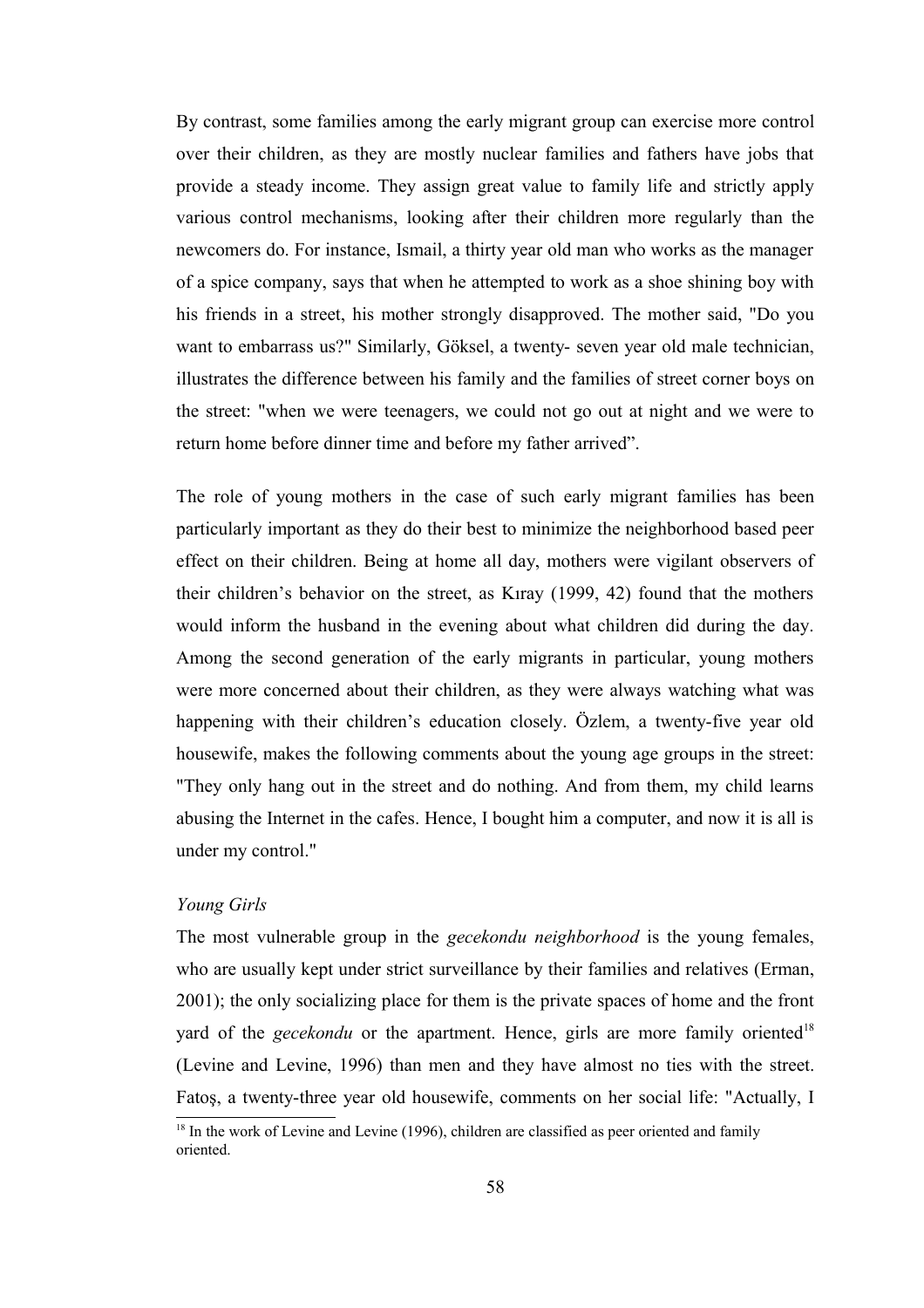do not usually go out of the house. The only place I visit is the house of my sister–inlaw who lives closely ". Similarly, Hatice, a twenty-eight year old housewife, states: "For me, Güzelyaka is fine because I do not know any other place. When I married I came here and I have been living here since then. I do not want to leave this place. I like all the neighbors as well as my close relatives who live here. Even the married women are able to go outside into the neighborhood only when they are accompanied by another person who are either her family or close kin. For instance, they go to downtown *Demetevler* with their husbands or with the women from their husband's family.

As the streets are male dominated public places, they exclude females. Fadime, a thirty year old unemployed woman, compares streets in her childhood with the neighborhood's streets now: "When I was a child, we were all like brothers and sisters. There was no separation between girls and boys. I played with Muharrem, Bekir and Gökhan. They all supported us. We did not think that there were bad people in Güzelyaka. Even though my father was a conservative man, we would play outside until midnight. Now there is no safety. We cannot go out without locking the door". Fatoş, a twenty- three year old housewife, adds that "If I had a daughter, I would not let her play in these streets. She can meet her school friends outside of the neighborhood. She can meet them in a café in *Kızılay*, but not here".

For the girls, neighborhood based peer pressure comes from their relatives, *hemşehri* (people with the same geographical origin) and their neighbors' daughters. They socialize mainly at home and in their front yards. In such a context, the patriarchal values and role models are emphasized, and are reproduced. For instance, getting together at home, called *ev oturmaları* is an important means of socializing, when girls meet their relatives and neighbors. During such occasions, as Erman (2001) suggests, young females learn basic gender roles such as being a "good wife", which involves good family budgeting, preserving the family honor, and doing household chores. The meeting provides the opportunity for girls to showcase their readiness to be a wife, to make good meals, to "behave like a woman" and to demonstrate their knitting skills. The possibility of early marriage discourages girls from staying in school. The peer groups influence in during house visits and front yard gatherings encourage early marriage rather than staying in school. Gülten, a thirty year old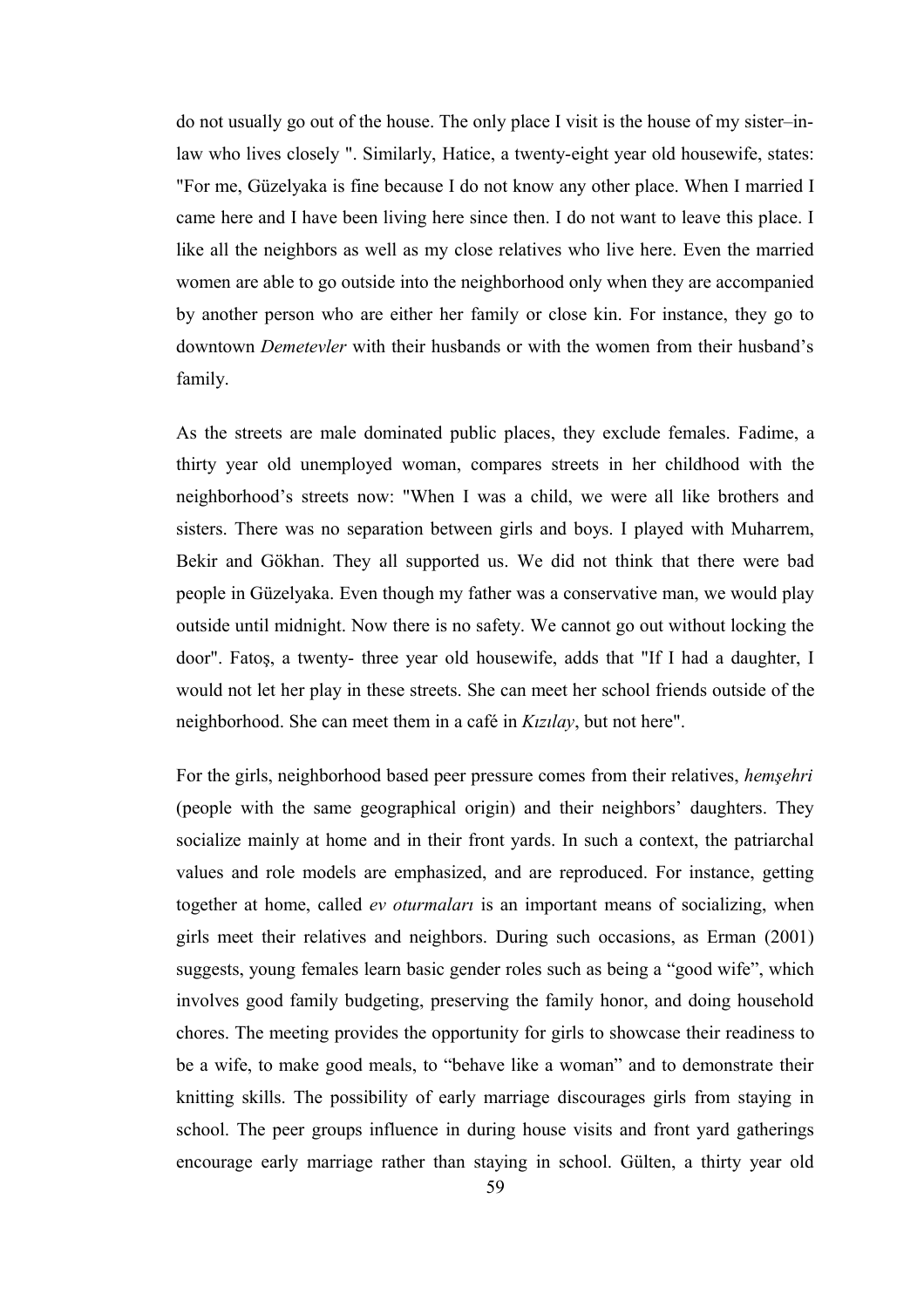housewife, explains how she was influenced by her friend: "I did not continue mainly because of the people around me. I was affected by them but I do not know why. I had good relations with Nuran. I sometimes stayed at her house over night. I did my homework in their house. They helped me with my homework, too. They just liked being at home. She started to going to the Quran courses at the mosque and left school. I went to these courses with them and I did not attend school. The courses taught at the mosque were like those thought at school. They gave me a diploma afterwards." After she left school, she got married, as did her friend, Nuran.

These examples show that the neighborhood is a place which encourages the internalization of gender roles and reproduction of traditional values like patriarchy. On the other hand, as in the social control in the case of Fatoş, strength of religious belief as witnessed in the case of Gülten, illustrates how girls internalize their priorities as a homemaker; the peer pressure in the poor neighborhoods have similar effects on men. Young boys internalize the urgency of the breadwinner role instead of staying in school. When poverty coincides with practices that reproduce patriarchy, education seems to be taking a back seat.

# **5.4. Conclusion**

Close ties and disadvantaged conditions in the neighborhood confines social relations to the neighborhood. The high density of peer group interaction negatively influences the level of young people's education. Even though there is no one type of peer group in the neighborhood, interaction with peer groups in the disadvantaged conditions reproduces traditional roles like patriarchy, and the importance of marriage. Those roles with poverty in the neighborhood legitimize education as a long run investment. Instead, almost all kinds of peer group interaction in the same neighborhood prioritize the urgency of regular income. On the other hand, the peer group effect varies depending on the level of family control. Young people living with only their nuclear family with relatively better living standards are more likely to have conflicted relationships with peer groups, whereas, the ones who come from the families where there father's control is absent are vulnerable to the negative effects of peer pressure.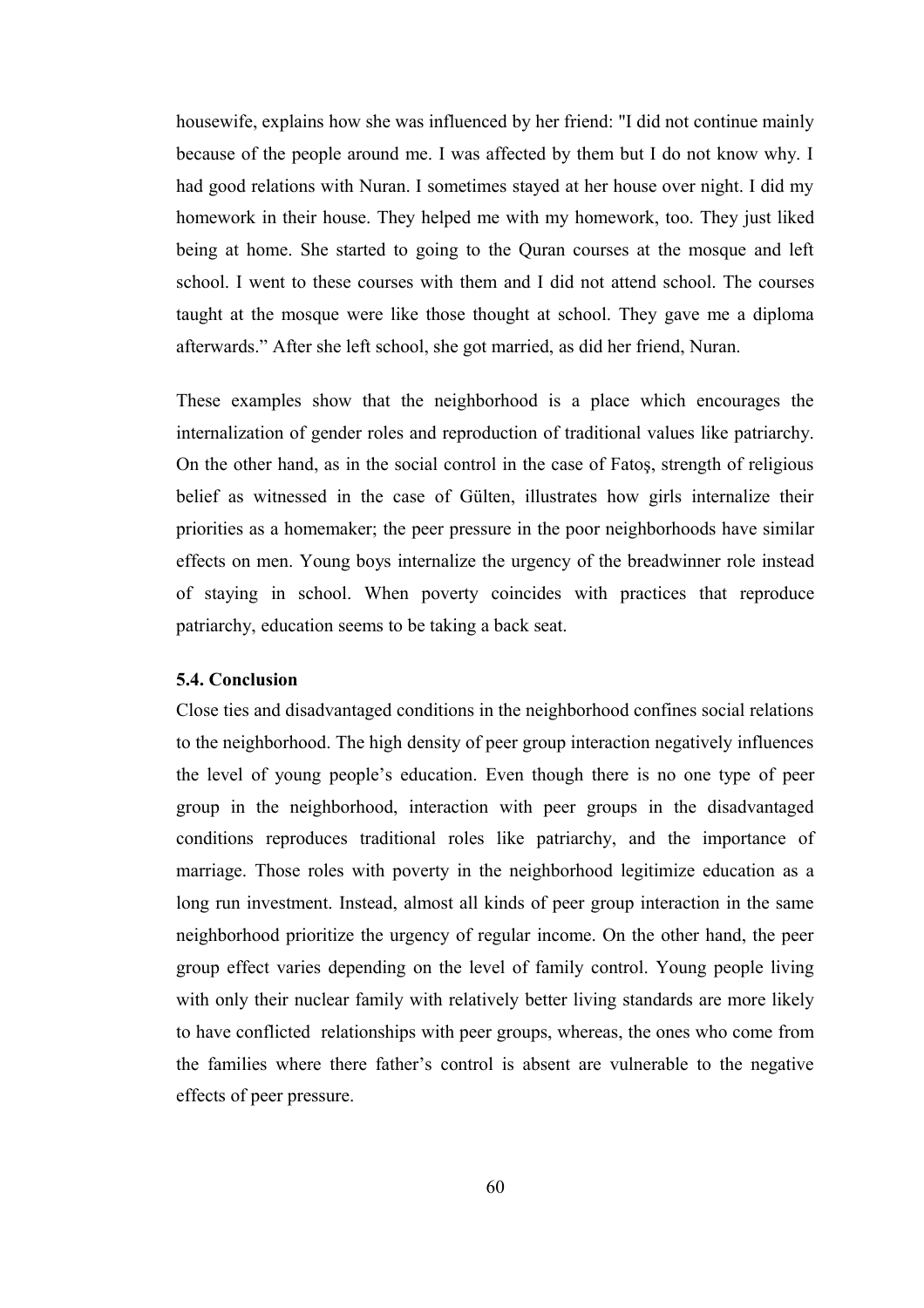# **CHAPTER VI**

# **FAMILY BACKGROUND, CONDITIONS AT HOME AND PARENTAL INVOLVEMENT IN SCHOOLING**

### **6.1. Introduction**

The Güzelyaka neighborhood is heterogeneous in the sense that people come from different family backgrounds and different socio-economic statuses, ethnic origins and have migration stories similar to other typical squatter neighborhoods in Turkey. In these neighborhoods, not all families experience income poverty, but all of them experience the risks associated with squatter settlements. Household poverty in the neighborhood can be defined as capability deprivation, which emphasizes the internal differences among the families facing particular deprivations. Taking into consideration the heterogeneous nature of the neighborhood, I discuss the role of families in explaining differences in education levels among the young people in the Güzelyaka neighborhood.

The chapter is divided into three sections. In the first section, I discuss how factors involved in the family background, such as parents' level of education; household income and sibling size affect the success of the young in school. In the second part of the chapter, I describe the living conditions at home, namely physical, social and economic conditions, and their impact on the educational achievement of the young. Lastly, I discuss whether the parents' involvement in schooling makes a difference for young people from dissimilar family backgrounds.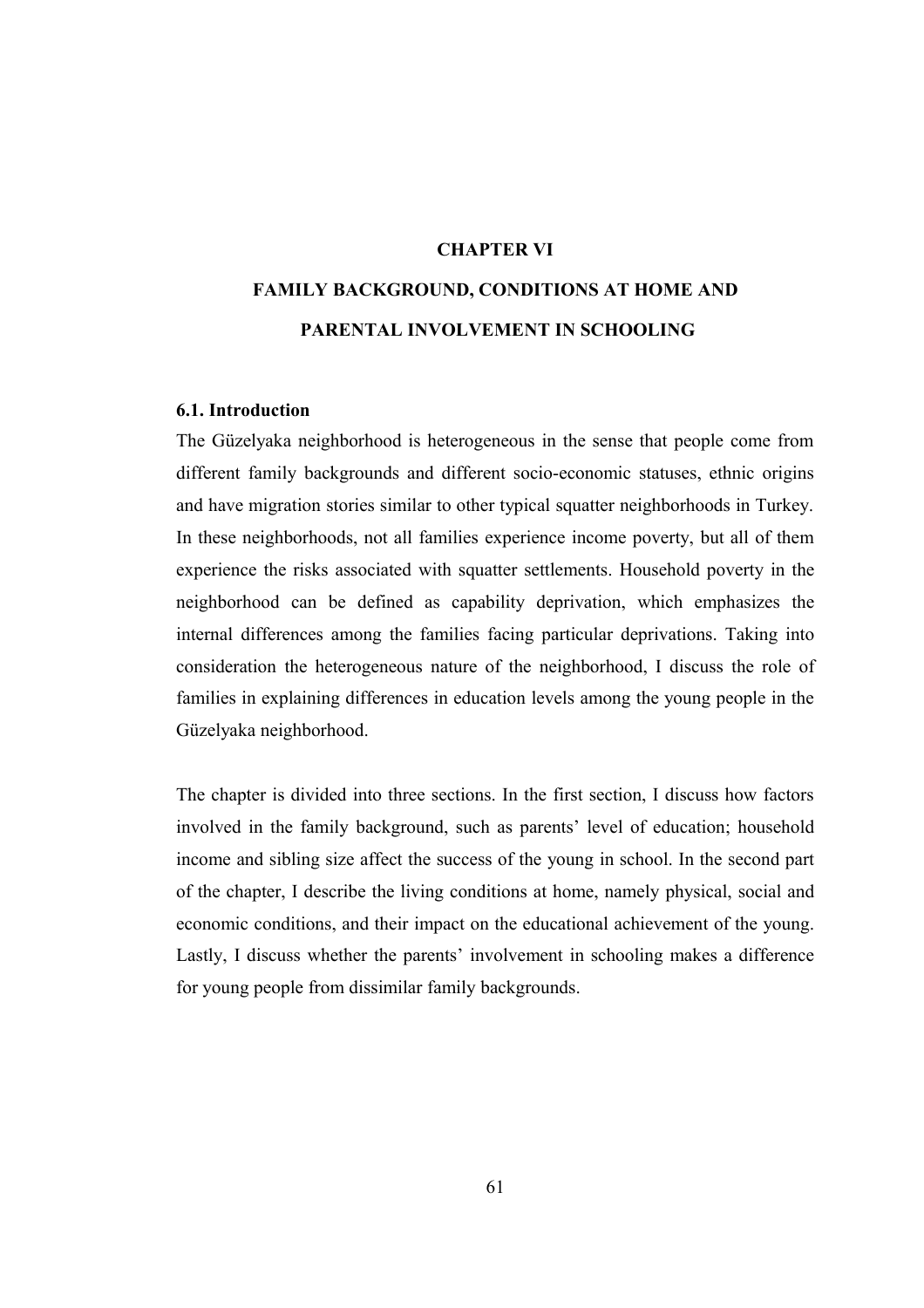### **6.2. Family Background**

As studies indicate, an important factor in the educational achievement of students is the socioeconomic status (SES) of the family. In her study on Household Income and Consumption Data of Turkey, Tansel (2002:456) maintains, "the most consistent factors affecting the school attainment are parents' education and permanent household income". Mete (2004) associates the educational levels of adults with the educational outcomes of their children and observes that children's primary school attendance is closely related to their parents' levels of education. For instance, according to Table 11 below, the children of illiterate fathers are more likely to drop out of school; the percentage difference between children who attended and those who did not is 13 percent. On the other hand, the difference in the case of the children of illiterate mothers is 30 percent. Therefore, those who do not attend primary school appear to have parents with a lower level of education. It is also striking that the differences in school attendance between children according to their mother's level of education is even more marked.

Household income is the second significant factor that influences the school achievement of students. Fuller and Pitchett (1999) explain the effect of household income on the educational performance of the pupils by comparing the cases in thirty five developing countries. They state that:

> *substantial cross-country variation in the differences between median years of school attainment of the students who are at the top 20% compared to others who are at the bottom 40% of the wealth distribution. All countries (except Kazakhstan) displayed a crucial difference in children's school attainment ratios between rich and poor families, and the largest wealth gap is emerged in the countries of South Africa* (cited In Buchman and Hannum (2001:83)).

Similarly, according to the CEPAL (2002) report, "the probability that children of families in the lowest income groups will leave school early is 2, 64 times higher than it is for the children of the highest income groups"(cited in Bonal (2004:657)).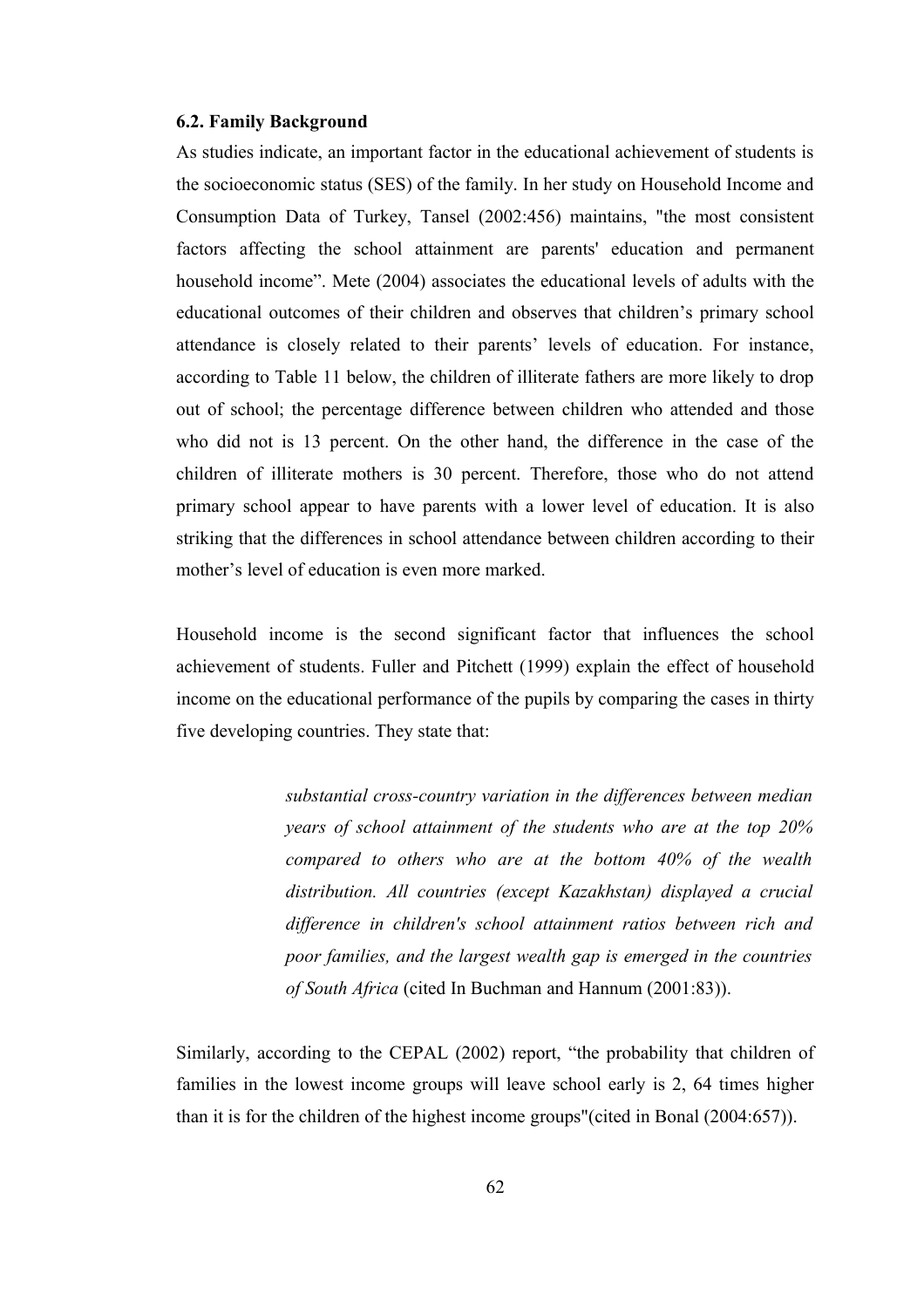|                          | Attending and Already Completed | Not Attending and    |
|--------------------------|---------------------------------|----------------------|
|                          | (compulsory) primary schooling  | Never                |
|                          |                                 | Completed            |
|                          |                                 | (compulsory) primary |
|                          |                                 | schooling            |
| Mother's Schooling       |                                 |                      |
| Illiterate               | 26,37                           | 55,75                |
| Literate without Diploma | 6,01                            | 7,45                 |
| Primary                  | 54,06                           | 28,23                |
| Junior secondary         | 4,55                            | 6,54                 |
| Secondary                | 6,82                            | 0,38                 |
| More than secondary      | 2,19                            | 1,64                 |
| Father's schooling       |                                 |                      |
| Illiterate               | 5,27                            | 18,83                |
| Literate without Diploma | 5,95                            | 15,33                |
| Primary                  | 56,91                           | 52,67                |
| Junior secondary         | 11,41                           | 3,69                 |
| Secondary                | 14,31                           | 8,47                 |
| More than secondary      | 6,19                            | 1,01                 |

# **Table 11: Characteristics of Children Aged 6 to 14 by Primary Attendance Status (reported numbers of percentages)**

Source: METE (2004)

The findings of the case study in the Güzelyaka neighborhood are parallel to the results of these large-scale national surveys. Looking at the education levels of the parents, we see that among the respondents there are only three parents, mother or fathers, who have completed secondary school, whereas there are nine mothers who did not have any schooling.

In general, there is a low level of education among the working class families in Güzelyaka and little variation in the parents' educational levels. It could be argued that economic differences are more detrimental to educational outcomes than the parents' level of education. Moreover, young people's level of education is likely to increase along with the length of stay in the neighborhood and with changes in family income. Early migrant families have higher living standards; they live in their own houses, and some of them have cars, which many newcomer families do not have. As Table 12 illustrates below, all educated youth in Güzelyaka come from families who are homeowners. On the other hand, the families of almost half of the young people who did not continue school after primary school are tenants.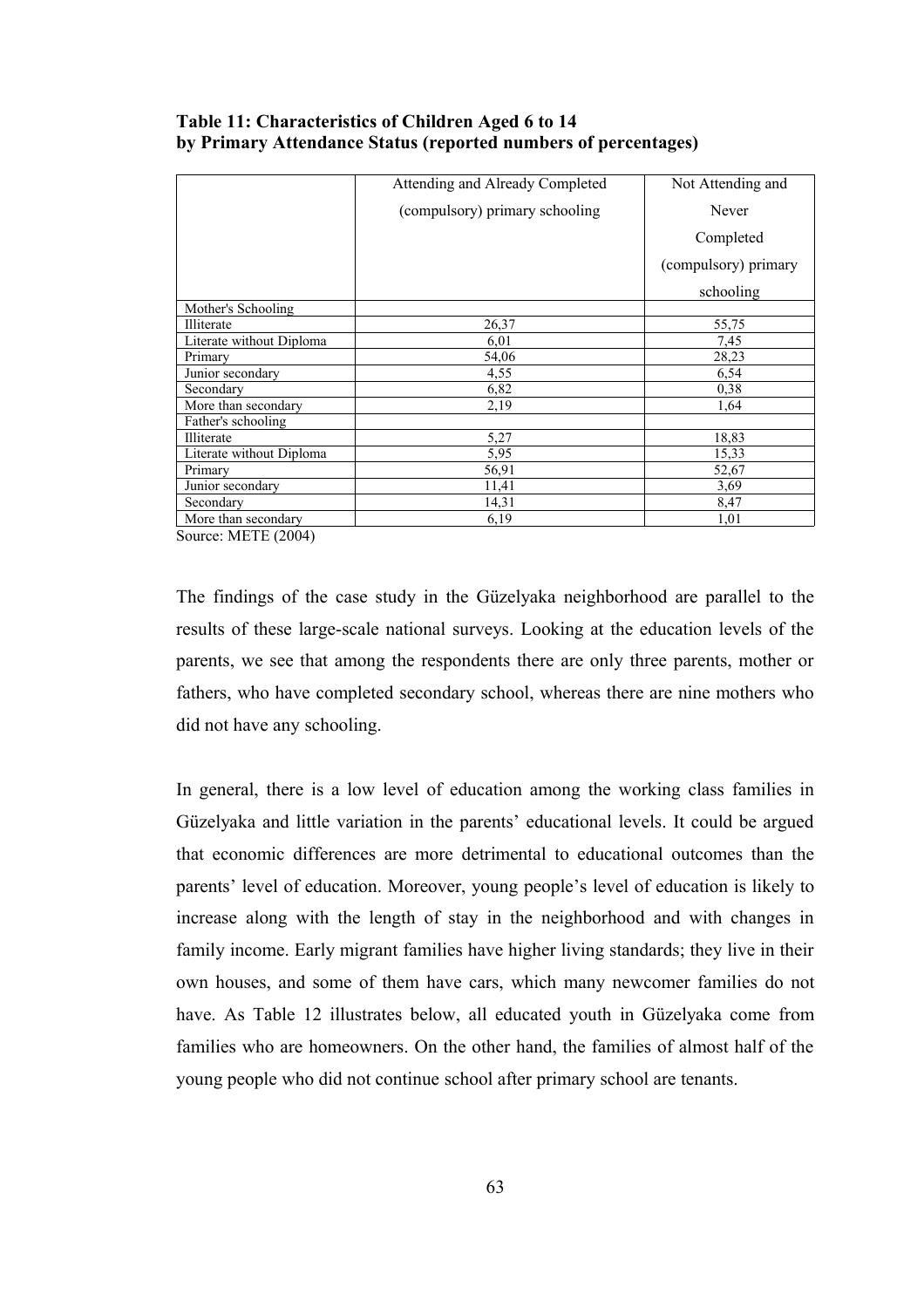|               | Average number of    | Average score of             | Average number of     |
|---------------|----------------------|------------------------------|-----------------------|
|               | years staying in the | home ownership <sup>19</sup> | persons living in the |
|               | neighborhood         |                              | house                 |
| Primary       | 12,88                | 0.52                         | 6.21                  |
| Secondary     | 22,85                | 0.56                         | 3.41                  |
| Higher School | 25,67                |                              |                       |

**Table 12: Some Demographic Indicators for Families in Güzelyaka**

Sibling size in the family is the third aspect of the family background relevant for an understanding of educational achievement. An increase in sibling size in the families results in less suitable conditions for the children's schooling and an increased dependency between siblings for educational achievement. Mustafa, a thirty year old head workman, explains how he experienced such dependency: "We are three siblings. We went to the same school. I was in third, my brother was in fifth, and my sister was in the first grade. My mother waited in front of the school for the three of us. When I left the school, she gave my bag to my sister. We, three children, used the same notebook for our coursework." Dependency is even more detrimental for girls due to their subordinate position in the family. Fatoş, a twenty three year old housewife, mentioned her sister's failure in school as a significant excuse for not letting her attend the school. In this study, there were only three families in which both boys and girls had high levels of education. At the same time, there were only three cases in which the educational achievement of the boys and girls were not similar. For instance, Aşkın is a university student, while his brother is a high school dropout. When Aşkın started university, his mother started to work in a cleaning agency and his brother was working abroad to send them cash in order to pay for his *dershane (*private tutoring course) expenses; yet Aşkın's brother did not have this opportunity when he was in school. Therefore, even in the same family, poverty may cause different educational outcomes among siblings. Those children who grew up during hard times may be less successful in school than their sisters or brothers who grew up in better living standards. Hence, the older brothers or sisters often tend to think that that their younger siblings were luckier than they were themselves.

<span id="page-76-0"></span><sup>&</sup>lt;sup>19</sup> I selected home ownership and car ownership as an income indicator because the response rate is very low for the total income of parents.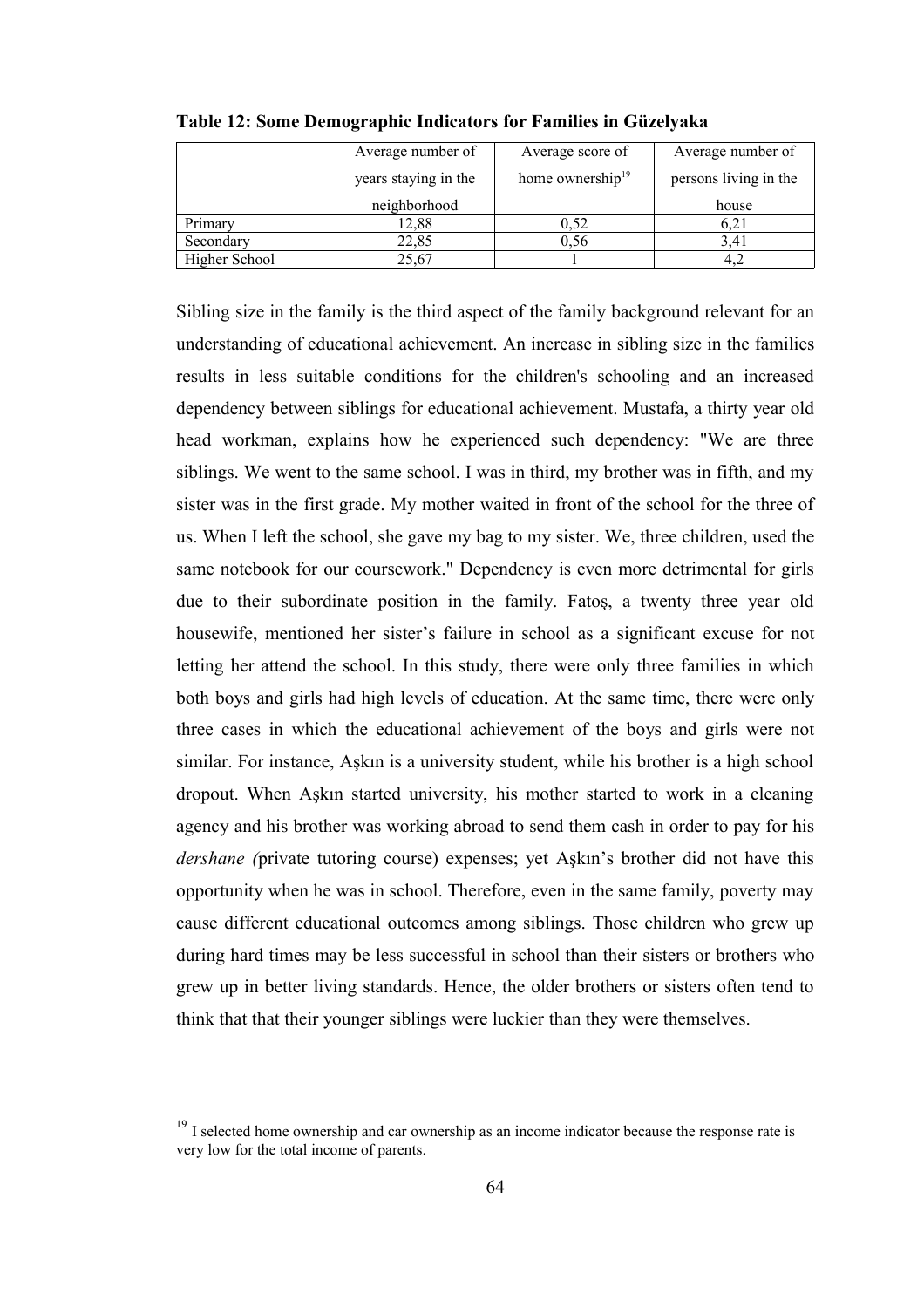Last but not least, the status of families in the neighborhood in terms of their migration background plays an important role in the educational attainment of the young people. Young new migrants claim that the change of school when they moved from rural areas to urban areas was a significant factor in their failure at school, since they had to go through various adaptation problems in both the school and the new environment. Sedat, a twenty-five year old male technician, one of the interviewees, hints that the most important reason for his failure in school was that he had to change schools more than once, unlike others who continued in the same school. On the other hand, migrant women such as Hatice and Özlem point out that their world changed dramatically when they moved to the new neighborhood. Özlem, a twenty seven year old housewife, states, "I was raising a child when I was a child myself. My eyes opened in this place and I understood what real life was". Similarly, Hatice, a twenty eight year old housewife, mentioned that when she was living in the village, her father did not let her go to school; she was told that her place was at home and she was responsible for the housekeeping and five brothers. She emphasized that urban life gives girls more opportunities to continue their education. However, it should be underlined that although the Güzelyaka neighborhood can be described as an urban area compared to rural living areas, the gender gap continues to maintain educational inequality.

The working class background of families is one of the causes of school failure amongst young people, because as families try to survive against poverty, they are not able to provide as suitable an environment for their children as upper class families might. On the other hand, in Turkey among rural-to-urban migrants, children, especially older ones, join the labor market at an early age and help their families climb the social ladder. The case of the Güzelyaka neighborhood reveals that both the social class of parents and poverty cause young people to sacrifice their education.

# **6.3. Living Conditions at Home**

People in the Güzelyaka neighborhood live mostly in squatter houses. There are only four respondents who live in flats. As mentioned in the previous chapter, they have strong ties with their relatives and neighbors. Besides the family background, social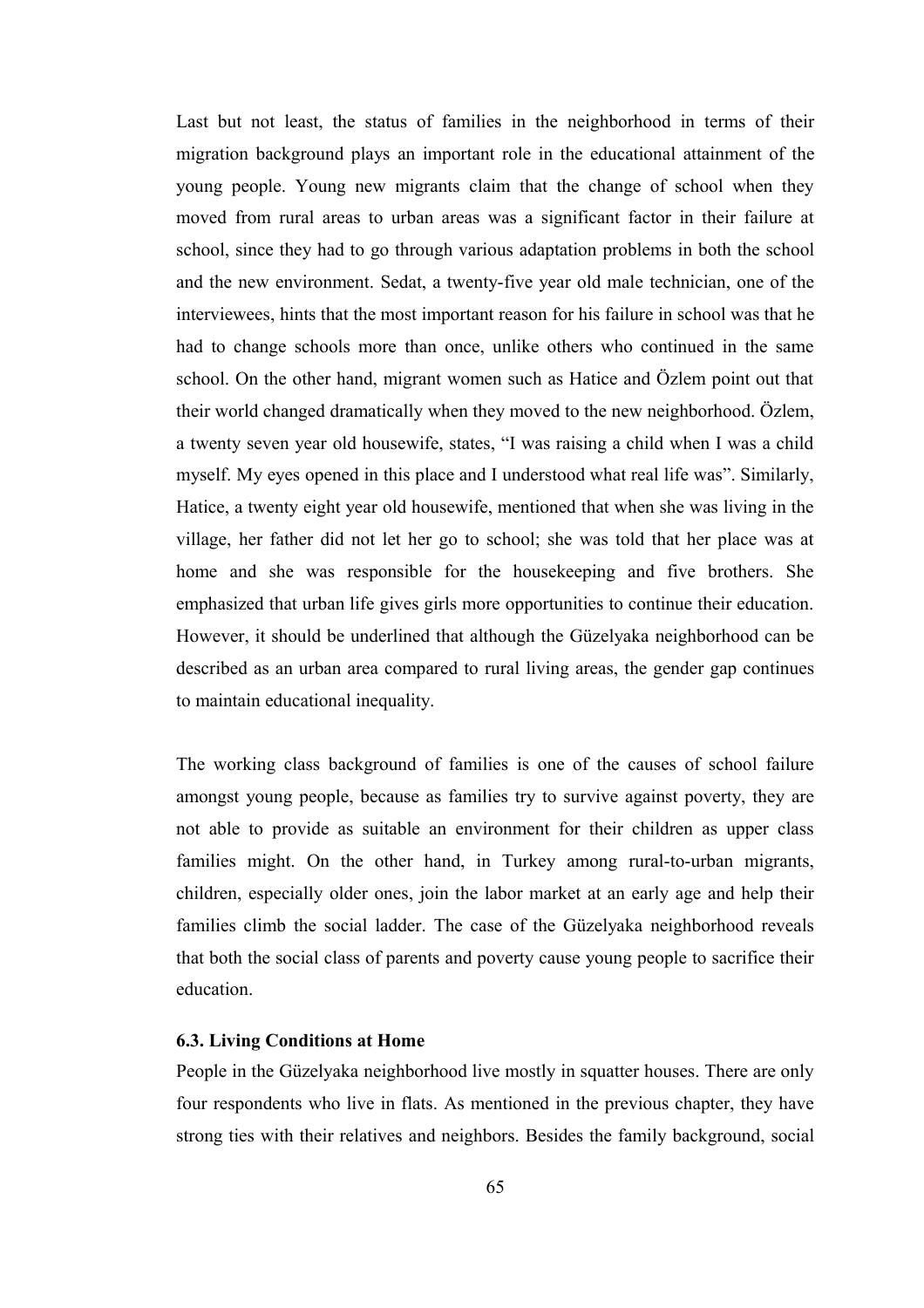ties and living conditions have significant consequences for the educational achievement of young people. In this section, I discuss the physical conditions of squatters, substantive economical problems as well as social life in the squatter houses, and the implications of these conditions for the educational achievement of young people.

First, the physical conditions at home are not always suitable for studying. In most houses, there is no private space for children. They do their homework either in front of the traditional coal-burning stove, or on the dinner table in front of the television. Even though second generation young parents coming from early migrants try to arrange a private space for studying, most families lack this opportunity. In overcrowded houses in particular, the allocation of space for kids is not sufficient and in some cases children "use the home as a dormitory," as the Turkish expression goes. This means that they go home to sleep*.* Furthermore, the absence of a private space for study results in cognitive and behavioral difficulties at school. Ismail, a thirty three year old man who works as the director of a spice company mentions a conversation between his teacher and his mother. The teacher tells her: "When I ask him something in the classroom, he shuts down. He is a successful student, but he is very shy. Why?" His mother emphasized that the negative conditions at home such as lack of financial resources and frequent quarrels between the parents affected him negatively. In addition to the frequent quarrels in crowded families, it is very difficult to sustain standards for the pupils in such housing conditions. Children who come from overcrowded families have serious adaptation problems, as well. A primary school teacher stated that students from overcrowded families sleep close to their parents' bed, and they make "improper" remarks to their friends about sexual issues and these families have weak control over their children. Even though students can be talented in the classroom, such cases indicate that the home environment affects their relations with their teachers and friends in negatively.

Secondly, the community life in squatter neighborhoods involves dense kinship and relative ties. People are visited by their relatives and neighbors very frequently. Fatoş, a twenty three year old housewife, expresses this situation in the following. "Every evening there are three families in our house. How am I supposed to do my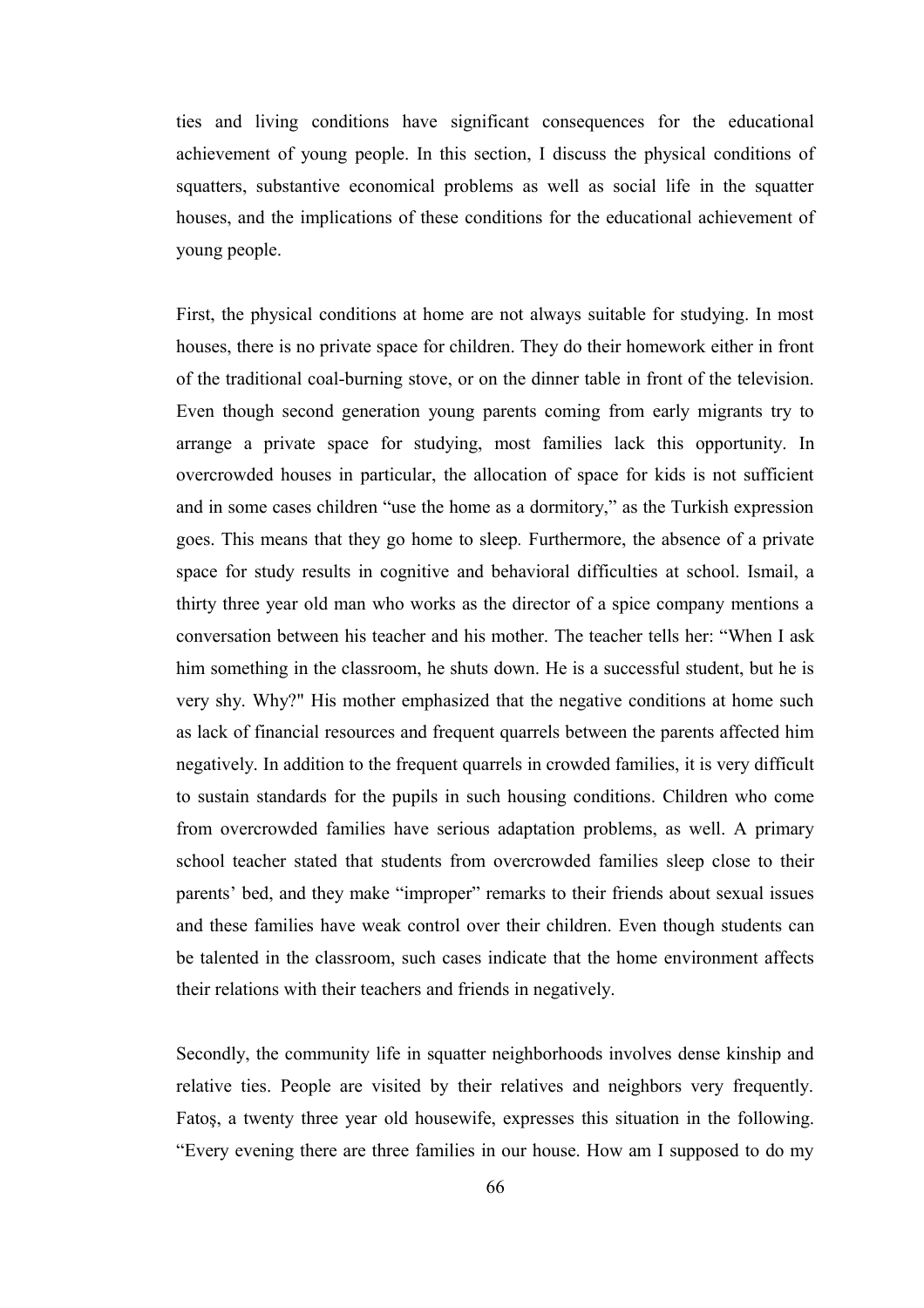homework when I am to prepare tea for them?" During these visits, children gather in one room and play. While these social occasions bring extra responsibilities for girls in particular, children of both sexes cannot have time alone to complete their homework or study. Close community ties can be beneficial to poor families in terms of emotional, informational and economical support, yet the daily visits and meetings of the kin and neighbors disrupt children's study.

The last point about the living conditions at home involves economic problems and their consequences for young people's education. Regarding poverty in Güzelyaka, family budgets have become more strained according to the last poverty report of TUSIAD (Executives of Turkish Industrialists' & Businessman's Association). The report stated that even though family and kin support continue their buffer role, the family budgets have become tighter because of decreasing savings and rising debts. In Güzelyaka, more than half of the families have credit debts and one out of four<sup>[20](#page-79-0)</sup> families has received social benefits from municipalities and other institutions. They take on new debts in order to pay their regular monthly debts and this has become a surviving mechanism for them. In addition to the increasing fragility of the family budget and the low-income levels, young people in Güzelyaka inevitably enter the job market at an early age instead of continuing education because they have to contribute to the household income. In Güzelyaka, one-third of young people enter working life early in order to support their family. Furthermore, half of the respondents enter working life without completing secondary school. The school to work transition is related to three main factors. First, the opportunity cost of sending children to school instead of having them join in paid-work is very high for the poor families. Thus, the poor families do not protest when their children start to work. They think that if their children are not successful in school, it makes sense to let them join the labor market. Given the fact that many adolescents who attend school regularly are deprived of decent living standards, they can meet at least monthly expenditures by entering the labor force. According to the statistics of *Eğitim Sen* and *Eğitim Bir Sen (*the two well-known trade unions for teachers) monthly school expenditures for poor families are almost three times higher than the minimum subsistence wage in Turkey. The educational expenditures for poor families are an

<span id="page-79-0"></span> $20$  The response rate is very low. This rate is about half of the respondents.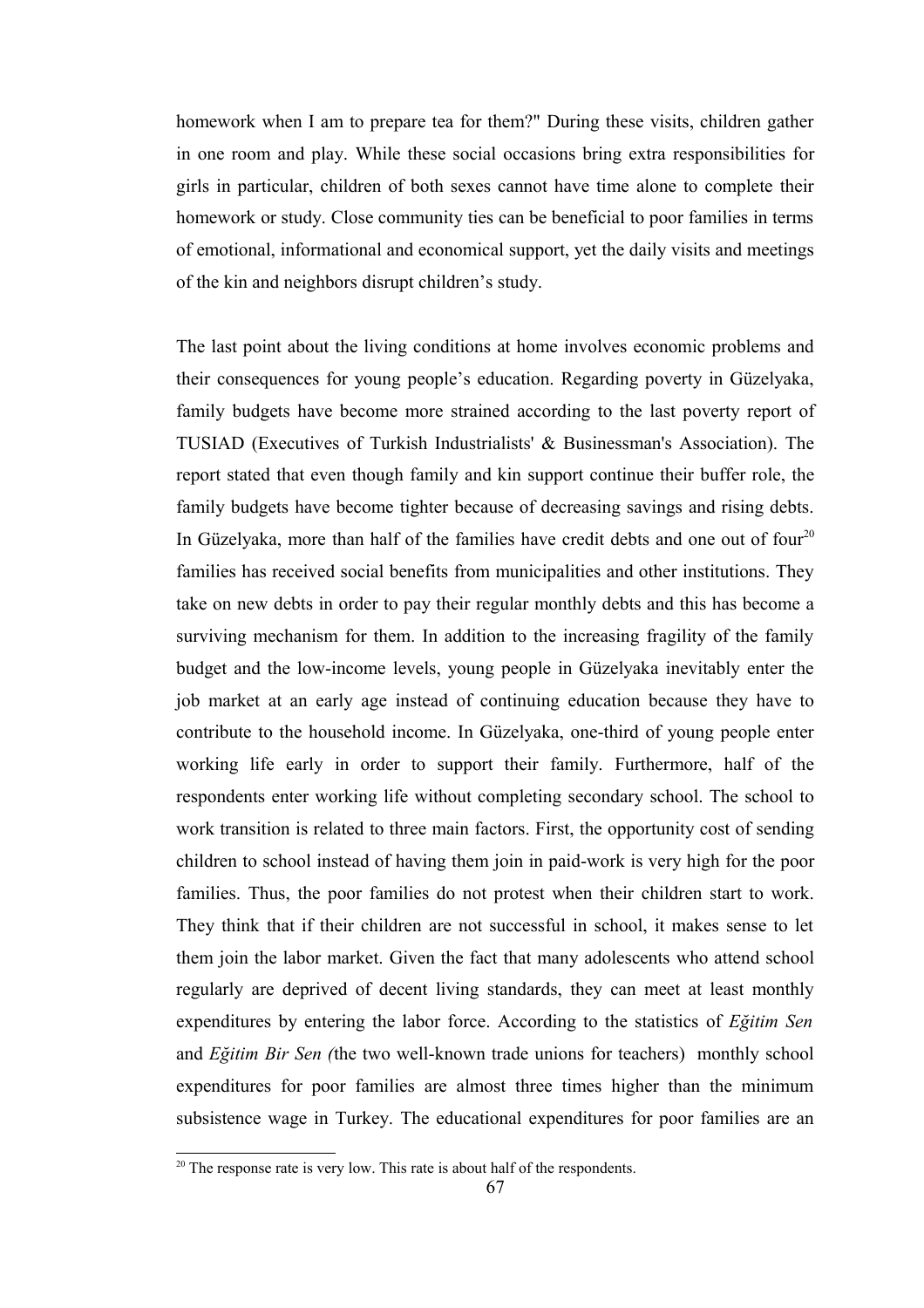additional burden on the family budget. Secondly, it is observed that most children work in short-term jobs during summer breaks. If a student is not doing well in school, poor families may tend to encourage them to work in summer jobs such as car repair, and it can be claimed that having such short-term work experience discourages children's school attendance. Students receive weekly salaries and this gives them the opportunity to spend their money on items they have never had access to before. For instance, Fatih, a twenty seven year old man who works for a cleaning service at a university, states, "When I started to work, I understood that money is good and spending money is fun. Once I understood this, school became a more distant place for me. One of the benefits of working is that you do not have to ask for any money from your father. You earn your own money." Similarly, Yusuf, a twenty five year old man who works as a truck driver relates: "When working, I earned 120 YTL every week and gave half of it to my mother and spent the remaining half with my friends. We had lunch in restaurants and had *pide*, *kebap (*Turkish traditional foods) whatever we wanted to eat. We went down to Demet, and we still had money left. If you earn money and work, it is difficult for you to go to school ". The subordinate position of women in the family is also related to the high opportunity cost of schooling for girls (Oxall, 1997: 1). The girls have to deal with heavy household chores to help substitute for their own mothers. Fatoş, a twenty three year old housewife states: "When I think of Zeynep, my brother's daughter, I see that she is very lucky. When I was her age, I had to take care of my family's financial situation; I paid their monthly water and electricity expenditure. That's why I had to work for my family and for the bills." Similarly, Hatice, a twenty eight year old housewife reflects: "Since I was the only daughter in our family, I had to complete all the household chores. I made the meals, washed dishes and helped my mother. There were five men at home and I was responsible for their clothes". As they indicate, these young people take up responsibility at an early age and become acquainted with the adult world earlier. Due to economic conditions, school becomes of secondary importance for them and earning money to support the family budget comes first.

The stability of the father's job is another economic issue that affects study conditions at home. Some young men who joined working life at an early age work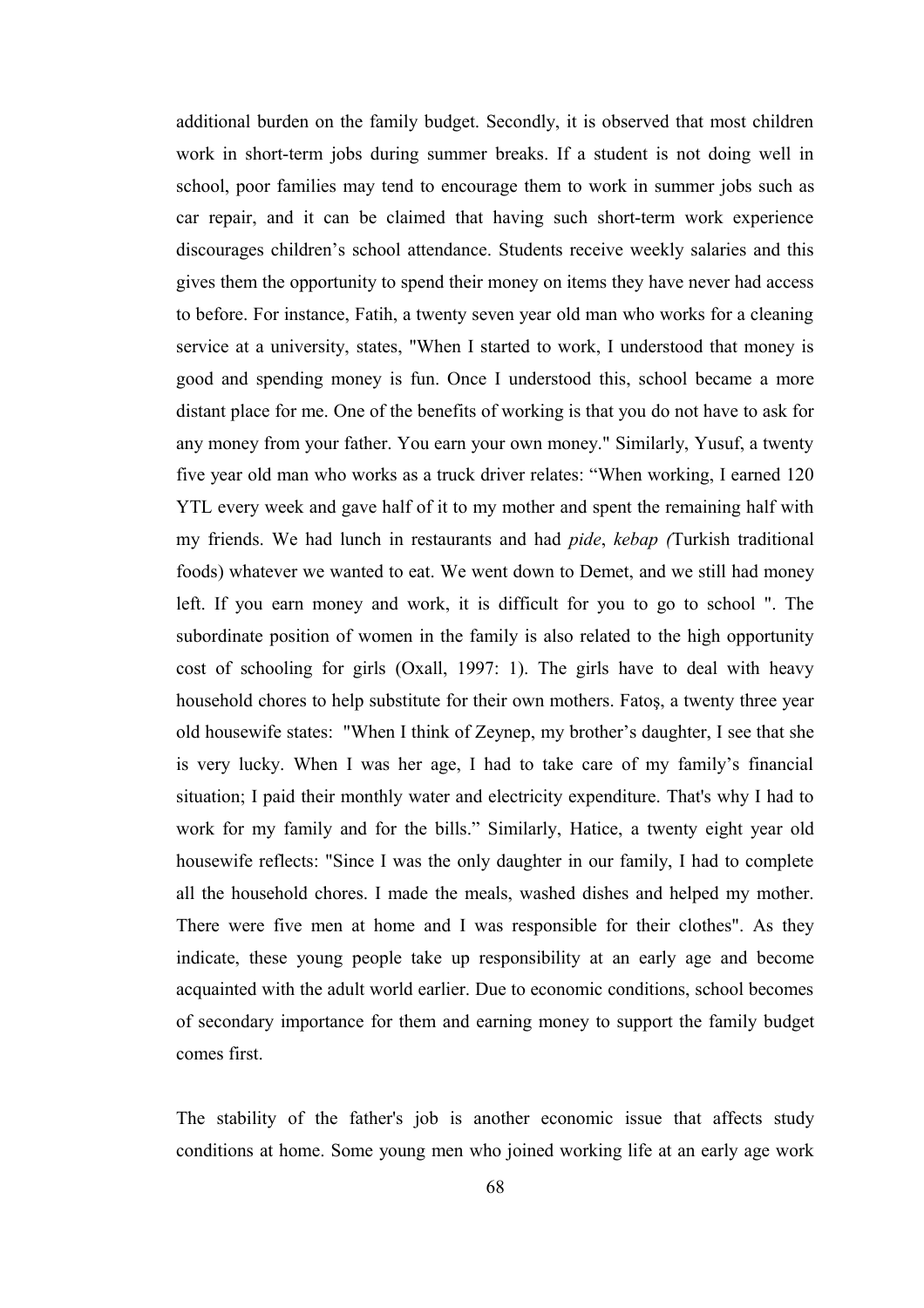with or for their fathers. They mention that they had more difficulty in schooling than their class mates. Their fathers worked in small enterprises such as the coffeehouses or in industry, since such enterprises need cheap labor; in order to contribute to the family income, the children participated in their father's work. Mustafa, a thirty-year old foreman says: "I had no idea about those kinds of places whereas my friends played coffee house games like *foosball and billiards at* the coffeehouse. They had fun; but I would not. When I came back home, sometimes I forgot to eat something. I went straight to bed because I was so tired. I had no interest in school". Similarly, Fatih states: "I did not join our friends because of economic reasons. I had to go with my father to the construction sites to work". In some cases when my father's business took a downturn, my grades worsened." This illustrates that some families who try to improve by setting up their own business face additional problems during economic slowdowns. Bora, a twenty five year old owner of an Internet café says, "When my father's business took a turn for the worse, I stopped preparing for the university entrance exam. Before that, my scores were good. I was better than others who attended the *dershane* (private tutoring course)." Şükrü, an eighteen year old unemployed man, stated the following: "If my father had not lost money in a game and lost his job, we would be living in Çankaya today, and I would have graduated from university and become a doctor."

These examples show that the everyday life in an impoverished home passing through the early stages of migration increases children's tendency to drop out of school. There is no personal space for them, they cannot depend on their father's emotional support, and conflicts between parents have a negative impact on them. These living conditions in the poor homes cause children to be less successful in school.

### **6.4. Social Capital and Parental Involvement in Children's Education**

Social capital is frequently introduced as a concept to examine the multidimensionality of parental involvement, family-school relations, family-family relations, and family-children relations (McNeal, 1999). Since families in Güzelyaka have working class characteristics, social capital in the working class is a particularly contested topic worth delving into at this point.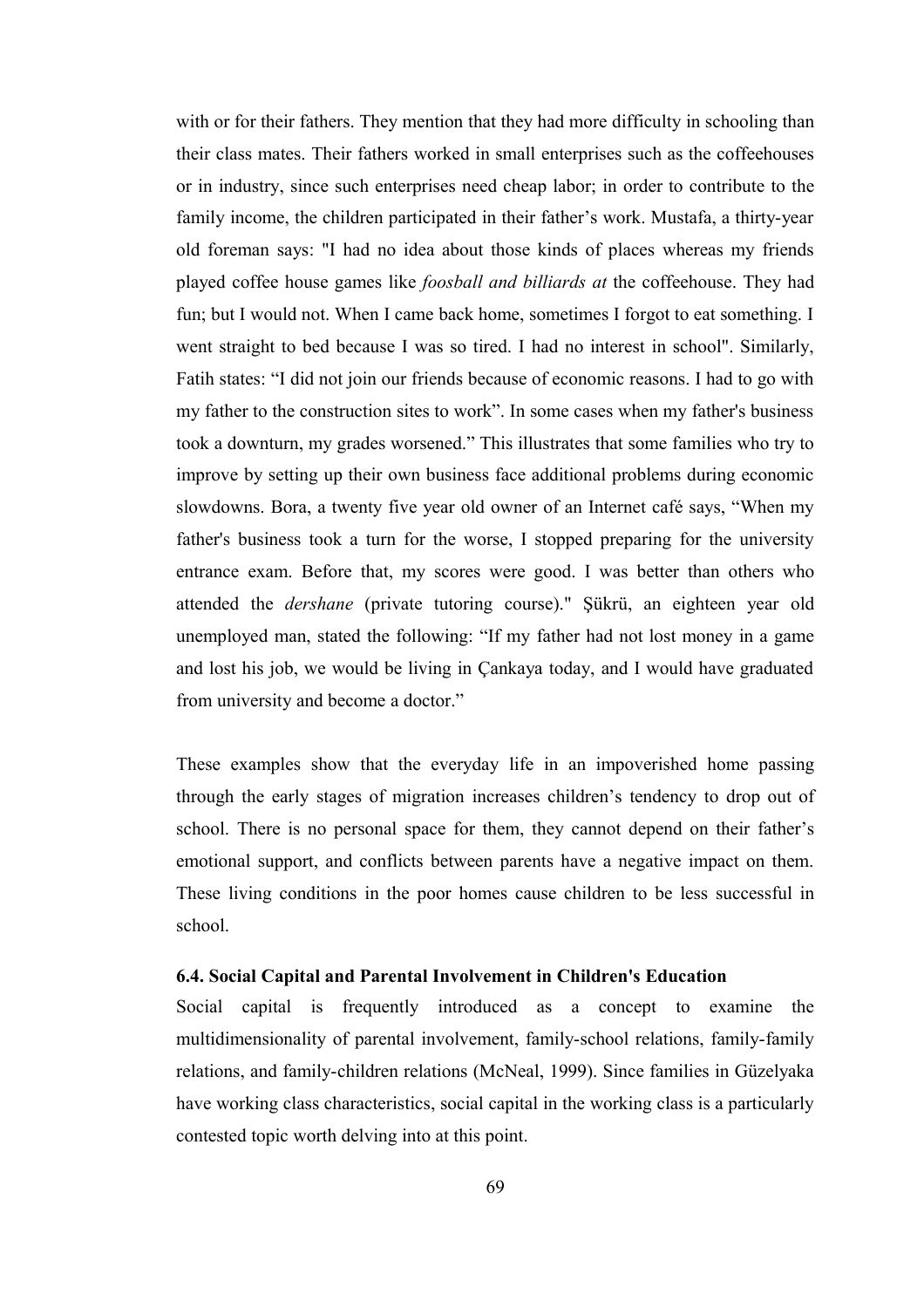At the beginning, Lareau (2001) argues below that there is no consensus on the distribution of social capital among individuals who have different class positions:

> *Bourdieu sees social capital as a tool of reproduction for the dominant class; whereas Coleman sees social capital as (positive) social control, where trust, information channels, and norms are characteristics of community. Thus, Coleman's work supports the idea that it is the family's responsibility to adopt certain norms to advance children's life chances, whereas Bourdieu's work emphasizes structural constraints and unequal access to institutional resources based on class, gender and race* (cited in Dika and Singh, 2002: 34).

Coleman states that social capital plays an instrumental role in the accumulation of human capital (Coleman, 1988). He argues that social capital is distributed more democratically than other kinds of capital, for instance, human capital and cultural capital (Croll, 2004:401). Wong (1998) identifies this relationship in the following terms: "parents with less abundant economic and human capital may still be able to use social capital efficiently and effectively to have a positive effect on their educational outcomes and social behaviors" (Wong, 1998:5). Bourdieu, however, claims that social capital attracts other kinds of capital (Mcneal, 1999:122), namely human and cultural capital. He argues that middle class families dominate the field of interactions with their high quality cultural capital such as a more intellectual home environment and dense social networks (Dika and Singht, 2004). Thus, the two approaches differ in the way they view social capital and its relation to family background among working class families.

Regarding the two contested viewpoints, I would like to discuss the role of parental involvement as social capital for the educational achievement of young people from working class backgrounds. How parental involvement influences children's schooling is also a contested subject (McNeal, 1999). For instance, underachieving children from high SES families are more involved in school than those from other families (Horvat et al, 2006). The other point of view reveals that the students' achievement in mathematics and reading has a negative correlation with their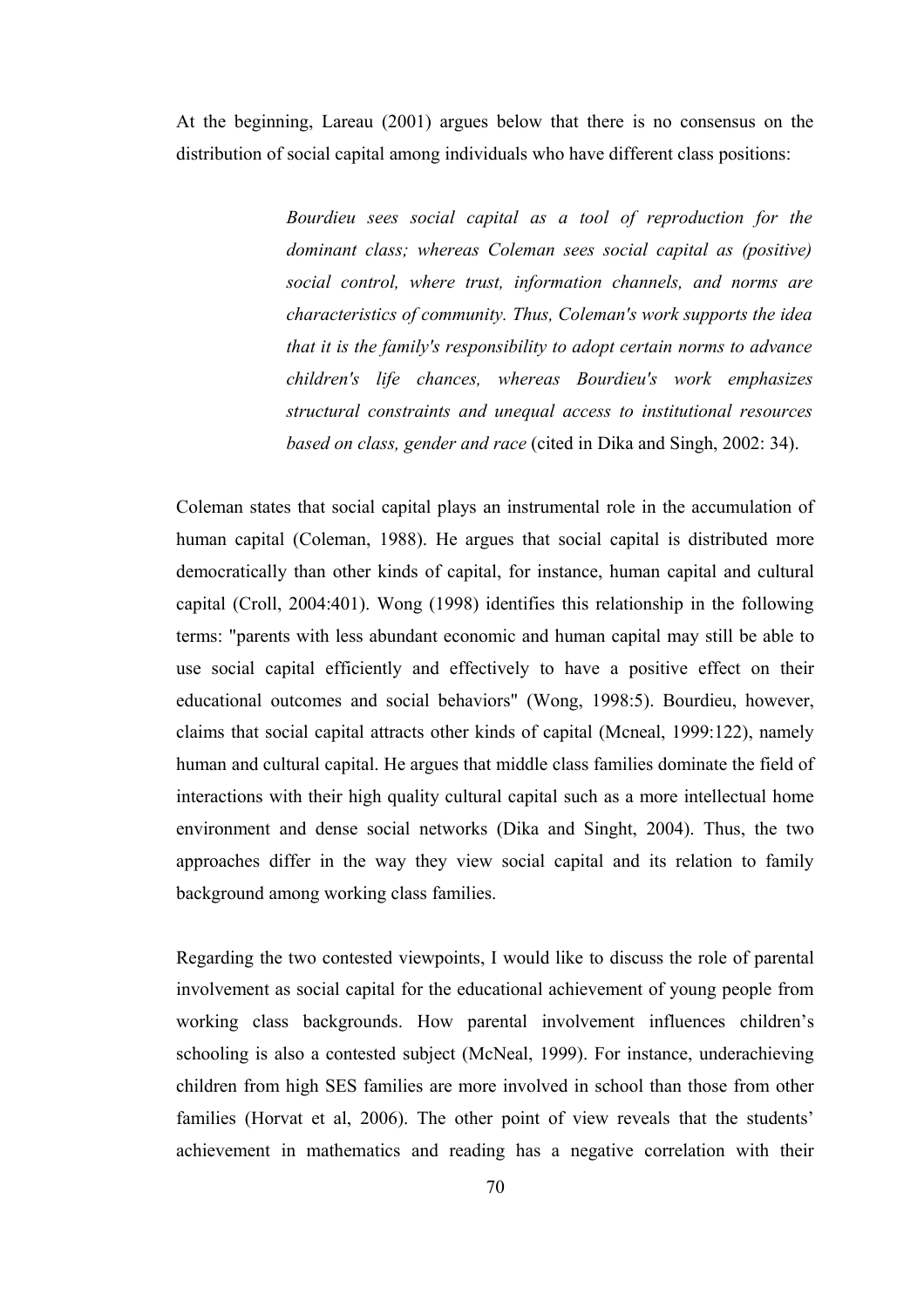parents' assistance with homework (see McNeal, 1999). There are three important issues to be clarified considering the role of parental involvement in schooling. First, as McNeal (1999:119) argues we need to define "which involvement practices help contribute to attainment and achievement, and how these effects are distributed in the student population". Second, parental involvement should be considered in relation to social class. Middle class families have more organized relations with the school and are more capable of dealing with problems in their children's education (Horvat et al, 2006). When they face difficulties in their children's education, they benefit from their professional class network (Horvat et al, 2006:455). However, the poor are individually involved in schooling, and they cannot challenge the teacher's approach to their children's education (Horvat et al, 2006:460). On the other hand, whereas middle class families are in a superior position compared to working class families in terms of social capital, the activation of social capital among middle class families varies according to skill levels (Horvat and Lareau, 2001:260).

Regarding the contested views about the social capital of working class families, we can raise three major important questions. To what extent are working class families involved in schooling in Güzelyaka? Do all families from the same class position employ the same practices about parental involvement in school? If not, what factors affect variations among the families in the same poor neighborhood? Within this context, I will define parental involvement as social capital and discuss it in two dimensions, exterior and interior dimensions, namely parents' interest in schooling and the social network outside the families.

### **6.4.1. Parents' Interest in Their Children's Schooling**

Most young people in Güzelyaka state that their parents did not show any interest in their education. Vildan, a twenty three year old housewife, whose opinion about her parents' interest in her education is quite representative, emphasizes the lack of parental involvement. She said: "My father could not evaluate my school performance. My parents did not ask anything about our exam results. We informed them about the results. Their only comments were "good" or "nice". They did not do anything special." Some respondents tend to hold the parents responsible for their inadequate education and for their poverty. Sedat, a twenty five year old man who is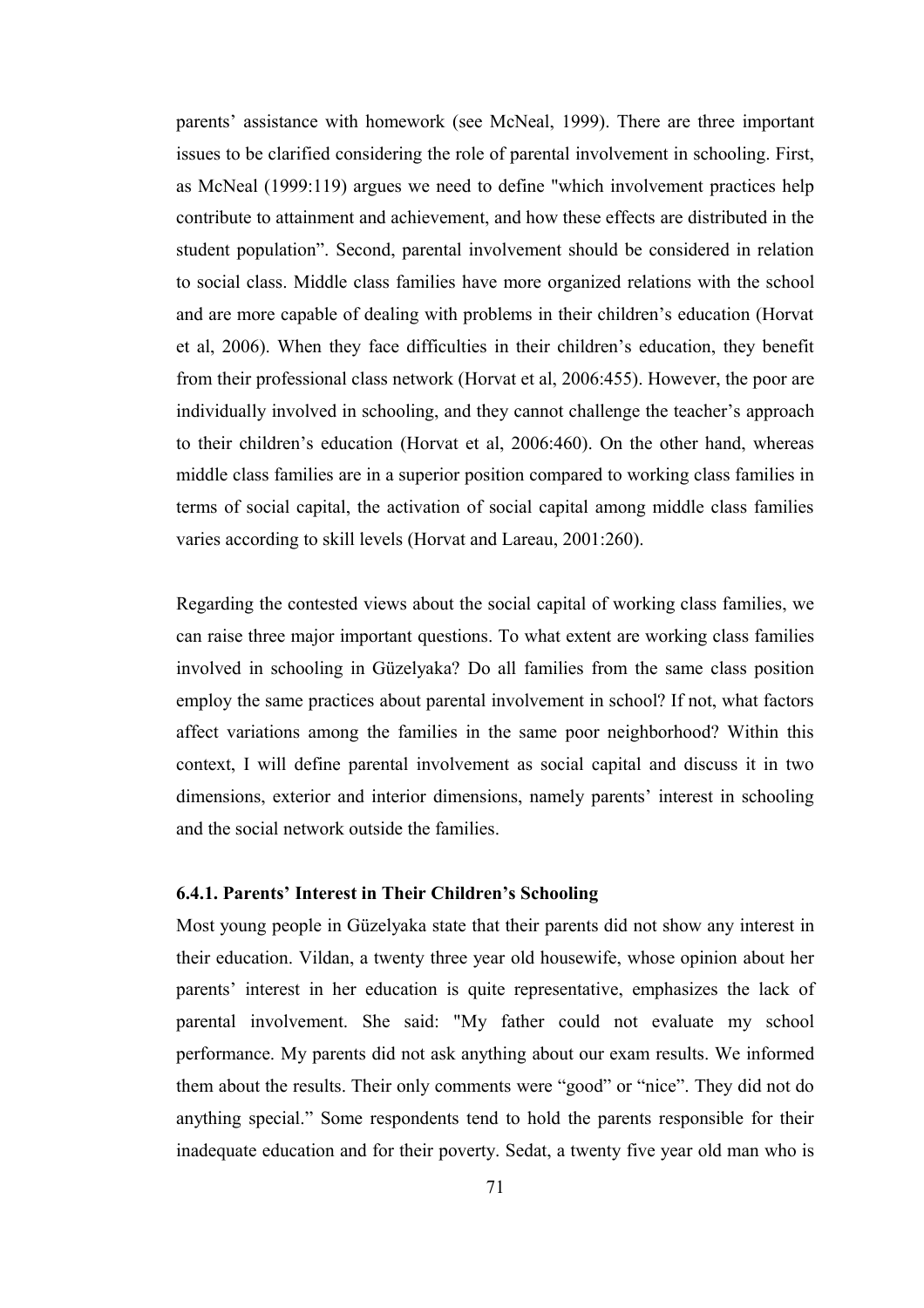a technician, says, "My mother did not support us. They did not ask whether I completed my homework or whether I had any problems in school." Following these comments, the extent to which the parents are interested in the child's school can be examined in four dimensions.

First, it is crucial to understand what value parents assign to education to understand the extent of their interest in their own children's school performance. Göksel, a twenty seven year old male technician, states that "my father thought it was enough to send us to school with clean clothes, books and pencils as he himself had to go to school without good shoes or good clothes". In addition, their parents sent the children to school in order for them to get better jobs than they themselves were able to secure. Ismail, a thirty-three year old man who works as the director of a spice company, comments: "They did not say that school was bad or schooling was not good. They always wanted us to get a desk-job or a 'clean' job. That was the extent of their interest in education. This was their vision". The interviews revealed that the degree of parents' interest depends primarily on the levels of deprivation experienced by the parents themselves; that is, parents want their children to avoid experiencing the same working conditions they do. That is why they press them to continue school, though their perception of school is related to the conditions of poverty instead of the conditions of competition and selectivity in the education system.

Secondly, mothers pay more attention to the requirements of school for their kids than fathers do. According to the household division of labor in most families, mothers are responsible for the schooling of their children. Almost all respondents state that their mothers participate in school meetings to evaluate their semester performance. In these meetings, some mothers develop close relations with teachers, especially with the female ones. Fatoş, a twenty-three year old housewife, says "my mother has good relations with my teacher, and she is like a neighbor to us; she often comes to our house". Similarly, Ahmet's mother, a twenty- six year old technician says, "I used to make knit in booties for babies and made gifts of such items to teachers". In the Güzelyaka neighborhood, mothers who have no time for leisure activities due to the heavy load of household chores, school visits are a major burden. Some develop mutual relations of trust with female teachers with the school being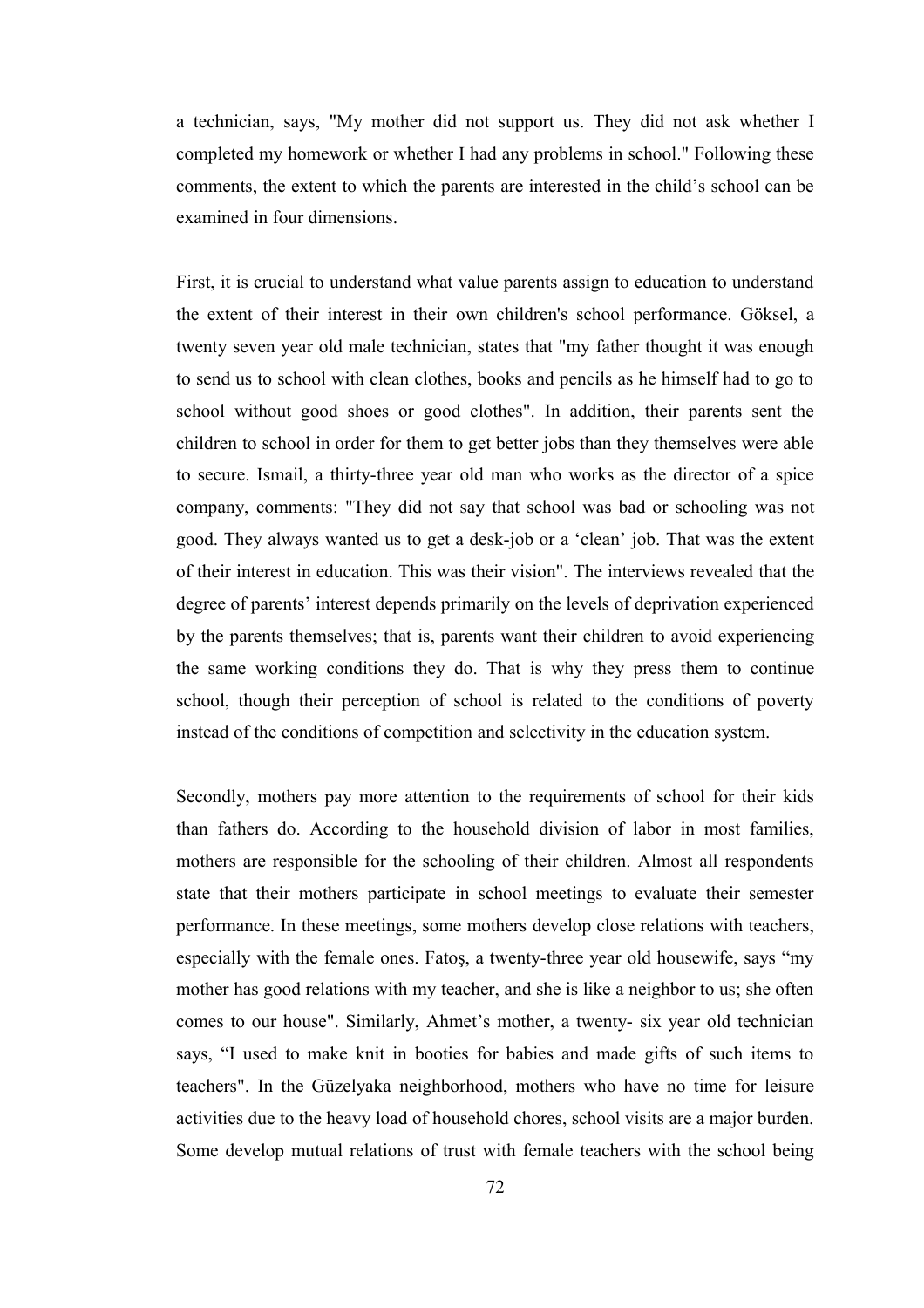close to their house. Others believe that via this close relationship, teachers will show more interest in their children's education compared to other students'.

These families perceive teachers virtually as kin, as a member of the same community. Among the early migrant families, the second generation mothers' involvement in the child's schooling is significantly different than those of the first generation mothers. This is because their level of education is higher, their expectations have increased (Erman et al, 2003), and they understand the competition in education and in schools. They are more aware of the exams which sort and place students in the schools. Second generation mothers from early migrant families also establish close relations with female teachers, though their perception of the school and their interest in their children's school is different in some significant ways. First, some approach this particular issue emotionally, as they had to leave school or secondary education and marry at an early age. Second, young mothers try to provide private study space at home. Children often have their own rooms; some of them have their own computers. Yet in the winter, they all share the room with heater, and children have to study in the warm living room and in front of TV, as it used to be in the past. Third, their children have separate "play time" and "study time".

Parent's interest in the education of their children depends on the deprivation and poverty they experienced in their own childhood. When families migrate to the city or live in rural areas, they lack adequate school supplies, i.e clean clothes, notebooks and books. Their interest in their child's education is more dependent upon what they had themselves rather than their children in school. On the other hand, among the young parents from early migrant, the value of education and interest in education perceived differently. In the struggle against poverty, they had to drop out of school in order to supplement their family budget. They had a poor study environment at home, no personal space in which to study or emotional support from their father, and limited playing time because of the need to become a breadwinner at an early age. For these reasons, the priorities of young parents from early migrant are different because they experienced poverty in different conditions from their parents; hence, they assign more value to education, and therefore encourage their children to stay in school to a greater extent. This view is much higher among mothers, as they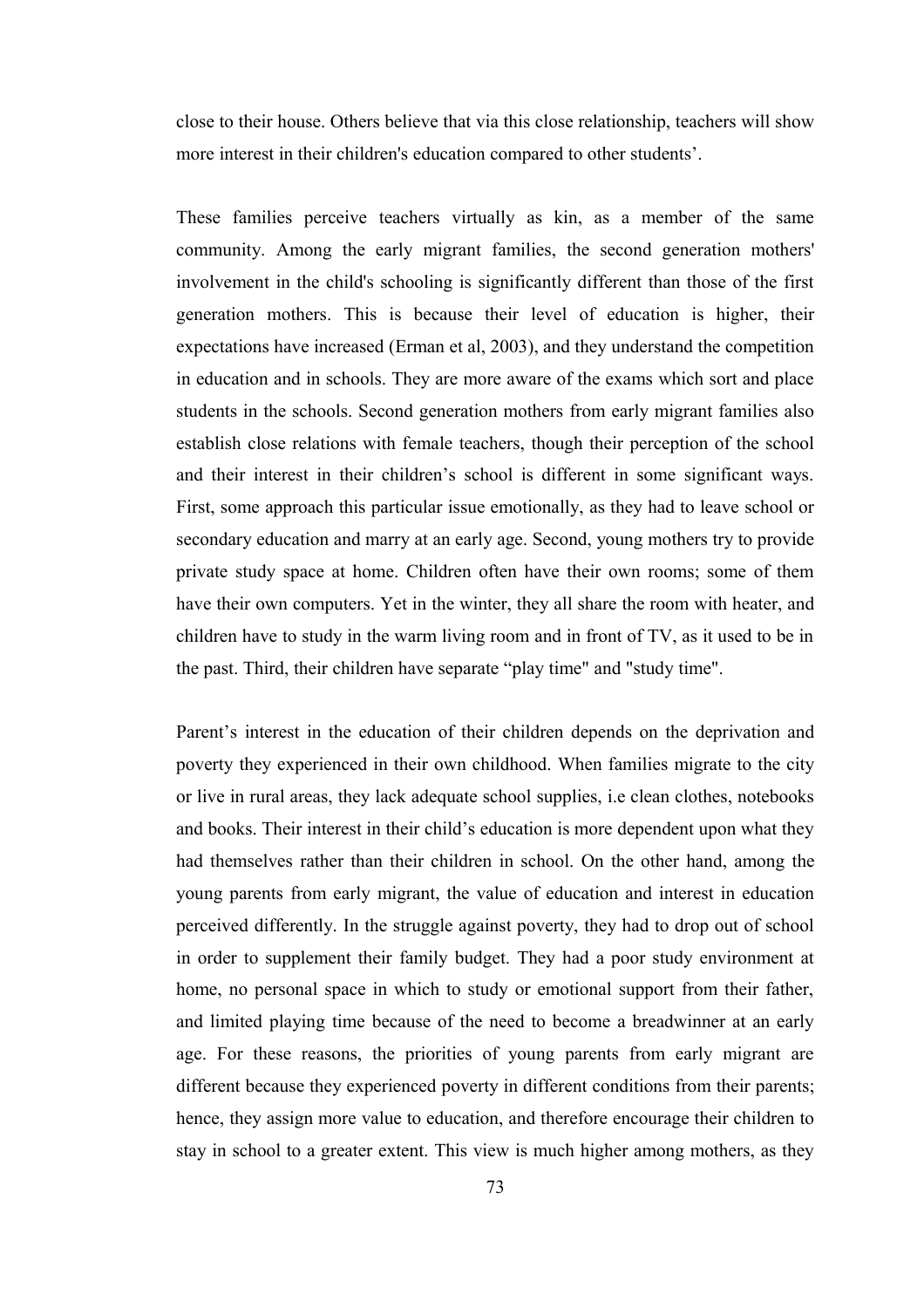try to provide more time for their children to play, enjoy their childhood and provide a suitable study table and their own study space. Mothers in particular play a more active role in education, because they have better an education compared to their own mothers; their own deprivation in schooling results from having been forced to drop out school due to their sex, as well as poverty in their home.

### **6.4.2. Social Network outside the Families**

As regards the more educated youth - either university graduates or university students - families have benefited from their social networks, particularly in terms of searching for a better school for their children. Those families who live in *gecekondu* neighborhoods attempting to be economic "climbers" are more intensively involved in the schooling of their children (Erder, 1997). Even though their perception about school and education is not significantly different from other families', their social networks positively influence the educational achievement of their children. Among the thirty families that I interviewed, there are four families that make use of social networks, benefiting from these networks in diverse ways.

The first family<sup>[21](#page-86-0)</sup> has established close relations with the school in order to improve their children's schooling performance. The mother of a university student talks about how she took active responsibility in her daughter's education. When the daughter encountered a serious problem in school, repeating a year as a result of the negative effects of the peer group, the mother found relatives who had friends in better schools and paid money to register her daughter in one of these schools. Officially, each school has restrictions on the registration of students who reside in different neighborhoods. Thus, the families in the Güzelyaka neighborhood cannot register their children at schools in *Yenimahalle*, a close-by, middle class neighborhood. In this case, the mother benefited from her social network. In the new school, her daughter's performance improved significantly. Similarly, another woman changed her daughter's school when the students of the neighborhood school

<span id="page-86-0"></span><sup>&</sup>lt;sup>21</sup> These families are homeowner early migrants. Even though the head of the household has an alcohol abuse problem, the grandfather, who lives in Sweden, assists them by sending them cash. There are four children in the family.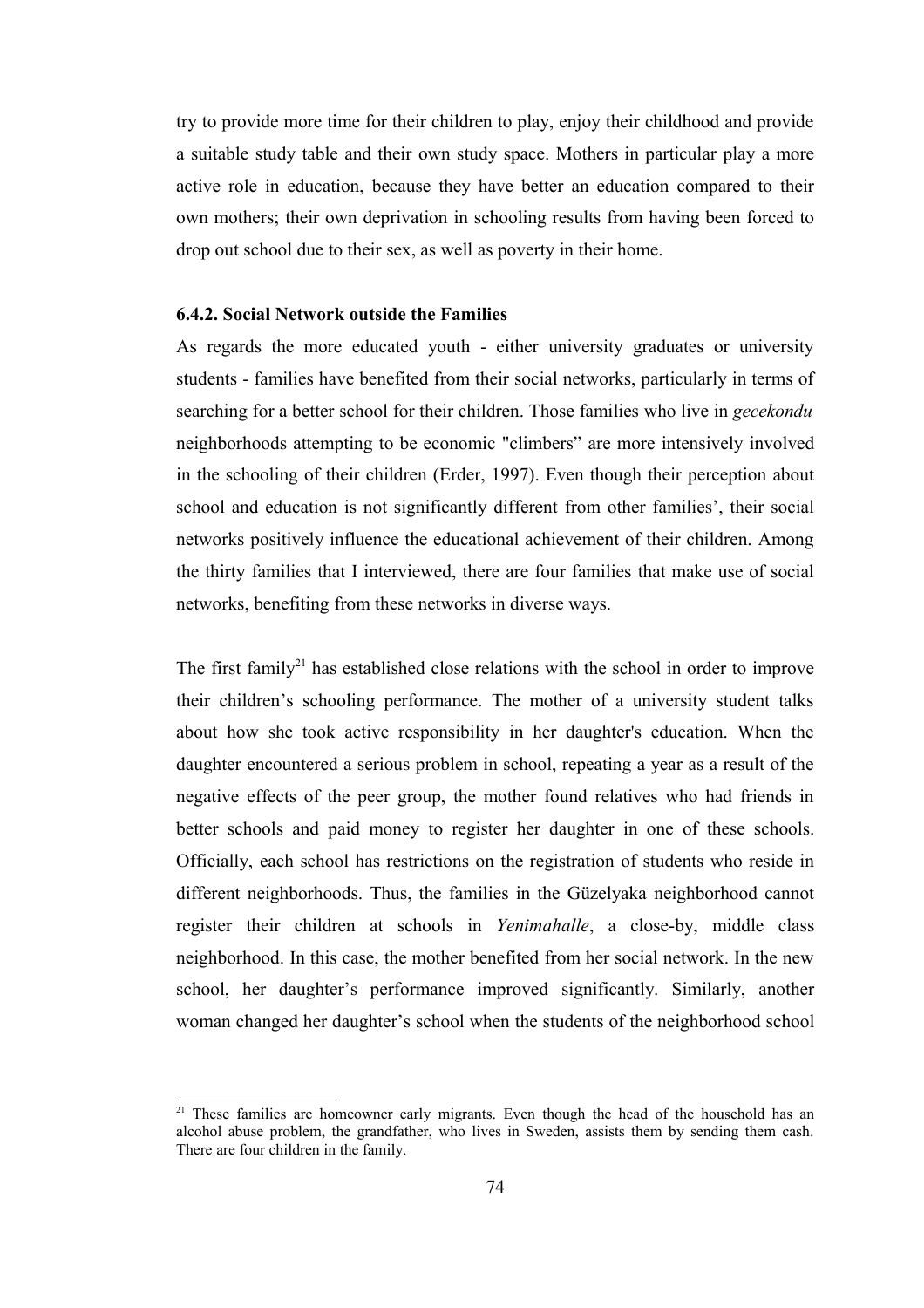were suffering from an epidemic. She contacted a person who worked in the Ministry of Education to help to register her daughter at another school.

The third case is getting help from relatives who work in the public sector. Aşkın, a twenty-three year old university student, stated that after having disciplinary problems in high school, he changed his mind and decided to improve his school performance. According to him, his family and his social networks assisted this transformation in two ways. First, he stated that his community of Alewi families has a more positive attitude towards education<sup>[22](#page-87-0)</sup>, especially towards girls' education than Sunni families do. He began reading books regularly thanks to his young adult relatives who prompted him to do so. He stated that his cousins, who live in *Ümitköy*, a middle class gated community in Ankara, encouraged him to continue his education. His mother also found a job and started to work as a homemaker after receiving help from her relatives working at the Ministry of Finance. Since the total income of the household increased, he was able to change schools, thereby improving his performance in school.

The case of the fourth family is related with the schooling experience of the university student whose father works in the public sector. During the interview, Şebnem, a nineteen year old female university student, emphasized that her father used to compare her with his workmates' children, who attend university. The father wanted a good future for his daughter since he himself was the person who had the least education in the whole office. They were engineers, civil servants and specialists, with better their working conditions, salaries and employment status his due to their educational credentials. Thus, the father pushed her to continue her education and succeed in school, so she would be able to reach a position like a manager in an office. The daughter, however, sometimes complains about her father's ceaseless persistence that she succeed in school. When families break out of the circle of poverty, they compare themselves with others and try to improve their children's schooling.

<span id="page-87-0"></span> $22$  Further large-scale surveys are needed to test the hypothesis that students from Alewi families are more successful than other students are because they are more committed to the value of education.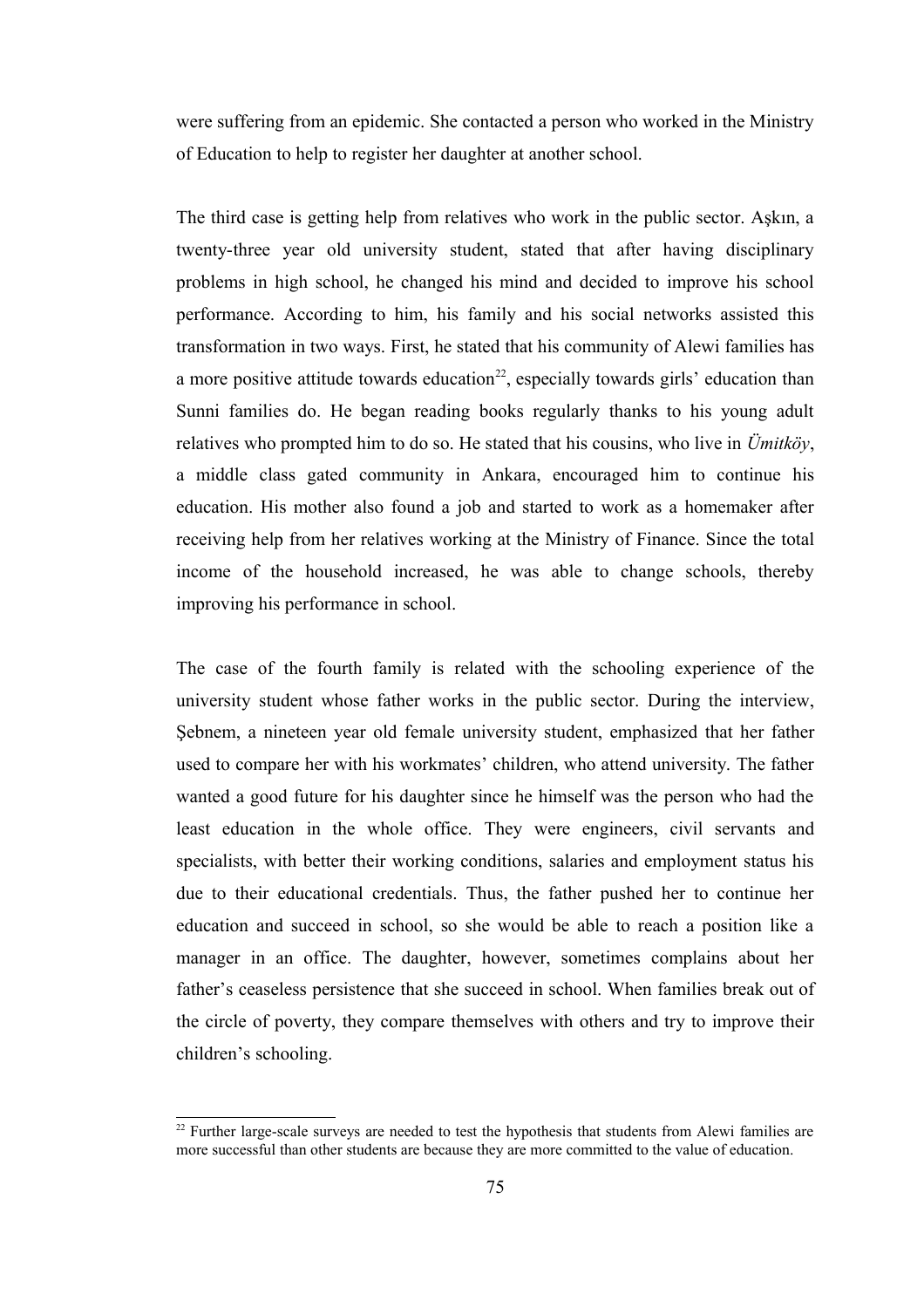In view of all these cases, we can conclude that in the neighborhood some families area able to improve their children's educational performance through assistance from various social networks. Many are early migrants living under better economic conditions than the newcomers. All families are house owners, while one receives cash monthly from the grandfather who lives in Sweden, and one owns land in his hometown. These cases show that even though working class families do not have as many resources as middle class families do, they can activate their social capital as they improve their economic conditions. These families can draw benefits from their social networks, which generally consist of their relatives or their kin, although they lack cultural capital and high education level.

### **6.5. Conclusion**

In general, poverty during the early migration period leads to unfavorable conditions for the children's education because of limited space for them in the house, dense social relations and the urgency of supporting the family budget. On the other hand, when families become upwardly mobilized economically, the years of remaining in school increase compared with children in newcomer families. The transient character of poverty in *gecekondu* neighborhoods explains the variation of educational achievement among the children.

Regarding the debate about the role of social capital of working class families, it can be argued that when migrants stay longer in the neighborhood and become more stable economically, they can benefit from their social capital for the schooling of their children. Families in the Güzelyaka neighborhood are able to activate their social capital when they are faced with the problems in the school life of their children, despite their inferior social capital compared with middle class families. On the other hand, social capital has not always played an instrumental, positive role in the schooling of children. Dense ties among the kin and families lead to less time for studying in the home, as there is decreased personal space for children; still, these ties have positive effects when families face the problems of educating their children.

Among early migrants, second generation young parents' involvement in the schooling of their children includes providing them with appropriate space to study,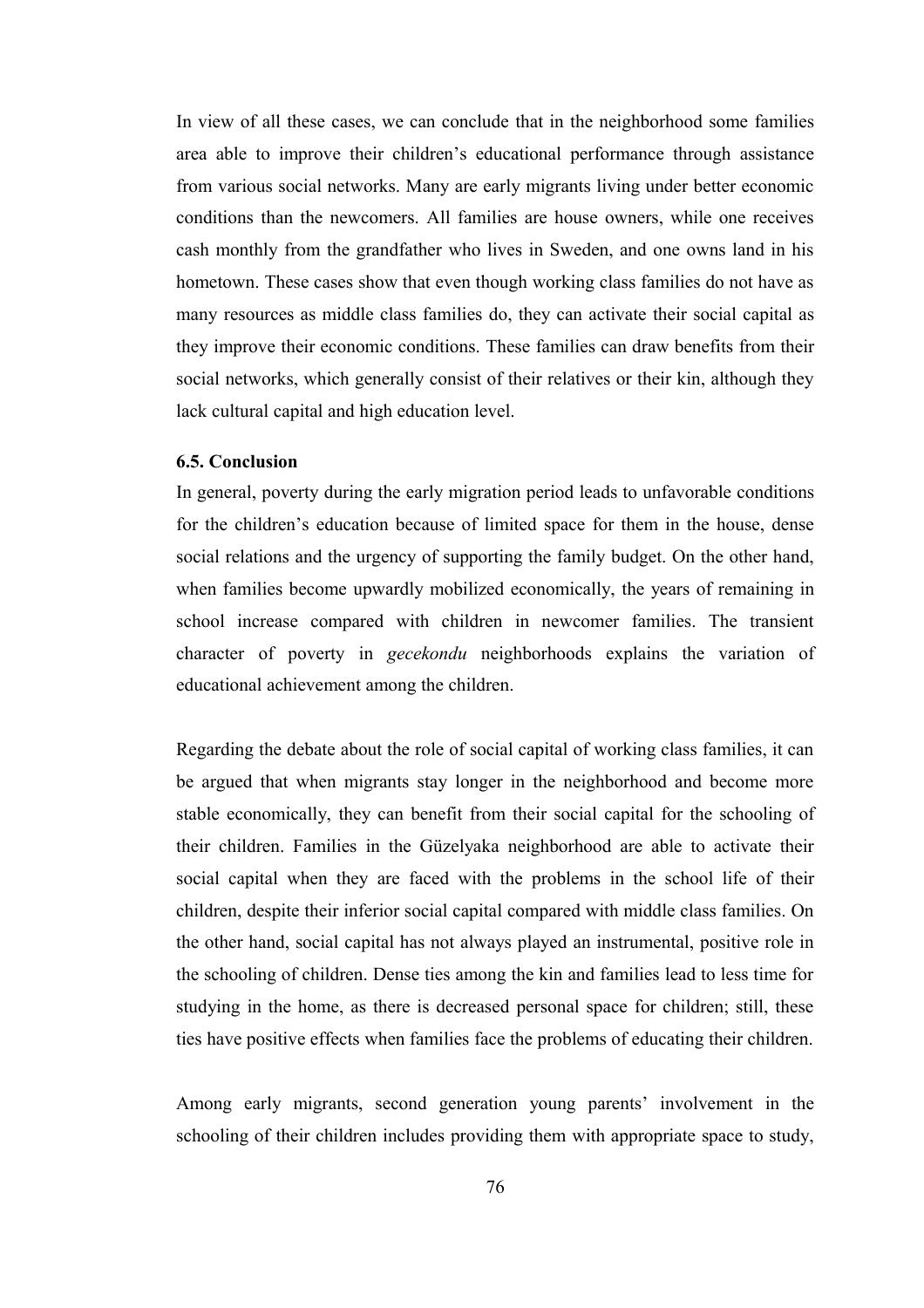distinction between studies and play time, and regular school visits. This can be explained with family development toward the more nuclear family life, as well as greater income and better education than newcomer families and their parents. They have a strong extended family and social network, but compared with their own parents, their approach to their children is more focused on individual development and emotional support.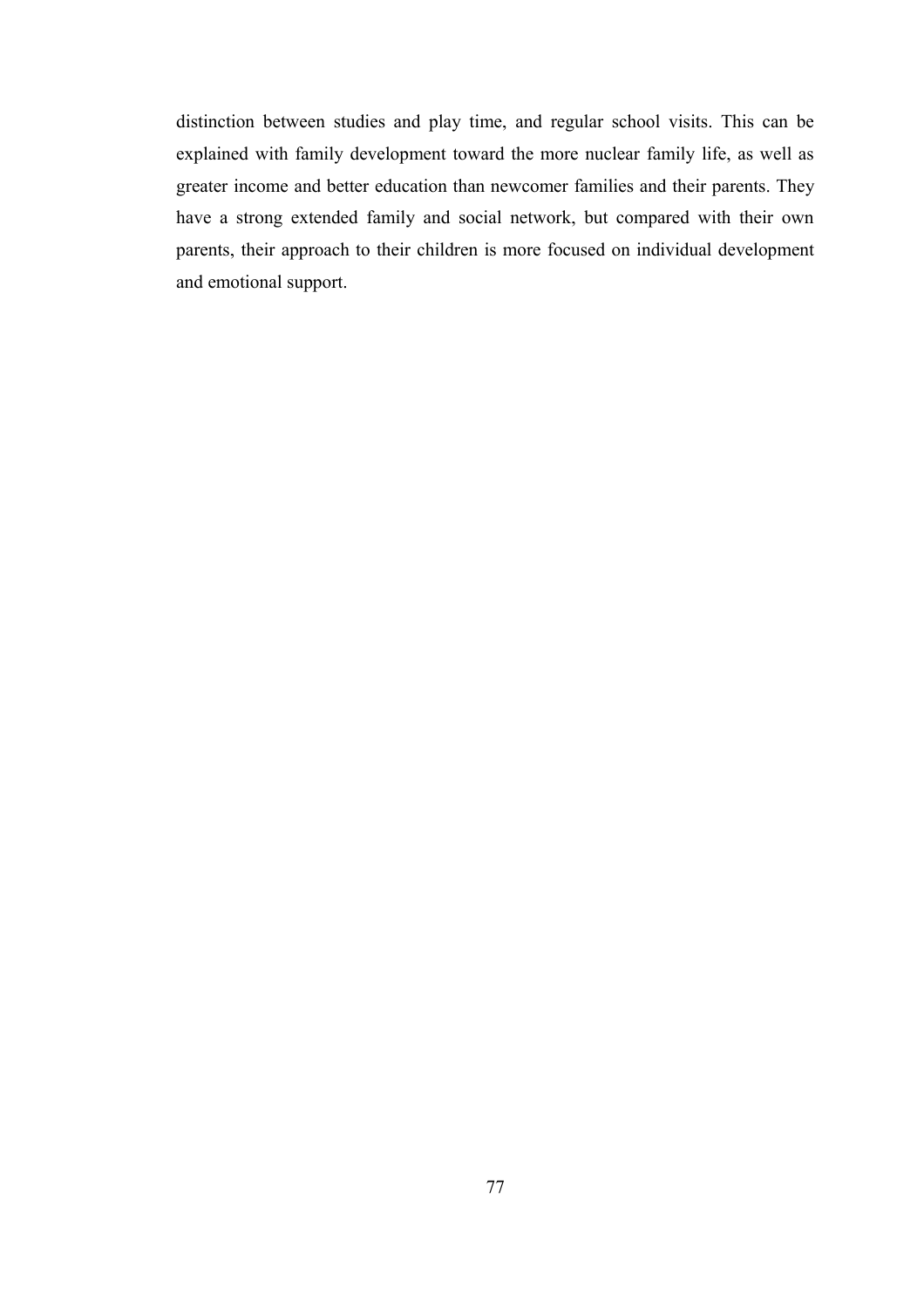# **CHAPTER VII CONCLUSION**

The aim of this master thesis has been to understand educational attainments of young people who live in the Güzelyaka neighborhood, one of the *gecekondu* settlements in Ankara. In this study I aimed to focus on three sub-research questions: (1) How the interactions within a disadvantaged neighborhood influence the educational attainments of its young people; (2) whether or not the educational attainment of young people differ due to the heterogeneity among working class families and their experiences in surviving against poverty in a *gecekondu* neighborhood; and (3) whether or not school made a difference for the educational attainment of the young people. In doing so, I conducted thirty two in-depth interviews with young people living in the Güzelyaka neighborhood.

The *gecekondu* neighborhood is a working class neighborhood that is rife with poverty and the residents are mostly deprived of basic services such as quality educational materials in the school and recreational areas. In addition to neighborhood disadvantage, working class families vary in terms of length of stay, experiences with poverty and family structure in the Güzelyaka neighborhood. The heterogeneity among the working class families is beneficial for the research problem in two ways. First, since almost all families have experienced poverty at least once and most of them are still struggling, I was able to find out how poverty experiences influence the educational performance of the young people. On the other hand, the socio-economic differences between early migrant families and newcomer families gave me some insights into how young people from different family backgrounds experience similar neighborhood disadvantages and how family background influences the educational attainments of the young people.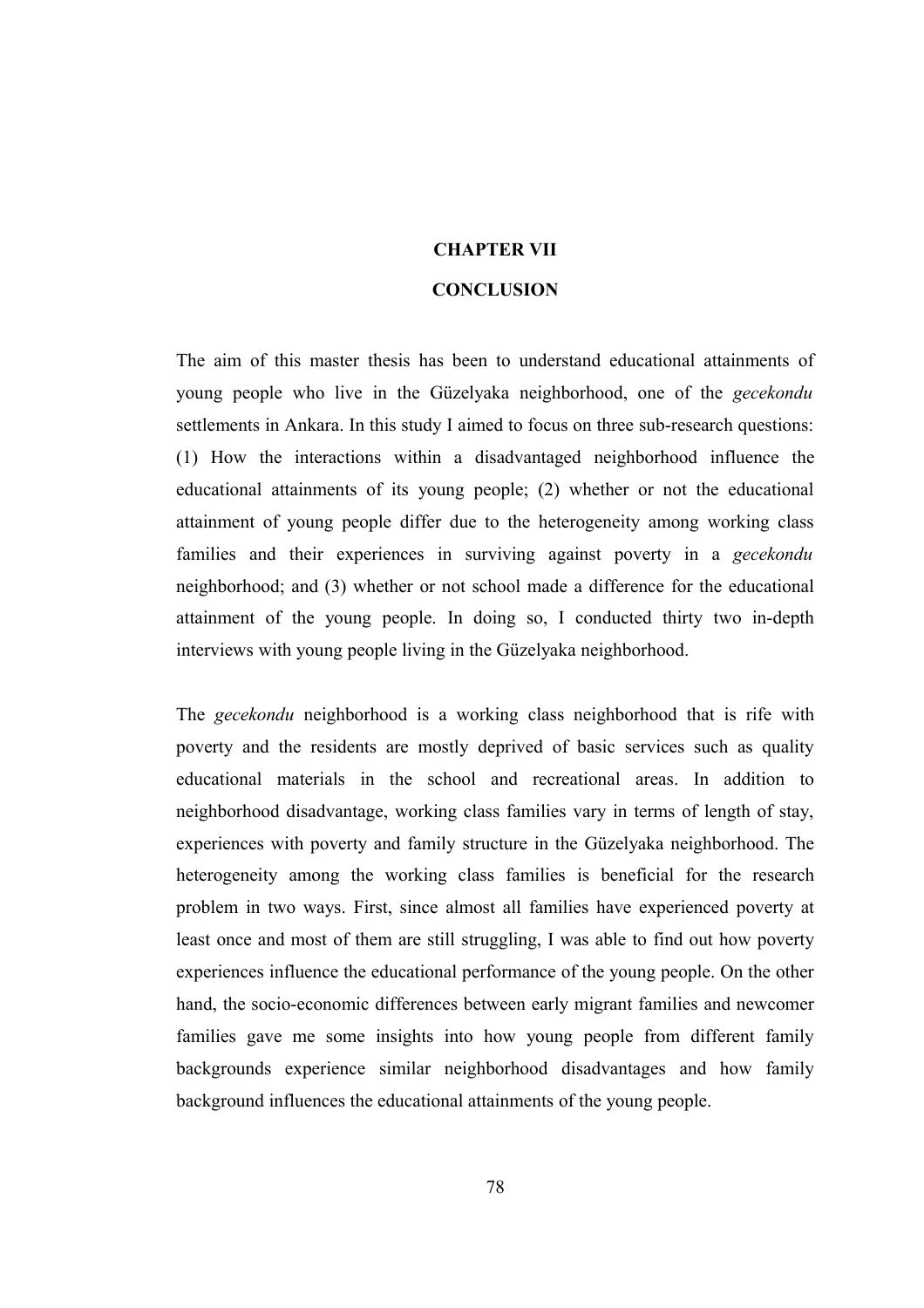To conclude, the educational attainment of young people in the same *gecekondu* neighborhoods do not vary much. The underlying reasons for this are that peer groups in the neighborhood are anti-school and there are no successful role models among the residents. Young people's educational attainments are also directly influenced by poverty. Even among the early migrants who have since improved their income and living standards, early experiences of poverty caused young people to drop out of school and join the labor market. On the other hand, these families benefit from their social network when they face crises in their children's schooling. Young parents from early migrant families are more involved in their children's schooling than their own parents were and take a greater interest in their children's school performance than newcomer families do. Lastly, school can not change the student's disadvantaged position; urban poverty and neighborhood deprivation have resulted in an inferior school climate in the Güzelyaka neighborhood. As the young interviewees have indicated, schools around the neighborhood do not offer a good education; they state that there is no competition in the classroom and that their expectations from the education are low.

In addition, there are three important contributions here to studies on the debates of the culture and education in *gecekondu* neighborhoods, family-neighborhood interactions and the role of social capital among the working class families in the field of the sociology of education.

#### **Culture and Education in the** *Gecekondu* **Neighborhood**

*Gecekondu* neighborhoods enjoy a unique culture characterized by strong community ties based on extended family networks and kinship-*hemşehri* (people with the geographic origin) solidarities, patriarchy, poverty and neighborhood disadvantage. This culture prioritizes family life and the traditional sexual division of labor. Education, on the other hand, is not considered nearly as important. First of all, even though youth are deprived of a high quality education, they still think of school as a meritocratic institution. Secondly, interaction with peer groups in the neighborhood reproduces traditional values such as patriarchy, which influences the school attendance of young girls, and economic reasons such as the pressure to become a breadwinner influence the decisions of young boys as regards schooling. Thirdly,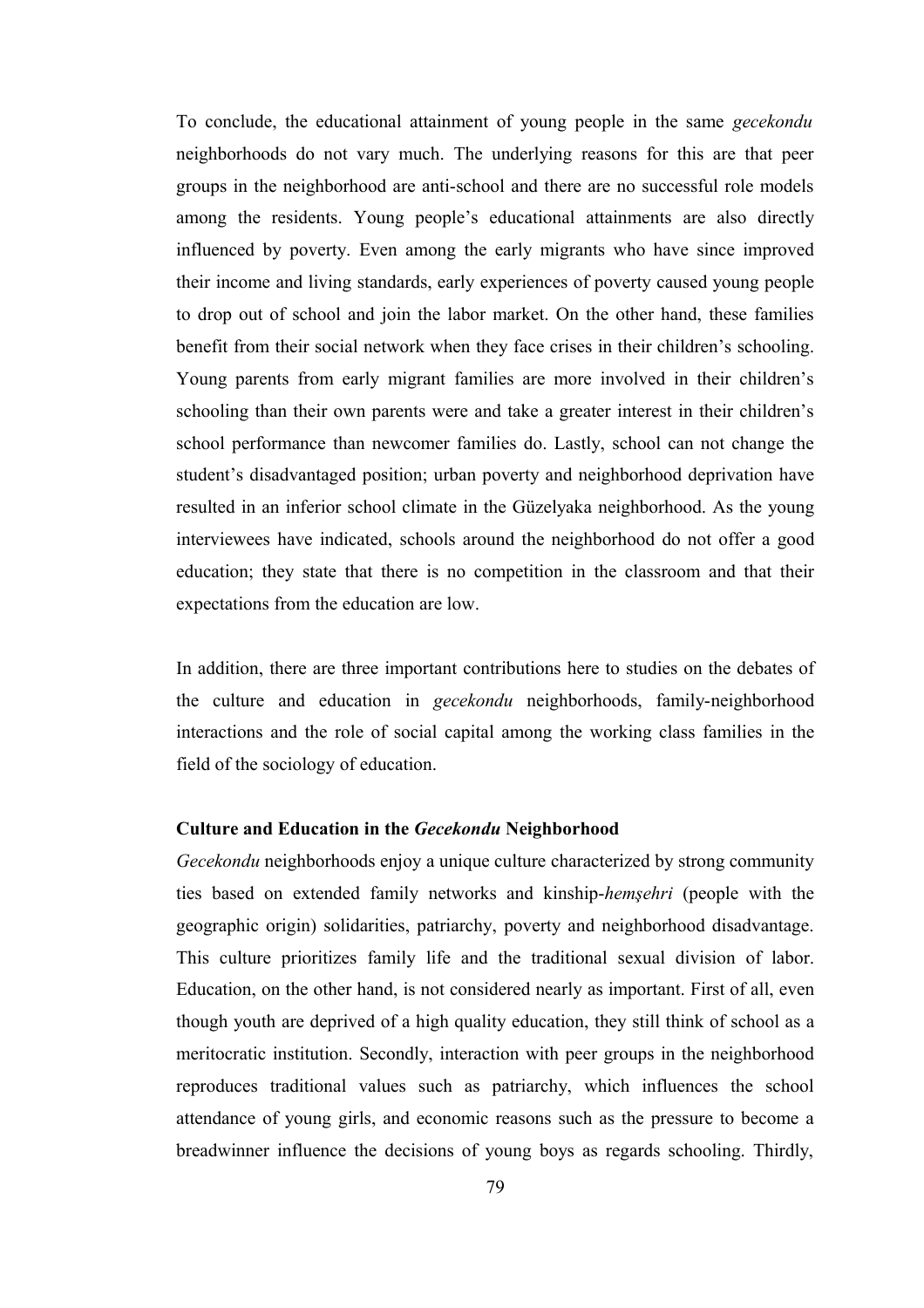concentrated poverty in the *gecekondu* neighborhood worsens the quality of education and lowers expectations of the students. Therefore, the role of education in breaking the cycle of poverty is not solely based upon competition among individuals as the human capital approach argues. Rather, larger social settings as in the case of this *gecekondu* neighborhood and its culture limit the capability of individuals and families in terms of better educational attainments.

However, the influence of factors related to the neighborhood as a place, namely *gecekondu,* culture and peer effect vary according to family background. Those newcomer families who are trying to survive against poverty are more susceptible to being influenced by the *gecekondu* neighborhoods' culture. On the other hand, when families stay longer in the urban areas, they are socially upwardly mobile and also opt more for the nuclear family life, their interaction with the peer effect and their involvement in school life changes.

### **Peer Pressure versus Family Development in the** *Gecekondu* **Neighborhood**

When families are upwardly mobile in terms of their finances and opting for nuclear family life, children have personal space in the house, feel they are emotionally supported by their fathers, and, their parents are more likely to be interested in the child's development. Under these conditions, families often conflict with peer pressure in the neighborhood. On the other hand, newcomer families, especially ethnic migrants battling poverty, feel a strong commitment towards and dependency on the community. Fathers are almost always absent during the time that their children are socializing outside of the home because of difficult working conditions such as irregular working hours and extra jobs. Under these conditions, children are more vulnerable to the negative peer effects in schooling; in some cases they even become involved in delinquent behavior in the neighborhood. In this case, peer pressure is greater since the family is not very involved in the children's lives. The interaction between the peer effect and family control influences the educational attainment of the children. Young parents from early migrant families who now have nuclear families with relatively better living standards are more likely to encourage their children to attend school, whereas, the ones who come from the families where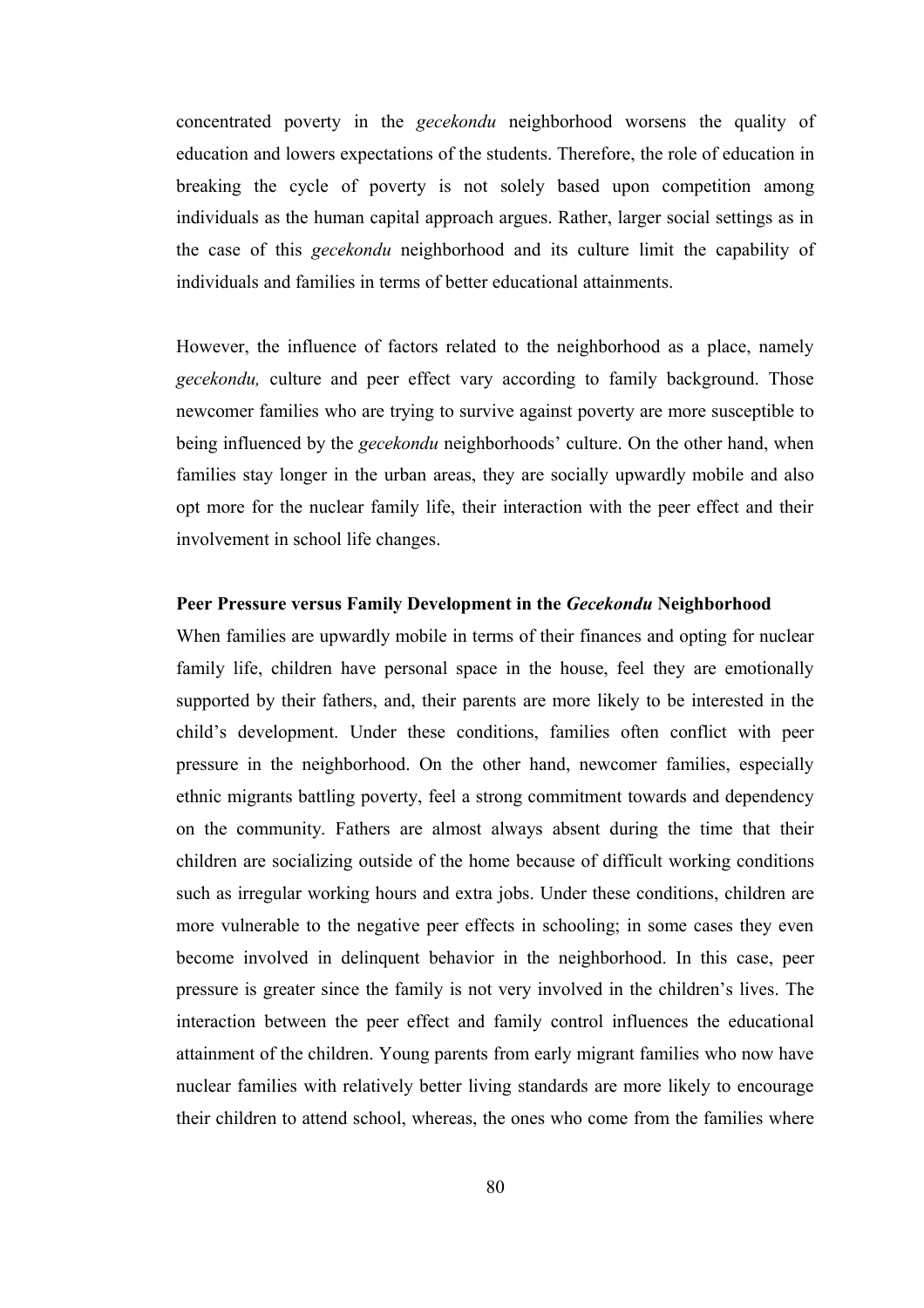there father's control is absent are more vulnerable to peer pressure. In the former type of family, the group's control overshadows the neighborhood disadvantage.

# **The Changing Role of Social Capital on Educational Attainment among Working Class Families**

The role of social capital in educational attainment among the working class has been investigated through two important theoretical traditions: Bourdieu's cultural reproduction theory and Coleman's functionalist theory. Working class families lack the competent social capital that middle class families have, and Bourdieu argued that working class people have no competent human capital or cultural capital. Cultural reproduction theories in general argue that schooling reproduces existing inequalities, and working class families can not challenge the middle class domination in education. Therefore, their school involvement is no conflicted relationship with the school and less organized. On the other hand, in the Güzelyaka neighborhood, family practices regarding the children's schooling vary according to the length of stay in the neighborhood and the household income. The attitudes of young parents coming from early migrant families towards education and their valuation is dramatically influenced by educational deprivation, hence their type of school involvement is quite different than their parents' was. In particular, the increasing level of education of the mothers influences the kind of family involvement in children's schooling. Young mothers from early migrants have differing expectations and consumption styles from their parents, too, and they are more open to popular culture and media influences. They seem to share the mainstream values about education and that it is a competitive, selective, exam-based system. In addition, long-inhabiting residents and economically better off families in the neighborhood are also able to benefit from social networks outside the neighborhood when there is a crisis in their children's schooling. However, the role of social capital is not similar to the instrumental role of social capital in education as Coleman defined it. In most cases, the strength of the extended family network positively influences the educational practices of young people. However, daily evening visits in the squatter houses disrupt the student's study environment. Therefore, the strength of the extended family network does not always reflect positively on school experiences.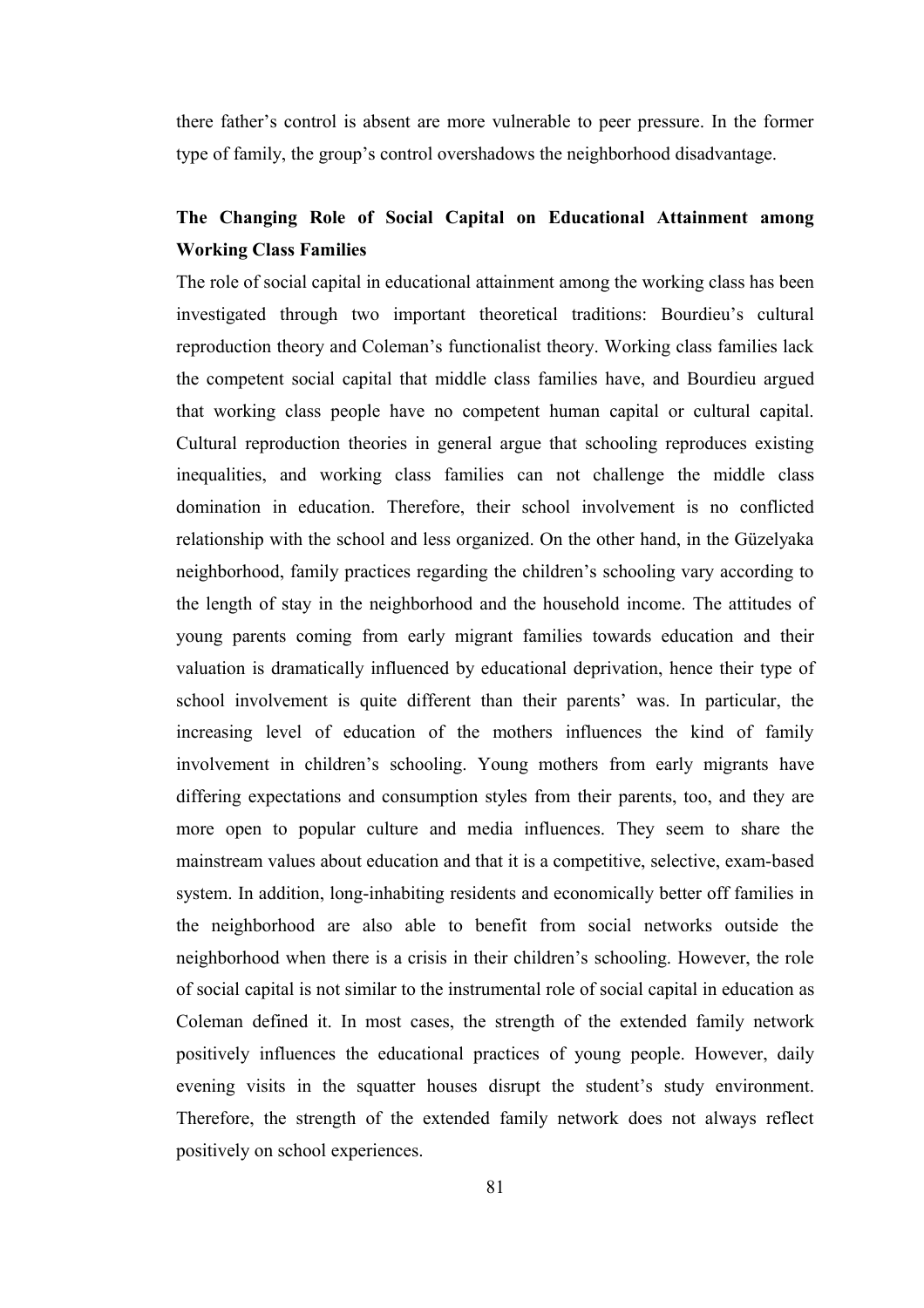Since this study is one of the first among those focusing on the educational attainments of young people in poor neighborhoods in Turkey, I believe there are large sets of possible research issues for future studies. The research findings should be tested in a larger sample survey in *gecekondu* neighborhoods. Quantitative studies especially will contribute more to the neighborhood level studies on educational attainment with neighborhood indicators such as respondent's SES, quality of social services and interaction level with urban areas. Those indices would be useful in analyzing bivariate and multivariate relationships between the educational attainment and neighborhood disadvantage index. On the other hand, qualitative studies, especially participant observation studies would also be conducive to focusing on the educational attainments of people who have moved out of disadvantaged neighborhoods, or that of a different segment of respondents who are ethnic migrants and come from, for instance, *Alewi* families.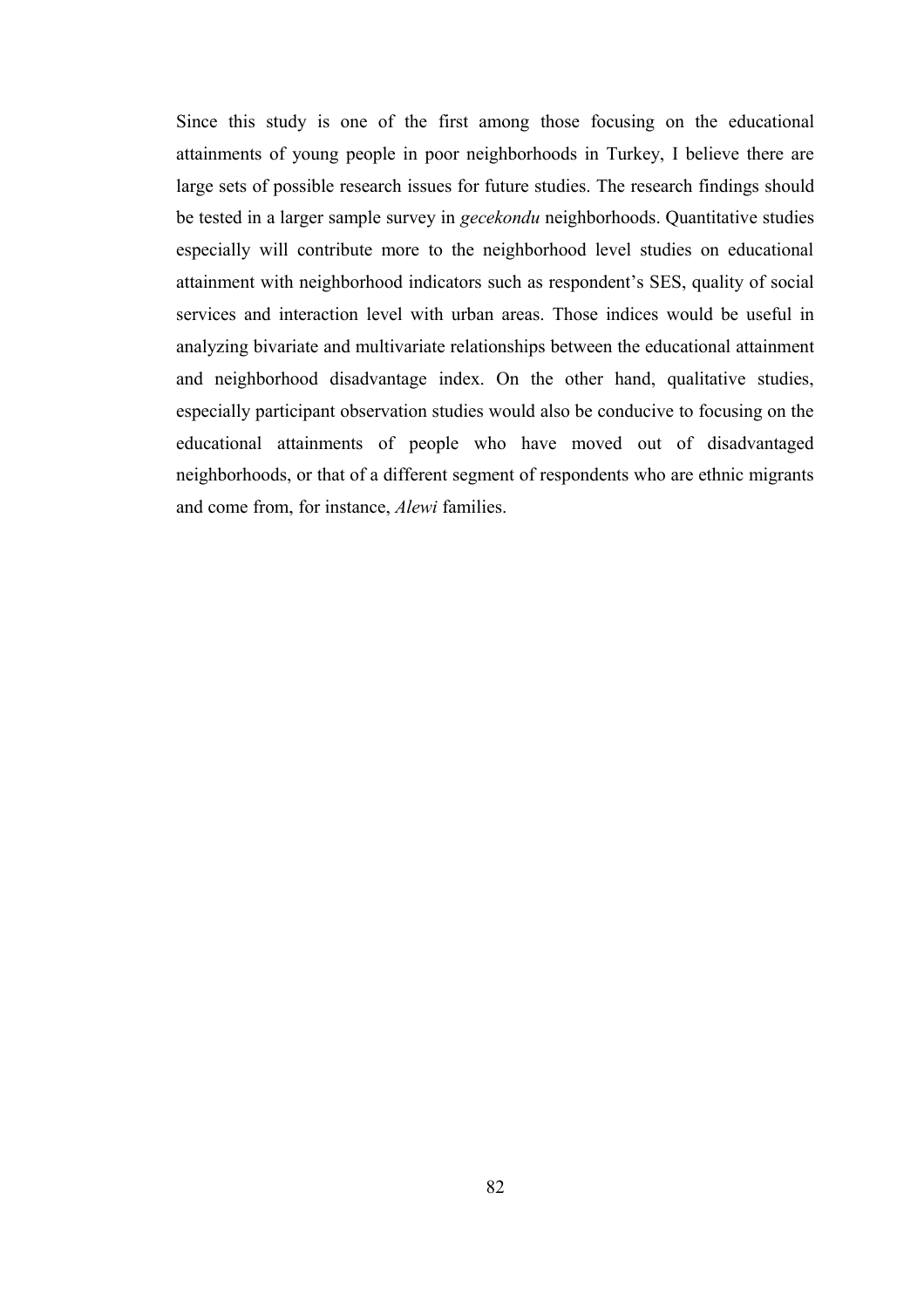### **REFERENCES**

Ainsworth, J. W. 2002. "Why does it Take a Village? The Mediation of Neighborhood Effects on Educational Achievement." Social Forces 81:117–152.

Alwin, D., and J. Scott. 1998. "Retrospective versus Prospective Measurement of Life Histories in Longitudinal Research." in *Methods of Life Course Research: Qualitative and Quantitative Approaches*, edited by Janet Z. Giele and Glen H. Elder. Thousand Oaks, CA: Sage.

Assaad, R., and M Dayıoğlu. 2002. "The Determinants of Child Poverty in Urban Turkey." in *9th Annual Conference of ERF*. Sharjah, United Arab Emirates.

Asthana, S., and A. Gibson. 1998. "School Performance, School Effectiveness and the 1997 White Paper." *Oxford Review of Education* 24:195-210.

Ayata, S. , and Ayata A. G. 2002. "The Benefit Dependent and the Regular Income Earning Poor: The Analysis of the Interview Data." Pp. 139-200 in *Turkey: Poverty and Copping After Crises,Volume 2: Background Papers*. Washington: World Bank.

Aydagül, B. 2006. "Beceriler, Yeterlilikler ve Meslek Eğitimi: Politika Analizi ve Önerileri ". İstanbul: Sabancı Üniversitesi Eğitim Reformu Girişimi (ERG).

Behar, C. 1999. "The General Panorama of Turkey's Population: 1923-2023." in *Turkey's Window of Opportunity: Demographic Transition and Its Implications*, edited by C. Behar. İstanbul: TUSIAD.

Berberoğlu, H.G 2005. "Student Achievement in the Turkish Education System." in *Turkey-Education Sector Study, Sustainable Pathways to an Effective, Equitable and Efficient Education System for Preschool to Secondary School Education*. Washington: World Bank In association with Education Reform Initiative/Istanbul Policy Center.

Beşpınar-Ekici, U. 2001. "The Lower Middle Class Neighborhood in the Metropolitan Context: The Case of Batıkent." Unpublished Master Thesis *in Department of Sociology*. Ankara: Middle East Technical University.

Bonal, X. 2004. "Is the World Bank Education Policy Adequate for Fighting Poverty? Some Evidence from Latin America." *International Journal of Educational Development* 24:649-666.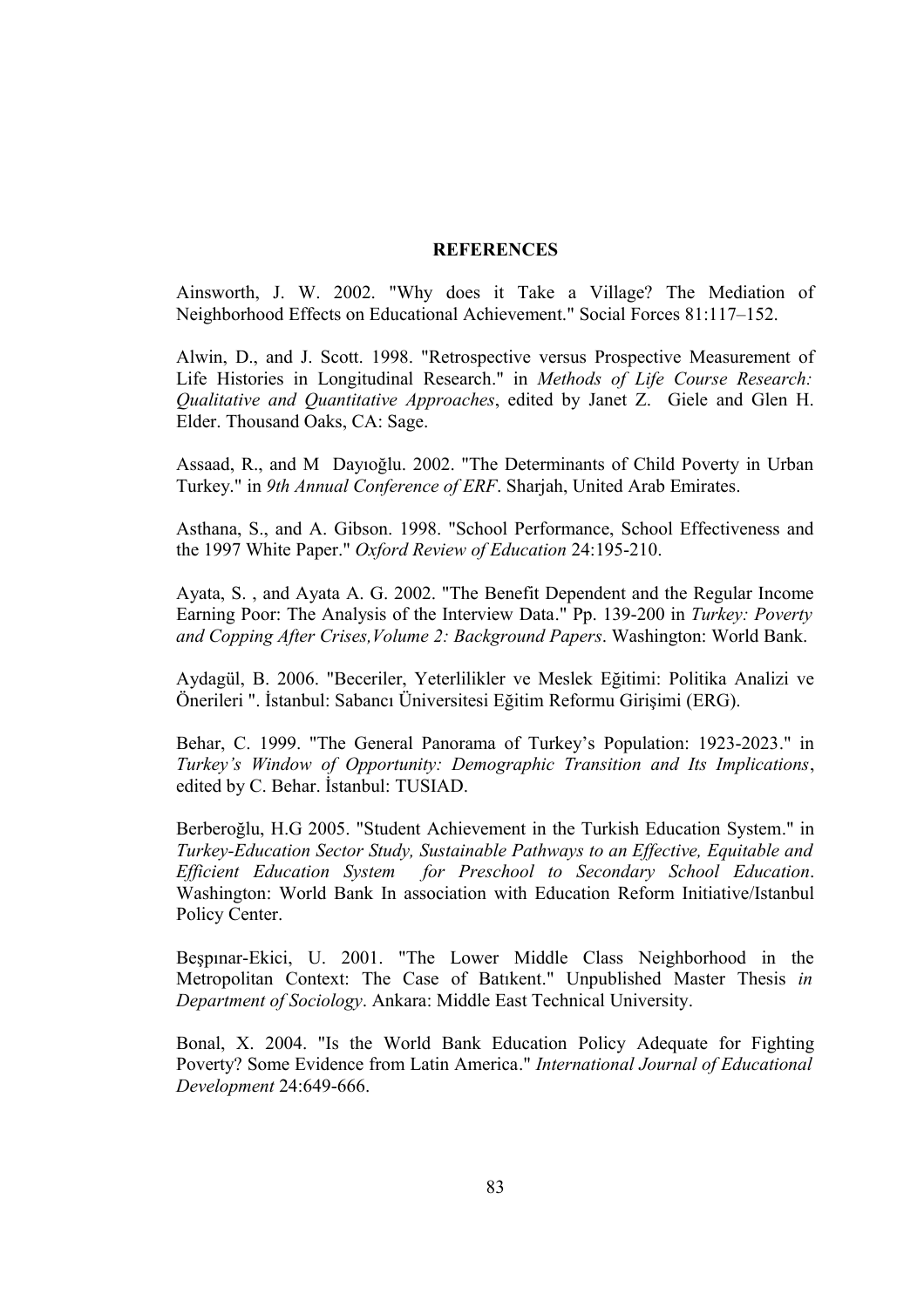Bonal, X. 2007. "On Global Absences: Reflections on the Failings in the Education and Poverty Relationship in Latin America." *International Journal of Educational Development* 27:86-100.

Boratav, H.B. 2005. "Negotiating Youth: Growing Up in Inner-city İstanbul." *Journal of Youth Studies* 8:203-220.

Brown, L., and D. Halsey. 2006. *Education, Globalization and Social Change*. Oxford: Oxford University Press.

Buchmann, C., and E. Hannum. 2001. "Education and Stratification in Developing Countries: A Review of Theories and Research." *Annual Review of Sociology* 27:77- 102.

Buğra, A., and Ç. Keyder. 2003. "New Poverty and The Changing Welfare Regime of Turkey." Ankara: UNDP.

Coben, D., and J.C Llorente. 2003. "Conceptualizing Education for All in Latin America." *Compare* 33:101-113.

Coleman, J. 1988. "Social Capital in the Creation of Human Capital." *American Journal of Sociology* 94:95-120.

Comim, F., and W. Kuklys. 2002. "Is Poverty About Poor Individuals? ." in *27th General Conference of the International Association for Research in Income and Wealth* Stockholm, Sweden.

Croll, P. 2004. "Families, Social Capital and Educational Outcomes." *British Journal of Educational Studies* 52:390-416.

Crowder, K, and S. J. South. 2003. "Neighborhood Distress and School Dropout: The Variable Significance of Community Context." *Social Science Research* 32:659-698.

Dika, S.L, and K. Singh. 2002. "Applications of Social Capital in Educational Literature: A Critical Synthesis." *Review of Educational Research* 72:31-60.

Duben, A. 2002. *Kent, Aile, Tarih*. İstanbul: İletişim Yayınları.

Dyer, C. 2008. "Management Challenges in Achieving Education for all: South Asian Perspectives." in *The Companion to Development Studies*, edited by V. Desai and R. Potter. London: Hooder Education.

Erder, S. 1997. *Kentsel Gerilim*. Ankara: UMAG (Uğur Mumcu Araştırmacı Gazetecilik Vakfı).

Erder, S. 2002. "Urban Migration and Reconstruction of the Kinship Networks. The Case of Istanbul." Pp. 117-136 in *Autonomy and Dependency in the Family*, edited by R. Liljeström and E. Özdalga. İstanbul: Swedish Research Institute in Istanbul.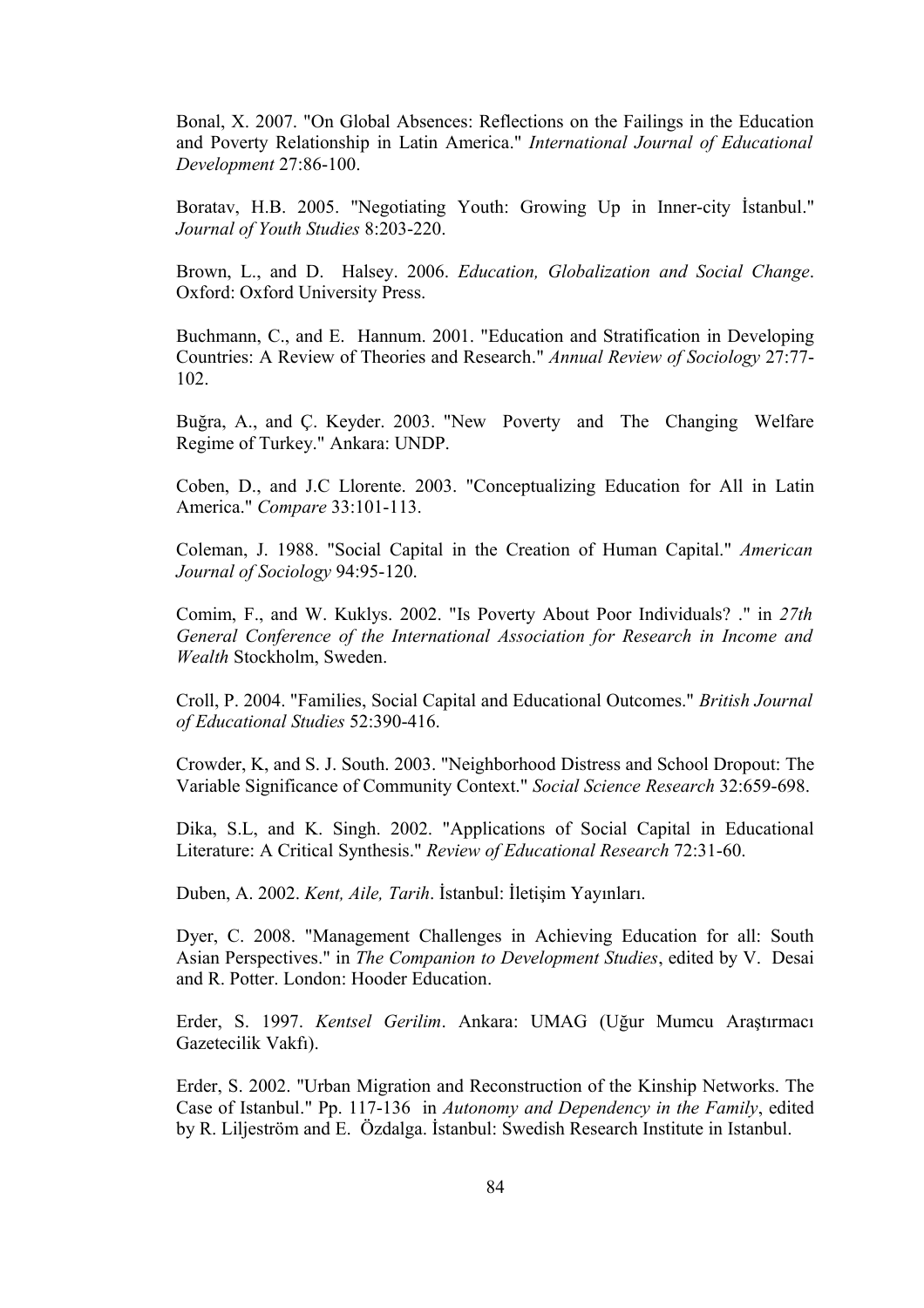Erman, T. 2001. "Rural Migrants and Patriarchy in Turkish Cities." *International Journal of Urban and Regional Research* 25:118-133.

Erman, T., S. Kalaycıoğlu, and H. Rittersberger Tılıç. 2003. "Money-Earning Activities and Empowerment Experiences of Rural Migrant Women in the City: The Case of Turkey." Women's Studies International Forum 25:395-410.

Frymier, J.R, and J.G. Ronald (Eds.). 2004. *Changing the School Learning Environment: Where Do We Stand After Decades of Reform*. Maryland: Scarecrow Education.

Gannon-Rowley, T., J.D. Morenoff, and R.J. Sampson. 2002. "Assessing Neighborhood Effects: Social Processes and New Directions in Research." *Annual Review of Sociology* 28:443-478.

Gephart, M.A. 1997. "Neighborhoods and Communities as Context for Development." Pp. 1-44 in *Neighborhood Poverty volume I: Context and Consequences for Children*, edited by J. Brooks-Gunn, G.J. Duncan, and J. L. Aber. New York: Sage.

Gök, F. 1998. "75 Yılda İnsan Yetiştirme, Eğitim ve Devlet." Pp. 1-9 in *75 Yılda Eğitim*, edited by F. Gök. İstanbul: Tarih Vakfı.

Hall, A., and J. Midgley. 2004. *Social Policy for Development*. Thousand Oaks, CA.: Sage.

Henderson, S. 2007. "Neighborhood." Pp. 123-155 in *Youth in Context: Frameworks, Settings and Encounters:Perspectives and Practice*, edited by R. Martin. London: Sage Publication in association with The Open University.

Herran, C.A., and B.V. Uythem. 2001. "Why Do Youngsters Drop out of School in Argentina and What Can be Done Against It?" in *Red de Diálogo Regional de Políticas de Educación*. Washington DC: Inter-American Development Bank, Regional Operational.

Heyneman, S.P. 1983. "Multilevel Methods for Analyzing School Effects in Developing Countries." *Comparative Education Review* 33:498-504.

Hickox, M. S. H. 1982. "The Marxist Sociology of Education: A Critique." *British Journal of Sociology* 33:563-578.

Horvat, E. M., and A. Lareau. 2001. "Moment of Social Inclusion and Exclusion: Race, Class and Cultural Capital in Family School Relationships." Pp. 259-269 in *School and Society: A Sociological Approach to Education*, edited by J.H. Ballantine and J.Z. Spade. Belmont:: Wadsworth/Thomson Learning.

Horvat, E. M., E. B. Weininger, and A. Lareau. 2006. "From Social Ties to Social Capital: Class Differences in the Relations between Schools and Parent Networks."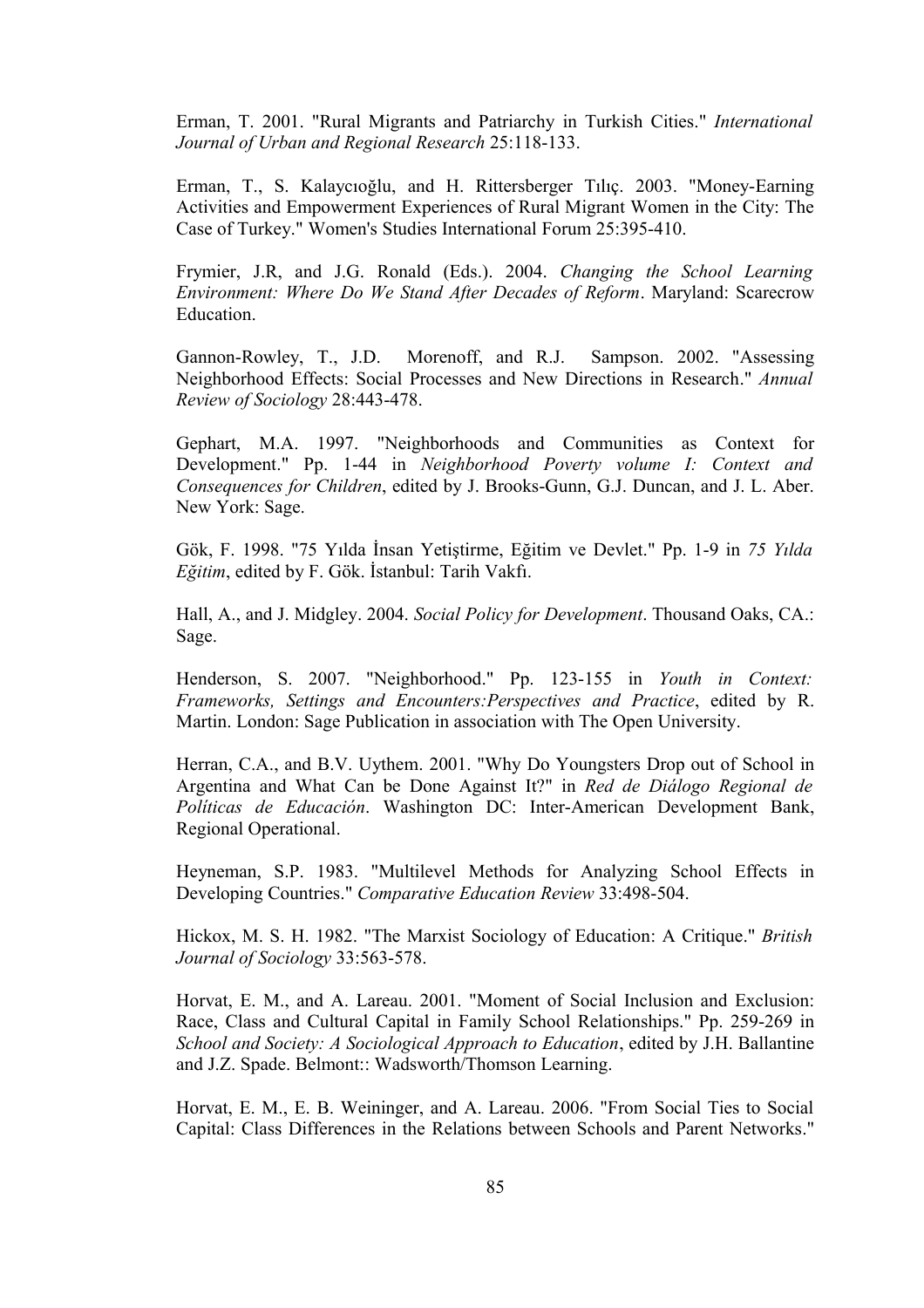Pp. 454-465 in *Education, Globalization and Social Change* edited by H. Lauder, P. Brown, J.A. Dillabough, and A. H. Halsey. Oxford: Oxford University Publication.

Hoşgör, Ş. 2004. "Status and Trends in Education." in *Turkey-Education Sector Study, Sustainable Pathways to an Effective, Equitable and Efficient Education System for Preschool to Secondary School Education*. Washington D.C: World Bank.

Hurn, C. 1985. *The Limits and Possibilities of Schooling*. Boston: Allyn & Bacon.

Jansen, J.D. 1995. "Effective Schools." *Comparative Education* 2:181-200.

Johnson, J.M. 2002. "In Depth Interviews." Pp. 103-121 in *Handbook of Interview Research: Context and Method*, edited by J. F. Gubrium and James A. H. London: Sage.

Kağıtçıbaşı, Ç. 2002. "Cross Cultural Perspectives on Family Change." Pp. 19-38 in *Autonomy and Dependency in the Family* edited by R. Liljeström and E. Özdalga. İstanbul: Swedish Research Institute.

Kalaycioglu, S. 2005. "Dynamics of Poverty in Turkey: From a Specific Focus on Welfare System and Social Inclusion in Turkey To Combat Rural/ Urban Poverty and fhe Significance of Social Networks and Reciprocal Survival Strategies." in *IRICS Conference*. University of Vienna.

Kaytaz, M. 2006. "Türkiye'de Okul Öncesi Eğitimin Fayda-Maliyet Analizi." İstanbul: Anne Çocuk Eğitim Vakfı (AÇEV).

Kazgan, G. (Ed.). 1999. *Kuşteğe Gençlik Araştırması*. İstanbul: İstanbul Bilgi Üniversitesi Yayınları.

Kıray, M. 1999. *Seçme Yazılar*. İstanbul: Bağlam Yayınları.

Levine, D.U., and R. F. Levine. 1996. *Society and Education*. Boston: Allyn & Bacon.

Liu, S. 2006. "School Effectiveness Research in China." in *The Department of Educational Research, Leadership, and Counseling* Graduate Faculty of the Louisiana State University and Agricultural and Mechanical College in partial fulfillment of the requirements for the degree of Doctor of Philosophy.

Lupton, R. 2006. "Schools in Disadvantaged Areas: Recognizing Context and Raising Quality." Pp. 654-672 in *Education, Globalization and Social Change* edited by H. Lauder, P. Brown, J.A. Dillabough, and A. H. Halsey. Oxford: Oxford University Publication.

Lynch, K., and C. O'Neill. 1994. "The Colonization of Social Class in Education." *British Journal of Sociology of Education* 15:307-324.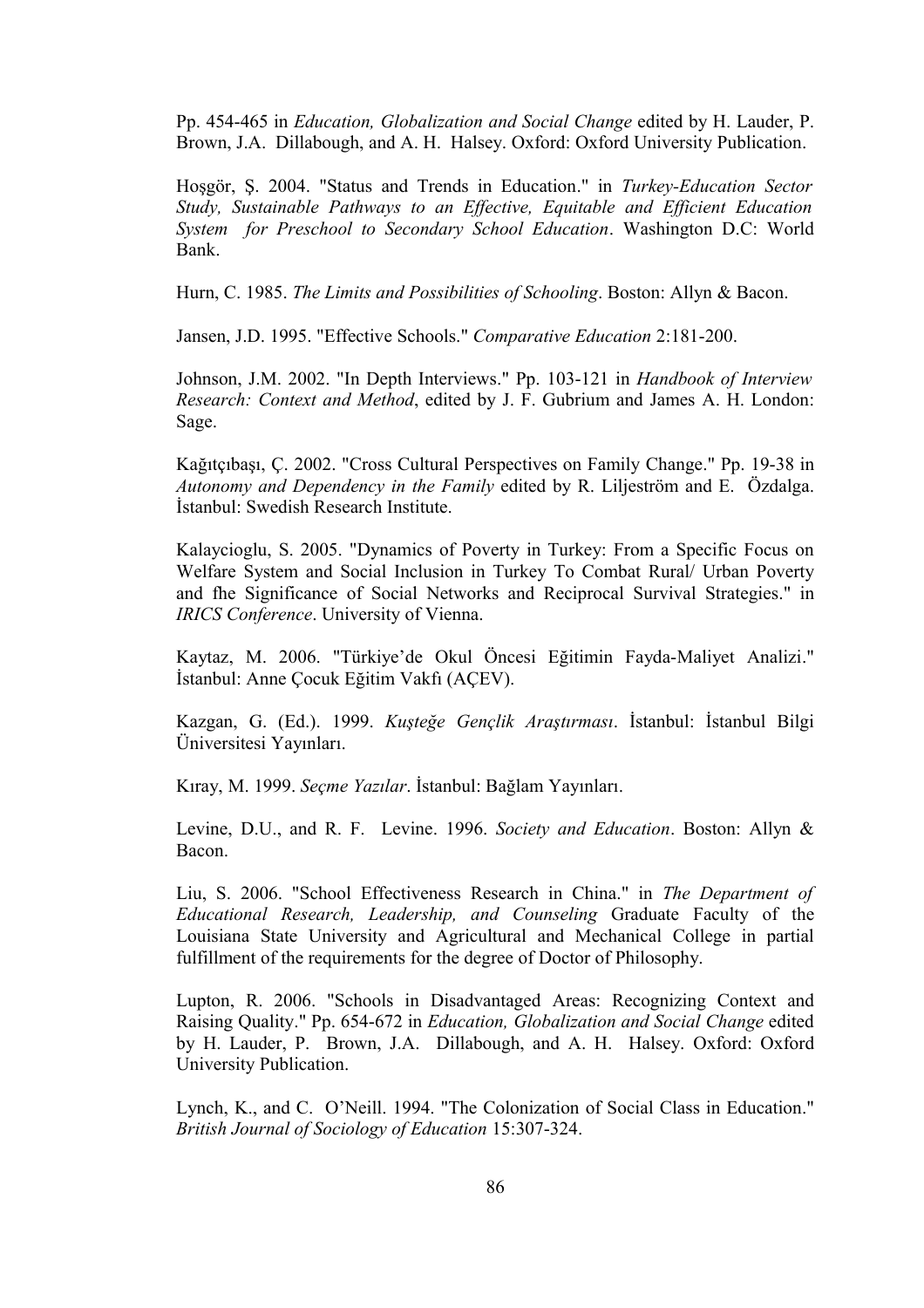Marsh, J., and R. McDonald. 2005. Disconnected Youth? Growing Up in Britain's Poor Neighborhoods. Basingstoke: Palgrave Macmillan.

Mcneal, R.B. 1999. "Parental Involvement as Social Capital: Differential Effectiveness on Science Achievement, Truancy, and Dropping Out." *Social Forces* 78:117-144.

Mete, C. 2004. "Education Finance and Equity in Turkey." in Turkey- Education Sector Study, Sustainable Pathways to an Effective, Equitable and Efficient Education System for Preschool to Secondary School Education. Washington D.C: World Bank.

Montgomery, M. R., and A. C. Ezeh. 2005. "Urban Health in Developing Countries: Insights from Demographic Theory and Practice." in *The Handbook of Urban Health*, edited by S. Galea and D. Vlahov. New York: Springer.

Nauck, B., and D.C. Klaus. 2005. "Families in Turkey " Pp. 364-389 in *Handbook of World Families*, edited by B. Adams and Trost. J. New Delhi: Sage.

Newman, M.L., and K. Small. 2001. "Urban Poverty: After the Truly Disadvantaged: The Rediscovery of the Family, the Neighborhood, and Culture."*, Annual Review of Sociology* 27:23-45.

OECD. 2008. "Education at a Glance 2008." Paris: OECD.

Oxall, Z. 1997. "Education and Poverty: A Gender Analysiss." in *BRIDGE Report* Bringhton: IDS.

Pınarcıoğlu, M., and O Işık. 2008. *Nöbetleşe Yoksulluk: Gecekondulaşma ve Kent Yoksulları: Sultanbeyli Örneği*. İstanbul: İletişim Yayınları.

Robeyns, I. 2006. "Three Models of Education: Rights, Capabilities and Human Capital." *Theory and Research in Education* 4:69-84.

Rumberger, R. 2004. "Why Students Drop out of School." in *In Dropouts in America: Confronting the Graduation Rate Crisis*, edited by Gary Orfied. Cambridge, MA: : Harvard Education Press.

Saravi, G. A. 2002. "Youth and Social Vulnerability: Becoming Adults in Contemporary Argentina." Presented to the *Faculty of the Graduate School of The University of Texas at Austin*: Partial Fulfillment of the Requirements for the Degree of Doctorate Dissertation.

Sen, A. 1997. "Human Capital and Human Capability." *World Development*  $25.1959 - 1961$ 

Sen, A. 1999. *Development as Freedom*. Oxford: Oxford University Press.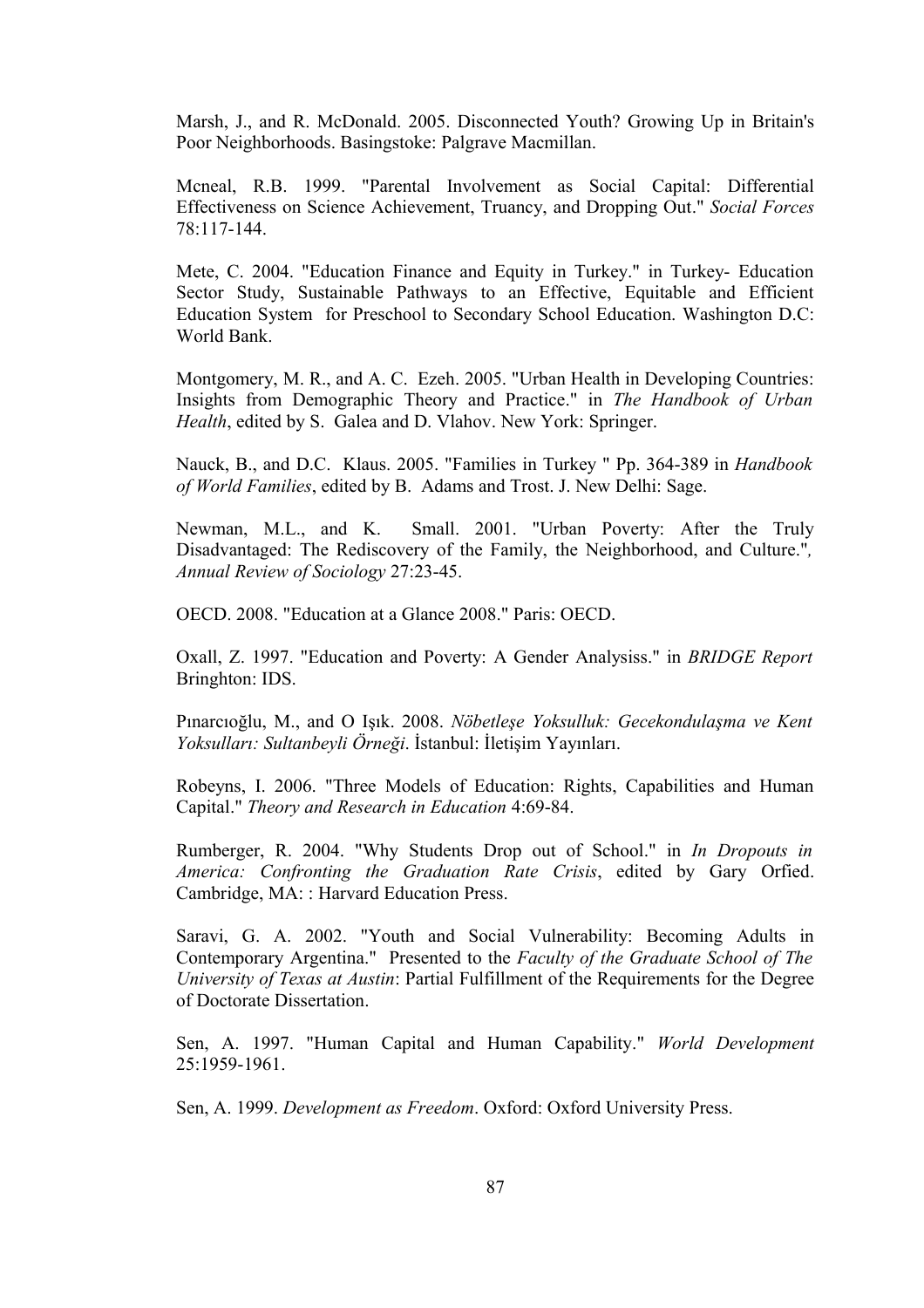Stromquist, N. P. 2001. "What Poverty Does to Girls' Education: the Intersection of Class, Gender and Policy in Latin America." *Compare* 31:39-56.

Tansel, A. 2002 "Determinants of Schooling Attainment for Boys and Girls in Turkey." *Economics of Education Review* 21:455-470.

Tilak, J. B. G. 2002 "Education and Poverty." *Journal of Human Development*  $3.191 - 207$ 

Tilak, J. B. G. 2007. "Post-Elementary Education, Poverty and Development in India." *International Journal of Educational Development* 27:435-445.

UNDP. 2008. "Turkey Human Development Report 2008: Youth in Turkey ". Ankara: UNDP.

UNESCO. 2008. "EFA - Global Monitoring Report 2008." Paris: UNESCO.

Unterhalter, E. 2003. "Education, Capabilities and Social Justice." in *Education for All Global Monitoring Report. Gender and Education for All: The Leap to Equality*. Paris: UNESCO.

Wenglinsky, H. 1997. "How Money Matters: The Effect of School District Spending on Academic Achievemen." in *Schools and Society : A Sociological Approach to Education*, edited by H. Ballantine and J.Z. Spade. Belmont: Wadsworth/Thomson Learning.

Whitty, G. 2001 "Education, Social Class and Social Exclusion." *Journal of Education Policy* 16:287-295.

Wilson, W.J. 1996. "The Truly Disadvantaged: Hidden Agenda " Pp. 191-215 in *Readings of Urban Theory*, edited by S. Fainstein and S. Campell. London: Blackwell Publication.

Wong, R.S.K. 1998 "Multidimensional Influences of Family Environment in Education: The Case of Socialist Czechoslovakia." *Sociology of Education* 71:1-22.

World Bank. 2008. "Investing in Turkey's Next Generation: The School-to-Work Transition and Turkey's Development." Washington: D.C: World Bank Human Development Sector Unit Turkey Country Unit Europe and Central Asia Region.

Yumul, A. 1999. "Penceremden Gördüklerim." Pp. 109-118 in *Kuşteğe Gençlik Araştırması*, edited by G. Kazgan. İstanbul: İstanbul Bilgi Üniversitesi Yayınları.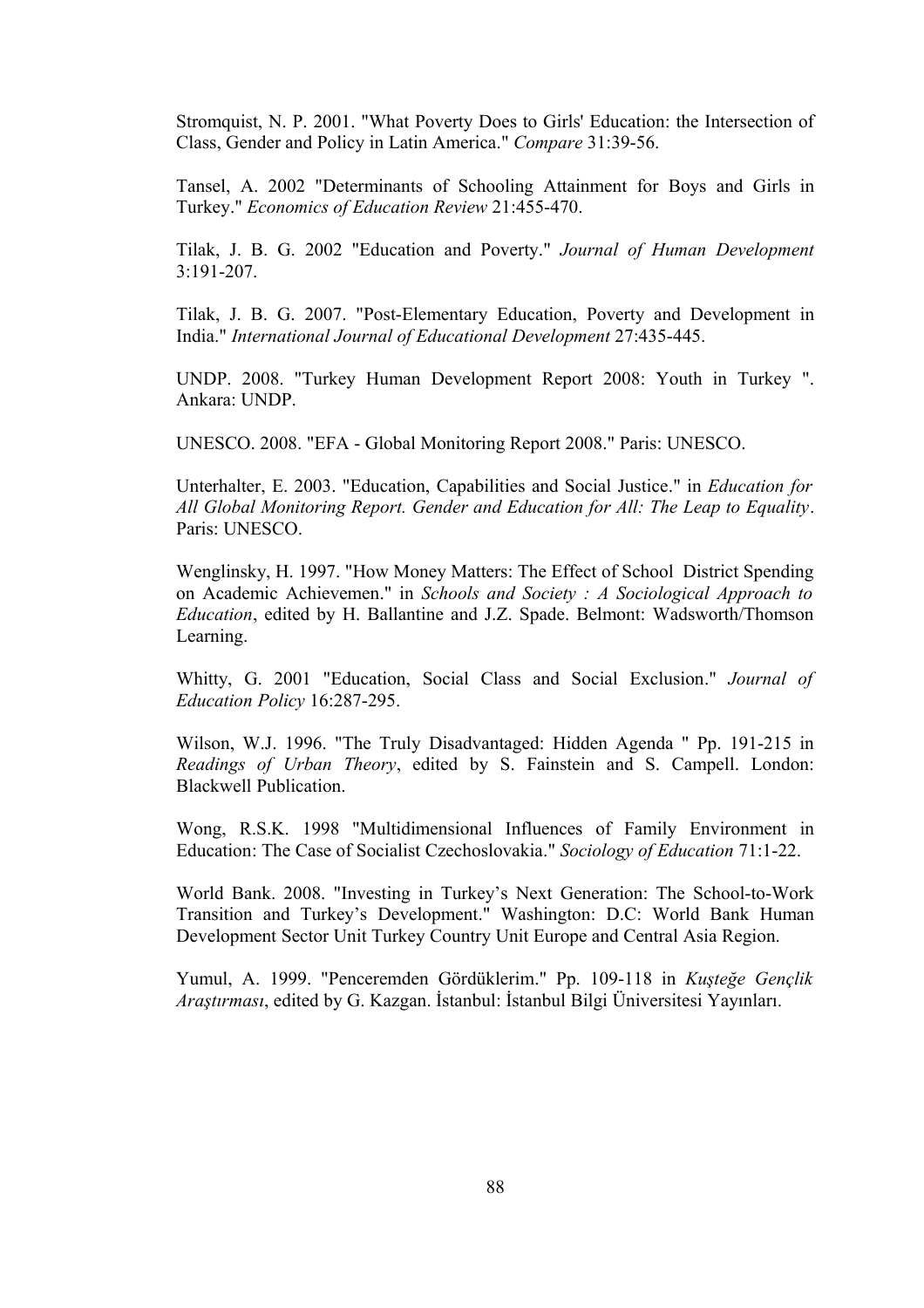### **Electronic Resources and Online Databases**

Haydi Kızlar Okula!*(C*ome on Girls! To School!), The Girls' Education Campaign 2001–2005. [Online] Available at [http://www.unicef.org/turkey/pr/ge6.html](http://www.worldbank.org/education/edstats) [Accessed at 25 October 2008].

Hendriks, S. 1998. [Online], "The Review Pedagogy of the Oppressed". Available at [http://fcis.oise.utoronto.ca/~daniel\\_sc/freire/sh.html](http://fcis.oise.utoronto.ca/~daniel_sc/freire/sh.html) [Accessed at 29 February 2008].

Hurriyet Daily Newspaper, 2008. [Online], Available at <http://www.hurriyet.com.tr/egitim/anasayfa/6896676.asp?gid=171> [Accessed at 29 February 2008].

Lannelli, C., and L. Paterson. 2005. [Online] Does Education Promote Social Mobility? Available at [www.ces.ed.ac.uk/PDF%20Files/Brief035.pdf,](http://www.ces.ed.ac.uk/PDF%20Files/Brief035.pdf) [Accessed at 29 February 2008].

Leeman, P,1999. [Online], The Review Pedagogy of the Oppressed.", Available at [http://fcis.oise.utoronto.ca/~daniel\\_schugurensky/freire/pl.html](http://fcis.oise.utoronto.ca/~daniel_schugurensky/freire/pl.html) [Accessed at 29 February 2008].

Milliyet Daily Newspaper, 2008, [Online], Available at [http://www.milliyet.com.tr,](http://www.milliyet.com.tr/) [Accessed at 23 March 2008].

OECD, The Program for International Student Assessment (PISA), 2003. [Online] Available at [http://www.pisa.oecd.org](http://www.pisa.oecd.org/) [Accessed at 29 February 2008].

OECD, The Program for International Student Assessment, (PISA), 2006. [Online] Available at [http://www.pisa.oecd.org](http://www.pisa.oecd.org/) [Accessed at 29 February 2008].

Republic of Turkey Ministry of National Education, (MONE) (2008). Education Statistics, Available at<http://sgb.meb.gov.tr/istatistik/>[Accessed at 25 October 2008].

Republic of Turkey Ministry of Labor and Social Security, Turkey, 2008. [Online], Available at [http://www.csgb.gov.tr/page.php?page=asgari\\_1](http://www.csgb.gov.tr/page.php?page=asgari_1) [Accessed at 29] February 2008].

Turkish Statistical Institute (TURKSTAT), 2008, Education and Culture Statistics in Turkey, [Online] Available at<http://www.turkstat.gov.tr/>, [Accessed at 23 October 2008].

UNESCO Statistics, 2008. [Online] Available at [http://www.uis.unesco.org,](http://www.uis.unesco.org/) [Accessed at 25 October 2008].

World Bank. Education Statistics (EdStat) 2008, [Online] Available at [www.worldbank.org/education/edstats](http://www.worldbank.org/education/edstats) [Accessed at 25 October 2008].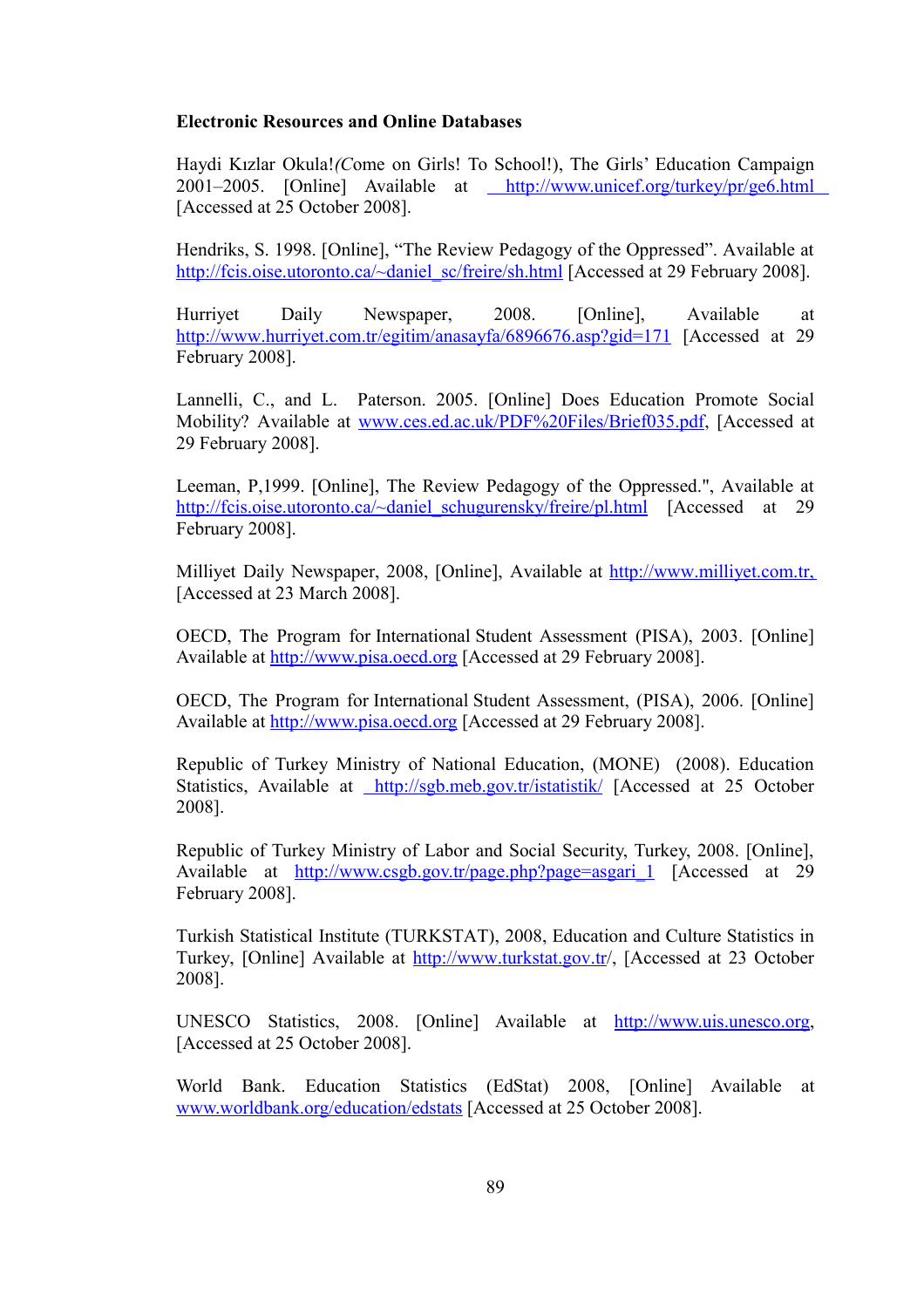# **APPENDICES**

# **Appendix I**

# **Interview Questions**

### **1.1 Interview Questions**

# **1. Demographic Questions**

### **1.1: Basic socio-demographic questions**

- $\triangleright$  Age?
- $\triangleright$  Occupation?
- $\triangleright$  What is the average amount of money that you earn monthly?
- $\triangleright$  What do the people in your household do?
- $\triangleright$  What are their occupations?
- $\triangleright$  Are you married?
- $\triangleright$  If yes, Do you have children? Does your partner work?

### **1.2: Questions on migrational background**

- $\triangleright$  Where are you from?
- $\triangleright$  Where do you live currently?
- How many years have you stayed in your current residence?
- $\triangleright$  How many years have you been living in Ankara?

### **2. Questions on Education**

## **2.1: School years: Educational socialization:**

- How was your attitude towards to the classes?
- Did you like the school?
- How were your relationships with your teachers?
- Was there anything that you felt you were missing during your school years?
- If yes, what was it?
- Did your ever work during your childhood? (Selling Simit, cleaning shoes, apprenticeship, etc.?)
- Have you ever get disciplinary punishments?
- Have you ever failed a class?
- Did you get pocket money regularly during your school years?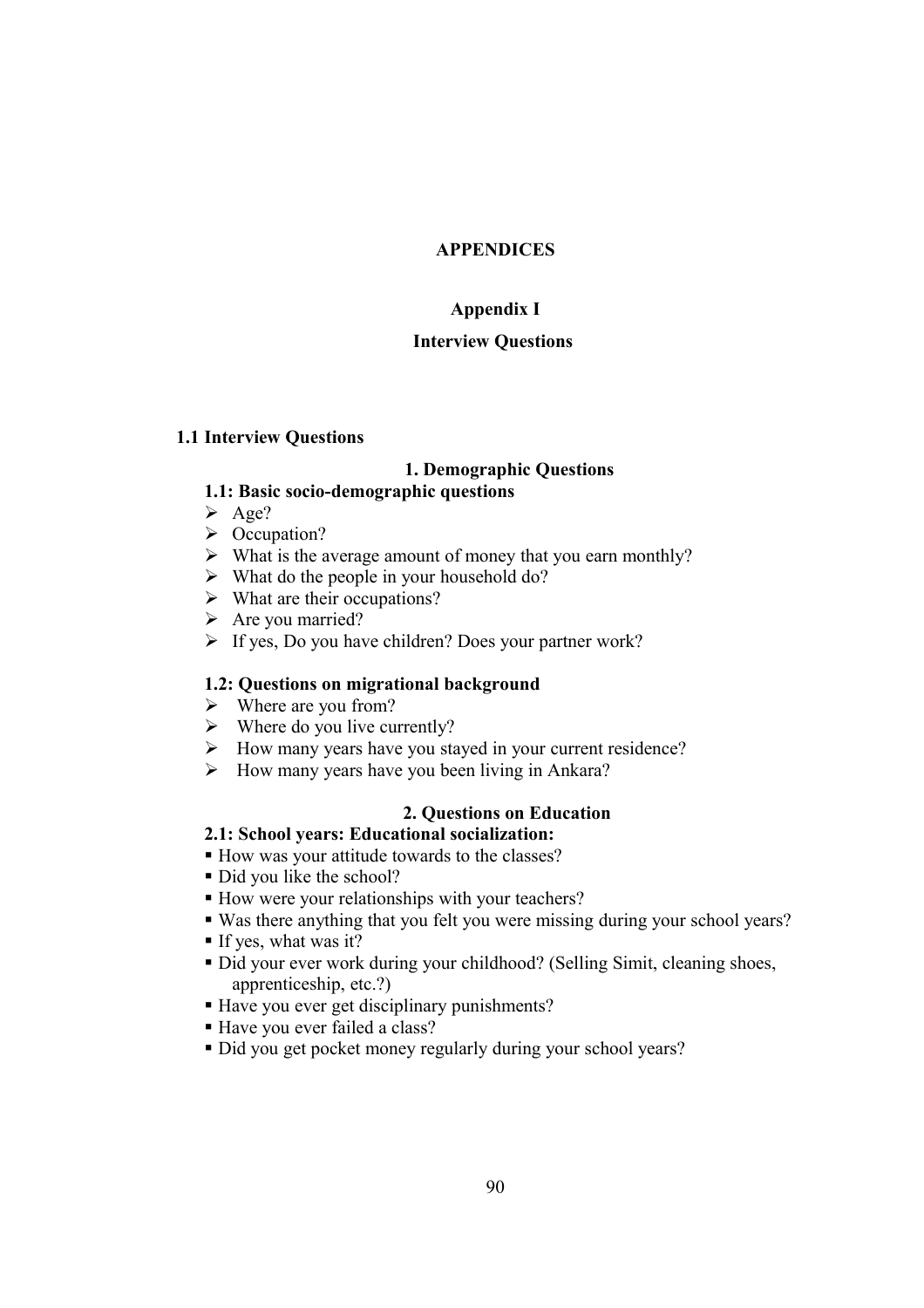# **2.2: Questions on dropping out of or leaving school**

- What is the most important reason you left school?
- Do you think the school had a role in your leaving the school?
- Do you think your family has a role in your leaving the school?
- Was there any influence from your friends on your decision to leave the school?
- How do you feel now about having left school?

### **2.3: How do people value to education?**

- What comes to your mind when you think about education? Could you please tell me the first three words?
- What comes to your mind when you think about education? Could you please tell me the first three words?
- What are the differences between educated and uneducated people? Can you give examples from your daily life?
- Has being educated become more important or not compared to how it was in the past? Why? Can you give examples from your daily life?
- How do you evaluate the educational system?
- What do you think about the quality of education that you received?
- How satisfied are you with the local government?
- How do they contribute to education?
- How satisfied are you with the government?
- What do you think about the educational policies of the government?

### **2.4: Future plans and the influence of education**

- What do you think about your future?
- What do you plan to do in ten years?
- Do you have a fear of being unemployed?
- Do you feel successful when you look at the past? Why?
- What is the most important thing that you feel has been missing from your life?
- What is your expectation from the future?
- Imagine that you get a big amount of money; how would you spend it?

### **3. Questions on Family**

# **3.1: Household subsistence and survival strategies against poverty**

- How is your household finance?
- Do you have any difficulty in making ends meet?
- What do you do in order to get rid of this situation?
- Do you get any social aid? Do you work in extra jobs?
- Do you have any debts that you are required pay regularly? (Credit cards, credits....)
- Do you play the lottery? (iddia, sayısal loto..)?
- Does anyone in your household have chronic heath problems?
- Does anyone in your household have to take medicine regularly?

### **3.2: Influence of family on education**

- What is your parents' level of education?
- (sub questions: Did your parents education influence your education? If yes, how? What are your parents' attitudes towards education?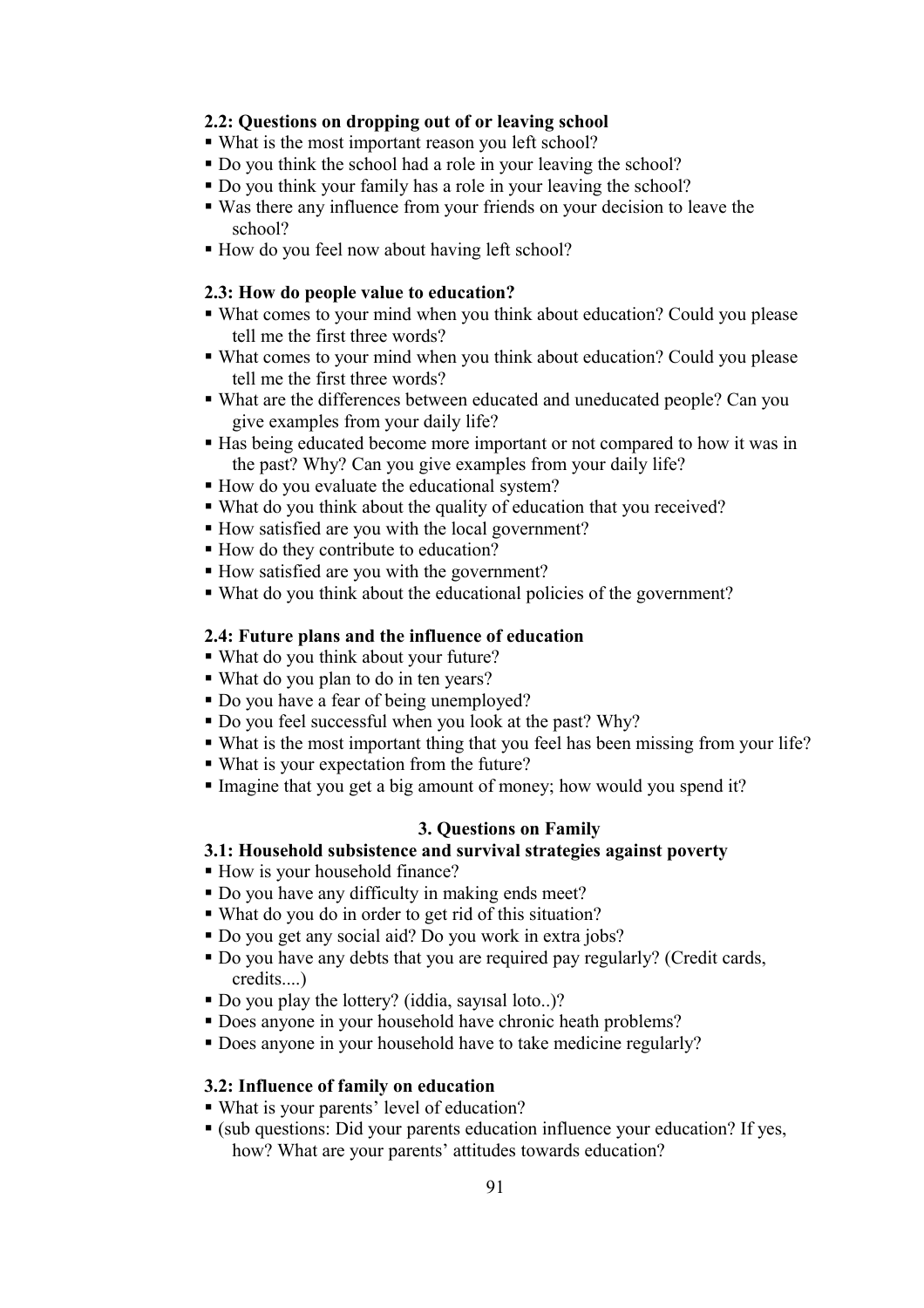- Did your parents support you enough for your education?
- How were your parents' relationships with the school management and your teachers?
- Did your parents help you with your lessons during your school years?
- Did your parents read the newspaper regularly during your childhood years?
- Did you have a separate room for yourself when you were a child?
- What was your parents' reaction when you left the school?

# **3.3: Questions on social mobility**

- When you compare your situation with your parents' do you see yourself in a better or worse situation?
- What will be your children's situation? Better? or Worse than you? Why?

# **4. Questions on Neighborhood**

# **4.1: Squatter neighborhood and education**

- How is life in the Güzelyaka neighborhood?
- What do you think about the schools around this neighborhood?
- What do you know about them?
- How is education perceived in Güzelyaka? Could you please give examples? (Second question: Do you think the neighborhood influences school performance?)
- Are there successful young people in the school in your neighborhood?
- What do you think about them?

# **4.2: Social relationships in the squatter neighborhood**

- What can you say about your relationships with your neighbors?
- What can you say about your relationships with your friends?
- What can you say about your relationships with your relatives?
- What can you say about your relationships with your fellow townsman?
- Is there a place that you regularly visit such as club, cafe shop, billiard place, etc?

# **4.3: How is the relationship with city, urban life? The distance/closeness to modern and traditional spheres of life**

- What do you think about the Internet?
- Do you use it regularly?
- What do you think about living in the city?
- How would you feel about this?
- If Is there any newspaper that you read regularly?
- Is there any social activity that you attend regularly? (civil society association, trade union, etc.)
- Where do you go for shopping? (Local bazaar, Ulus, Kızılay, Big shopping malls) Have you ever been to the big shopping malls like Ankamall or Armada?
- Which television shows do you watch regularly?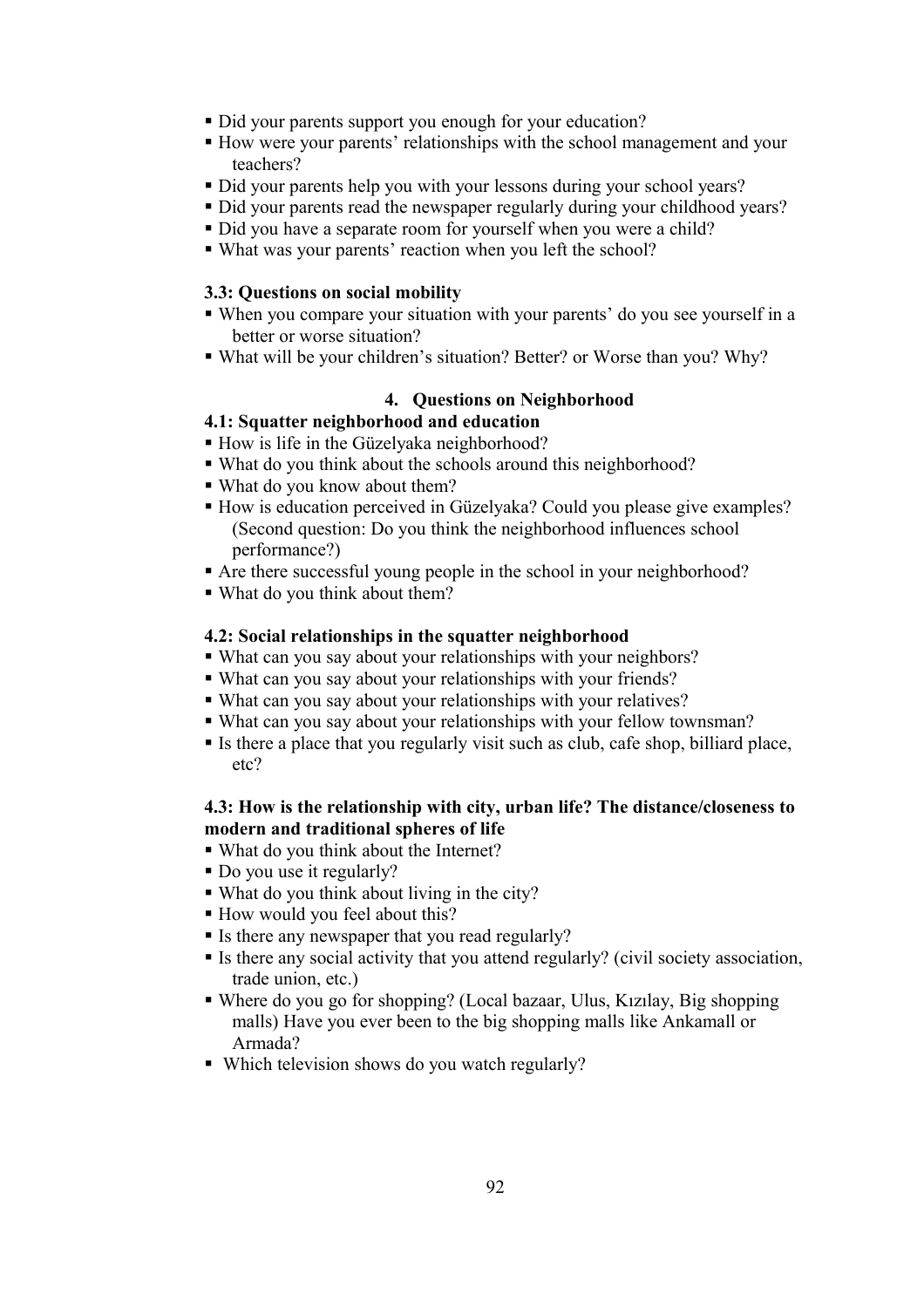# **1.2 Mülakat Soruları (Turkish Version)**

# **1.Demografik Bilgiler**

# **1.1. Temel demografik sorular?**

- Yaşınız?
- Mesleğiniz?
- Aylık ortalama ne kadar kazanıyorsunuz?
- Hanehalkı neler yapıyor, ne iş ile uğraşıyorlar?
- Evli misiniz? Çocuğunuz var mı? Eşiniz çalışıyor mu?

### **1.2. Göç ile ilgili sorular?**

- Nerelisiniz?
- Nerede oturuyorsunuz?
- Kaç yıldır burada kalıyorsunuz?
- Kaç yıldır Ankara'da yaşıyorsunuz?

### **2. Eğitim ilgili sorular?**

# **2.1: Okul yılları**

- Derslerle aranız nasıldı?
- Okulu seviyor muydunuz?
- Hocalarla aranız nasıldı?
- Okulda yıllarında eksikliğini hissettiğiniz bir şey oldu mu? Oldu ise en çok neyin eksikliğini hissettiniz?
- Çocukluk yıllarında hiç çalıştınız mı? Simit satmak, ayakkabı boyamak, çıraklık yapmak gibi?
- Hiç disiplin cezası aldınız mı? Sınıfta kaldınız mı hiç?
- Okula giderken düzenli harçlık alıyor muydunuz?

## **2.2. Okulu bırakma ya da okuldan ayrılma üstüne**

- Okulu bırakmanızın ya da ayrılmanızın en önemli sebebi nedir?
- Okulu bırakmanızda ya da ayrılmanızda okulun rolü var mı?
- Okulu bırakmanızda ailenizin rolü var mı?
- Arkadaş çevrenizin okulu bırakmanızda etkisi oldu mu?
- Okulu bıraktığınız için şu an ne hissediyorsunuz?

### **2.3:Eğitime nasıl bir değer veriliyor?**

- Eğitim deyince aklınıza neler geliyor? Üç kelime ile ifade edebilir misiniz?
- Üniversite deyince aklınıza neler geliyor? Üç kelime ile ifade edebilir misiniz?
- Eğitimli insan ile eğitimi daha düşük olan insanlar arasındaki farklılıklar nelerdi? Günlük hayattan örnekler verebilir misiniz?
- Eğitimli olmak eskisine göre daha mı önemli oldu yoksa daha mı önemsiz? Neden? Günlük hayattan örnekler verebilir misiniz?
- Eğitim sistemimizi nasıl değerlendiriyorsunuz?
- Aldığınız eğitimin kalitesi hakkında ne düşünüyorsunuz?
- Yerel yönetimlerden ne kadar memnunsunuz?
- Eğitim hakkında ne gibi katkıları oluyor?
- Hükümetten ne kadar memnunsunuz? Hükümetin eğitim politikalarını nasıl değerlendiriyorsunuz?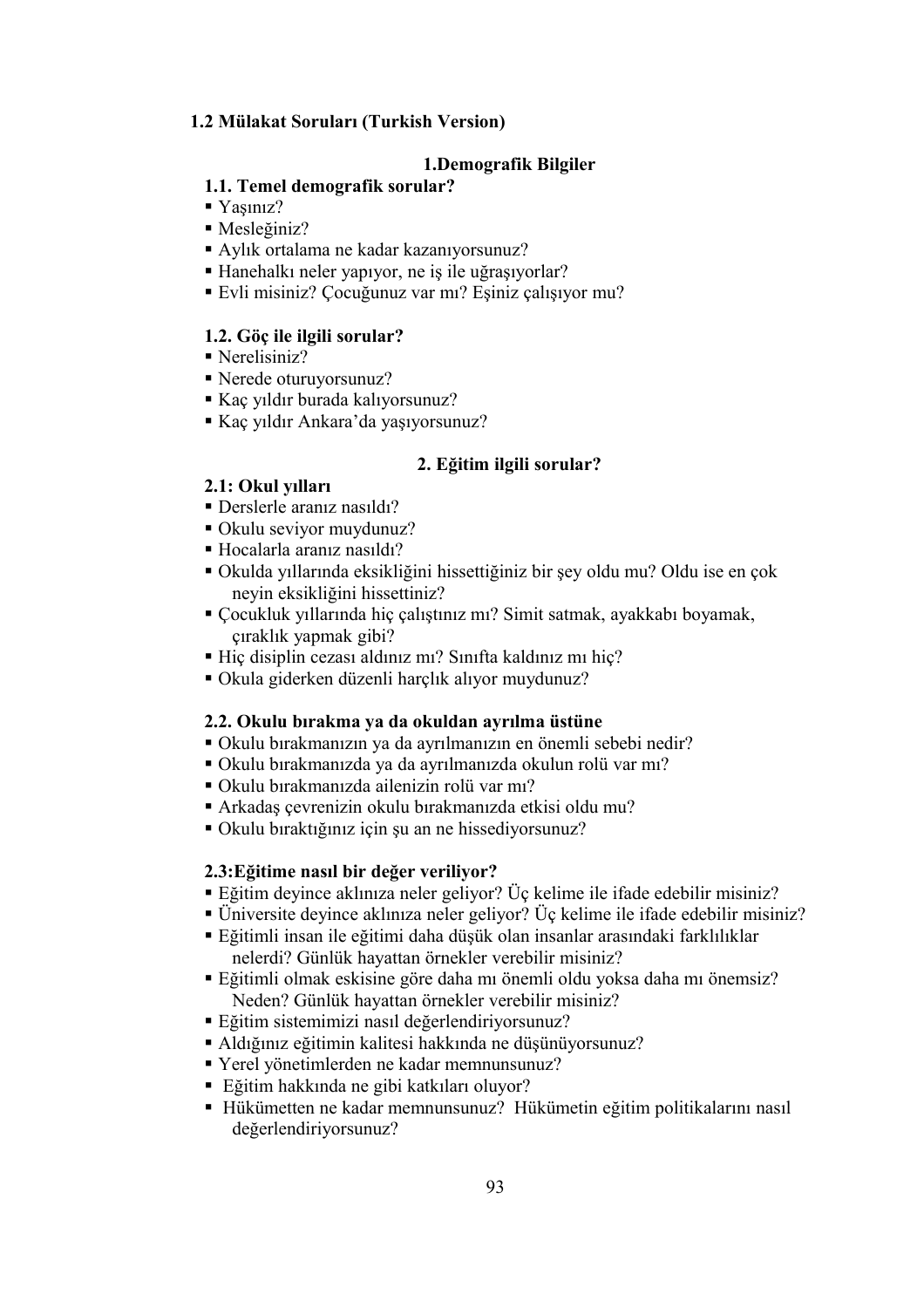## **2.4: Gelecek planları ve eğitimin etkisi**

- Gelecekten hakkında ne düşünüyorsunuz?
- Önümüzdeki on yıl içinde ne yapmayı planlıyorsunuz?
- İşsizliğe düşme korkusu yaşıyor musunuz?
- Geçmişe dönüp baktığınızda kendini başarılı hissediyor musunuz?
- Başarılı ya da başarısız olduğunuzu düşünüyorsanız neden?
- Hayatta en çok neyin eksiliğini hissediyorsunuz?
- Gelecekten beklentiniz nedir?
- Elinize herhangi bir yerden büyük miktarda bir para geldiğini düşündüğümüzde bu parayı nasıl harcardınız?

# **3. Aile ile ilgili sorular**

# **3.1: Aile'nin eğitim üzerindeki etkisi?**

- Anne babanızın eğitim düzeyleri nasıl?
- Annenizin babanızın eğitimi sizi etkiledi mi, etkiledi ise nasıl etkiledi?
- Anne babanızın okumaya, eğitime bakışları nasıldı?
- Anne babanız okumanız için size gerekli desteği verdiler mi?)
- Anne babanızın okul yönetimi ile hocalarla ilişkileri görüşmeleri oluyor muydu? Anneni ya da babanız hiç okul sırasında derslere yardımcı olur muydu?
- Siz çocukken anne babanız düzenli gazete okurlar mıydı?
- Siz çocukken ayrı bir odanız var mıydı?
- Okulu bıraktığınız zaman aileniniz tepkisi ne oldu?

### **3.2:Aile'nin geçimi ve yoksulluğa karşı girişilen geçim stratejileri**

- Ailenizin geçim durumu nasıl? Maddi bakımdan zorlanıyor musunuz?
- Bu durumdan kurtulmak için neler yapıyorsunuz?
- (Cevap yoksa bu soru:):Yardım alıyor musunuz?ek iş yapıyor musunuz?)
- Sürekli ödeme yaptığınız borçlarınız var mı? (kredi kartı, kredi....)
- Şans oyunu (iddia, sayısal loto..) oynuyor musunuz ?
- Evde sürekli sağlık problemi bulunuyor mu? Evinizde sürekli ilaç kullanımı var mı?

### **3.3 Sosyal hareketlilik soruları**

- Anne babanız ile kendi durumunuzu karşılaştırdığınızda kendinizi daha iyi mi yoksa daha kötü durumda mı görüyorsunuz?
- Sizin çocuklarınızın durumu sizden daha iyi mi yoksa olur yoksa daha kötü olur? Neden?

# **3.4: Çocuklar ilgili Sorular? {Bu sorular çocuğu olan aileler için geçerli)**

- Çocuğunuz okula gidiyor mu?
- Derslerle arası nasıl, Öğretmenlerle, arkadaşlarla?
- Siz neler gözlemliyorsunuz?
- Çocuğunuzun çalışıp meslek sahibi olmasını mı istersiniz ya da üniversite bitirmesini mi?

# **4. Mahalle ile İlgili Sorular**

# **4.1: Gecekondu (squater) ve Eğitim**

- Güzelyaka'da yaşamak nasıl bir şey?
- Bu civardaki okullar hakkında ne düşünüyorsunuz? Neler duyuyorsunuz?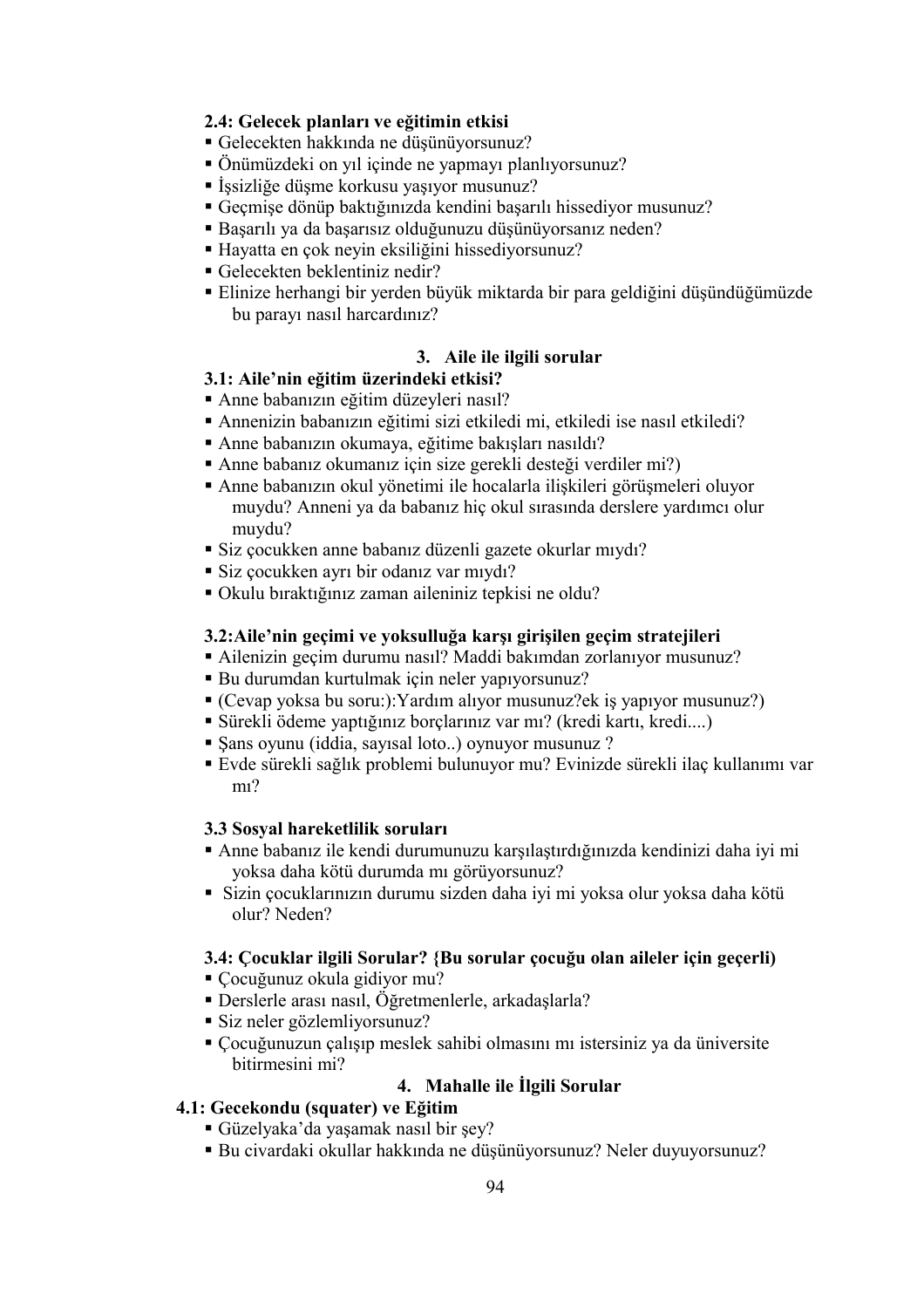- Güzelyaka'da eğitime, okula, nasıl bakılıyor?
- Sizce Mahalle okul başarısını nasıl etkiliyor?)
- Yakın çevrede mahallede okumuş, okulda başarılı gençler var mı? Onlar hakkında ne düşünüyorsunuz?

# **4.2: Gecekondudaki sosyal ilişkiler?**

- Komşularla ilişkileriniz nasıl değerlendiriyorsunuz?
- Arkadaşlarla ilişkiler nasıl değerlendiriyorsunuz?
- Akrabalar ile ilişkiler nasıl değerlendiriyorsunuz?
- Hemşerilerle nasıl değerlendiriyorsunuz?
- Sürekli gittiğiniz bir yer var mı ()dernek, kahve, bilardo salonu gibi)

# **4.3: Şehir, Kentle ilişki nasıl? Modern ve geleneksel kesimlere yakınlık uzaklık?**

- İnternet hakkında ne düşünüyorsunuz? Düzenli kullanabiliyor musunuz?
- Şehirde yaşamak ne düşünüyorsunuz? Ne hissediyorsunuz?
- Düzenli takip ettiğiniz bir gazete var mı?
- Düzenli katıldığınız bir sosyal aktivite var mı? (dernek, vakıf ya da sendika.)
- Alışverişi nereden yapıyorsunuz? (Semt pazarı, Ulus, Kızılay, Büyük alışveriş Merkezleri) Ankamall, armada gibi alışveriş merkezlerini hiç gezip gördünüz mü? Televizyonda genelde hangi programları takip ediyorsunuz?
- İnternet hakkında ne düşünüyorsunuz?
- Düzenli kullanabiliyor musunuz?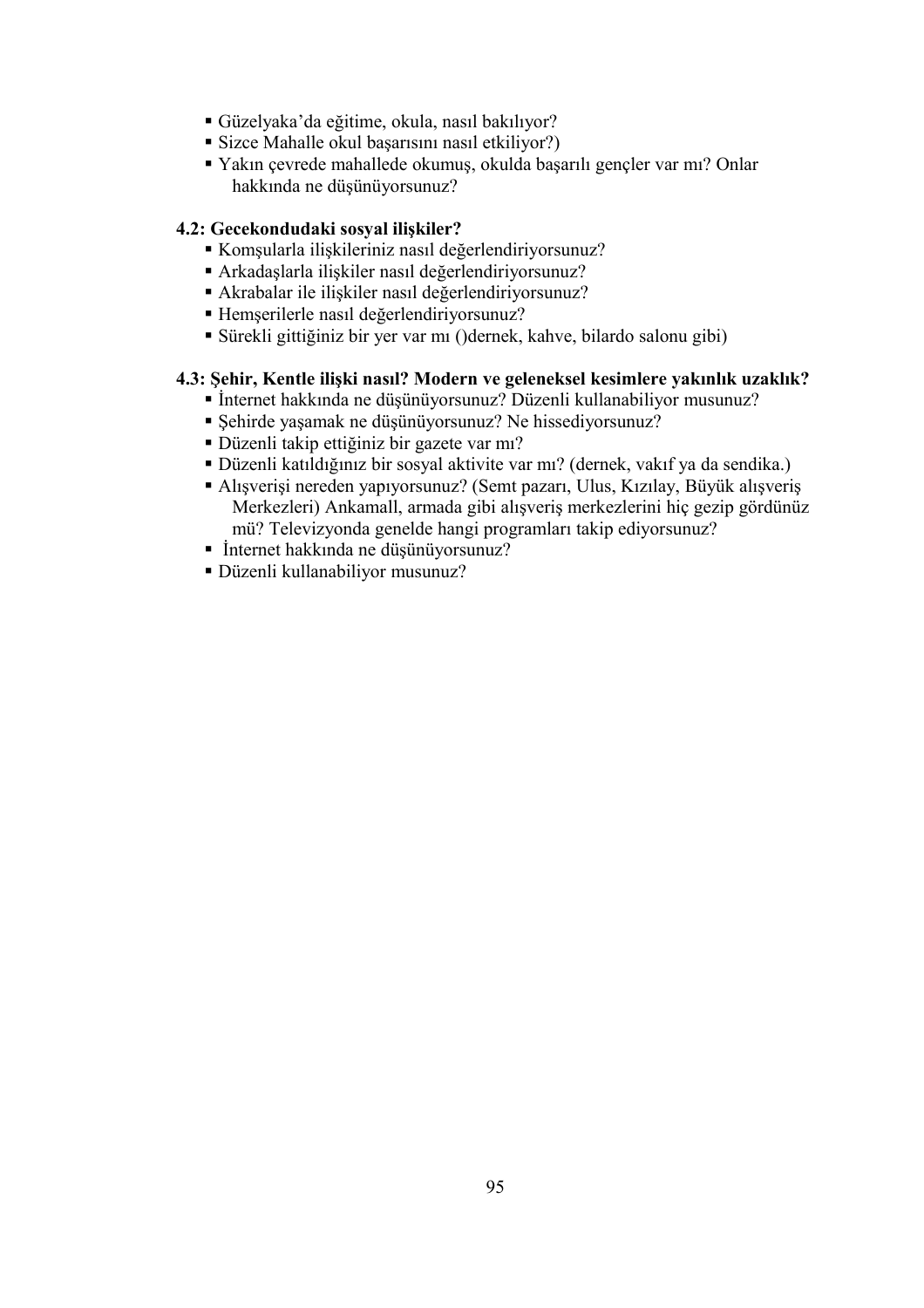## **Appendix II Sample Profile**

|                | Name    | <b>Sex</b> | Age | <b>Education Level</b> | <b>Marital Status</b> | <b>Social Security</b> |
|----------------|---------|------------|-----|------------------------|-----------------------|------------------------|
| $\mathbf{1}$   | Fatih   | Male       | 27  | Primary                | Married               | Yes                    |
| $\overline{c}$ | Sedat   | Male       | 25  | Secondary              | Married               | Yes                    |
| 3              | Mustafa | Male       | 30  | Primary                | Married               | Yes                    |
| 4              | Yusuf   | Male       | 25  | Primary                | Single                | Yes                    |
| 5              | Mahmut  | Male       | 23  | Secondary              | Single                | Yes                    |
| 6              | Erkan   | Male       | 19  | Secondary              | Single                | No                     |
| 7              | Sükrü   | Male       | 19  | Secondary              | Single                | No                     |
| 8              | Resul   | Male       | 18  | Student                | Single                | Yes                    |
| 9              | Ramazan | Male       | 23  | Primary                | Married               | Yes                    |
| 10             | Bora    | Male       | 25  | Secondary              | Married               | Yes                    |
| 11             | Devrim  | Male       | 27  | Student                | Single                | Yes                    |
| 12             | Ahmet   | Male       | 26  | Secondary              | Single                | Yes                    |
| 13             | Ahmet   | Male       | 23  | Secondary              | Single                | Yes                    |
| 14             | Aşkın   | Male       | 22  | University             | Single                | Yes                    |
| 15             | Fahri   | Male       | 28  | University-two year    | Married               | Yes                    |
| 16             | İsmail  | Male       | 33  | University             | Married               | Yes                    |
| 17             | Göksel  | Male       | 27  | Secondary              | Single                | Yes                    |
| 18             | Filiz   | Female     | 27  | Primary                | Married               | No                     |
| 19             | Gülten  | Female     | 30  | Secondary              | Married               | No                     |
| 20             | Fatos   | Female     | 23  | Primary                | Married               | No                     |
| 21             | Özlem   | Female     | 28  | Primary                | Married               | No                     |
| 22             | Aysel   | Female     | 23  | Primary                | Married               | No                     |
| 23             | Fadime  | Female     | 30  | University             | Single                | No                     |
| 24             | Seda    | Female     | 28  | Student                | Single                | No                     |
| 25             | Özlem   | Female     | 21  | Secondary              | Single                | Yes                    |
| 26             | Aysel   | Female     | 22  | Primary                | Married               | No                     |
| 27             | Sebnem  | Female     | 19  | Student                | Single                | Yes                    |
| 28             | Hatice  | Female     | 28  | Primary                | Married               | No                     |
| 29             | Serife  | Female     | 30  | Primary                | Married               | No                     |
| 30             | Nagihan | Female     | 25  | Primary                | Married               | No                     |
| 31             | Vildan  | Female     | 23  | Primary                | Married               | Yes                    |
| 32             | Aysel   | Female     | 30  | Primary                | Married               | No                     |